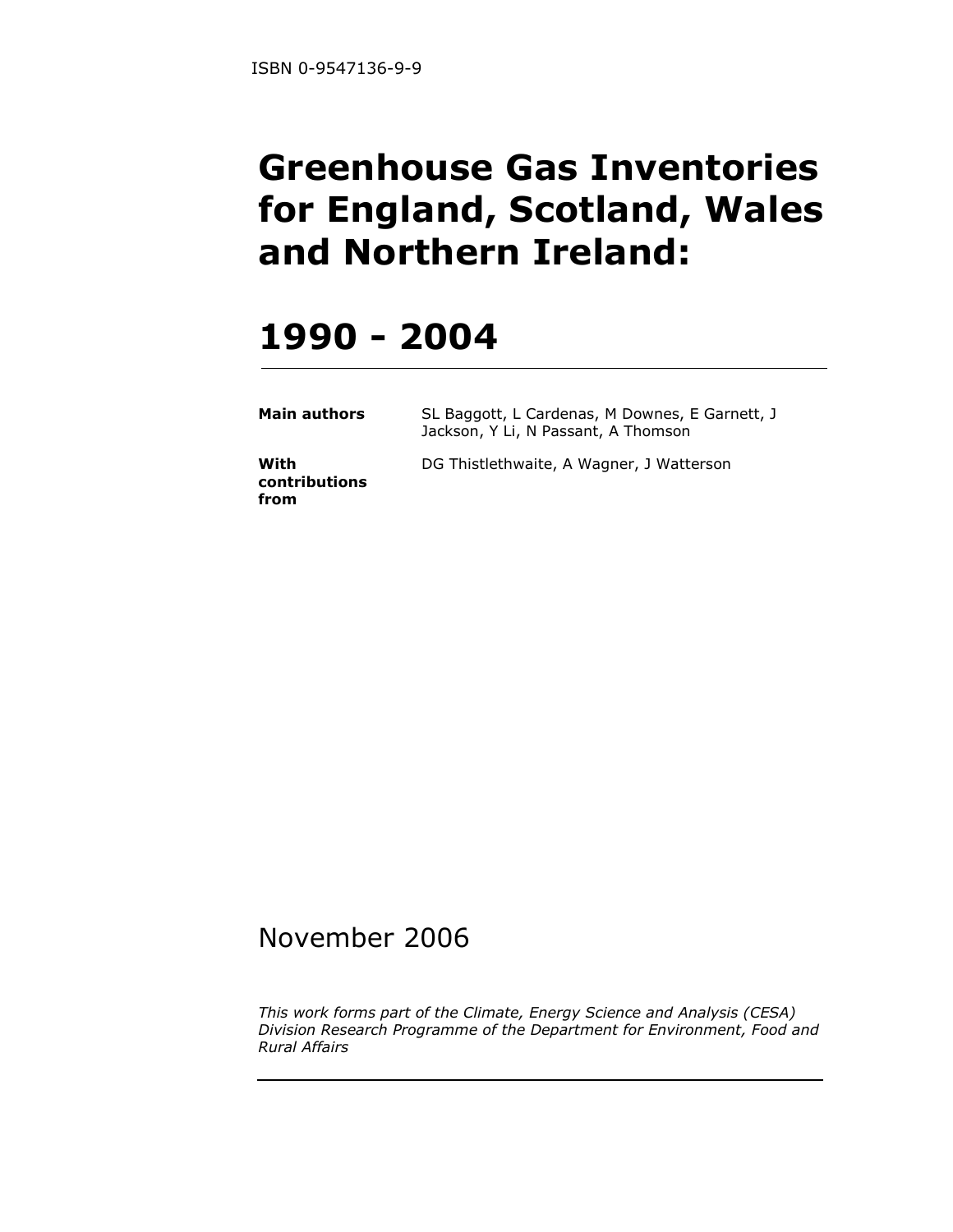# Greenhouse Gas Inventories for England, Scotland, Wales and Northern Ireland:

## 1990 - 2004

| Main authors | SL Baggott, L Cardenas, M Downes, E Garnett, J |
|--------------|------------------------------------------------|
|              | Jackson, Y Li, N Passant, A Thomson            |

**With** contributions from

DG Thistlethwaite, A Wagner, J Watterson

## November 2006

<sup>&</sup>lt;sup>a</sup> National Environmental Technology Centre (NETCEN), AEA Technology plc, Culham Science Centre, Abingdon, Oxon., OX14 3ED, UK.

**b** Institute of Grassland and Environmental Research (IGER), North Wyke Research Station, Okehampton, Devon, EX20 2SB, UK.

<sup>&</sup>lt;sup>c</sup> Centre for Ecology and Hydrology (CEH), Bush Estate, Penicuik, Midlothian, EH26 OQB, UK.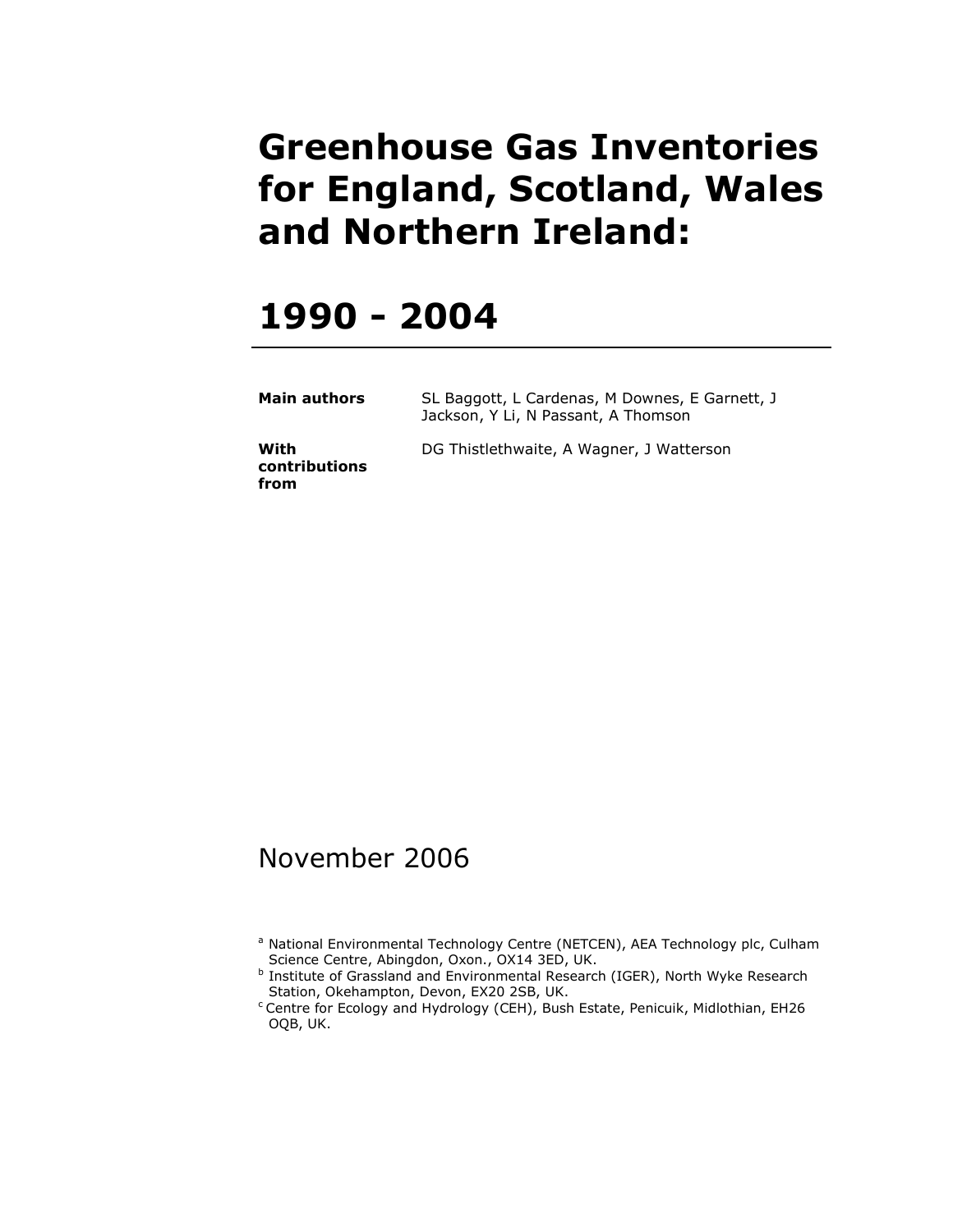| Title                                             | Greenhouse Gas Inventories, for England, Scotland, Wales<br>and Northern Ireland: 1990 - 2004         |                                                                                                                                                                        |                 |  |  |  |  |  |  |
|---------------------------------------------------|-------------------------------------------------------------------------------------------------------|------------------------------------------------------------------------------------------------------------------------------------------------------------------------|-----------------|--|--|--|--|--|--|
| <b>Customer</b>                                   |                                                                                                       | Department for Environment, Food and Rural Affairs<br>The Scottish Executive, The Welsh Assembly Government,<br>The Northern Ireland Department of Environment.        |                 |  |  |  |  |  |  |
| <b>Customer</b><br>reference                      | RMP/2106                                                                                              |                                                                                                                                                                        |                 |  |  |  |  |  |  |
| Confidentiality,<br>copyright and<br>reproduction | plc.                                                                                                  | Copyright AEA Technology plc 2004. All rights reserved.<br>Enquiries about copyright and reproduction should be<br>addressed to the Commercial Manager, AEA Technology |                 |  |  |  |  |  |  |
| <b>File reference</b>                             | Text Final v2.doc                                                                                     | N:\naei04\10_DA inventories\4_report to DAs\Issue 2\Reghg report 2004_Main                                                                                             |                 |  |  |  |  |  |  |
| <b>Report number</b>                              | AEAT/ENV/R/2318                                                                                       |                                                                                                                                                                        |                 |  |  |  |  |  |  |
| <b>NAEI</b> contacts<br>database<br>reference     | 42501001/2004/CD4476/JW                                                                               |                                                                                                                                                                        |                 |  |  |  |  |  |  |
| <b>Report status</b>                              | Issue 2                                                                                               |                                                                                                                                                                        |                 |  |  |  |  |  |  |
| <b>ISBN number</b>                                | ISBN 0-9547136-9-9                                                                                    |                                                                                                                                                                        |                 |  |  |  |  |  |  |
|                                                   | National Environmental Technology Centre<br>Harwell,<br>Didcot, Oxfordshire, OX11 OQS                 | AEA Technology plc, Gemini Building, Fermi Avenue,                                                                                                                     |                 |  |  |  |  |  |  |
|                                                   | Telephone<br>0870 190 6594<br>Facsimile<br>0870 190 6318<br>TickIT Guide Issue 5 and ISO 14001: 1996. | AEA Technology is the trading name of AEA Technology plc<br>AEA Technology is certified to BS EN ISO 9001: 2000, The                                                   |                 |  |  |  |  |  |  |
|                                                   | <b>Name</b>                                                                                           | <b>Signature</b>                                                                                                                                                       | <b>Date</b>     |  |  |  |  |  |  |
| <b>Authors</b>                                    | SL Baggott, L Cardenas, M<br>Downes, E Garnett, J Jackson, Y<br>Li, N Passant, A Thomson              |                                                                                                                                                                        | October<br>2006 |  |  |  |  |  |  |
| <b>Reviewed by</b>                                | J D Watterson                                                                                         |                                                                                                                                                                        |                 |  |  |  |  |  |  |
| <b>Approved by</b>                                | J D Watterson                                                                                         |                                                                                                                                                                        | 27.09.06        |  |  |  |  |  |  |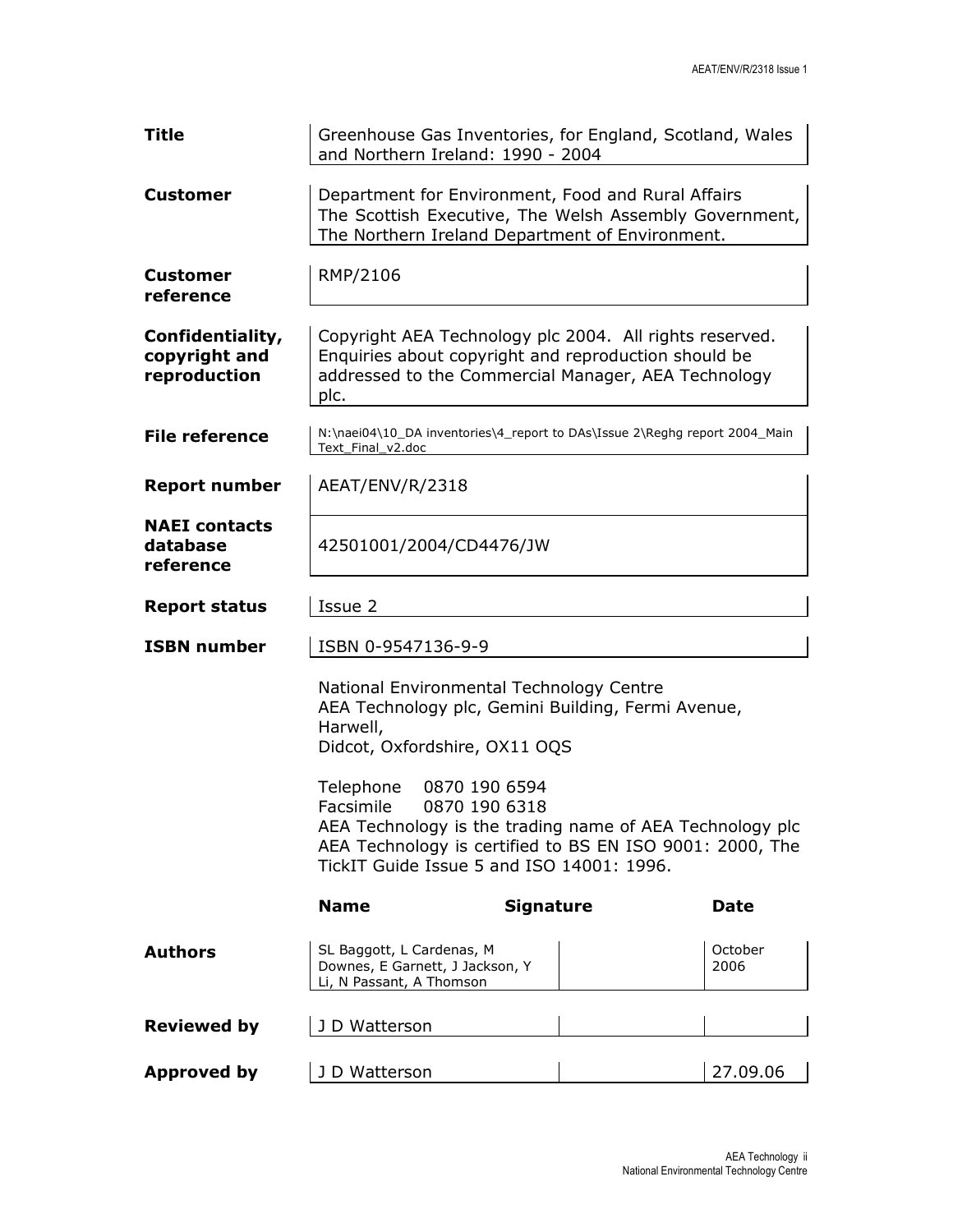## Preface

This is the Greenhouse Gas Inventory Report for England, Scotland, Wales and Northern Ireland submitted in the year 2006 to the UK Department for Environment, Food & Rural Affairs, the Scottish Executive, the Welsh Assembly Government and the Department of Environment for Northern Ireland. It contains greenhouse gas emission inventories for the constituent countries of the UK for the period 1990 to 2004, and the descriptions of the methods used to produce the estimates. Tabular data in the Common Reporting Format (CRF) covering greenhouse gas emissions from England, Scotland, Wales, Northern Ireland and the UK for the period 1990 to 2004 are presented in Appendix 2 of this report.

These greenhouse gas inventories are based on the same datasets used by the UK Greenhouse Gas Inventory (GHGI) and the National Atmospheric Emissions Inventory (NAEI) for reporting atmospheric emissions under other international agreements and are consistent with the GHGI and the NAEI where they overlap. Datasets used for the development of this DA inventory are the same as those presented to the UNFCCC in April 2006.

This inventory is compiled on behalf of the UK Department for Environment, Food & Rural Affairs (Climate, Energy Science and Analysis (CESA) Division) and the Devolved Administrations, by the National Environmental Technology Centre (Netcen). We acknowledge the positive support and advice from DEFRA and the Devolved Administrations throughout the work, and we are grateful for the help of all those who have contributed to this report.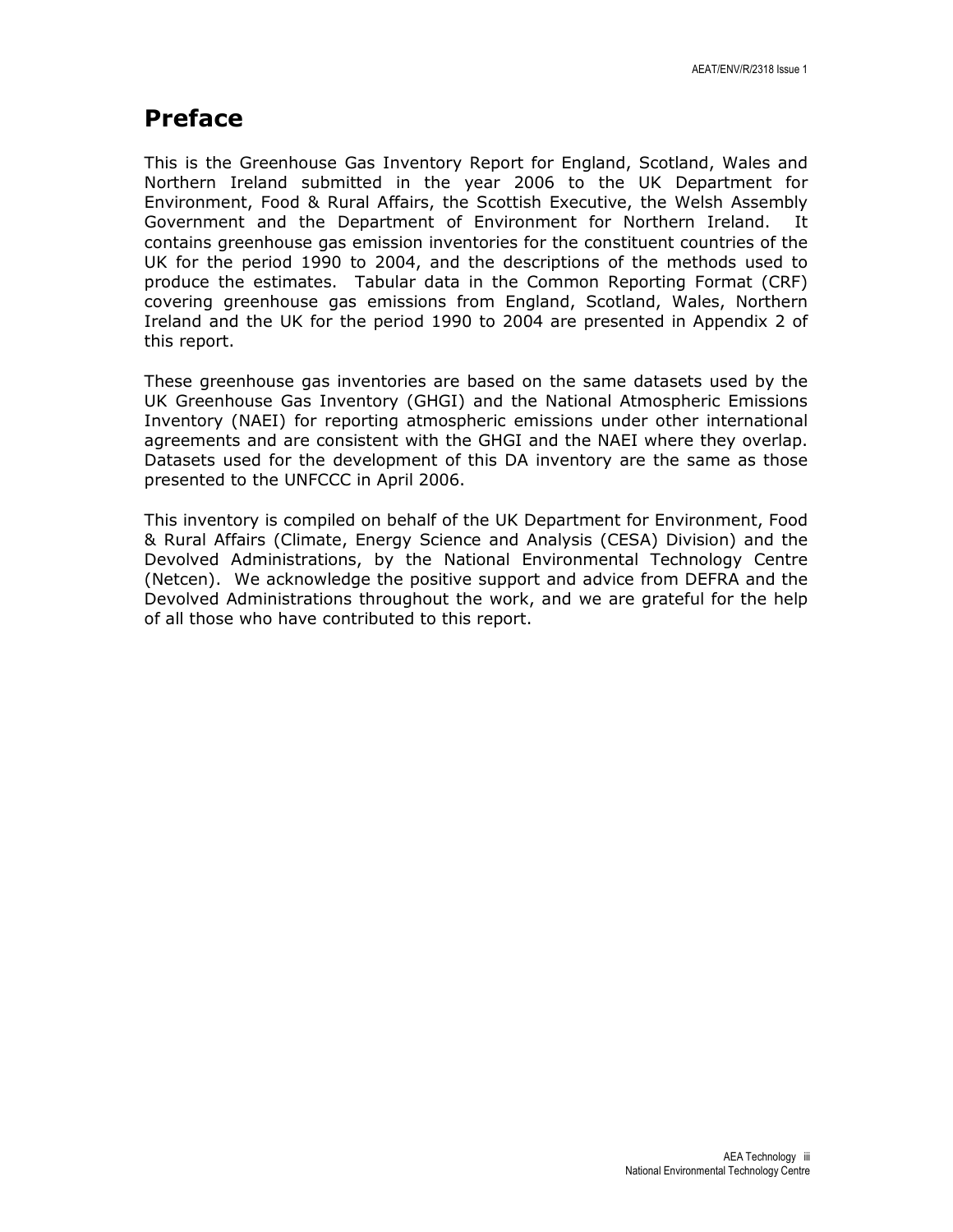## Units and Conversions

Emissions of greenhouse gases presented in this report are given in Gigagrammes (Gg), Million tonnes (Mt) and Teragrammes (Tg). GWP weighted emissions are also provided. To convert between the units of emissions, use the conversion factors given below.

### Prefixes and multiplication factors

| <b>Multiplication factor</b> | <b>Abbreviation</b> | <b>Prefix</b> | <b>Symbol</b> |
|------------------------------|---------------------|---------------|---------------|
| 1,000,000,000,000,000        | $10^{15}$           | peta          |               |
| 1,000,000,000,000            | $10^{12}$           | tera          |               |
| 1,000,000,000                | 10 <sup>9</sup>     | Giga          | G             |
| 1,000,000                    | 10 <sup>6</sup>     | mega          | M             |
| 1,000                        | 10 <sup>3</sup>     | kilo          | k             |
| 100                          | 10 <sup>2</sup>     | hecto         | h             |
| 10                           | 10 <sup>1</sup>     | deca          | da            |
| 0.1                          | $10^{-1}$           | deci          | d             |
| 0.01                         | $10^{-2}$           | centi         |               |
| 0.001                        | $10^{-3}$           | milli         | m             |
| 0.000,001                    | $10^{-6}$           | micro         | μ             |

| 1 kilotonne (kt)     | $=$      | $10^3$ tonnes = | 1,000 tonnes     |
|----------------------|----------|-----------------|------------------|
| 1 Million tonne (Mt) | $=$      | $10^6$ tonnes = | 1,000,000 tonnes |
| 1 Gigagramme (Gg)    | $\equiv$ | 1 kt            |                  |
| 1 Teragramme (Tg)    | $=$      | 1 Mt            |                  |

#### Conversion of carbon emitted to carbon dioxide emitted

To convert emissions expressed in weight of carbon, to emissions in weight of carbon dioxide, multiply by 44/12.

#### Conversion of Gg of greenhouse gas emitted into Gg  $CO<sub>2</sub>$  equivalent

Gg (of GHG)  $*$  GWP = Gg CO<sub>2</sub> equivalent

The GWP is the Global Warming Potential of the greenhouse gas. The GWPs of the greenhouse gases are given in Table 1.1 of Chapter 1.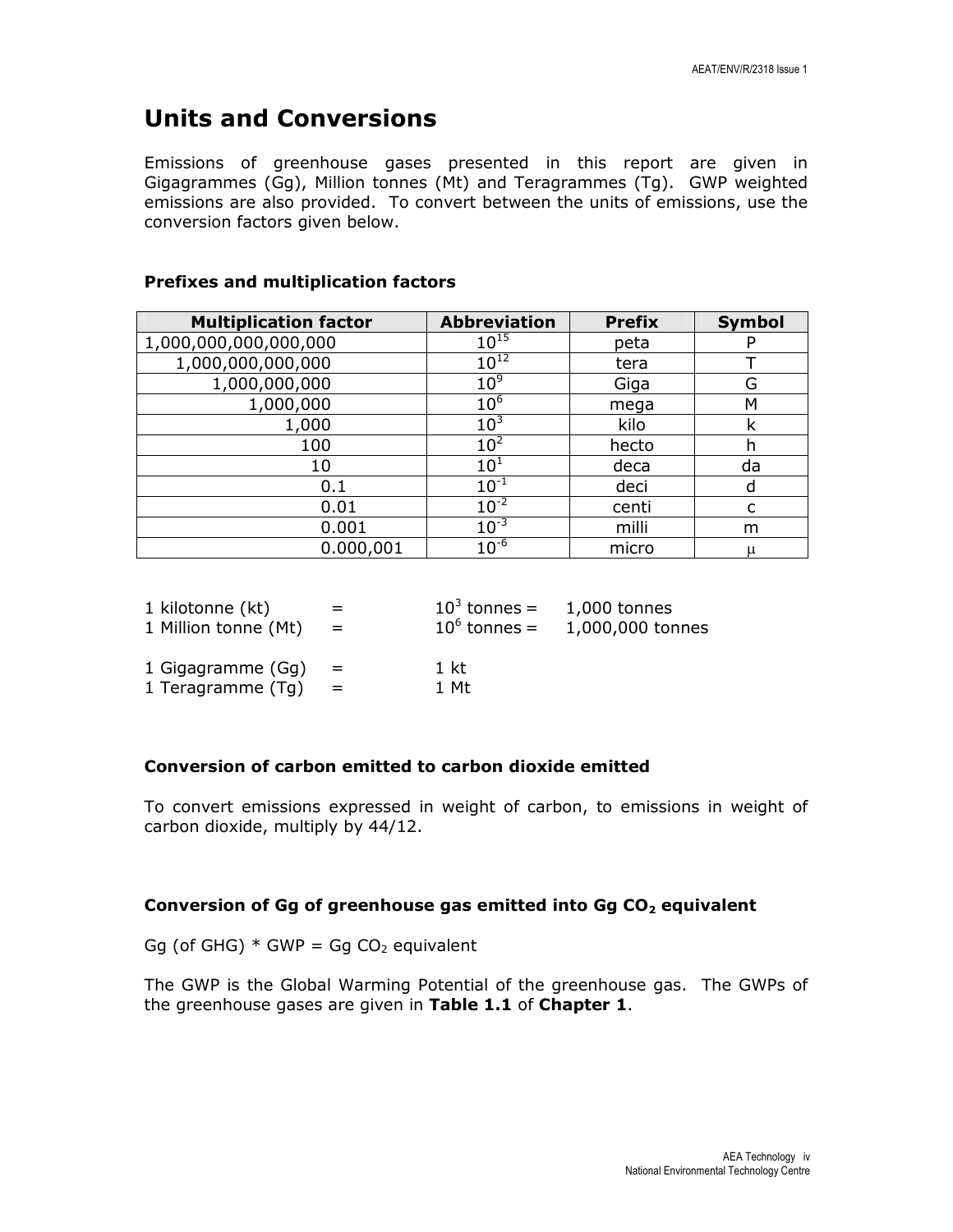## Abbreviations for Greenhouse Gases and Chemical **Compounds**

| <b>Type of</b><br>greenhouse | Formula or<br>abbreviation | <b>Name</b>                           |
|------------------------------|----------------------------|---------------------------------------|
| gas                          |                            |                                       |
| <b>Direct</b>                | CO <sub>2</sub>            | Carbon dioxide                        |
| Direct                       | CH <sub>4</sub>            | Methane                               |
| <b>Direct</b>                | N <sub>2</sub> O           | Nitrous oxide                         |
| <b>Direct</b>                | <b>HFCs</b>                | Hydrofluorocarbons                    |
| <b>Direct</b>                | <b>PFCs</b>                | Perfluorocarbons                      |
| <b>Direct</b>                | SF <sub>6</sub>            | Sulphur hexafluoride                  |
|                              |                            |                                       |
| Indirect                     | C <sub>O</sub>             | Carbon monoxide                       |
| Indirect                     | <b>NMVOC</b>               | Non-methane volatile organic compound |
| Indirect                     | NO <sub>x</sub>            | Nitrogen oxides (reported as nitrogen |
|                              |                            | dioxide)                              |
| Indirect                     | SO <sub>2</sub>            | Sulphur dioxide                       |

HFCs, PFCs and  $SF_6$  are collectively known as the 'F-gases'.

**Direct** greenhouse gases have a direct effect on radiative forcing within the atmosphere. Reactive gases such as carbon monoxide (CO), volatile organic compounds (VOC), nitrogen oxides (NO & NO<sub>2</sub>) and sulphur dioxide (SO<sub>2</sub>), are termed **indirect** greenhouse gases. These pollutants are not significant direct greenhouse gases, but through atmospheric chemistry they impact upon the abundance of the direct greenhouse gases.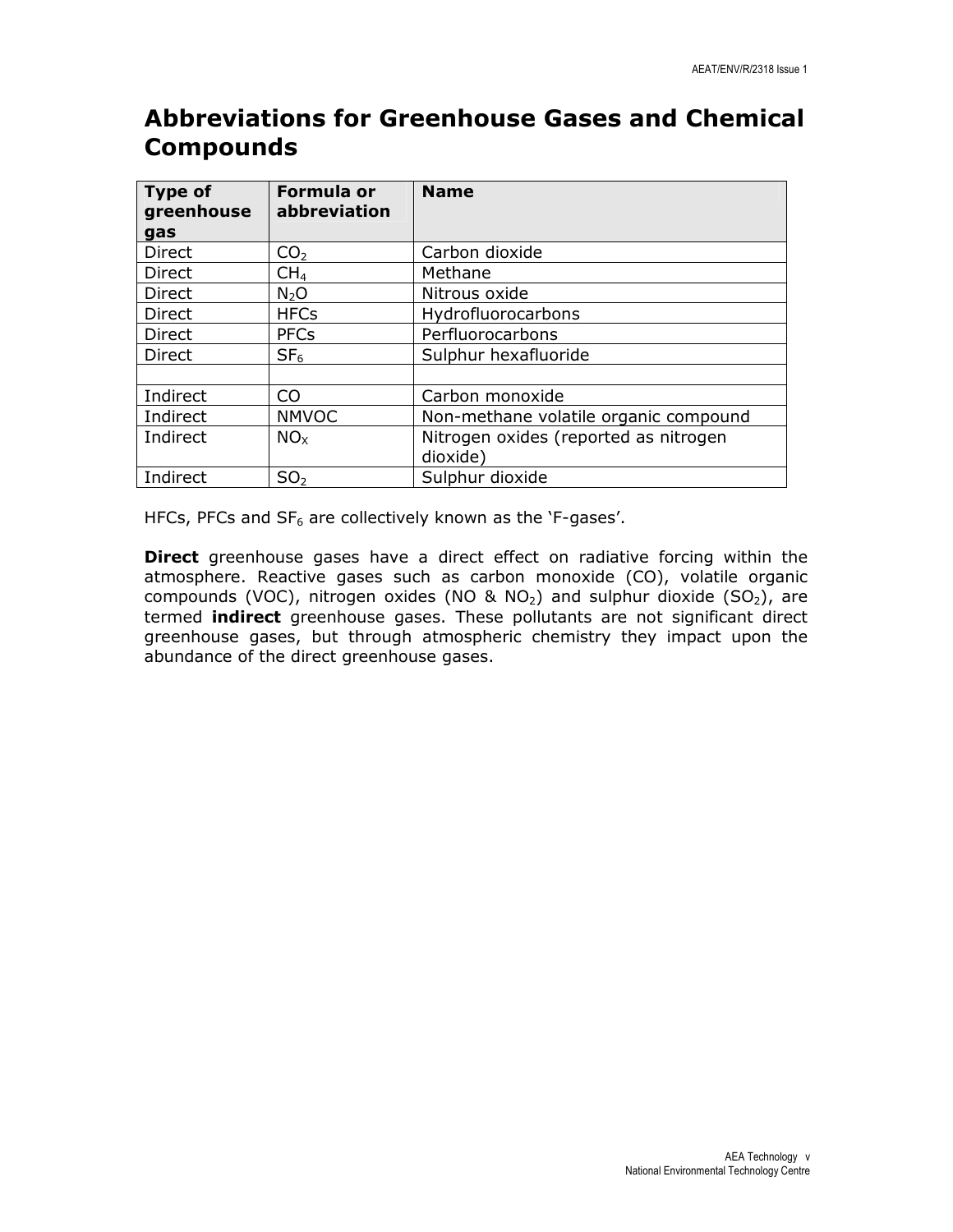# Executive Summary

This report presents estimates of greenhouse gas emission inventories for the constituent countries of the UK. Separate greenhouse gas emission inventories have been estimated for England, Scotland, Wales and Northern Ireland for the years 1990, 1995, 1998 to 2004. The greenhouse gases reported are:

- Carbon dioxide  $(CO<sub>2</sub>)$
- Methane  $(CH<sub>4</sub>)$
- Nitrous oxide  $(N_2O)$
- Hydrofluorocarbons (HFCs)
- Perfluorocarbons (PFCs)

l

• Sulphur hexafluoride  $(SF_6)$ 

The estimates are consistent with the United Nations Framework Convention on Climate Change (FCCC) reporting guidelines and the 2004 UK Greenhouse Gas Inventory (Baggott et al., 2006) Issue 1. Emissions from offshore sources cannot be allocated to any country, so an unallocated category is used to report these. UK territorial coverage in this report includes the Crown Dependencies of Jersey, Guernsey and Isle of Man but excludes emissions for those Overseas Territories joining UK instruments of ratification for FCCC and the Kyoto Protocol namely, Cayman Islands, Falkland Islands, Bermuda, Montserrat and Gibraltar. Emissions from the Crown Dependencies are all allocated to England.

All percentages quoted in this report are based on net emission estimates held at full precision and may therefore differ slightly from those that can be calculated from summary tables.

Defra requested a review of the method used to estimate emissions of methane from solid waste disposal to landfill after the 2004 National Greenhouse Gas Inventory<sup>1</sup> was submitted to the FCCC on the  $15<sup>th</sup>$  April 2006. This work was completed as part of a review to ensure that the UK's Base Year emissions were estimated as accurately as possible, since the Base Year emissions have determined the UK's Assigned Amount under the Kyoto Protocol. The UK has now revised the method it uses to estimate methane emissions from the solid waste disposal to landfill, and the method now uses the latest IPCC factors for the fraction of methane oxidised. Issue 2 of the UK Greenhouse Gas Inventory (Baggott et al., 2006) was submitted in October 2006.

The revision was carried out after the preparation of the 2006 DA inventory and owing to time constraints it has not been possible to update the whole of this report, and all of the emissions presented. However, a comparison of the methane emissions from landfill using both the methodology used for the estimation of emissions for this report, and the new methodology is presented in table 1.11.1. in Appendix 1. Overall, the effect has been to increase UK methane

 $1$  2006 UK National Inventory Report, containing estimates of emissions from 1990 to 2004 inclusive.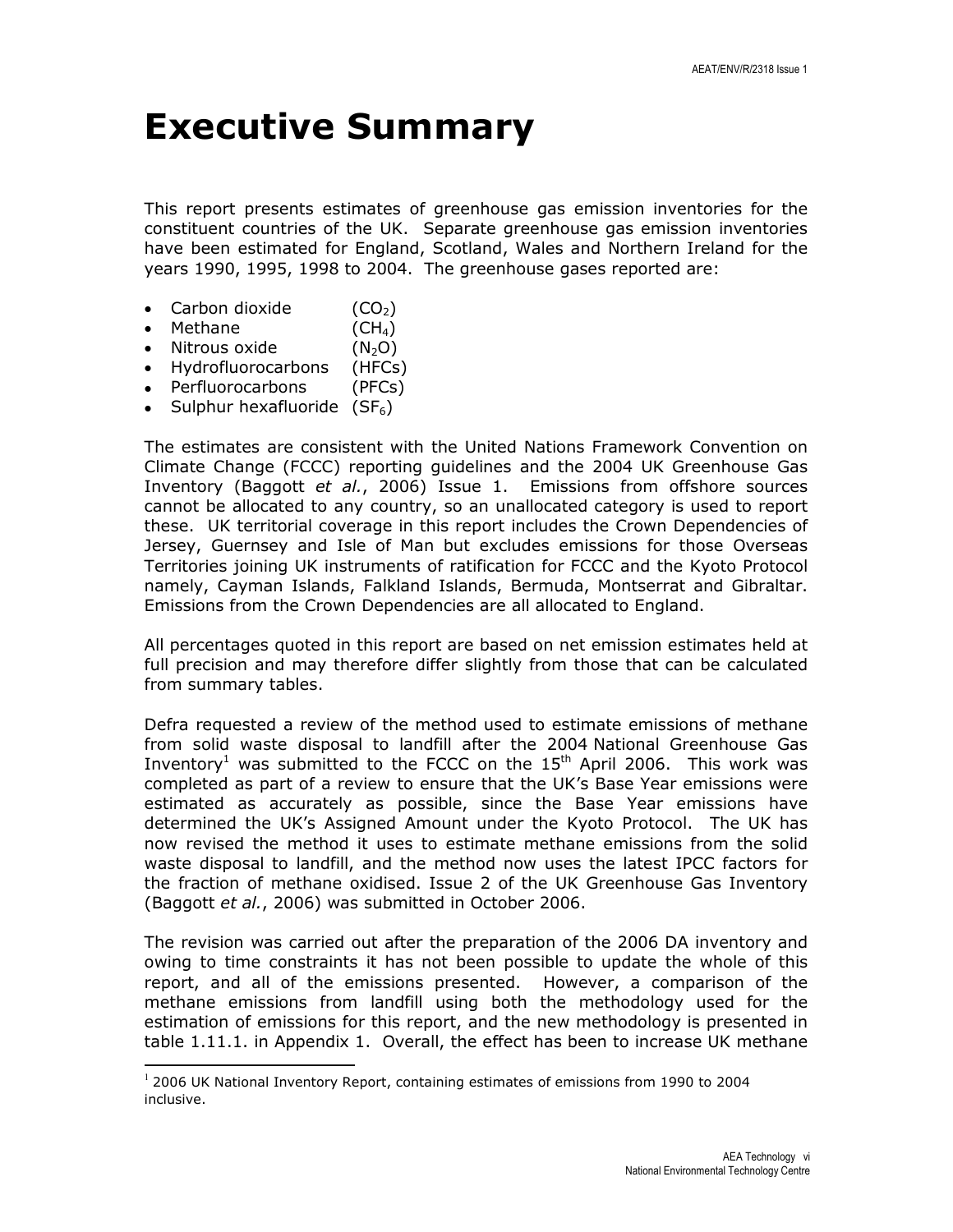emissions by approximately 12%. The UK total GHG emissions presented in this report also remain consistent with the initial submission to the FCCC on the  $15<sup>th</sup>$ April to maintain consistency with DA totals. Revised UK totals are presented on the CD accompanying this report. Revisions to the methodology for landfill methane will be incorporated in the 2007 DA inventory.

The study shows that the UK distribution of regional net greenhouse gas emissions in 2004, expressed in terms of global warming potentials (GWP), is<sup>2</sup>:

- $\geq$  England 78.1%
- $\triangleright$  Scotland 8.2%
- $\triangleright$  Wales 7.6%
- Northern Ireland 3.3%
- Unallocated 2.8%

l

Table ES1 (below) presents emissions of the six greenhouse gases in more detail for the base year and 2004. Tables ES2.1.1 to ES 2.5.3 present the time series of emissions for each constituent country, and for unallocated emissions.

UK trends in emissions of greenhouse gases over recent years<sup>3</sup> are as follows:

- Carbon dioxide: Overall UK emissions have fallen by 5.6% between 1990 and 2004, mainly driven by the installation of combined cycle gas turbines (CCGT) in the power generation sector in England and reductions in  $CO<sub>2</sub>$ emissions from industry in England, Scotland and Wales.
- Methane: Overall UK emissions have fallen by 50% between 1990 and 2004, due primarily to significant reductions in methane emissions from waste disposal and coal mining sources across all constituent countries.
- Nitrous oxide: Overall UK emissions have fallen by 40% between 1990 and 2004, driven predominantly by a large reduction in emissions following the installation of abatement measures at an adipic acid plant in England. This overall downward trend is offset to a small degree by a rise across all constituent countries in nitrous oxide emissions from the transport sector over the period due to increased use of three-way catalytic converters.
- HFCs: Overall UK emissions have fallen by 42.8% between 1995 and 2004, mainly due to a big reduction in emissions following the installation of improved abatement equipment at a HCFC plant in England. However, there is a rising trend in emissions across all countries from sources such as losses from refrigeration and air conditioning equipment and emissions from industrial aerosols and metered dose inhalers.

 $2$  The percentages presented in these figures are rounded to one decimal place, but are calculated from emission estimates calculated at full precision.

<sup>3</sup> Base years for UK Greenhouse Gas Emissions are: 1990 for carbon dioxide, methane and nitrous oxide, 1995 for the fluorinated gases.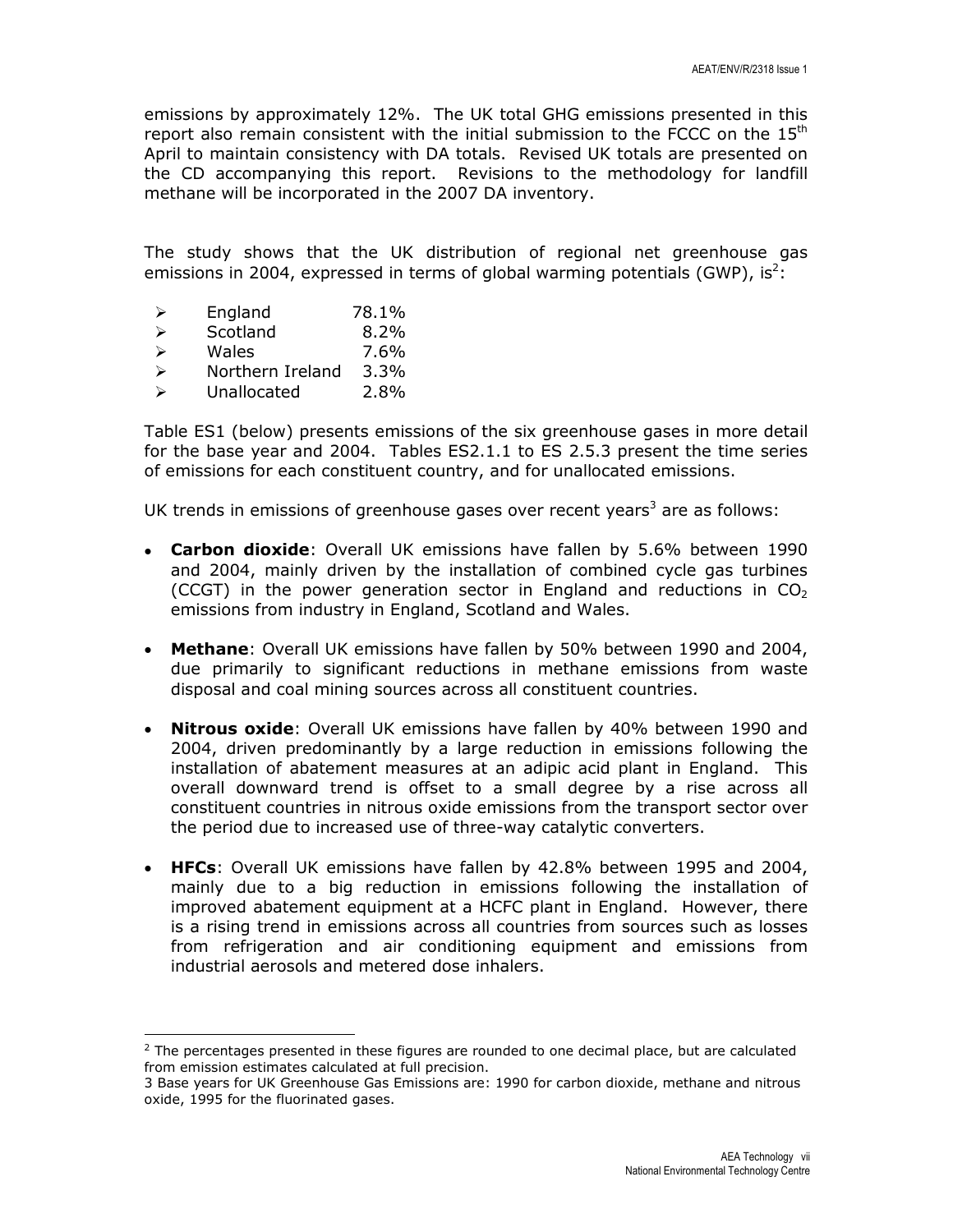- PFCs: Overall UK emissions have fallen by 25.2% between 1995 and 2004, mainly due to improved control measures in aluminium production in England and Wales and a reduction in aluminium production capacity in Scotland.
- $SF<sub>6</sub>$ : Overall UK emissions have decreased by 9% between 1995 and 2004. This has been caused by a partial switch to the use of HFC 134a as a cover gas by one of the main magnesium producers.

In the compilation of GHG inventories for the constituent countries of the UK, where possible the same methodology has been used to calculate emission estimates as for the UK Inventory. However, for many emission sources the data available for constituent country emissions are less detailed than for the UK as a whole, and for some sources country-level data are not available at all.

In particular, complete sets of fuel consumption data are not available for England, Wales and Scotland. In order to make emission estimates for fuel consumption, therefore, the available data has been supplemented with surrogate statistics including: population, GVA, employment statistics and production of industrial products. These activity statistics have been used to provide an estimated disaggregation of total UK emissions across the countries.

For other key emission sources (such as industrial processes, agriculture, landuse change and forestry, waste disposal) there are more reliable and complete country-level datasets available, although some of these are less detailed than data used for the UK Inventory.

As a result of these data availability issues, it should be noted that the emission estimates for the England, Scotland, Wales and Northern Ireland inventories are subject to greater uncertainty than the equivalent UK estimates. Chapter 7 of this report outlines significant changes to inventory methodology that have impacted upon the DA-level estimates for GHG emissions, including changes to LULUCF emission and removal estimates.

This inventory contains estimates of GHGs (CO<sub>2</sub>, CH<sub>4</sub> and N<sub>2</sub>O) from the road transport sector which have been calculated using two methods. One method is consistent with that used in the national GHG inventory and is based on vehicle kilometre travelled data for the constituent countries of the UK, with the sum of the DA-level inventories constrained to meeting the total of the UK inventory for the road transport sector. The UK total emissions are derived from fuel sales data of petrol and DERV from the DTI. However, the criticism of this method is that the presentation of results does not always provide a  $CO<sub>2</sub>$  emission trend for the DAs that is directly consistent with the vehicle kilometre trend data, as the fluctuations in UK fuel data (from DTI) have a more significant impact on the resultant emission trends. As an alternative, road transport  $CO<sub>2</sub>$  emissions from the constituent countries of the UK may be estimated solely by vehicle kilometre data unconstrained to the UK total derived from fuel consumption data. In 1990, the estimated  $CO<sub>2</sub>$  emissions from these two methods agreed closely. However, this agreement has deteriorated during the 1990s, and now the estimated  $CO<sub>2</sub>$ emissions using the vehicle kilometre approach are approximately 10% greater than those estimated using a fuel sales data based approach. The resulting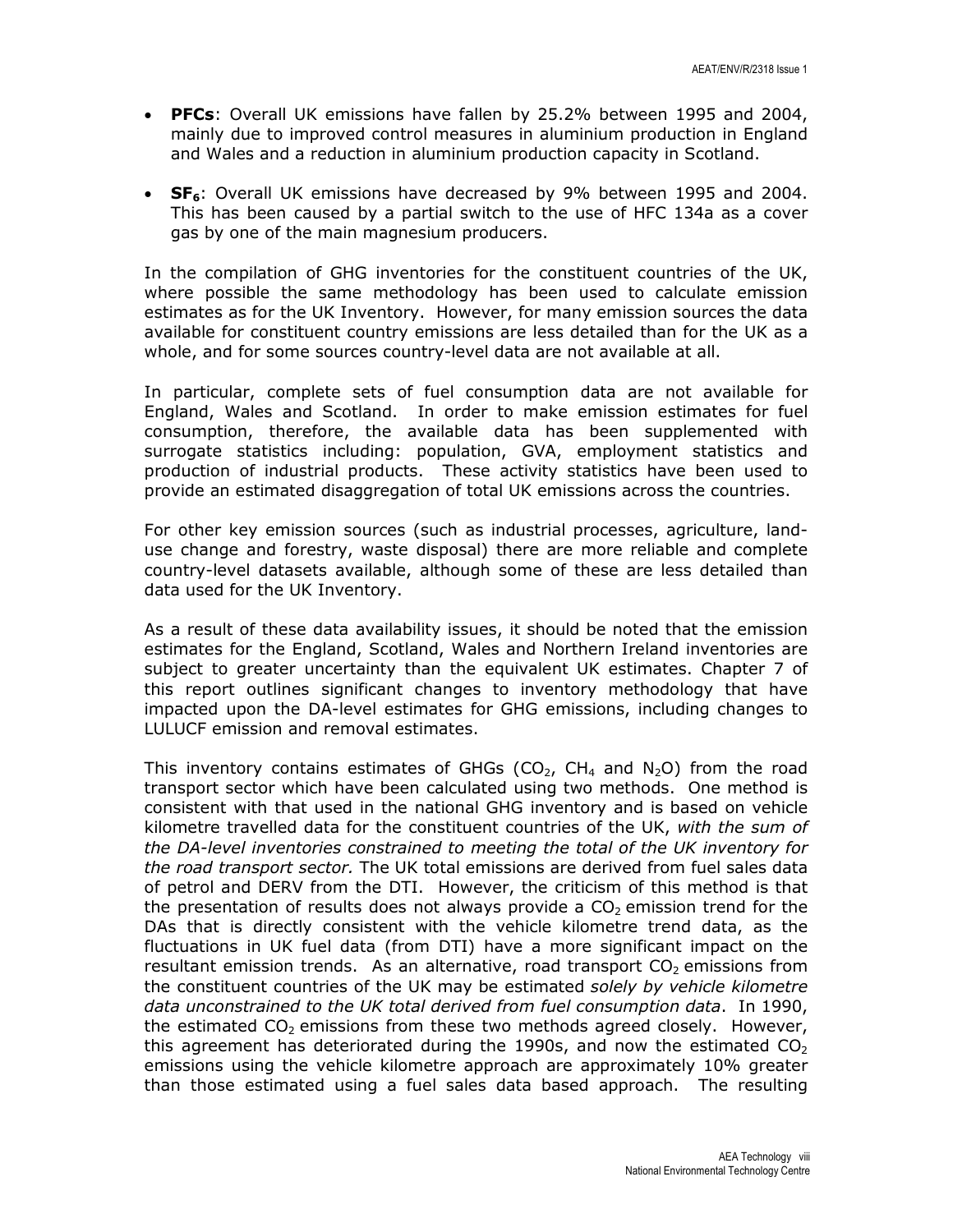effect on UK road transport emissions of greenhouse gases is that whereas using the fuel sales data emissions are estimated to have increased by 12% since 1990, using the vehicle km data emissions these are estimated to have increased by 22%. The difference in the estimates from the two methods varies slightly according to constituent country. Further information about these two methods is given in Appendix 1 (see Section 1.4.3. onwards).

A number of sectors which were previously 'unallocated' have now been allocated to each of the four constituent countries. This allocation is currently experimental and will be refined in forthcoming DA inventories. These sectors are domestic aviation and shipping, and military aviation and shipping.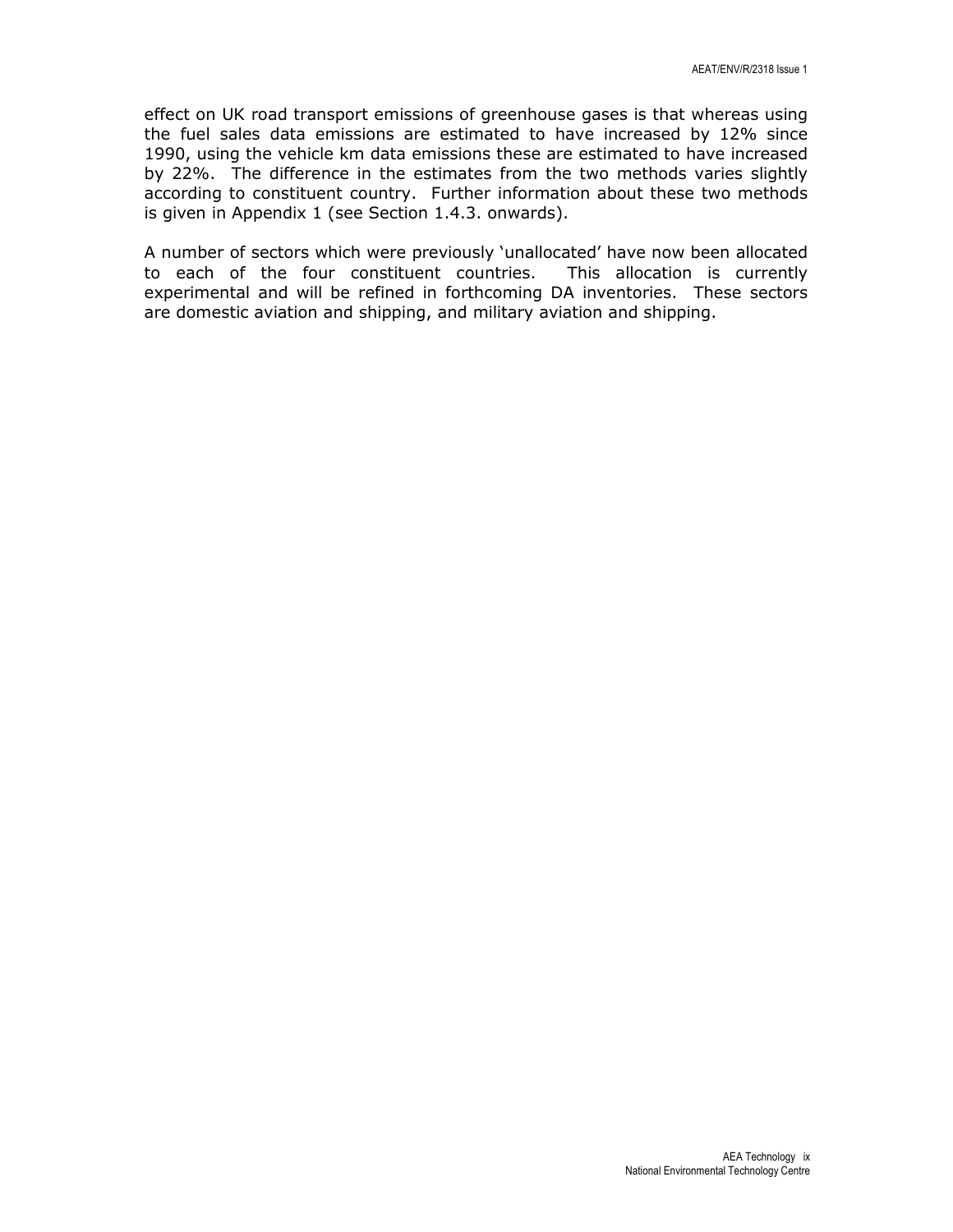#### Revisions and Updates to the Greenhouse Gas Inventories

Each year, the greenhouse gas inventories for England, Scotland, Wales and Northern Ireland are extended and updated.

The time series of the inventories are extended by including a new inventory year – i.e. the previous inventory (published in October 2005) covered the years up to and including 2003, whilst this report gives emission estimates for the years up to and including 2004.

The inventories are also updated to take account of any amendments to core activity or emission factor data, and these amendments may result in revisions to emission estimates for a given year. Core energy statistics (mainly provided by the DTI via their annual publication "The Digest of UK Energy Statistics") are revised annually and hence the data provided (e.g. for "coal used in energy generation in 2003") may be different in the latest edition of the Digest, compared to that used in the compilation of the previous inventory report. In addition, since the previous inventory report, a more representative emission factor for one or more greenhouse gases may have been derived for a given process. Use of a new emission factor in emission estimation calculations may lead to revisions of historic data. The nature of emission inventories is such that ongoing improvements to data collection or estimation techniques will inevitably lead to some revisions of historic data.

Therefore, it is not appropriate to use data from previous reports and compare them with the figures in this report, without taking account of any changes to either the emission estimation methodology or the source data. There is normally a comment in the report to indicate where such changes have occurred.

#### Notes on Table ES1 (Below)

 $*1995$  is used as the Base Year for emissions of HFCs, PFCs and SF<sub>6</sub> in the UK's Climate Change Programme, in accordance with Article 3.8 of the Kyoto Protocol.

All of the  $CO<sub>2</sub>$  data are based on the net emissions of  $CO<sub>2</sub>$ , including net emissions/removals of  $CO<sub>2</sub>$  in Land Use, Land Use Change and Forestry sectors.

The percentage changes presented in this chapter are calculated from emission estimates held at full precision within a database. The emissions quoted in Table ES1 and other tables relevant to this Chapter are values rounded from estimates in the database. The percentages and emissions totals that could be calculated from these tables may therefore differ slightly from percentages that have been calculated from the emission estimates held at full precision.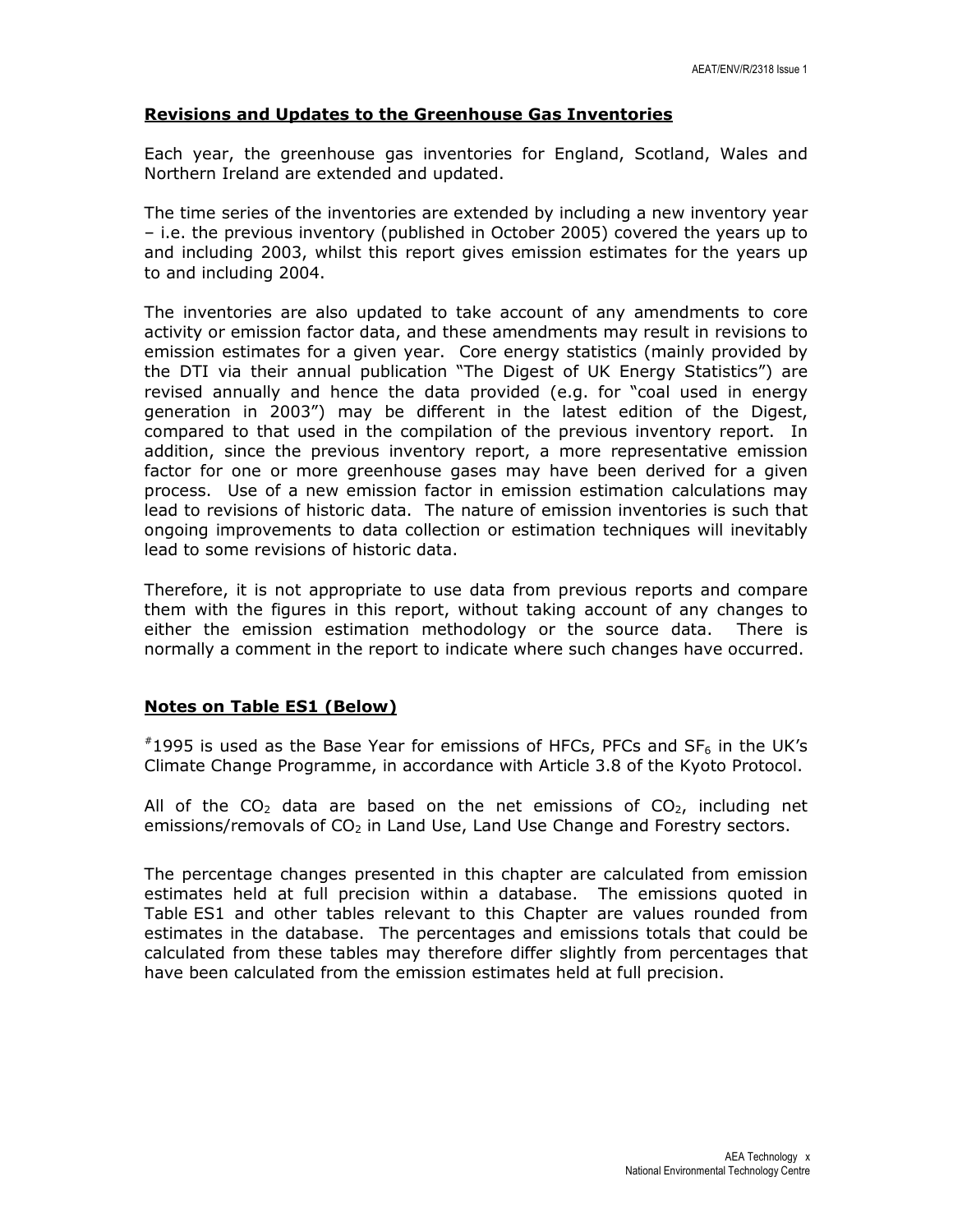Table ES1 Summary of Greenhouse Gas Emission Trends for UK and Constituent Countries (as GWP-Equivalent Mass of Carbon)

| Greenhouse<br>Gas |                           |                          | England          | Scotland         | Wales            | Northern<br>Ireland | Unallocated      | United<br>Kingdom |
|-------------------|---------------------------|--------------------------|------------------|------------------|------------------|---------------------|------------------|-------------------|
|                   | 1990 Emission             | Mt C equiv               | 128.9            | 13.6             | 11.1             | 4.3                 | $\overline{3.6}$ | 161.5             |
|                   | 1990 Percentage           | $\frac{0}{0}$            | 79.8             | 8.4              | 6.9              | 2.7                 | $\overline{2.2}$ | 100.0             |
| CO <sub>2</sub>   | 2004 Emission             | Mt C equiv               | 120.2            | 11.7             | 11.4             | 4.4                 | 4.7              | 152.5             |
|                   | 2004 Percentage           | $\overline{\frac{0}{0}}$ | 78.8             | 7.7              | 7.5              | 2.9                 | 3.1              | 100.0             |
|                   | Change 1990/2004          | $\overline{\frac{0}{0}}$ | $-6.7$           | $-14.1$          | 2.3              | $\overline{3.6}$    | 32.3             | $-5.6$            |
|                   | 1990 Emission             | Mt C equiv               | 19.9             | 2.1              | 1.8              | 0.8                 | 0.5              | 25.1              |
|                   | 1990 Percentage           | $\frac{0}{0}$            | 79.3             | 8.2              | 7.2              | 3.3                 | 2.0              | 100.0             |
| CH <sub>4</sub>   | 2004 Emission             | Mt C equiv               | 9.1              | $\overline{1.3}$ | 1.1              | $\overline{0.8}$    | 0.3              | 12.5              |
|                   | 2004 Percentage           | $\frac{0}{0}$            | 72.4             | 10.2             | 9.1              | 6.1                 | 2.3              | 100.0             |
|                   | Change 1990/2004          | $\overline{\frac{0}{0}}$ | $-54.4$          | $-38.4$          | $-37.2$          | $-6.4$              | $-42.0$          | $-50.1$           |
|                   | 1990 Emission             | Mt C equiv               | 15.1             | 1.7              | 1.0              | $\overline{0.8}$    | 0.0              | 18.6              |
|                   | 1990 Percentage           | $\frac{0}{0}$            | 80.9             | 9.1              | 5.3              | 4.5                 | 0.2              | 100.0             |
| <b>N2O</b>        | 2004 Emission             | Mt C equiv               | 8.1              | 1.4              | 0.9              | 0.7                 | 0.0              | 11.1              |
|                   | 2004 Percentage           | $\frac{0}{0}$            | 72.9             | 12.3             | 8.0              | 6.5                 | 0.4              | 100.0             |
|                   | Change 1990/2004          | $\frac{0}{0}$            | $-46.2$          | $-19.9$          | $-10.9$          | $-14.0$             | 30.7             | $-40.4$           |
|                   | 1995 Emission             | Mt C equiv               | 4.2              | 0.0              | 0.0              | 0.0                 | 0.0              | 4.2               |
|                   | 1995 Percentage           | $\sqrt{0}$               | 98.5             | $\overline{0.9}$ | 0.4              | 0.3                 | 0.0              | 100.0             |
| <b>HFC</b>        | 2004 Emission             | Mt C equiv               | 2.1              | 0.2              | $\overline{0.1}$ | $\overline{0.1}$    | 0.0              | 2.4               |
|                   | 2004 Percentage           | $\frac{0}{0}$            | 84.9             | 8.1              | 4.2              | 2.8                 | 0.0              | 100.0             |
|                   | Change 1995/2004          | $\frac{0}{6}$            | $-50.7$          | 445.7            | 441.5            | 515.2               | n/a              | $-42.8$           |
|                   | 1995 Emission             | Mt C equiv               | 0.1              | 0.0              | 0.0              | 0.0                 | 0.0              | 0.1               |
|                   | 1995 Percentage           | $\frac{0}{0}$            | 49.9             | 18.6             | 31.3             | 0.2                 | 0.0              | 100.0             |
| <b>PFC</b>        | 2004 Emission             | Mt C equiv               | $\overline{0.1}$ | 0.0              | 0.0              | 0.0                 | 0.0              | $\overline{0.1}$  |
| SF <sub>6</sub>   | 2004 Percentage           | $\frac{0}{0}$            | 63.8             | 21.3             | 14.9             | 0.0                 | 0.0              | 100.0             |
|                   | Change 1995/2004          | $\frac{0}{0}$            | $-4.4$           | $-14.3$          | $-64.3$          | $-100.0$            | n/a              | $-25.2$           |
|                   | 1995 Emission             | Mt C equiv               | 0.3              | 0.0              | 0.0              | 0.0                 | 0.0              | 0.3               |
|                   | 1995 Percentage           | $\frac{0}{0}$            | 90.7             | 2.5              | 6.7              | 0.2                 | 0.0              | 100.0             |
|                   | 2004 Emission             | Mt C equiv               | 0.3              | 0.0              | 0.0              | 0.0                 | 0.0              | 0.3               |
|                   | 2004 Percentage           | $\frac{0}{0}$            | 87.6             | 5.3              | 6.3              | 0.8                 | 0.0              | 100.0             |
|                   | Change 1995/2004          | $\frac{0}{0}$            | $-12.1$          | 92.2             | $-14.3$          | 382.2               | n/a              | $-9.0$            |
|                   | <b>Base Year Emission</b> | Mt C equiv               | 168.4            | 17.5             | 14.0             | 6.0                 | $\overline{4.1}$ | 209.9             |
|                   | Base Year Percentage      | $\overline{\frac{0}{6}}$ | 80.2             | 8.3              | 6.7              | 2.8                 | 1.9              | 100.0             |
| Total             | 2004 Emission             | Mt C equiv               | 139.8            | 14.6             | 13.6             | 6.0                 | 5.0              | 178.9             |
|                   | 2004 Percentage           | $\sqrt{0}$               | 78.1             | 8.2              | 7.6              | 3.3                 | 2.8              | 100.0             |
|                   | Change Base Year/2004     | $\sqrt{0}$               | $-17.0$          | $-16.5$          | $-3.3$           | 0.7                 | 23.3             | $-14.7$           |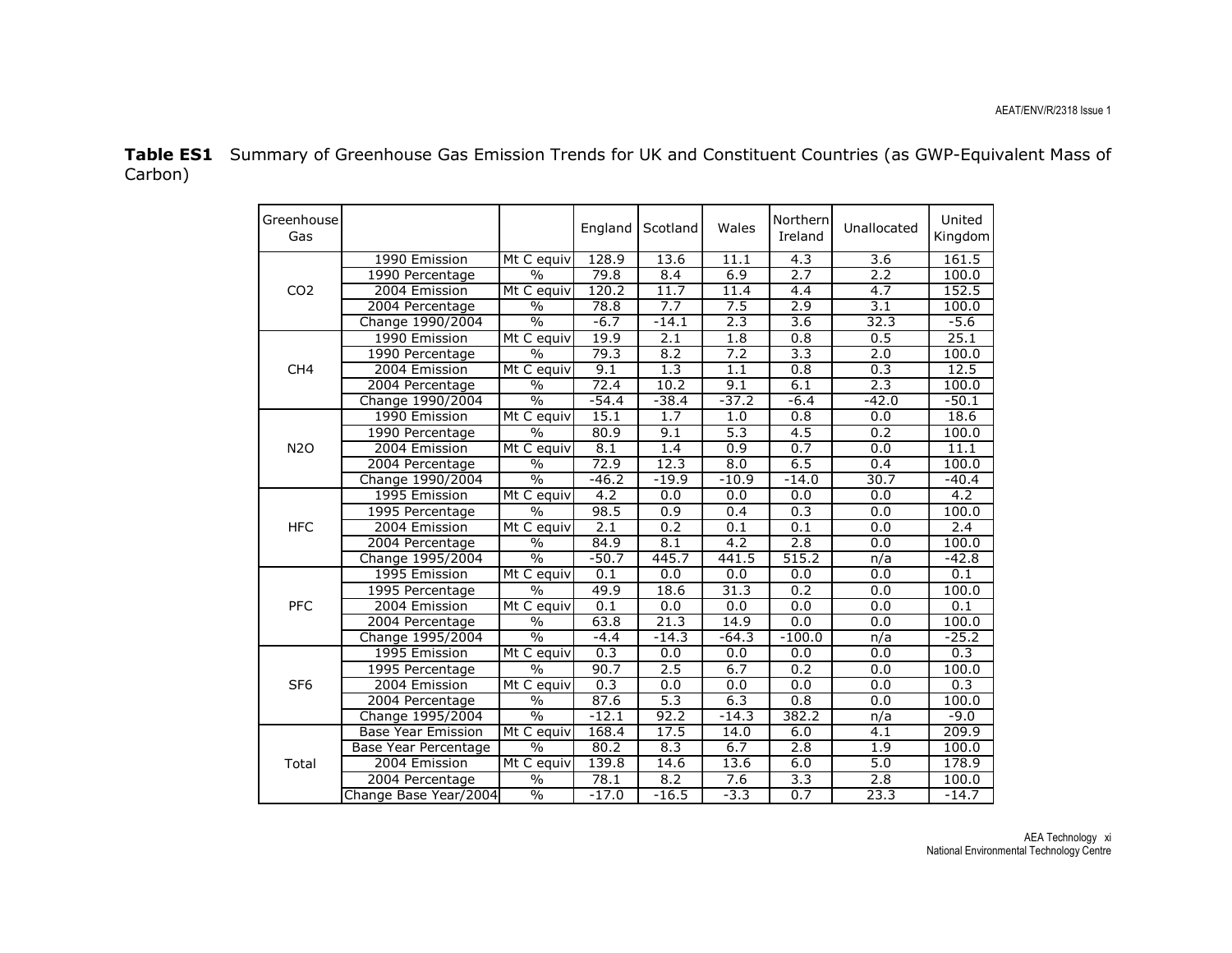Tables ES2.1.1 and ES2.1.2 summarise the emissions of each of the greenhouse gases for England expressed in terms of carbon dioxide and carbon equivalent, respectively.

| England                                 |        | Mt CO <sub>2</sub> equivalent |        |        |        |        |        |        |        | % change      |
|-----------------------------------------|--------|-------------------------------|--------|--------|--------|--------|--------|--------|--------|---------------|
|                                         | 1990   | 1995                          | 1998   | 1999   | 2000   | 2001   | 2002   | 2003   | 2004   | baseyr - 2004 |
| CO <sub>2</sub>                         | 472.5  | 430.2                         | 426.2  | 417.0  | 420.2  | 437.8  | 431.4  | 440.5  | 440.8  | $-6.7\%$      |
| CH <sub>4</sub>                         | 72.9   | 62.3                          | 53.3   | 47.8   | 45.0   | 40.3   | 38.8   | 34.5   | 33.2   | -54.4%        |
| $N_2O$                                  | 55.3   | 44.4                          | 44.7   | 31.7   | 32.0   | 30.0   | 29.0   | 28.7   | 29.7   | $-46.2%$      |
| <b>HFCs</b>                             | 11.4   | 15.3                          | 16.5   | 10.0   | 8.1    | 8.6    | 8.7    | 8.9    | 7.5    | $-50.7%$      |
| PFCs                                    | 1.0    | 0.2                           | 0.2    | 0.2    | 0.3    | 0.2    | 0.2    | 0.2    | 0.2    | $-4.4%$       |
| SF <sub>6</sub>                         | 0.9    | 1.1                           | 1.1    | 1.3    | 1.6    | 1.3    | 1.4    | 1.2    | 1.0    | $-12.1\%$     |
| Total (Net Emissions)                   | 614.0  | 553.5                         | 542.1  | 508.0  | 507.2  | 518.2  | 509.4  | 513.9  | 512.5  | -17.0%        |
| CO <sub>2</sub> net emissions from LUCF | 5.7    | 5.1                           | 4.2    | 4.0    | 3.9    | 3.8    | 3.6    | 3.6    | 3.2    |               |
| CH <sub>4</sub> emissions from LUCF     | 0.010  | 0.008                         | 0.010  | 0.013  | 0.014  | 0.017  | 0.014  | 0.013  | 0.012  |               |
| N <sub>2</sub> O emissions from LUCF    | 0.0010 | 0.0008                        | 0.0011 | 0.0013 | 0.0014 | 0.0017 | 0.0014 | 0.0013 | 0.0012 |               |

| Table ES2.1.1 | GHG emissions for England (MtCO2 equivalent) |  |  |  |
|---------------|----------------------------------------------|--|--|--|
|---------------|----------------------------------------------|--|--|--|

| <b>Table ES2.1.2</b> | GHG emissions for England (MtC equivalent) |  |
|----------------------|--------------------------------------------|--|
|----------------------|--------------------------------------------|--|

| England                                 | Mt C equivalent |       |       |       |       |       |       | % change |       |                      |
|-----------------------------------------|-----------------|-------|-------|-------|-------|-------|-------|----------|-------|----------------------|
|                                         | 1990            | 1995  | 1998  | 1999  | 2000  | 2001  | 2002  | 2003     | 2004  | <b>baseyr - 2004</b> |
| CO <sub>2</sub>                         | 128.9           | 117.3 | 116.2 | 113.7 | 114.6 | 119.4 | 117.7 | 120.1    | 120.2 | $-6.7%$              |
| CH <sub>4</sub>                         | 19.9            | 17.0  | 14.5  | 13.0  | 12.3  | 11.0  | 10.6  | 9.4      | 9.1   | -54.4%               |
| $N_2$ O                                 | 15.1            | 12.1  | 12.2  | 8.7   | 8.7   | 8.2   | 7.9   | 7.8      | 8.1   | $-46.2%$             |
| <b>HFCs</b>                             | 3.1             | 4.2   | 4.5   | 2.7   | 2.2   | 2.3   | 2.4   | 2.4      | 2.1   | $-50.7\%$            |
| PFCs                                    | 0.3             | 0.1   | 0.1   | 0.1   | 0.1   | 0.1   | 0.1   | 0.0      | 0.1   | -4.4%                |
| SF <sub>6</sub>                         | 0.3             | 0.3   | 0.3   | 0.3   | 0.4   | 0.3   | 0.4   | 0.3      | 0.3   | $-12.1%$             |
| Total (Net Emissions)                   | 167.4           | 150.9 | 147.9 | 138.5 | 138.3 | 141.3 | 138.9 | 140.2    | 139.8 | $-17.0\%$            |
| CO <sub>2</sub> net emissions from LUCF | 1.6             | 1.4   | 1.1   | 1.1   | 1.1   | 1.0   | 1.0   | 1.0      | 0.9   |                      |
| CH <sub>4</sub> emissions from LUCF     | 0.0             | 0.0   | 0.0   | 0.0   | 0.0   | 0.0   | 0.0   | 0.0      | 0.0   |                      |
| $N2O$ emissions from LUCF               | 0.0             | 0.0   | 0.0   | 0.0   | 0.0   | 0.0   | 0.0   | 0.0      | 0.0   |                      |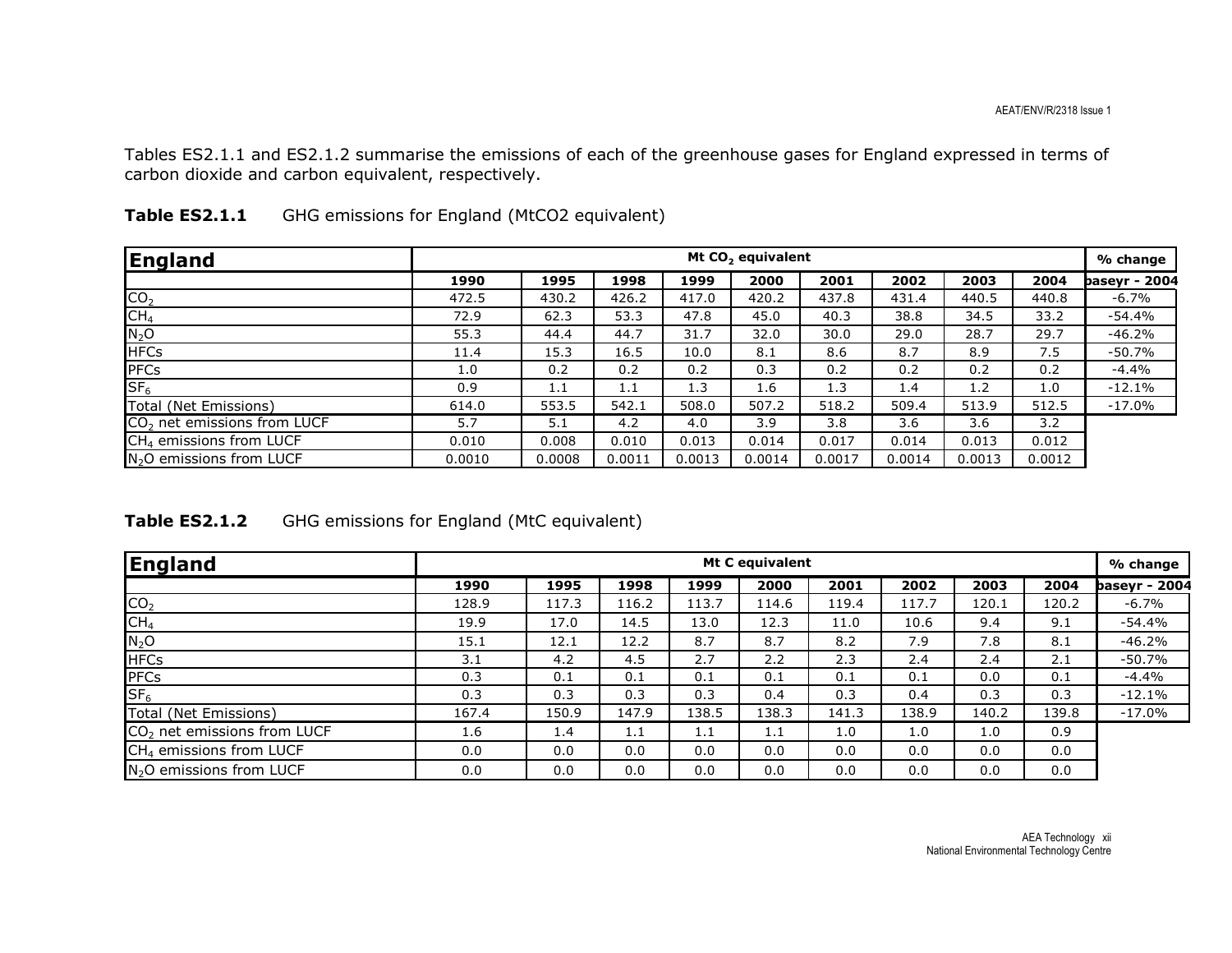| <b>England</b>                                  | Aggregated emission trends per source category (Mt CO <sub>2</sub> equivalent) |       |       |       |       |       |       |       |       |
|-------------------------------------------------|--------------------------------------------------------------------------------|-------|-------|-------|-------|-------|-------|-------|-------|
| <b>Source Category</b>                          | 1990                                                                           | 1995  | 1998  | 1999  | 2000  | 2001  | 2002  | 2003  | 2004  |
| 1. Energy                                       | 484.4                                                                          | 438.1 | 432.1 | 422.2 | 424.4 | 442.6 | 437.0 | 443.2 | 443.3 |
| 2. Industrial Processes                         | 52.0                                                                           | 44.5  | 45.6  | 26.1  | 25.2  | 23.7  | 21.8  | 22.3  | 22.0  |
| 3. Solvents and other product use <sup>a</sup>  | 0.0                                                                            | 0.0   | 0.0   | 0.0   | 0.0   | 0.0   | 0.0   | 0.0   | 0.0   |
| 4. Agriculture                                  | 34.0                                                                           | 32.0  | 31.7  | 31.5  | 30.4  | 28.0  | 28.4  | 27.8  | 27.9  |
| 5. Land-use Change and Forestry (net emissions) | 5.7                                                                            | 5.1   | 4.2   | 4.0   | 3.9   | 3.9   | 3.6   | 3.6   | 3.2   |
| 6. Waste                                        | 36.3                                                                           | 32.1  | 26.8  | 22.5  | 21.6  | 18.3  | 16.9  | 15.3  | 14.3  |
| 7. Other                                        | 1.6                                                                            | 1.7   | 1.7   | 1.7   | 1.7   | 1.7   | 1.7   | 1.8   | 1.8   |
| <b>Total</b>                                    | 614.0                                                                          | 553.5 | 542.1 | 508.0 | 507.2 | 518.2 | 509.4 | 513.9 | 512.5 |

### Table ES2.1.3 Aggregated emission trends per source category for England (Mt CO2 Equivalent)

 614.0 553.5 542.1 508.0 507.2 518.2 509.4 513.9 512.5 a Solvents and other product use emissions occur as NMVOC and so do not appear in this table, which covers direct greenhouse gases only.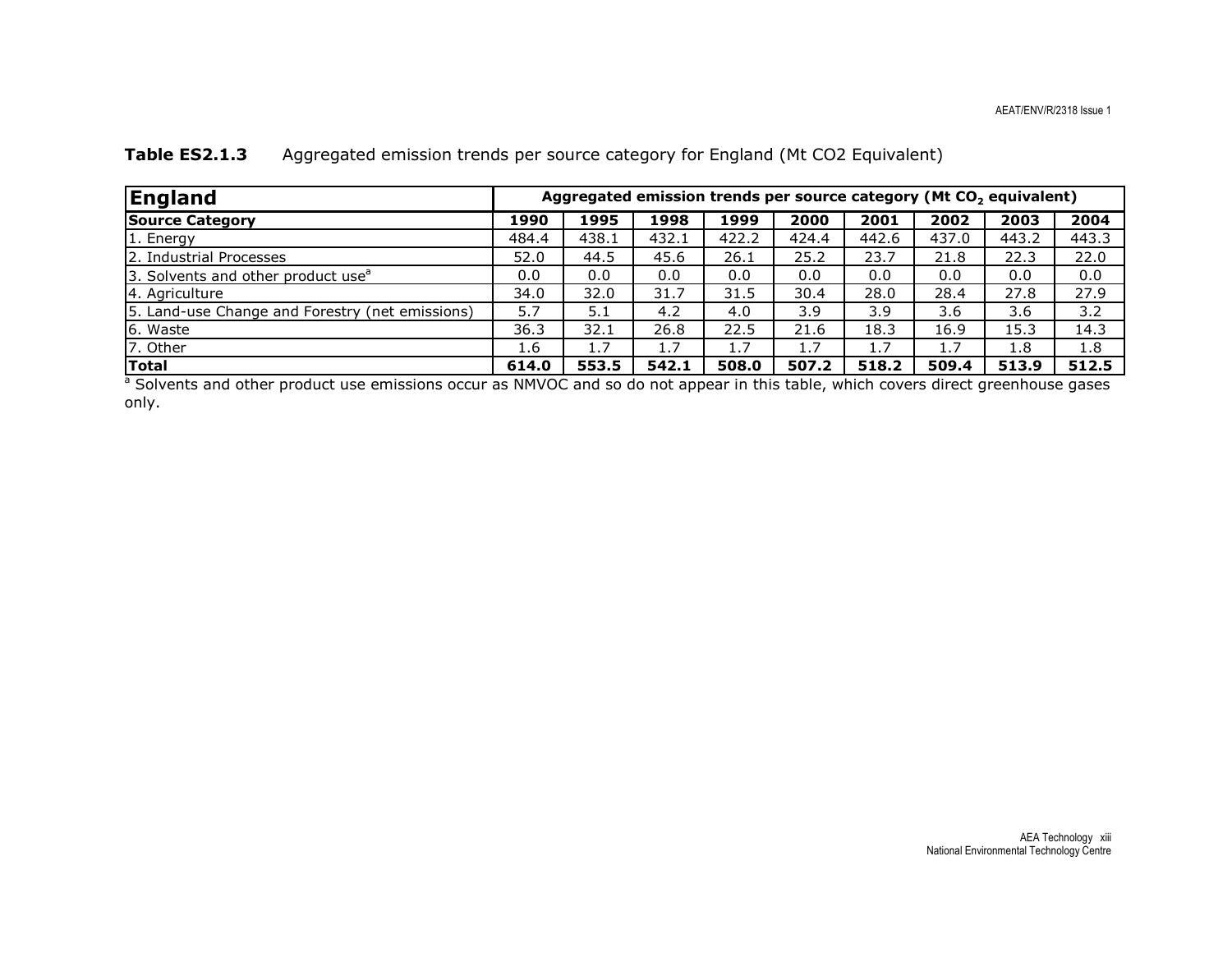Tables ES2.2.1 and ES2.2.2 summarise the emissions of each of the greenhouse gases for Scotland expressed in terms of carbon dioxide and carbon equivalent, respectively.

| <b>Scotland</b>                      |        | Mt CO <sub>2</sub> equivalent |        |        |        |        |        |        |        |                      |  |  |
|--------------------------------------|--------|-------------------------------|--------|--------|--------|--------|--------|--------|--------|----------------------|--|--|
|                                      | 1990   | 1995                          | 1998   | 1999   | 2000   | 2001   | 2002   | 2003   | 2004   | <b>baseyr - 2004</b> |  |  |
| CO <sub>2</sub>                      | 50.0   | 48.3                          | 49.9   | 48.1   | 49.8   | 49.2   | 45.3   | 45.6   | 43.0   | $-14.1\%$            |  |  |
| CH <sub>4</sub>                      | 7.6    | 7.2                           | 6.8    | 6.1    | 6.0    | 5.6    | 5.1    | 4.7    | 4.7    | $-38.4%$             |  |  |
| $N_2$ O                              | 6.2    | 5.6                           | 5.5    | 5.4    | 5.3    | 5.2    | 5.2    | 5.2    | 5.0    | $-19.9\%$            |  |  |
| <b>HFCs</b>                          | 0.0    | 0.1                           | 0.4    | 0.5    | 0.5    | 0.6    | 0.7    | 0.7    | 0.7    | 445.7%               |  |  |
| PFCs                                 | 0.1    | 0.1                           | 0.1    | 0.1    | 0.1    | 0.1    | 0.1    | 0.1    | 0.1    | $-14.3\%$            |  |  |
| SF <sub>6</sub>                      | 0.0    | 0.0                           | 0.0    | 0.0    | 0.1    | 0.0    | 0.1    | 0.1    | 0.1    | 92.2%                |  |  |
| Total (Net Emissions)                | 64.0   | 61.4                          | 62.8   | 60.2   | 61.7   | 60.7   | 56.4   | 56.3   | 53.5   | $-16.5\%$            |  |  |
| $CO2$ net emissions from LUCF        | $-2.5$ | $-3.7$                        | $-3.9$ | $-3.9$ | $-3.9$ | $-4.0$ | $-4.2$ | $-4.3$ | $-4.6$ |                      |  |  |
| CH <sub>4</sub> emissions from LUCF  | 0.003  | 0.003                         | 0.003  | 0.004  | 0.004  | 0.005  | 0.004  | 0.004  | 0.004  |                      |  |  |
| N <sub>2</sub> O emissions from LUCF | 0.0003 | 0.0003                        | 0.0003 | 0.0004 | 0.0004 | 0.0005 | 0.0004 | 0.0004 | 0.0004 |                      |  |  |

| <b>Table ES2.2.1</b> | GHG emissions for Scotland (MtCO2 equivalent) |
|----------------------|-----------------------------------------------|
|                      |                                               |

| Table ES2.2.2 | GHG emissions for Scotland (MtC equivalent) |  |
|---------------|---------------------------------------------|--|
|---------------|---------------------------------------------|--|

| <b>Scotland</b>                         |        | Mt C equivalent |        |        |        |        |        |        |        |               |  |  |
|-----------------------------------------|--------|-----------------|--------|--------|--------|--------|--------|--------|--------|---------------|--|--|
|                                         | 1990   | 1995            | 1998   | 1999   | 2000   | 2001   | 2002   | 2003   | 2004   | baseyr - 2004 |  |  |
| CO <sub>2</sub>                         | 13.6   | 13.2            | 13.6   | 13.1   | 13.6   | 13.4   | 12.4   | 12.4   | 11.7   | $-14.1%$      |  |  |
| CH <sub>4</sub>                         | 2.1    | 2.0             | 1.9    | 1.7    | 1.6    | 1.5    | 1.4    | 1.3    | 1.3    | $-38.4%$      |  |  |
| $N_2$ O                                 | 1.7    | 1.5             | 1.5    | 1.5    | 1.4    | 1.4    | 1.4    | 1.4    | 1.4    | $-19.9%$      |  |  |
| <b>HFCs</b>                             | 0.0    | 0.0             | 0.1    | 0.1    | 0.1    | 0.2    | 0.2    | 0.2    | 0.2    | 445.7%        |  |  |
| <b>PFCs</b>                             | 0.0    | 0.0             | 0.0    | 0.0    | 0.0    | 0.0    | 0.0    | 0.0    | 0.0    | $-14.3%$      |  |  |
| $S_{F_6}$                               | 0.0    | 0.0             | 0.0    | 0.0    | 0.0    | 0.0    | 0.0    | 0.0    | 0.0    | 92.2%         |  |  |
| Total (Net Emissions)                   | 17.4   | 16.8            | 17.1   | 16.4   | 16.8   | 16.6   | 15.4   | 15.4   | 14.6   | $-16.5%$      |  |  |
| CO <sub>2</sub> net emissions from LUCF | $-0.7$ | $-1.0$          | $-1.1$ | $-1.1$ | $-1.1$ | $-1.1$ | $-1.1$ | $-1.2$ | $-1.3$ |               |  |  |
| CH <sub>4</sub> emissions from LUCF     | 0.0    | 0.0             | 0.0    | 0.0    | 0.0    | 0.0    | 0.0    | 0.0    | 0.0    |               |  |  |
| N <sub>2</sub> O emissions from LUCF    | 0.0    | 0.0             | 0.0    | 0.0    | 0.0    | 0.0    | 0.0    | 0.0    | 0.0    |               |  |  |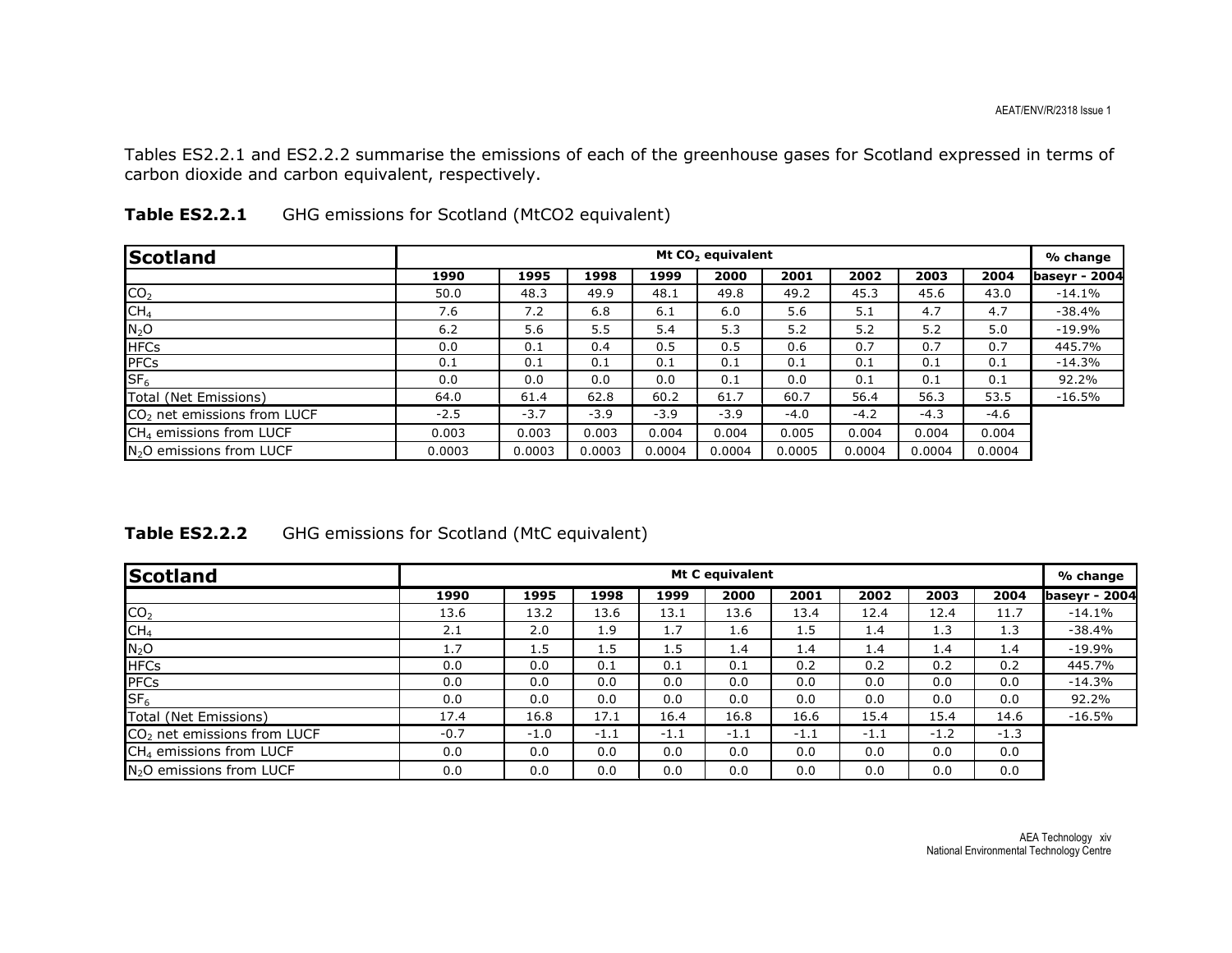| <b>Scotland</b>                                 | Aggregated emission trends per source category (Mt CO <sub>2</sub> equivalent) |        |        |        |        |        |        |        |        |
|-------------------------------------------------|--------------------------------------------------------------------------------|--------|--------|--------|--------|--------|--------|--------|--------|
| <b>Source Category</b>                          | 1990                                                                           | 1995   | 1998   | 1999   | 2000   | 2001   | 2002   | 2003   | 2004   |
| 1. Energy                                       | 53.8                                                                           | 53.7   | 55.3   | 53.2   | 55.0   | 54.5   | 50.4   | 50.5   | 48.3   |
| 2. Industrial Processes                         | 1.5                                                                            | 0.8    | 1.1    | 1.1    | 1.1    | 1.2    | 1.3    | 1.3    | 1.3    |
| 3. Solvents and other product use <sup>a</sup>  | 0.0                                                                            | 0.0    | 0.0    | 0.0    | 0.0    | 0.0    | 0.0    | 0.0    | 0.0    |
| 4. Agriculture                                  | 8.6                                                                            | 8.3    | 8.2    | 8.0    | 7.7    | 7.5    | 7.5    | 7.4    | 7.3    |
| 5. Land-use Change and Forestry (net emissions) | $-2.5$                                                                         | $-3.7$ | $-3.9$ | $-3.9$ | $-3.9$ | $-4.0$ | $-4.2$ | $-4.2$ | $-4.6$ |
| 6. Waste                                        | 2.3                                                                            | 2.2    | 1.9    | 1.6    | 1.6    | 1.4    | 1.2    | 1.1    | 1.1    |
| 7. Other                                        | 0.2                                                                            | 0.2    | 0.2    | 0.2    | 0.2    | 0.2    | 0.2    | 0.2    | 0.2    |
| Total                                           | 64.0                                                                           | 61.4   | 62.8   | 60.2   | 61.7   | 60.7   | 56.4   | 56.3   | 53.5   |

#### Table ES2.2.3 Aggregated emission trends per source category for Scotland (Mt CO2 Equivalent)

<sup>a</sup> Solvents and other product use emissions occur as NMVOC and so do not appear in this table, which covers direct greenhouse gases only.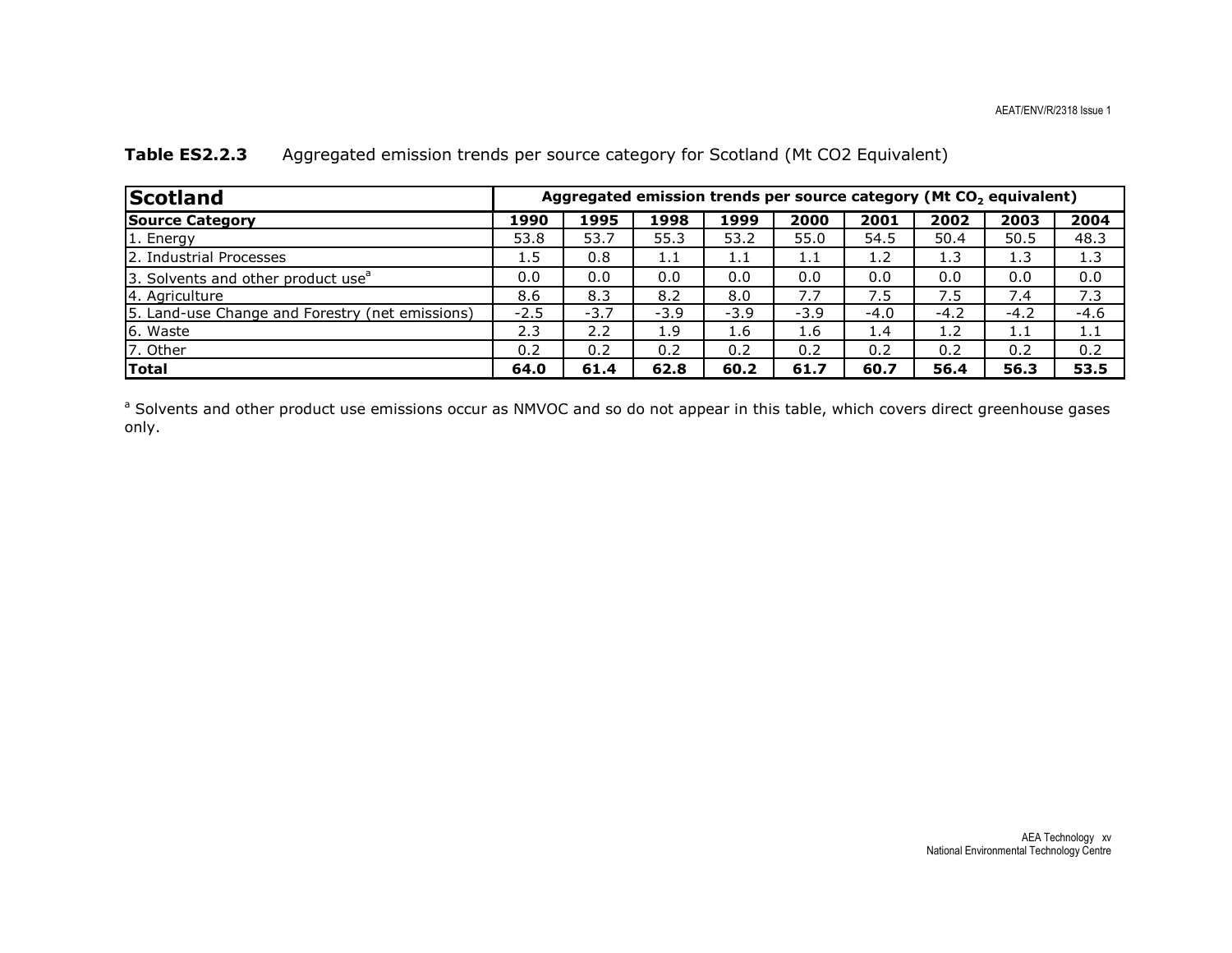Tables ES2.3.1 and ES2.3.2 summarise the emissions of each of the greenhouse gases for Wales expressed in terms of carbon dioxide and carbon equivalent, respectively.

| <b>Wales</b>                            |        | Mt CO <sub>2</sub> equivalent |        |        |        |        |        |        |        |                      |  |  |
|-----------------------------------------|--------|-------------------------------|--------|--------|--------|--------|--------|--------|--------|----------------------|--|--|
|                                         | 1990   | 1995                          | 1998   | 1999   | 2000   | 2001   | 2002   | 2003   | 2004   | <b>baseyr - 2004</b> |  |  |
| CO <sub>2</sub>                         | 40.8   | 39.0                          | 41.7   | 42.1   | 44.0   | 41.9   | 35.6   | 38.1   | 41.8   | 2.3%                 |  |  |
| CH <sub>4</sub>                         | 6.6    | 5.6                           | 5.2    | 5.0    | 4.9    | 4.5    | 4.4    | 4.2    | 4.2    | $-37.2%$             |  |  |
| $N_2O$                                  | 3.6    | 3.6                           | 3.8    | 3.7    | 3.5    | 3.4    | 3.3    | 3.3    | 3.2    | $-10.9%$             |  |  |
| <b>HFCs</b>                             | 0.0    | 0.1                           | 0.2    | 0.2    | 0.3    | 0.3    | 0.3    | 0.4    | 0.4    | 441.5%               |  |  |
| <b>PFCs</b>                             | 0.3    | 0.1                           | 0.1    | 0.1    | 0.1    | 0.1    | 0.1    | 0.0    | 0.1    | -64.3%               |  |  |
| SF <sub>6</sub>                         | 0.1    | 0.1                           | 0.1    | 0.1    | 0.1    | 0.1    | 0.1    | 0.1    | 0.1    | $-14.3%$             |  |  |
| Total (Net Emissions)                   | 51.5   | 48.5                          | 51.2   | 51.2   | 52.9   | 50.3   | 43.7   | 46.1   | 49.7   | $-3.3%$              |  |  |
| CO <sub>2</sub> net emissions from LUCF | $-0.2$ | $-0.2$                        | $-0.1$ | $-0.1$ | $-0.1$ | $-0.1$ | $-0.2$ | $-0.2$ | $-0.2$ |                      |  |  |
| CH <sub>4</sub> emissions from LUCF     | 0.001  | 0.001                         | 0.001  | 0.001  | 0.001  | 0.001  | 0.001  | 0.001  | 0.001  |                      |  |  |
| N <sub>2</sub> O emissions from LUCF    | 0.0001 | 0.0001                        | 0.0001 | 0.0001 | 0.0001 | 0.0001 | 0.0001 | 0.0001 | 0.0001 |                      |  |  |

| Table ES2.3.1 |  |  | GHG emissions for Wales (MtCO2 equivalent) |
|---------------|--|--|--------------------------------------------|
|---------------|--|--|--------------------------------------------|

| Table ES2.3.2 | GHG emissions for Wales (MtC equivalent) |  |
|---------------|------------------------------------------|--|
|---------------|------------------------------------------|--|

| <b>Wales</b>                            | Mt C equivalent |        |      |      |      |      |      |        |        |               |  |
|-----------------------------------------|-----------------|--------|------|------|------|------|------|--------|--------|---------------|--|
|                                         | 1990            | 1995   | 1998 | 1999 | 2000 | 2001 | 2002 | 2003   | 2004   | baseyr - 2004 |  |
| CO <sub>2</sub>                         | 11.1            | 10.6   | 11.4 | 11.5 | 12.0 | 11.4 | 9.7  | 10.4   | 11.4   | 2.3%          |  |
| CH <sub>4</sub>                         | 1.8             | 1.5    | 1.4  | 1.4  | 1.3  | 1.2  | 1.2  | 1.1    | 1.1    | $-37.2%$      |  |
| $N_2O$                                  | 1.0             | 1.0    | 1.0  | 1.0  | 1.0  | 0.9  | 0.9  | 0.9    | 0.9    | $-10.9%$      |  |
| <b>HFCs</b>                             | 0.0             | 0.0    | 0.1  | 0.1  | 0.1  | 0.1  | 0.1  | 0.1    | 0.1    | 441.5%        |  |
| <b>PFCs</b>                             | 0.1             | 0.0    | 0.0  | 0.0  | 0.0  | 0.0  | 0.0  | 0.0    | 0.0    | $-64.3%$      |  |
| $S_{F_6}$                               | 0.0             | 0.0    | 0.0  | 0.0  | 0.0  | 0.0  | 0.0  | 0.0    | 0.0    | $-14.3%$      |  |
| Total (Net Emissions)                   | 14.0            | 13.2   | 14.0 | 14.0 | 14.4 | 13.7 | 11.9 | 12.6   | 13.6   | $-3.3%$       |  |
| CO <sub>2</sub> net emissions from LUCF | $-0.1$          | $-0.1$ | 0.0  | 0.0  | 0.0  | 0.0  | 0.0  | $-0.1$ | $-0.1$ |               |  |
| CH <sub>4</sub> emissions from LUCF     | 0.0             | 0.0    | 0.0  | 0.0  | 0.0  | 0.0  | 0.0  | 0.0    | 0.0    |               |  |
| N <sub>2</sub> O emissions from LUCF    | 0.0             | 0.0    | 0.0  | 0.0  | 0.0  | 0.0  | 0.0  | 0.0    | 0.0    |               |  |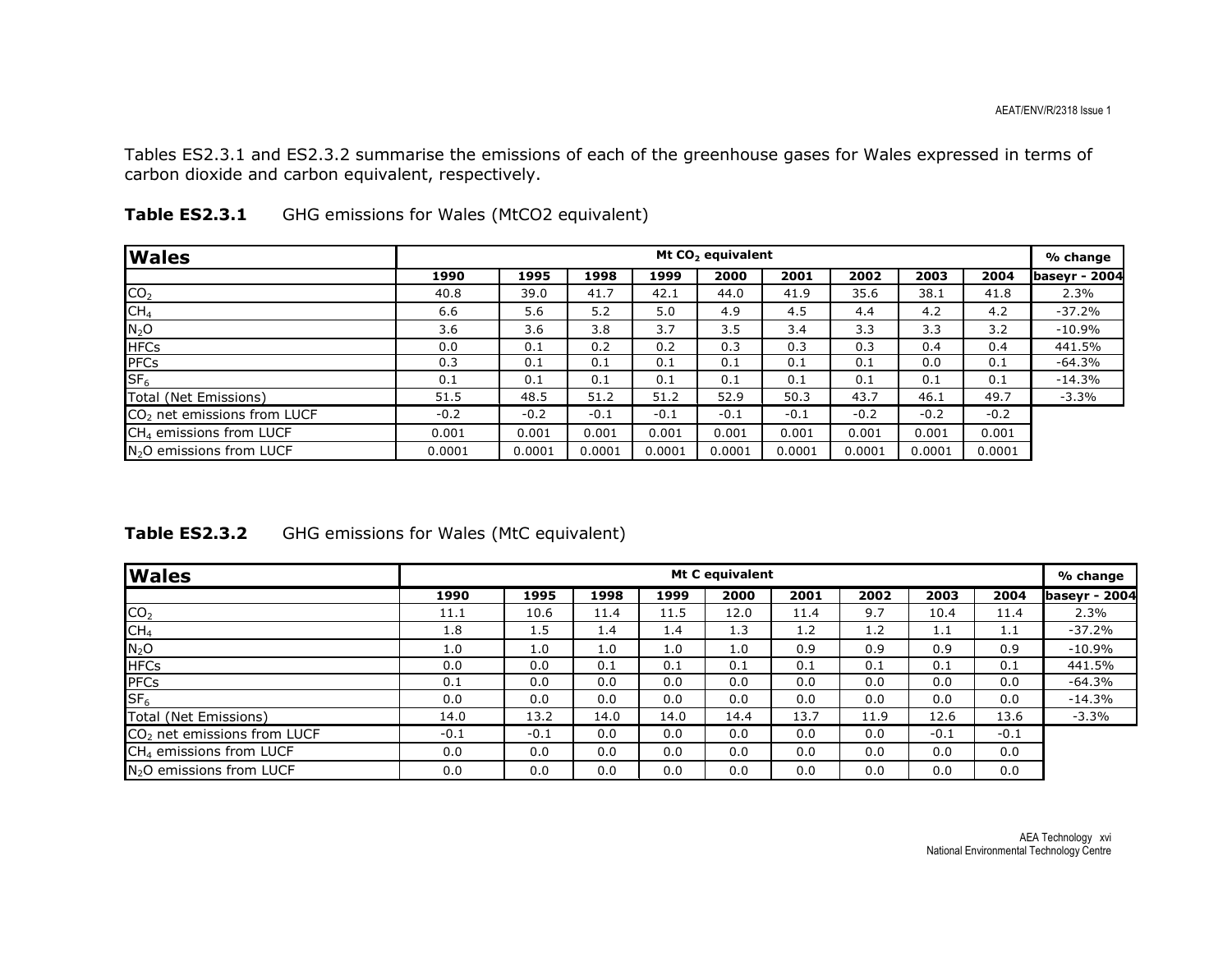| <b>Wales</b>                                    | Aggregated emission trends per source category (Mt CO <sub>2</sub> equivalent) |        |        |        |        |        |        |        |        |
|-------------------------------------------------|--------------------------------------------------------------------------------|--------|--------|--------|--------|--------|--------|--------|--------|
| <b>Source Category</b>                          | 1990                                                                           | 1995   | 1998   | 1999   | 2000   | 2001   | 2002   | 2003   | 2004   |
| 1. Energy                                       | 41.4                                                                           | 38.6   | 41.0   | 41.2   | 43.3   | 41.7   | 35.9   | 37.9   | 41.6   |
| 2. Industrial Processes                         | 2.1                                                                            | 2.1    | 2.3    | 2.4    | 2.5    | 1.9    | 1.5    | 1.9    | 2.0    |
| 3. Solvents and other product use <sup>a</sup>  | 0.0                                                                            | 0.0    | 0.0    | 0.0    | 0.0    | 0.0    | 0.0    | 0.0    | 0.0    |
| 4. Agriculture                                  | 6.1                                                                            | 6.1    | 6.3    | 6.2    | 5.9    | 5.6    | 5.5    | 5.5    | 5.5    |
| 5. Land-use Change and Forestry (net emissions) | $-0.2$                                                                         | $-0.2$ | $-0.1$ | $-0.1$ | $-0.1$ | $-0.1$ | $-0.2$ | $-0.2$ | $-0.2$ |
| 6. Waste                                        | 2.1                                                                            | 1.9    | 1.6    | 1.3    | 1.3    | 1.1    | 1.0    | 0.9    | 0.9    |
| 7. Other                                        | 0.1                                                                            | 0.1    | 0.1    | 0.1    | 0.1    | 0.1    | 0.1    | 0.1    | 0.1    |
| Total                                           | 51.5                                                                           | 48.5   | 51.2   | 51.2   | 52.9   | 50.3   | 43.7   | 46.1   | 49.7   |

### Table ES2.3.3 Aggregated emission trends per source category for Wales (Mt CO2 Equivalent)

<sup>a</sup> Solvents and other product use emissions occur as NMVOC and so do not appear in this table, which covers direct greenhouse gases only.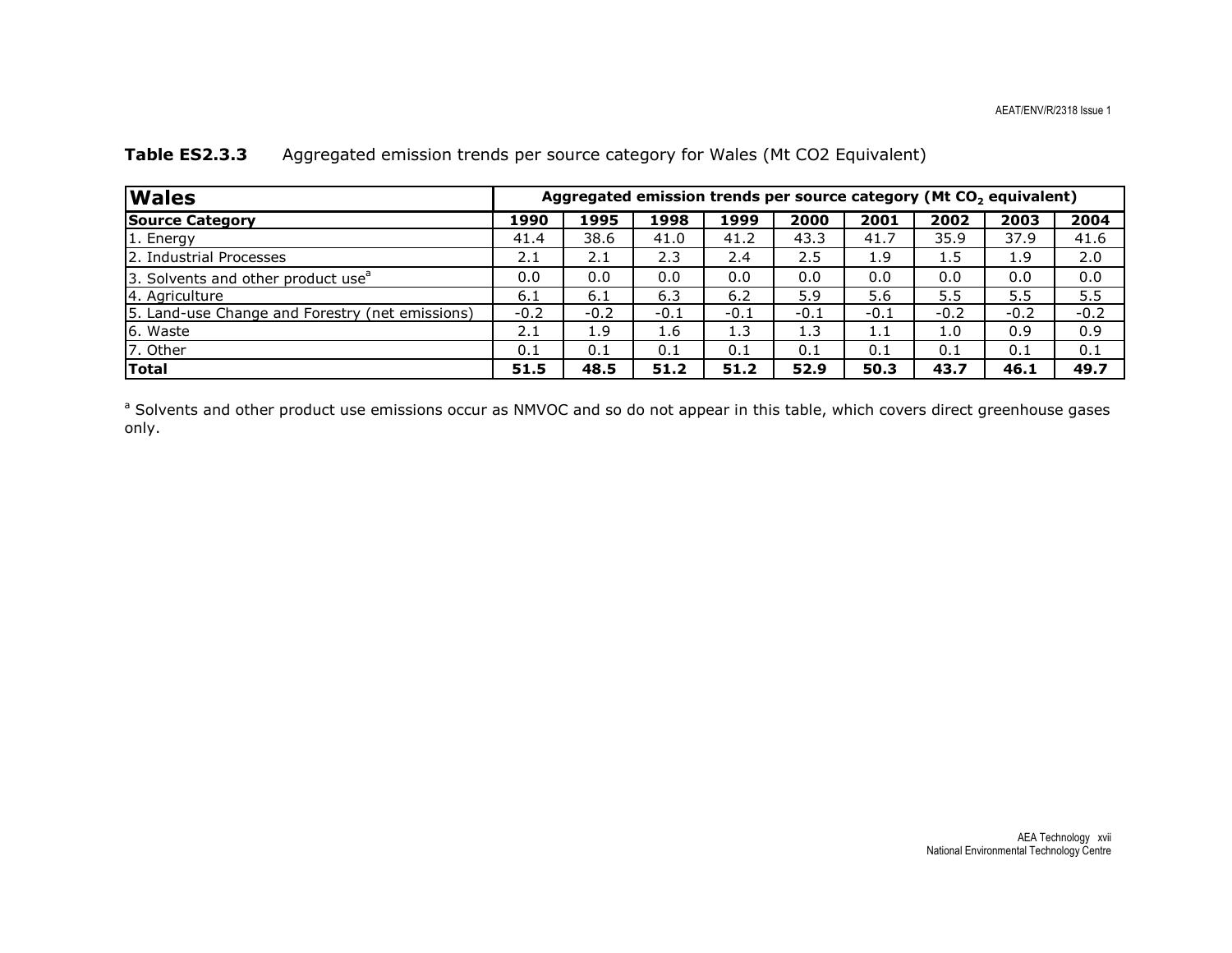Tables ES2.4.1 and ES2.4.2 summarise the emissions of each of the greenhouse gases for Northern Ireland expressed in terms of carbon dioxide and carbon equivalent, respectively.

| Northern Ireland                        |        | Mt CO <sub>2</sub> equivalent |        |        |        |        |        |        |        |                      |  |  |
|-----------------------------------------|--------|-------------------------------|--------|--------|--------|--------|--------|--------|--------|----------------------|--|--|
|                                         | 1990   | 1995                          | 1998   | 1999   | 2000   | 2001   | 2002   | 2003   | 2004   | <b>basevr - 2004</b> |  |  |
| CO <sub>2</sub>                         | 15.7   | 16.7                          | 16.3   | 16.9   | 16.4   | 16.6   | 15.4   | 15.5   | 16.3   | 3.6%                 |  |  |
| CH <sub>4</sub>                         | 3.0    | 3.0                           | 3.1    | 3.0    | 2.9    | 2.9    | 2.8    | 2.8    | 2.8    | -6.4%                |  |  |
| $N_2$ O                                 | 3.1    | 3.3                           | 3.4    | 3.5    | 3.2    | 3.3    | 2.8    | 2.7    | 2.7    | $-14.0\%$            |  |  |
| <b>HFCs</b>                             | 0.0    | 0.0                           | 0.1    | 0.1    | 0.2    | 0.2    | 0.2    | 0.2    | 0.2    | 515.2%               |  |  |
| PFCs                                    | 0.0    | 0.0                           | 0.0    | 0.0    | 0.0    | 0.0    | 0.0    | 0.0    | 0.0    | $-100.0\%$           |  |  |
| SF <sub>6</sub>                         | 0.0    | 0.0                           | 0.0    | 0.0    | 0.0    | 0.0    | 0.0    | 0.0    | 0.0    | 382.2%               |  |  |
| Total (Net Emissions)                   | 21.8   | 23.1                          | 22.9   | 23.6   | 22.7   | 22.9   | 21.2   | 21.3   | 22.0   | $0.7\%$              |  |  |
| CO <sub>2</sub> net emissions from LUCF | 0.0    | $-0.1$                        | $-0.2$ | $-0.2$ | $-0.3$ | $-0.3$ | $-0.3$ | $-0.3$ | $-0.3$ |                      |  |  |
| $CH4$ emissions from LUCF               | 0.000  | 0.000                         | 0.000  | 0.000  | 0.000  | 0.000  | 0.000  | 0.000  | 0.000  |                      |  |  |
| $N2O$ emissions from LUCF               | 0.0000 | 0.0000                        | 0.0000 | 0.0000 | 0.0000 | 0.0000 | 0.0000 | 0.0000 | 0.0000 |                      |  |  |

| Table ES2.4.1 | GHG emissions for Northern Ireland (MtCO2 equivalent) |
|---------------|-------------------------------------------------------|
|---------------|-------------------------------------------------------|

Table ES2.4.2 GHG emissions for Northern Ireland (MtC equivalent)

| Northern Ireland                        | <b>Mt C equivalent</b> |      |        |        |        |        |        |        |        | % change      |
|-----------------------------------------|------------------------|------|--------|--------|--------|--------|--------|--------|--------|---------------|
|                                         | 1990                   | 1995 | 1998   | 1999   | 2000   | 2001   | 2002   | 2003   | 2004   | baseyr - 2004 |
| CO <sub>2</sub>                         | 4.3                    | 4.6  | 4.4    | 4.6    | 4.5    | 4.5    | 4.2    | 4.2    | 4.4    | 3.6%          |
| CH <sub>4</sub>                         | 0.8                    | 0.8  | 0.8    | 0.8    | 0.8    | 0.8    | 0.8    | 0.8    | 0.8    | -6.4%         |
| $N_2$ O                                 | 0.8                    | 0.9  | 0.9    | 0.9    | 0.9    | 0.9    | 0.8    | 0.7    | 0.7    | $-14.0%$      |
| <b>HFCs</b>                             | 0.0                    | 0.0  | 0.0    | 0.0    | 0.0    | 0.1    | 0.1    | 0.1    | 0.1    | 515.2%        |
| PFCs                                    | 0.0                    | 0.0  | 0.0    | 0.0    | 0.0    | 0.0    | 0.0    | 0.0    | 0.0    | $-100.0\%$    |
| SF <sub>6</sub>                         | 0.0                    | 0.0  | 0.0    | 0.0    | 0.0    | 0.0    | 0.0    | 0.0    | 0.0    | 382.2%        |
| Total (Net Emissions)                   | 5.9                    | 6.3  | 6.3    | 6.4    | 6.2    | 6.3    | 5.8    | 5.8    | 6.0    | 0.7%          |
| CO <sub>2</sub> net emissions from LUCF | 0.0                    | 0.0  | $-0.1$ | $-0.1$ | $-0.1$ | $-0.1$ | $-0.1$ | $-0.1$ | $-0.1$ |               |
| CH <sub>4</sub> emissions from LUCF     | 0.0                    | 0.0  | 0.0    | 0.0    | 0.0    | 0.0    | 0.0    | 0.0    | 0.0    |               |
| N <sub>2</sub> O emissions from LUCF    | 0.0                    | 0.0  | 0.0    | 0.0    | 0.0    | 0.0    | 0.0    | 0.0    | 0.0    |               |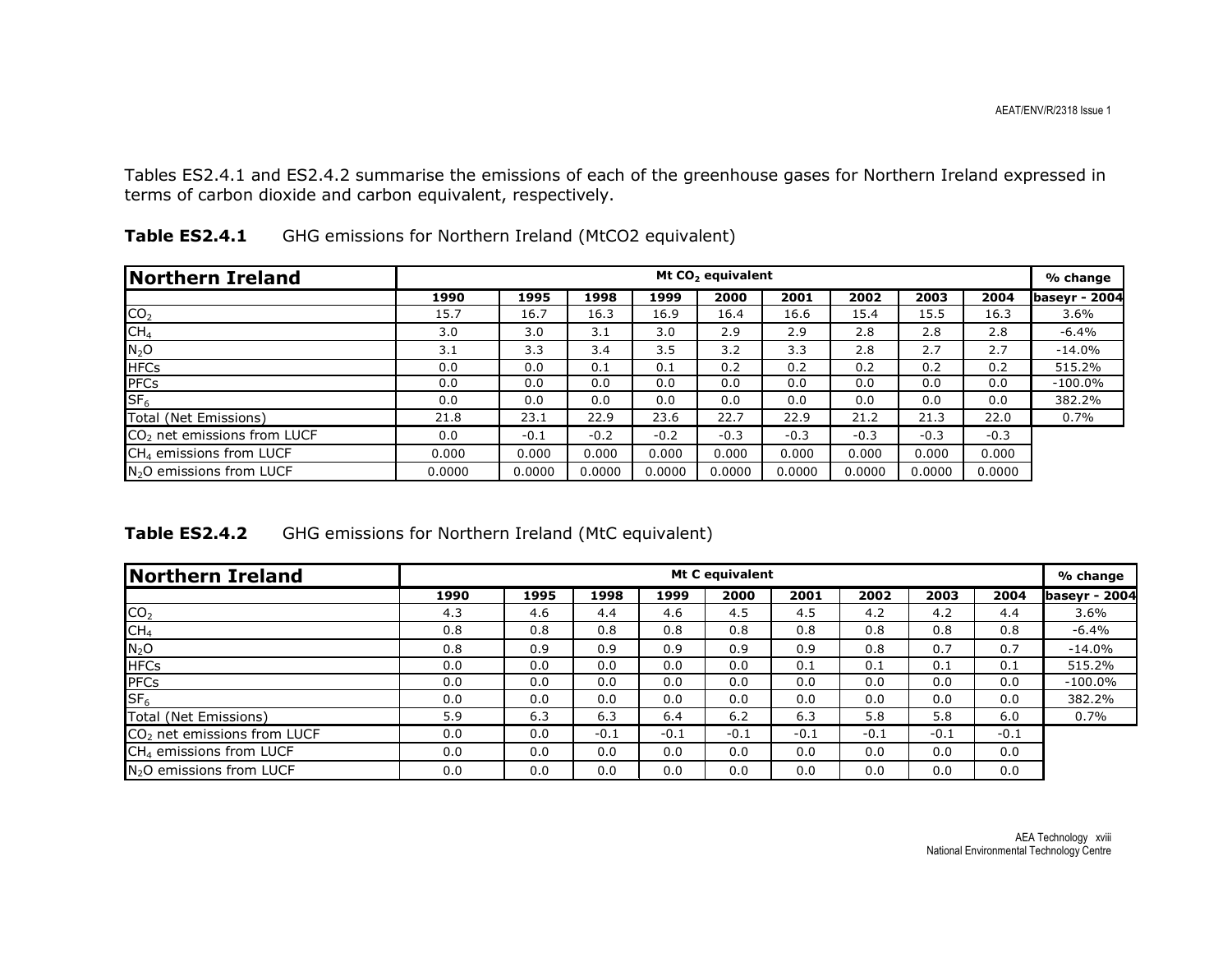| <b>Northern Ireland</b>                         | Aggregated emission trends per source category (Mt CO <sub>2</sub> equivalent) |        |        |         |        |        |        |        |        |  |  |
|-------------------------------------------------|--------------------------------------------------------------------------------|--------|--------|---------|--------|--------|--------|--------|--------|--|--|
| <b>Source Category</b>                          | 1990                                                                           | 1995   | 1998   | 1999    | 2000   | 2001   | 2002   | 2003   | 2004   |  |  |
| 1. Energy                                       | 15.7                                                                           | 16.9   | 16.4   | 17.2    | 16.8   | 17.1   | 15.8   | 16.0   | 16.7   |  |  |
| 2. Industrial Processes                         | 0.7                                                                            | 0.8    | 1.0    | $1.1\,$ | 0.9    | 0.9    | 0.4    | 0.4    | 0.5    |  |  |
| 3. Solvents and other product use <sup>a</sup>  | 0.0                                                                            | 0.0    | 0.0    | 0.0     | 0.0    | 0.0    | 0.0    | 0.0    | 0.0    |  |  |
| 4. Agriculture                                  | 4.8                                                                            | 4.9    | 5.2    | 5.1     | 4.8    | 4.9    | 4.9    | 4.8    | 4.7    |  |  |
| 5. Land-use Change and Forestry (net emissions) | 0.0                                                                            | $-0.1$ | $-0.2$ | $-0.2$  | $-0.3$ | $-0.3$ | $-0.3$ | $-0.3$ | $-0.3$ |  |  |
| 6. Waste                                        | 0.5                                                                            | 0.5    | 0.5    | 0.4     | 0.4    | 0.4    | 0.3    | 0.3    | 0.3    |  |  |
| 7. Other                                        | 0.0                                                                            | 0.0    | 0.1    | 0.1     | 0.1    | 0.1    | 0.1    | 0.1    | 0.1    |  |  |
| <b>Total</b>                                    | 21.8                                                                           | 23.1   | 22.9   | 23.6    | 22.7   | 22.9   | 21.2   | 21.3   | 22.0   |  |  |

### Table ES2.4.3 Aggregated emission trends per source category for Northern Ireland (Mt CO2 Equivalent)

<sup>a</sup> Solvents and other product use emissions occur as NMVOC and so do not appear in this table, which covers direct greenhouse gases only.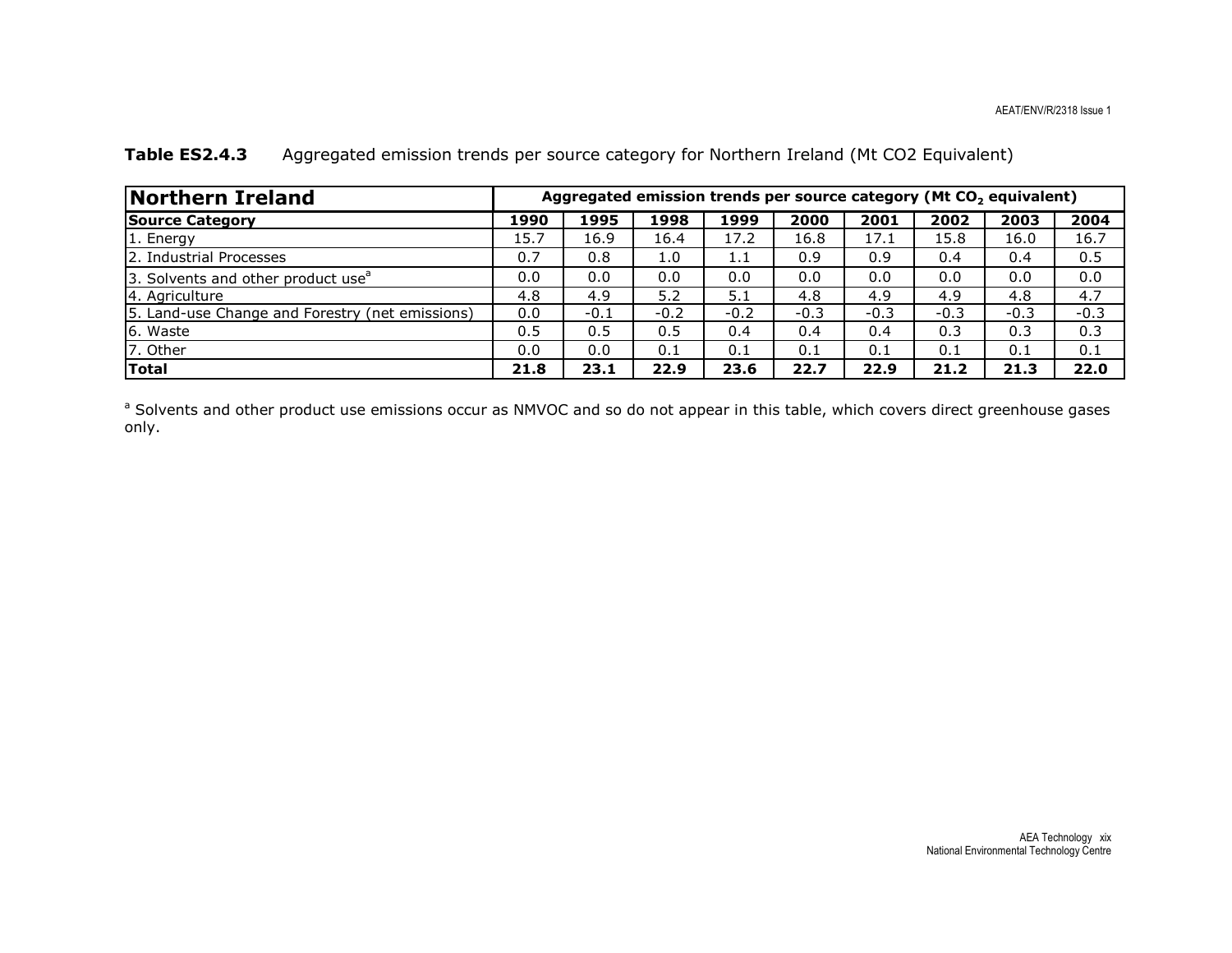Tables ES2.5.1 and ES2.5.2 summarise the Unallocated emissions of each of the greenhouse gases expressed in terms of carbon dioxide and carbon equivalent, respectively.

| Unallocated                             | Mt CO <sub>2</sub> equivalent |      |      |      |      |      |      |      |      |                      |
|-----------------------------------------|-------------------------------|------|------|------|------|------|------|------|------|----------------------|
|                                         | 1990                          | 1995 | 1998 | 1999 | 2000 | 2001 | 2002 | 2003 | 2004 | <b>baseyr - 2004</b> |
| CO <sub>2</sub>                         | 13.0                          | 15.4 | 16.0 | 16.7 | 15.9 | 16.0 | 17.2 | 16.7 | 17.2 | 32.3%                |
| CH <sub>4</sub>                         | 1.8                           | 1.7  | 1.5  | 1.3  | 1.1  | 1.1  | 1.0  | 1.0  | 1.0  | $-42.0%$             |
| $N_2O$                                  | 0.1                           | 0.1  | 0.1  | 0.1  | 0.2  | 0.2  | 0.2  | 0.1  | 0.1  | 30.7%                |
| <b>HFCs</b>                             | 0.0                           | 0.0  | 0.0  | 0.0  | 0.0  | 0.0  | 0.0  | 0.0  | 0.0  |                      |
| <b>PFCs</b>                             | 0.0                           | 0.0  | 0.0  | 0.0  | 0.0  | 0.0  | 0.0  | 0.0  | 0.0  |                      |
| SF <sub>6</sub>                         | 0.0                           | 0.0  | 0.0  | 0.0  | 0.0  | 0.0  | 0.0  | 0.0  | 0.0  |                      |
| Total (Net Emissions)                   | 14.9                          | 17.3 | 17.6 | 18.1 | 17.2 | 17.3 | 18.4 | 17.9 | 18.4 | 23.3%                |
| CO <sub>2</sub> net emissions from LUCF | 0.0                           | 0.0  | 0.0  | 0.0  | 0.0  | 0.0  | 0.0  | 0.0  | 0.0  |                      |
| CH <sub>4</sub> emissions from LUCF     | 0.0                           | 0.0  | 0.0  | 0.0  | 0.0  | 0.0  | 0.0  | 0.0  | 0.0  |                      |
| N <sub>2</sub> O emissions from LUCF    | 0.0                           | 0.0  | 0.0  | 0.0  | 0.0  | 0.0  | 0.0  | 0.0  | 0.0  |                      |

| Table ES2.5.1 | Unallocated GHG emissions (MtCO2 equivalent) |  |
|---------------|----------------------------------------------|--|
|               |                                              |  |

| Unallocated GHG emissions (MtC equivalent)<br><b>Table ES2.5.2</b> |  |
|--------------------------------------------------------------------|--|
|--------------------------------------------------------------------|--|

| <b>Unallocated</b>                   | Mt C equivalent |      |      |      |      |      |      |      |      | % change             |
|--------------------------------------|-----------------|------|------|------|------|------|------|------|------|----------------------|
|                                      | 1990            | 1995 | 1998 | 1999 | 2000 | 2001 | 2002 | 2003 | 2004 | <b>baseyr - 2004</b> |
| CO <sub>2</sub>                      | 3.6             | 4.2  | 4.4  | 4.5  | 4.3  | 4.4  | 4.7  | 4.6  | 4.7  | 32.3%                |
| CH <sub>4</sub>                      | 0.5             | 0.5  | 0.4  | 0.4  | 0.3  | 0.3  | 0.3  | 0.3  | 0.3  | $-42.0%$             |
| $N_2$ O                              | 0.0             | 0.0  | 0.0  | 0.0  | 0.0  | 0.0  | 0.0  | 0.0  | 0.0  | 30.7%                |
| <b>HFCs</b>                          | 0.0             | 0.0  | 0.0  | 0.0  | 0.0  | 0.0  | 0.0  | 0.0  | 0.0  |                      |
| PFCs                                 | 0.0             | 0.0  | 0.0  | 0.0  | 0.0  | 0.0  | 0.0  | 0.0  | 0.0  |                      |
| SF <sub>6</sub>                      | 0.0             | 0.0  | 0.0  | 0.0  | 0.0  | 0.0  | 0.0  | 0.0  | 0.0  |                      |
| Total (Net Emissions)                | 4.1             | 4.7  | 4.8  | 4.9  | 4.7  | 4.7  | 5.0  | 4.9  | 5.0  | 23.3%                |
| $CO2$ net emissions from LUCF        | 0.0             | 0.0  | 0.0  | 0.0  | 0.0  | 0.0  | 0.0  | 0.0  | 0.0  |                      |
| CH <sub>4</sub> emissions from LUCF  | 0.0             | 0.0  | 0.0  | 0.0  | 0.0  | 0.0  | 0.0  | 0.0  | 0.0  |                      |
| N <sub>2</sub> O emissions from LUCF | 0.0             | 0.0  | 0.0  | 0.0  | 0.0  | 0.0  | 0.0  | 0.0  | 0.0  |                      |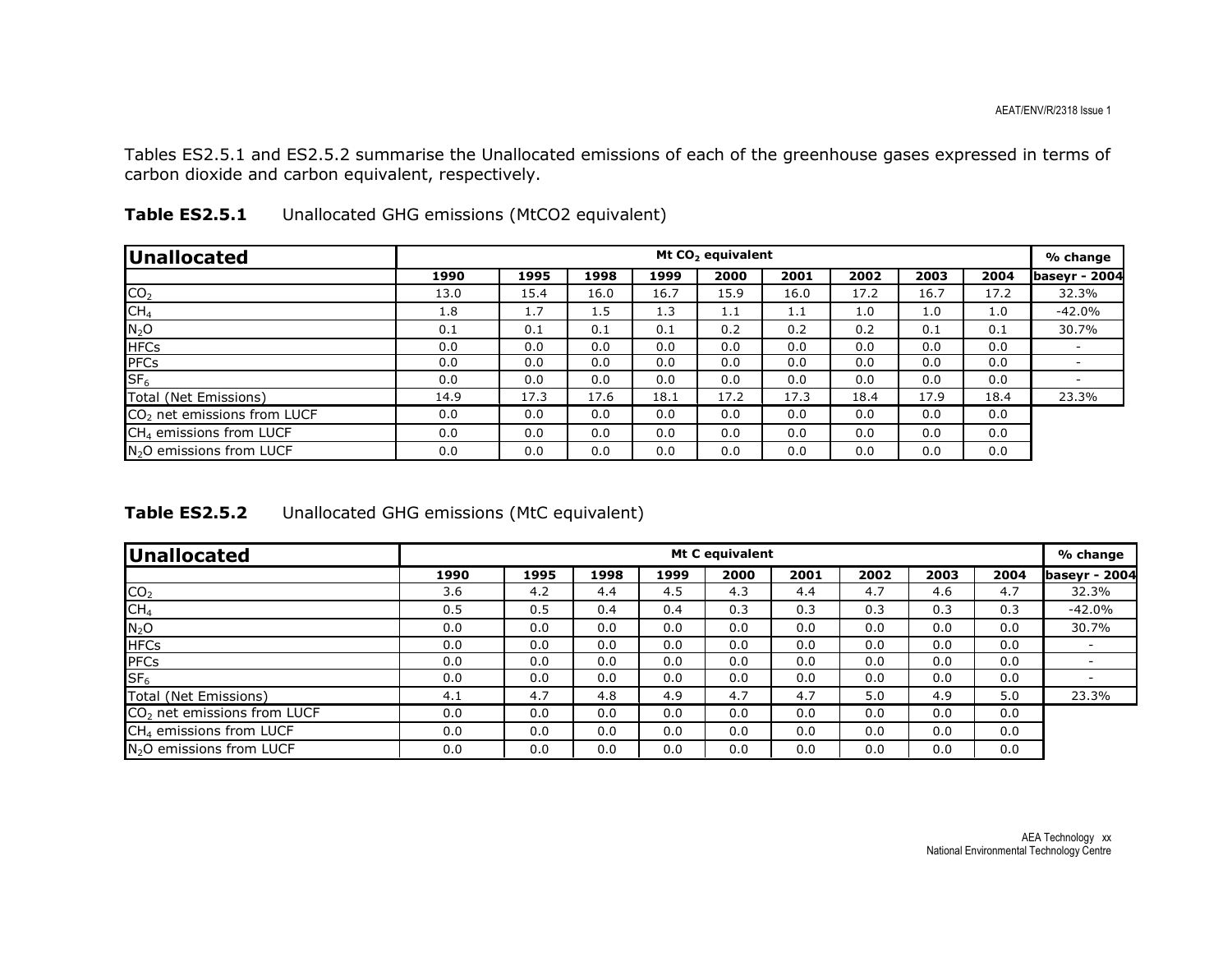| <b>Unallocated</b>                              |      | Aggregated emission trends per source category (Mt CO <sub>2</sub> equivalent) |      |      |      |      |      |      |      |  |  |  |
|-------------------------------------------------|------|--------------------------------------------------------------------------------|------|------|------|------|------|------|------|--|--|--|
| <b>Source Category</b>                          | 1990 | 1995                                                                           | 1998 | 1999 | 2000 | 2001 | 2002 | 2003 | 2004 |  |  |  |
| 1. Energy                                       | 14.9 | 17.3                                                                           | 17.6 | 18.1 | 17.2 | 17.3 | 18.4 | 17.9 | 18.4 |  |  |  |
| 2. Industrial Processes                         | 0.0  | 0.0                                                                            | 0.0  | 0.0  | 0.0  | 0.0  | 0.0  | 0.0  | 0.0  |  |  |  |
| 3. Solvents and other product use <sup>a</sup>  | 0.0  | 0.0                                                                            | 0.0  | 0.0  | 0.0  | 0.0  | 0.0  | 0.0  | 0.0  |  |  |  |
| 4. Agriculture                                  | 0.0  | 0.0                                                                            | 0.0  | 0.0  | 0.0  | 0.0  | 0.0  | 0.0  | 0.0  |  |  |  |
| 5. Land-use Change and Forestry (net emissions) | 0.0  | 0.0                                                                            | 0.0  | 0.0  | 0.0  | 0.0  | 0.0  | 0.0  | 0.0  |  |  |  |
| 6. Waste                                        | 0.0  | 0.0                                                                            | 0.0  | 0.0  | 0.0  | 0.0  | 0.0  | 0.0  | 0.0  |  |  |  |
| 7. Other                                        | 0.0  | 0.0                                                                            | 0.0  | 0.0  | 0.0  | 0.0  | 0.0  | 0.0  | 0.0  |  |  |  |
| Total                                           | 14.9 | 17.3                                                                           | 17.6 | 18.1 | 17.2 | 17.3 | 18.4 | 17.9 | 18.4 |  |  |  |

### Table ES2.5.3 Unallocated emission trends per source category for unallocated emissions (Mt CO2 Equivalent)

<sup>a</sup> Solvents and other product use emissions occur as NMVOC and so do not appear in this table, which covers direct greenhouse gases only.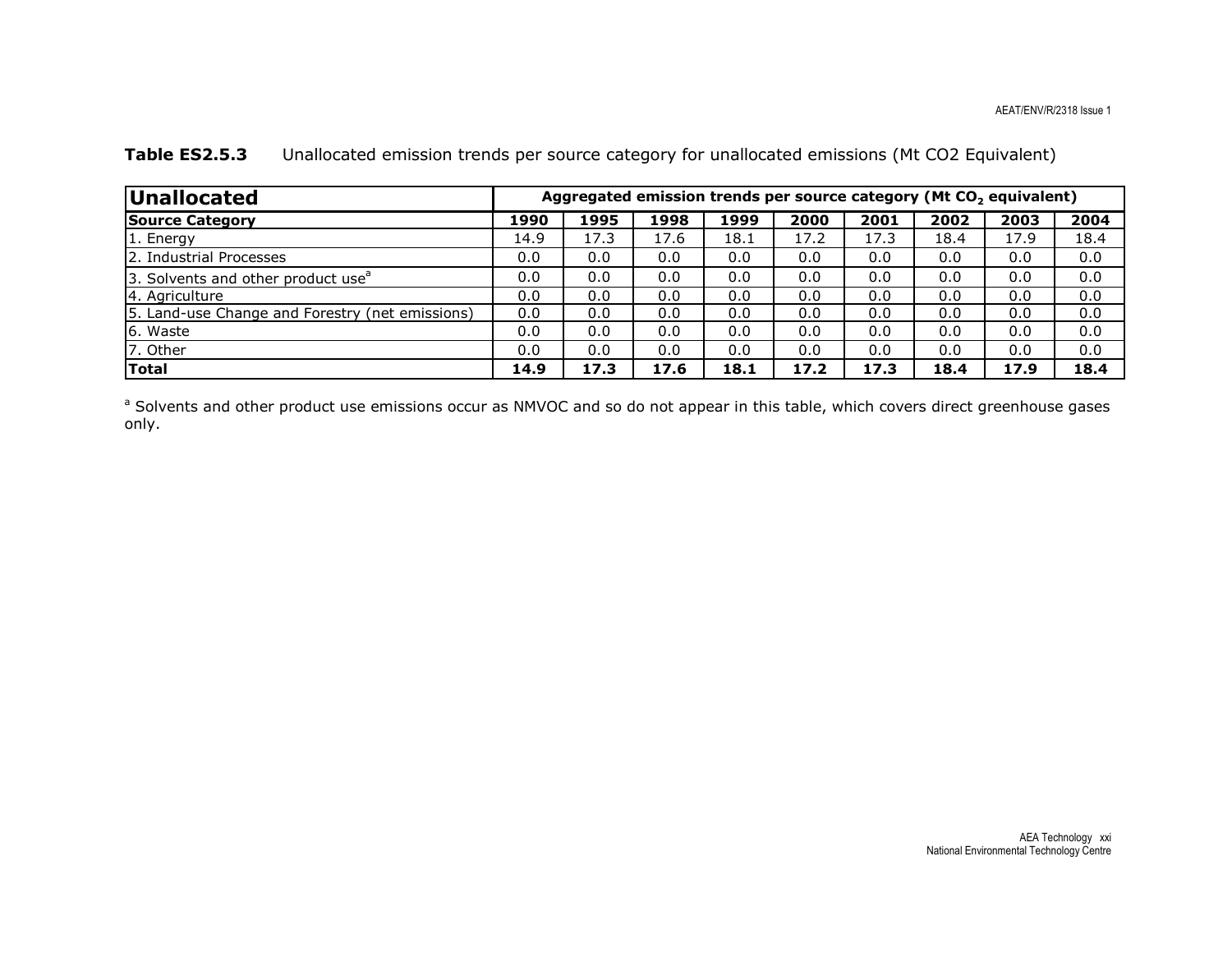# Contacts

This work forms part of the Global Atmosphere Research Programme of the Department for Environment, Food and Rural Affairs (Contract RMP/2106). The land use, land use change and forestry estimates were provided by the Centre for Ecology and Hydrology (Edinburgh) (Contract CPEG 1). The Institute of Grassland and Environmental Research (IGER) provide the estimates of agricultural emissions.

Science policy enquiries should be directed to Dr Jim Penman, CESA Division, Department for Environment, Food and Rural Affairs, 3rd Floor, Zone 3/C9, Ashdown House, 123 Victoria Street, London, SW1E 6DE, UK, Tel: +44 (0) 20 7082 8152, Fax: +44 (0) 20 7082 8152, E-mail: jim.penman@defra.gsi.gov.uk

Technical enquiries should be directed to Dr JD Watterson, Netcen, AEA Technology plc, Gemini Building, Fermi Avenue, Harwell, Didcot, Oxfordshire, OX11 0QR, UK, Tel: +44 (0) 870 190 6594, Fax: +44 (0) 870 190 6318, E-mail: john.d.watterson@aeat.co.uk

Technical enquiries on land use, land use change and forestry should be addressed to Dr A Thomson, Centre for Ecology and Hydrology (Edinburgh), Bush Estate, Penicuik, EH26 OQB, UK, Tel: +44 (0) 131 445 8575, Fax +44 (0) 131 445 3943, E-mail: amath@ceh.ac.uk

Technical enquiries on agriculture should be addressed to Dr. L Cardenas at the Institute of Grassland and Environmental Research (IGER), North Wyke, Devon, EX20 2SB, UK, Tel: +44 (0) 1837 883507, Fax: + 44 (0) 1837 82139, E-mail: laura.cardenas@bbsrc.ac.uk

A copy of this report and related data may be found on the website maintained by Netcen for Defra: http://www.naei.org.uk

Further copies of this report are available from:

Defra Publications Admail 6000 London SW1A 2XX Tel: 08459 556000 Fax: 020 8957 5012 Email: defra@iforcegroup.com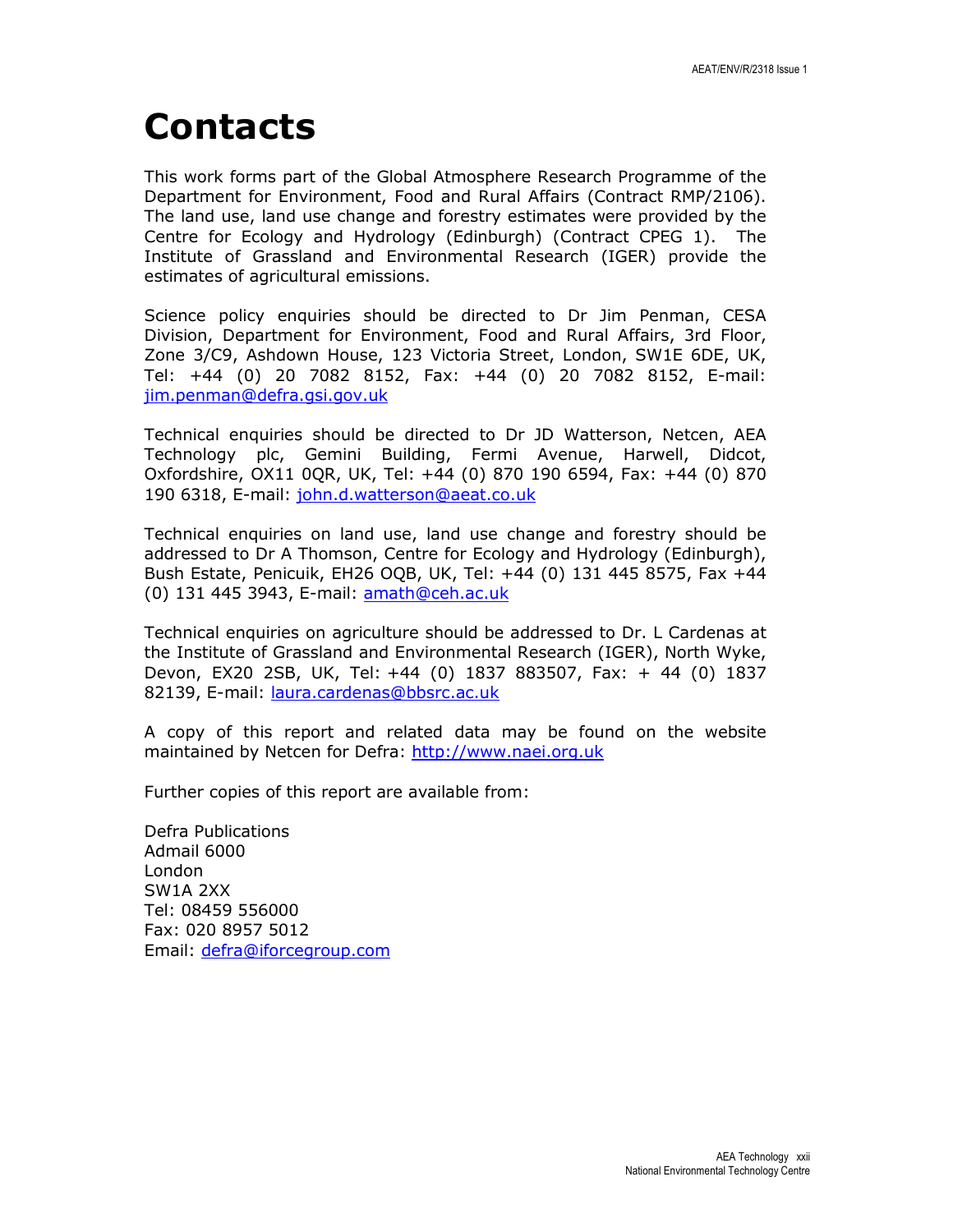# **Contents**

|    | Appendices                                       | <b>Document Revision History</b>                                                                                                                                                     | <b>XXVI</b><br><b>XXVI</b>                                                                |
|----|--------------------------------------------------|--------------------------------------------------------------------------------------------------------------------------------------------------------------------------------------|-------------------------------------------------------------------------------------------|
| 1. | Introduction                                     |                                                                                                                                                                                      | 1                                                                                         |
|    | 1.1<br>1.2<br>1.3<br>1.4<br><b>INVENTORIES 3</b> | BACKGROUND TO INVENTORY DEVELOPMENT FOR THE<br>DEVOLVED ADMINISTRATIONS<br><b>REPORT STRUCTURE</b><br><b>GLOBAL WARMING POTENTIAL</b><br>REVISIONS AND UPDATES TO THE GREENHOUSE GAS | $\mathbf 1$<br>$\overline{\mathbf{c}}$<br>$\overline{2}$                                  |
| 2. |                                                  | <b>Emissions in England</b>                                                                                                                                                          | 4                                                                                         |
|    | 2.1<br>2.2<br>2.3<br>2.4<br>2.5<br>2.6           | <b>CARBON DIOXIDE</b><br><b>METHANE</b><br><b>NITROUS OXIDE</b><br><b>HYDROFLUOROCARBONS</b><br><b>PERFLUOROCARBONS</b><br><b>SULPHUR HEXAFLUORIDE</b>                               | $\overline{4}$<br>$\,6\,$<br>$\overline{7}$<br>$\boldsymbol{9}$<br>$\boldsymbol{9}$<br>10 |
| 3. |                                                  | <b>Emissions in Scotland</b>                                                                                                                                                         | 11                                                                                        |
|    | 3.1<br>3.2<br>3.3<br>3.4<br>3.5<br>3.6           | <b>CARBON DIOXIDE</b><br><b>METHANE</b><br><b>NITROUS OXIDE</b><br><b>HYDROFLUOROCARBONS</b><br><b>PERFLUOROCARBONS</b><br><b>SULPHUR HEXAFLUORIDE</b>                               | 11<br>13<br>14<br>16<br>16<br>16                                                          |
| 4. |                                                  | <b>Emissions in Wales</b>                                                                                                                                                            | 17                                                                                        |
|    | 4.1<br>4.2<br>4.3<br>4.4<br>4.5<br>4.6           | <b>CARBON DIOXIDE</b><br><b>METHANE</b><br><b>NITROUS OXIDE</b><br><b>HYDROFLUOROCARBONS</b><br><b>PERFLUOROCARBONS</b><br><b>SULPHUR HEXAFLUORIDE</b>                               | 17<br>19<br>21<br>22<br>22<br>22                                                          |
| 5. |                                                  | <b>Emissions in Northern Ireland</b>                                                                                                                                                 | 24                                                                                        |
|    | 5.1<br>5.2<br>5.3<br>5.4<br>5.5                  | <b>CARBON DIOXIDE</b><br><b>METHANE</b><br><b>NITROUS OXIDE</b><br><b>HYDROFLUOROCARBONS</b><br><b>PERFLUOROCARBONS</b>                                                              | 24<br>26<br>27<br>28<br>28                                                                |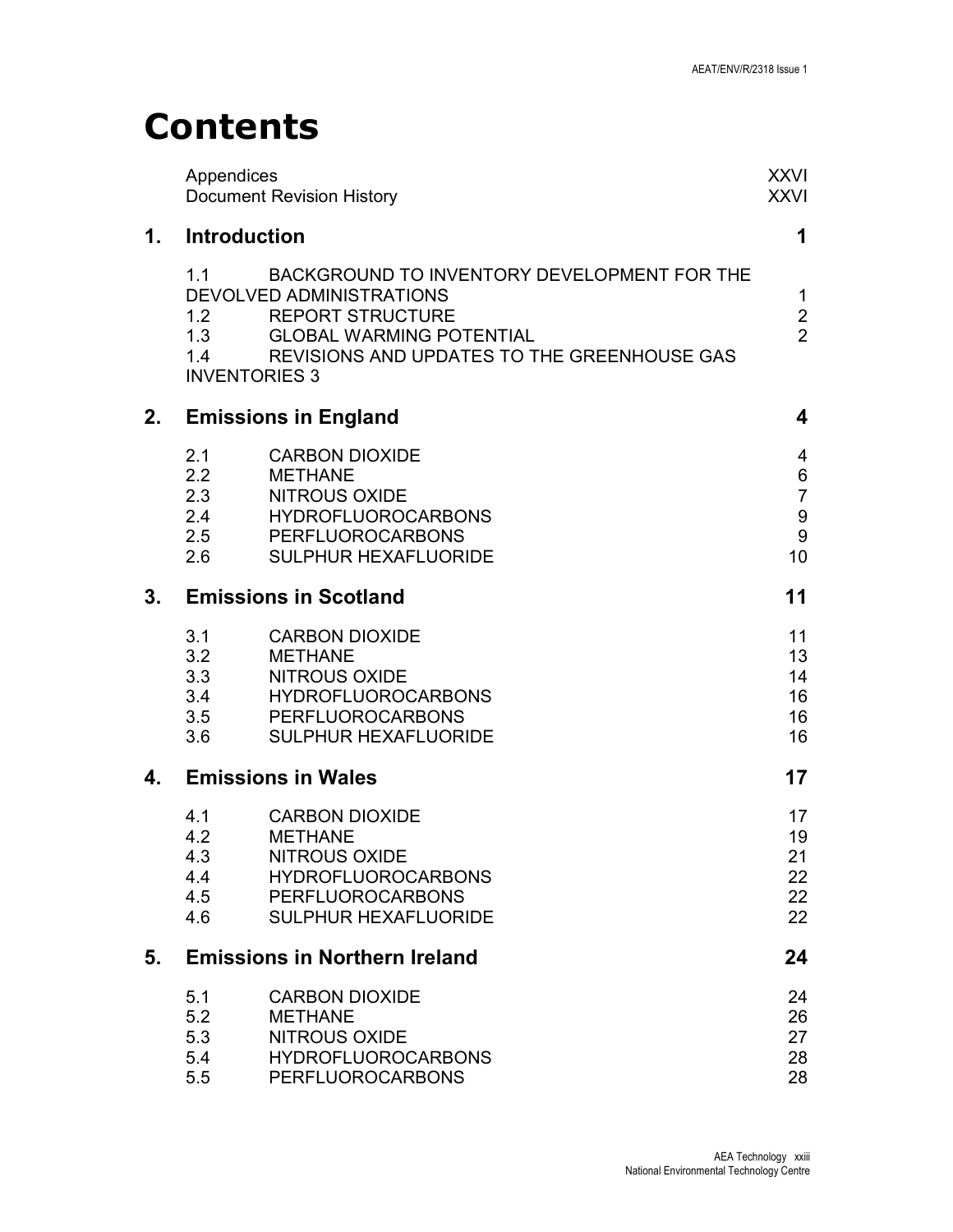|    | 5.6            | <b>SULPHUR HEXAFLUORIDE</b>                                                                                                                                                        | 29             |
|----|----------------|------------------------------------------------------------------------------------------------------------------------------------------------------------------------------------|----------------|
| 6. |                | <b>Unallocated Emissions</b>                                                                                                                                                       | 30             |
| 7. |                | <b>Availability of Data &amp; Changes to Inventory Methodologies</b>                                                                                                               | 32             |
|    | 7.1<br>7.2     | <b>AVAILABILITY OF DATA BY SECTOR</b><br><b>Fuel Consumption</b><br>7.1.1<br>SIGNIFICANT CHANGES TO INVENTORY METHODOLOGY<br>7.2.1<br>UK method improvement: Integration of EU ETS | 32<br>32<br>34 |
|    |                | data & other industrial fuel use data<br>7.2.2<br>UK methodology improvement: A revision of the<br>time-series or methane emission estimates from waste                            | 34             |
|    |                | disposal at landfills<br>UK Method Improvement: A review of the<br>7.2.3<br>combustion of lubricating oils by vehicles and industrial                                              | 34             |
|    |                | machinery<br>7.2.4<br>UK Method improvement: A review to investigate<br>the emissions of nitrous oxide from adipic acid and                                                        | 35             |
|    |                | nitric acid production plant in the UK<br>UK Method Improvement: A review of the fate of<br>7.2.5<br>benzoles and coal tars                                                        | 35<br>35       |
|    |                | 7.2.6<br>UK Method Improvement: A comprehensive review<br>of the emissions dataset from the offshore oil & gas<br>industry                                                         | 35             |
|    |                | 7.2.7<br>UK source reallocation: Emissions of peat<br>UK method improvements: LULUCF<br>7.2.8<br>Revisions to Regional Disaggregation<br>7.2.9                                     | 36<br>36       |
| 8. |                | Methodologies<br>Uncertainty in the Inventories                                                                                                                                    | 36<br>38       |
|    |                |                                                                                                                                                                                    |                |
|    |                | 9. Summary Graphs                                                                                                                                                                  | 39             |
|    | 10. References |                                                                                                                                                                                    | 46             |
|    |                | 11. Acknowledgements                                                                                                                                                               | 52             |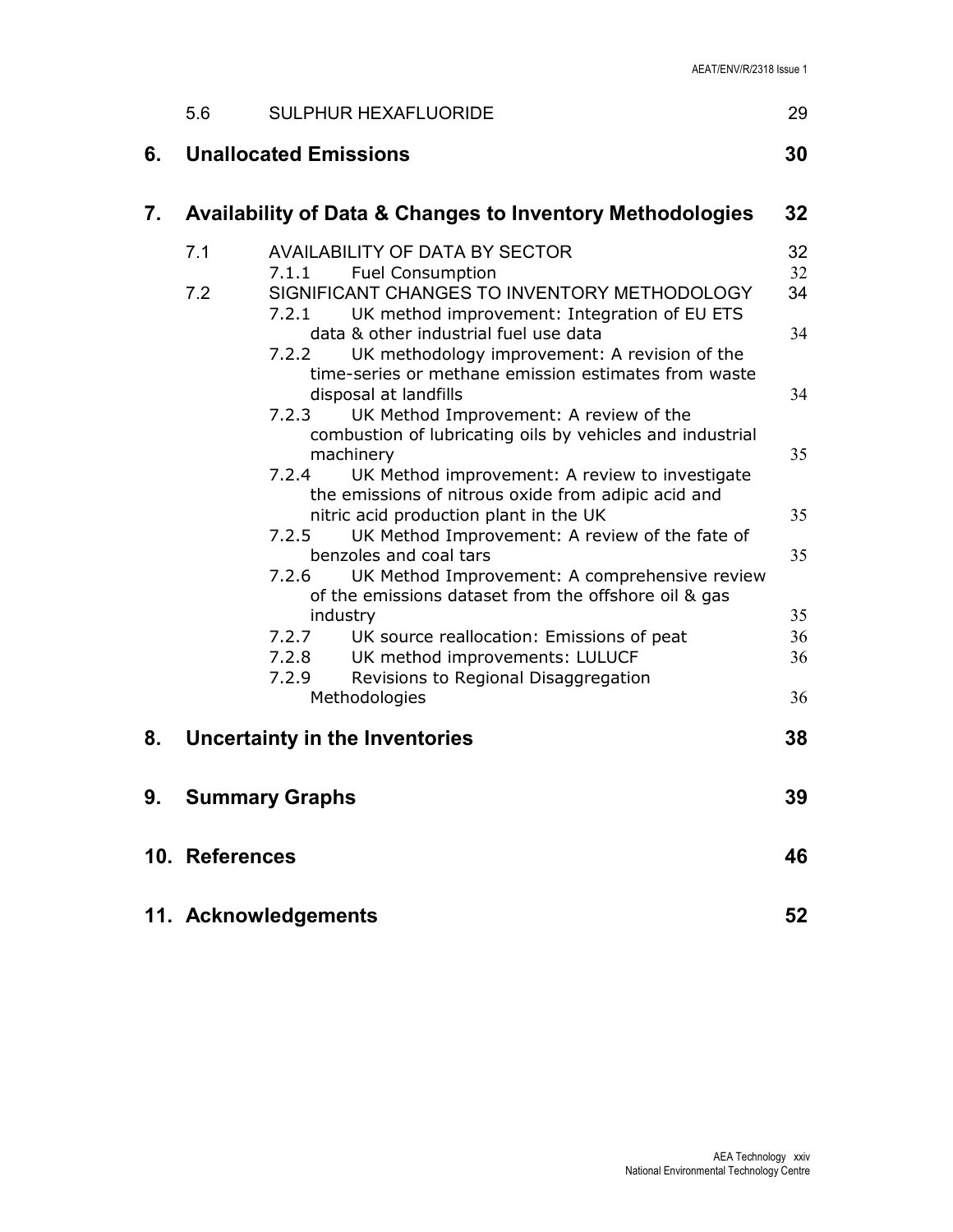## Tables

| Table ES1     | Summary of Greenhouse Gas Emission Trends for UK<br>and Constituent Countries (expressed as GWP-weighted<br>equivalent mass of carbon) |  |  |  |  |  |  |
|---------------|----------------------------------------------------------------------------------------------------------------------------------------|--|--|--|--|--|--|
| Table ES2.1.1 | England Emissions By Gas 1990-2004 (Mt CO2<br>equivalent)                                                                              |  |  |  |  |  |  |
| Table ES2.1.2 | England Emissions By Gas 1990-2004 (Mt C equivalent)                                                                                   |  |  |  |  |  |  |
| Table ES2.1.3 | England Aggregated Emission Trends By Source<br>Category 1990-2004 (Mt CO2 equivalent)                                                 |  |  |  |  |  |  |
| Table ES2.2.1 | Scotland Emissions By Gas 1990-2004 (Mt CO2<br>equivalent)                                                                             |  |  |  |  |  |  |
| Table ES2.2.2 | Scotland Emissions By Gas 1990-2004 (Mt C<br>equivalent)                                                                               |  |  |  |  |  |  |
| Table ES2.2.3 | Scotland Aggregated Emission Trends By Source<br>Category 1990-2004 (Mt CO2 equivalent)                                                |  |  |  |  |  |  |
| Table ES2.3.1 | Wales Emissions By Gas 1990-2004 (Mt CO2<br>equivalent)                                                                                |  |  |  |  |  |  |
| Table ES2.3.2 | Wales Emissions By Gas 1990-2004 (Mt C equivalent)                                                                                     |  |  |  |  |  |  |
| Table ES2.3.3 | Wales Aggregated Emission Trends By Source Category<br>1990-2004 (Mt CO2 equivalent)                                                   |  |  |  |  |  |  |
| Table ES2.4.1 | Northern Ireland Emissions By Gas 1990-2004 (Mt CO2<br>equivalent)                                                                     |  |  |  |  |  |  |
| Table ES2.4.2 | Northern Ireland Emissions By Gas 1990-2004 (Mt C<br>equivalent)                                                                       |  |  |  |  |  |  |
| Table ES2.4.3 | Northern Ireland Aggregated Emission Trends By<br>Source Category 1990-2004 (Mt CO2 equivalent)                                        |  |  |  |  |  |  |
| Table ES2.5.1 | Unallocated Emissions By Gas 1990-2004 (Mt CO2<br>equivalent)                                                                          |  |  |  |  |  |  |
| Table ES2.5.2 | Unallocated Emissions By Gas 1990-2004 (Mt C<br>equivalent)                                                                            |  |  |  |  |  |  |
| Table ES2.5.3 | Unallocated Aggregated Emission Trends By Source<br>Category 1990-2004 (Mt CO2 equivalent)                                             |  |  |  |  |  |  |
| Table 1.1     | GWP of Greenhouse Gases on a 100-Year Horizon (t<br>CO2 equiv/t gas)                                                                   |  |  |  |  |  |  |
| Table 2.1     | Largest Sources and Sinks of CO2 in 2004: England                                                                                      |  |  |  |  |  |  |
| Table 2.2     | Largest Sources of CH4 Emissions in 2004: England                                                                                      |  |  |  |  |  |  |
| Table 2.3     | Largest Sources of N2O Emissions in 2004: England                                                                                      |  |  |  |  |  |  |
| Table 3.1     | Largest Sources and Sinks of CO2 in 2004: Scotland                                                                                     |  |  |  |  |  |  |
| Table 3.2     | Largest Sources of CH4 Emissions in 2004: Scotland                                                                                     |  |  |  |  |  |  |
| Table 3.3     | Largest Sources of N2O Emissions in 2004: Scotland                                                                                     |  |  |  |  |  |  |
| Table 4.1     | Largest Sources and Sinks of CO2 in 2004: Wales                                                                                        |  |  |  |  |  |  |
| Table 4.2     | Largest Sources of CH4 Emissions in 2004: Wales                                                                                        |  |  |  |  |  |  |
| Table 4.3     | Largest Sources of N2O Emissions in 2004: Wales                                                                                        |  |  |  |  |  |  |
| Table 5.1     | Largest Sources and Sinks of CO2 in 2004: Northern<br>Ireland                                                                          |  |  |  |  |  |  |
| Table 5.2     | Largest Sources of CH4 Emissions in 2004: Northern<br>Ireland                                                                          |  |  |  |  |  |  |
| Table 5.3     | Largest Sources of N2O Emissions in 2004: Northern<br>Ireland                                                                          |  |  |  |  |  |  |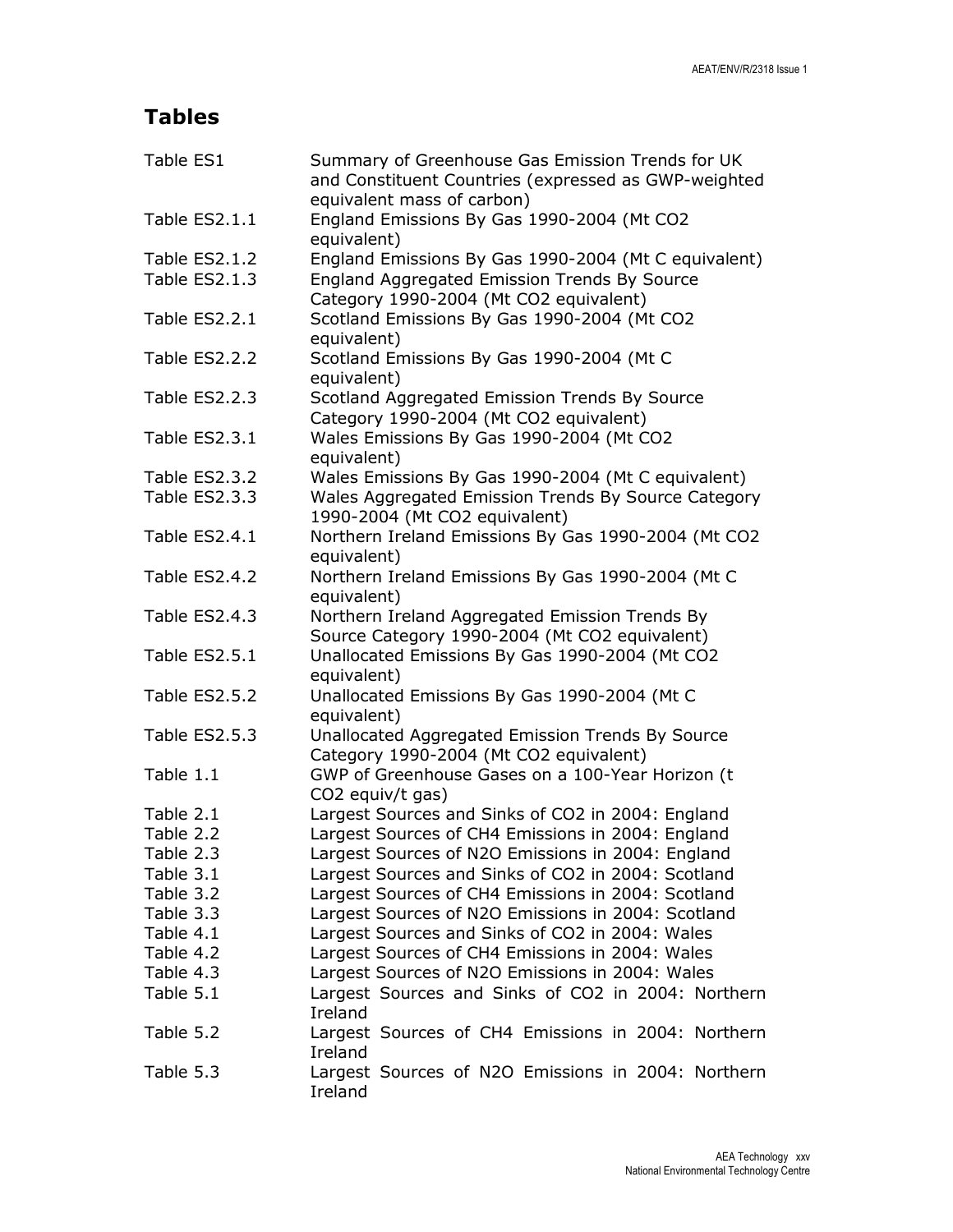| Table 6.1 | Largest Sources and Sinks of $CO2$ in 2004: Unallocated            |
|-----------|--------------------------------------------------------------------|
| Table 6.2 | Largest Sources of CH <sub>4</sub> Emissions in 2004: Unallocated  |
| Table 6.3 | Largest Sources of N <sub>2</sub> O Emissions in 2004: Unallocated |
| Table 9.1 | Estimated Uncertainties in the Regional Inventories in<br>2004     |

## Figures

| Figure 9.1 | <b>Emissions of Carbon Dioxide</b> |
|------------|------------------------------------|
| Figure 9.2 | <b>Emissions of Methane</b>        |
| Figure 9.3 | <b>Emissions of Nitrous Oxide</b>  |
| Figure 9.4 | <b>Emissions of HFCs</b>           |
| Figure 9.5 | <b>Emissions of PFCs</b>           |
| Figure 9.6 | Emissions of $SF6$                 |

## Appendices

| APPENDIX 1 | <b>Estimation Methodology</b>                       |
|------------|-----------------------------------------------------|
| APPENDIX 2 | Greenhouse Gas Inventories for England, Scotland,   |
|            | Wales and Northern Ireland, 1990-2004, presented in |
|            | Common Reporting Format                             |

## Document Revision History

| <b>Version</b> | Comment                                                                                     |
|----------------|---------------------------------------------------------------------------------------------|
| Draft          | Tables of emissions issued for comment to the DAs. Comments<br>received and revisions made. |
| Issue 1        | First issue to the DAs and Defra                                                            |
| Issue 1.1      | Revised report, based on comments from the DAs, Defra, IGER<br>and CEH                      |
| Issue 1.2      | Minor revisions following further comments from the DAs                                     |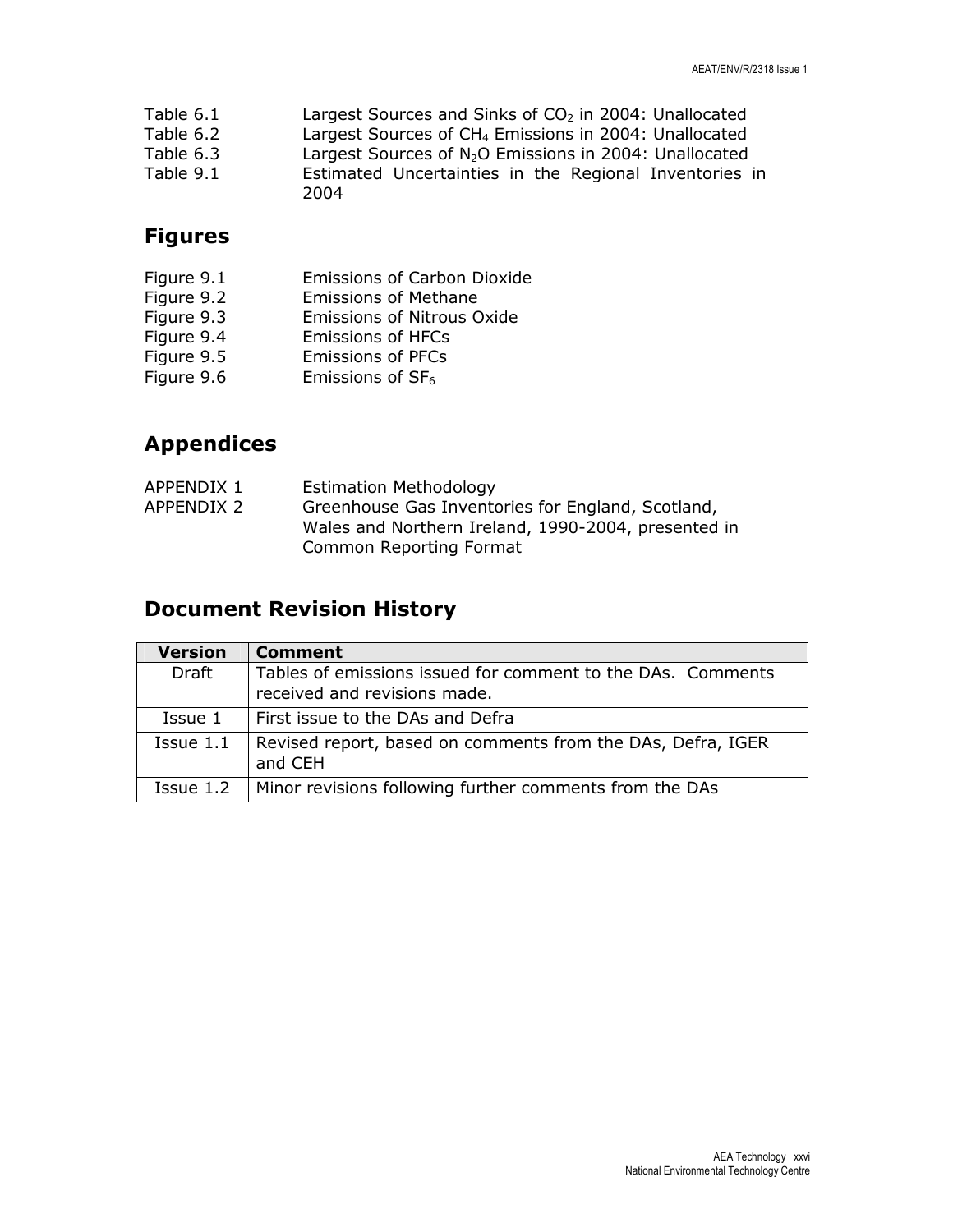# 1. Introduction

### 1.1 BACKGROUND TO INVENTORY DEVELOPMENT FOR THE DEVOLVED ADMINISTRATIONS

The United Nations Framework Convention on Climate Change (FCCC) was ratified by the United Kingdom in December 1993 and came into force in March 1994. Parties to the Convention are committed to develop, publish and regularly update national emission inventories of greenhouse gases (GHG).

Following devolution, a national UK inventory continues to be needed to ensure the UK fulfils its reporting requirements under the FCCC and to monitor the legally binding commitments under the Kyoto Protocol to reduce greenhouse gas emissions. However, some of the measures to deliver GHG emission reductions are devolved and information on the emissions from the four individual countries is needed to support action in each country.

Therefore, Defra agreed with the Scottish Executive (SE), the Welsh Assembly Government and in Northern Ireland, the Department of the Environment, to carry out a joint research project to provide first estimates of GHG emissions inventories for England, Scotland, Wales and Northern Ireland. The results of this study were published in Greenhouse Gas Inventories for England, Scotland, Wales and Northern Ireland: 1990 and 1995: A Scoping Study, AG Salway et al (1999). Subsequently these studies have been updated for 1998 to 2004 (Baggott et al 2005).

This report updates and revises the earlier studies and presents separate GHG Inventories for England, Scotland, Wales and Northern Ireland for the years 1990, 1995, and 1998 to 2004. Emissions of the six direct greenhouse gases are reported, namely:

- Carbon dioxide  $(CO_2)$
- Methane  $(CH_4)$
- Nitrous oxide  $(N_2O)$
- Hydrofluorocarbons (HFCs)
- Perfluorocarbons (PFCs)
- Sulphur hexafluoride  $(SF_6)$

These inventories are reported using Intergovernmental Panel on Climate Change (IPCC) Sectoral Tables, which are a subset of the IPCC Common Reporting Format (CRF) and are consistent with Issue 1 of the UK Greenhouse Gas Inventory (Baggott et al, 2006), submitted in April 2006. This report follows the convention used in Baggott et al (2006) of reporting carbon dioxide emissions and removals as net totals.

Certain emissions cannot be allocated to a country and are reported in a table for unallocated emissions. Unallocated emissions for these inventories are limited to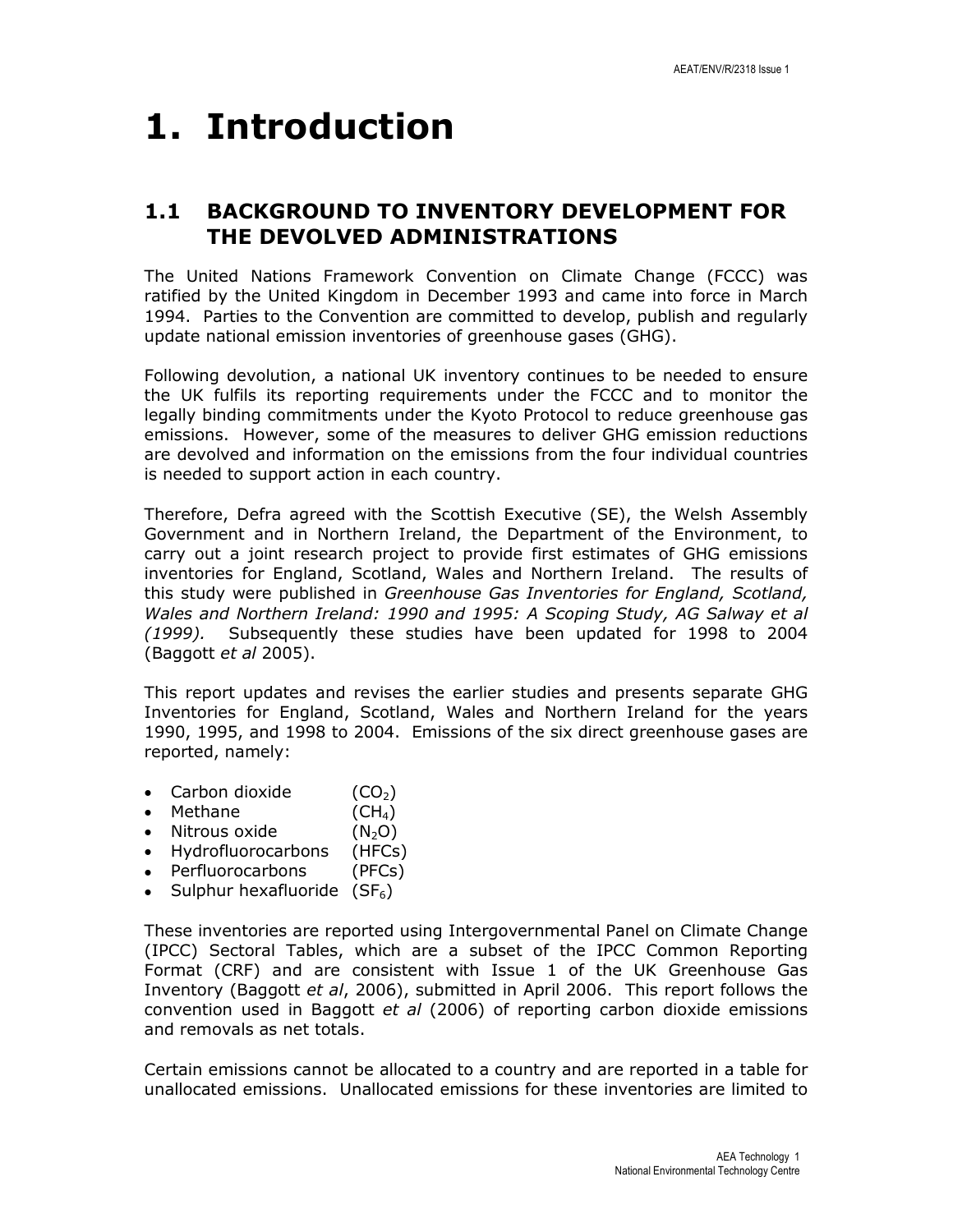emissions from the offshore oil and gas industry. This is in contrast to reporting in earlier years, when domestic aviation and shipping and military emissions were also reported as unallocated.

### 1.2 REPORT STRUCTURE

This report is structured as follows:

**Main body of the report:** This part of the report presents and discusses the inventories for England, Scotland, Wales and Northern Ireland, providing greenhouse gas emissions data for the years 1990, 1995, and 1998 to 2004. The reasons for any significant trends in emissions, issues regarding data availability and uncertainty estimates are provided for each inventory. Tables 9.1 to 9.6 present the summary data for these years as global warming potential (GWP) weighted emissions.

**Appendix 1:** This appendix describes in detail the methodology of the estimates and how the Devolved Administration inventories relate to the UK Greenhouse Gas Inventory.

Appendix 2: This appendix provides IPCC Sectoral Tables for 1990 and 2004 for England, Scotland, Wales and Northern Ireland. Summary tables (IPCC Sectoral Table 7A) are provided for 1995, 1998 to 2003 for England, Scotland, Wales and Northern Ireland. UK summary tables are also reported. Table 3 of the Sectoral Tables has been omitted because this reports Volatile Organic Compounds (VOCs) which are not relevant to this study. In IPCC Tables, emissions are reported in Gigagrammes (Gg).<sup>4</sup>

### 1.3 GLOBAL WARMING POTENTIAL

Greenhouse gases all have different degrees of effectiveness in global warming. The Global Warming Potential (GWP) is an attempt to provide a simple measure of the relative radiative effects of the emissions of the various gases. The index is defined as the cumulative radiative forcing between the present and some chosen time horizon caused by a unit mass of gas emitted now, expressed relative to that of  $CO<sub>2</sub>$ . It is necessary to define a time horizon because the gases have different lifetimes in the atmosphere. Table 1.1 shows GWPs defined on a 100-year horizon (IPCC, 1996). The 1996 values were agreed internationally as the values that Parties are required to use for reporting GHG emissions to the FCCC and the Kyoto Protocol, although they were updated in 2001. For consistency with international reporting, the 1996 values are also used in this report. A range of GWP values is shown for HFCs and PFCs because these refer to a number of species, each with its own GWP. By weighting the emission of a gas with its GWP it is possible to estimate the total contribution to global warming of UK greenhouse gas emissions.

l

<sup>&</sup>lt;sup>4</sup> One Gigagramme (Gg) equals one thousand tonnes, or one kt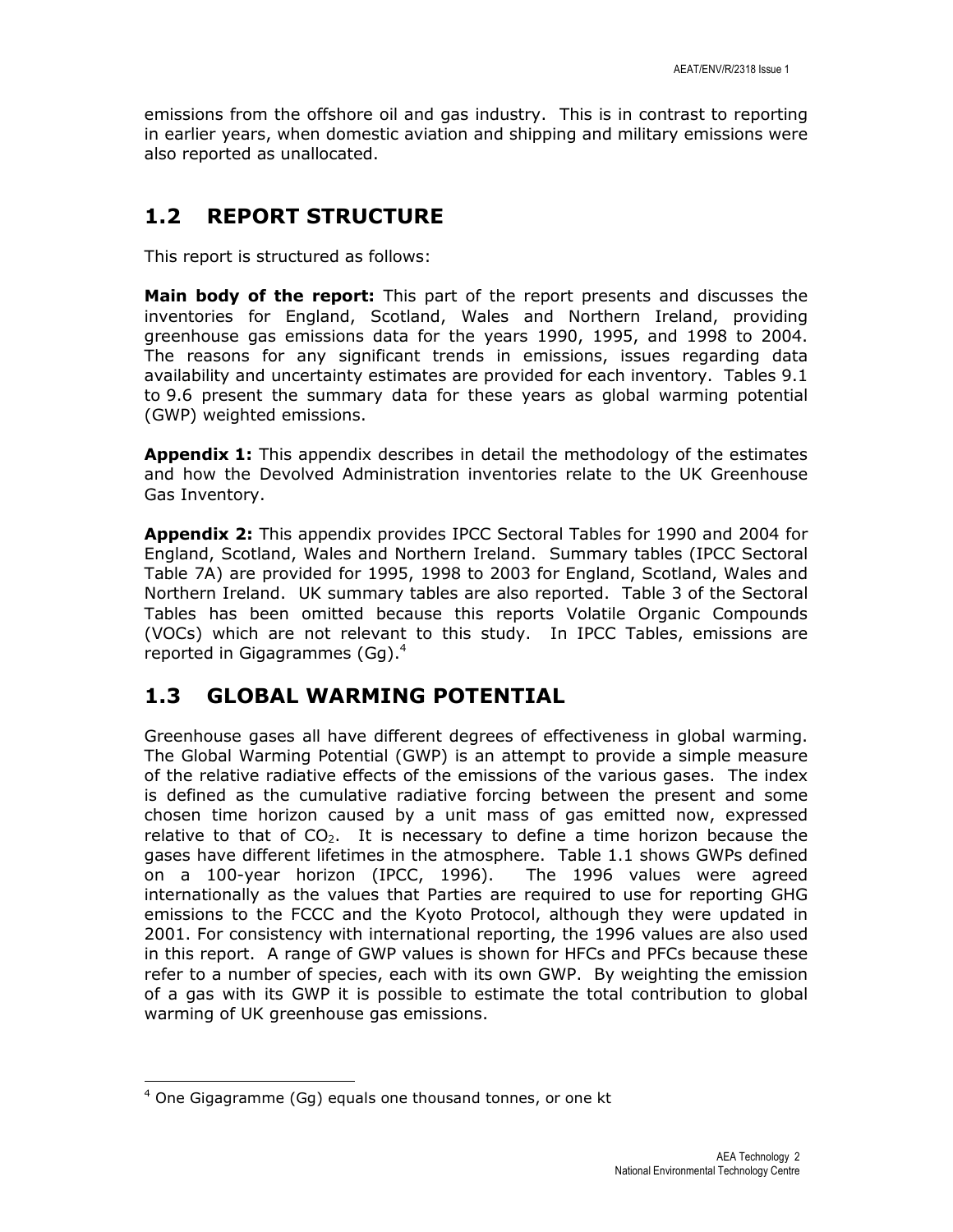| <b>Greenhouse Gas</b> | <b>Global Warming Potential</b><br>(t $CO2$ equiv / t gas) |
|-----------------------|------------------------------------------------------------|
| Carbon Dioxide        |                                                            |
| Methane               | 21                                                         |
| Nitrous Oxide         | 310                                                        |
| <b>HFCs</b>           | 140-11700                                                  |
| <b>PFCs</b>           | 6500-9200                                                  |
| SF <sub>6</sub>       | 23900                                                      |

#### Table 1.1 GWP of Greenhouse Gases on a 100-year Horizon ( $tCO<sub>2</sub>$ equiv/ t gas)

### 1.4 REVISIONS AND UPDATES TO THE GREENHOUSE GAS INVENTORIES

Each year, the greenhouse gas inventories for England, Scotland, Wales and Northern Ireland are extended and updated.

The time series of the inventories are extended by including a new inventory year – i.e. the previous report covered the years up to and including 2003, whilst this report gives emission estimates for the years up to and including 2004.

The inventories are also updated to take account of any amendments to core activity or emission factor data, and these amendments may result in revisions to emission estimates for a given year. Core energy statistics (mainly provided by the DTI via their annual publication "The Digest of UK Energy Statistics") are revised annually and hence the data provided (e.g. for "coal used in energy generation in 2001") may be different in the latest edition of the Digest, compared to that used in the compilation of the previous inventory report. In addition, since the previous inventory report, a more representative emission factor for one or more greenhouse gases may have been derived for a given process. Use of a new emission factor in emission estimation calculations may lead to revisions of historic data. The nature of emission inventories is such that ongoing improvements to data collection or estimation techniques will inevitably lead to some revisions of historic data.

Therefore, it is not appropriate to use data from previous reports and compare them with the figures in this report, without taking account of any changes to either the emission estimation methodology or the source data. There is normally a comment in the report to indicate where such changes have occurred.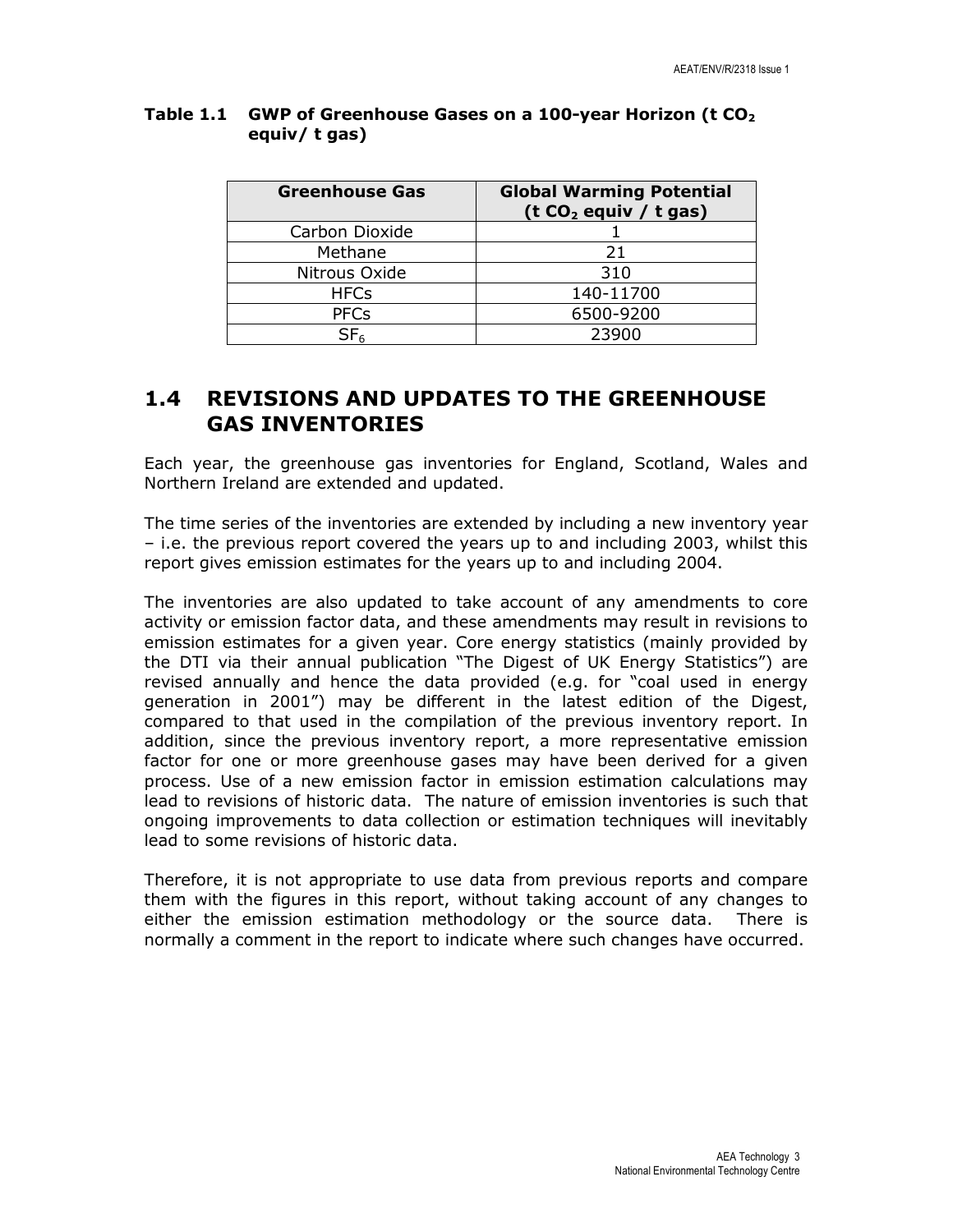# 2. Emissions in England

## 2.1 CARBON DIOXIDE

l

Figure 1 (see Chapter 9) shows the emissions of  $CO<sub>2</sub>$  for 1990 to 2004 broken down by major IPCC source category and Table 2.1 (below) highlights the most significant IPCC sectors in 2004. Total emissions of  $CO<sub>2</sub>$  in England accounted for 78.8% of the UK total in 2004 and have declined by 6.7% since 1990.

Table 2.1 Largest Sources and Sinks of  $CO<sub>2</sub>$  Emissions in 2004: England

| <b>IPCC Sector</b>                                            | % of total 2004<br>England $CO2$<br>Emissions <sup>5</sup> | <b>Change against</b><br>1990 baseline<br>(%) |
|---------------------------------------------------------------|------------------------------------------------------------|-----------------------------------------------|
| 1A1a - Power Generation                                       | 31.2                                                       | $-20.3$                                       |
| 1A1b - Petroleum Refining                                     | 2.8                                                        | $+3.1$                                        |
| 1A2a – Manufacturing Industry &<br>Construction: Iron & Steel | 2.7                                                        | $-8.7$                                        |
| 1A2f – Manufacturing Industry &<br>Construction: Other        | 12.9                                                       | $-9.5$                                        |
| 1A3b - Road Transport                                         | 22.4                                                       | $+7.8$                                        |
| 1A4a - Commercial / Institutional                             | 4.5                                                        | $-8.9$                                        |
| 1A4b - Residential                                            | 16.5                                                       | $+14.7$                                       |
| 2A1 - Cement Production                                       | 1.0                                                        | $-15.7$                                       |
| 5B2 – Land Converted to Cropland                              | 1.3                                                        | $-3.5$                                        |
| 5C2 - Land Converted to Grassland                             | $(0.9)$ (SINK)                                             | $+19.5^{6}$                                   |
| 5E2 - Land Converted to Settlements                           | 0.7                                                        | $-13.8$                                       |

The largest source of  $CO<sub>2</sub>$  emissions in England is from Energy Industries and in 2004 this contributed 34.7% of the total  $CO<sub>2</sub>$  for the country, down from 39.5% of the England total of  $CO<sub>2</sub>$  emissions in 1990. This sector includes power generation, refineries, solid fuel transformation processes and the oil and gas industry. Power generation in England contributed  $31.2\%$  of the total English CO<sub>2</sub> emission, which is slightly higher than the UK proportion of 30.5%.

The mix of generation capacity is different in England from the rest of the UK: there is a much higher proportion of combined cycle gas turbines (CCGT)

<sup>&</sup>lt;sup>5</sup> Percentages are quoted a s a proportion of the total net emissions. Emissions and removals are no longer reported separately.

 $6$ Category 5C2 is a net SINK, and therefore the +19.5 % figure refers to an increase in the store of carbon, rather than an increase in the emission.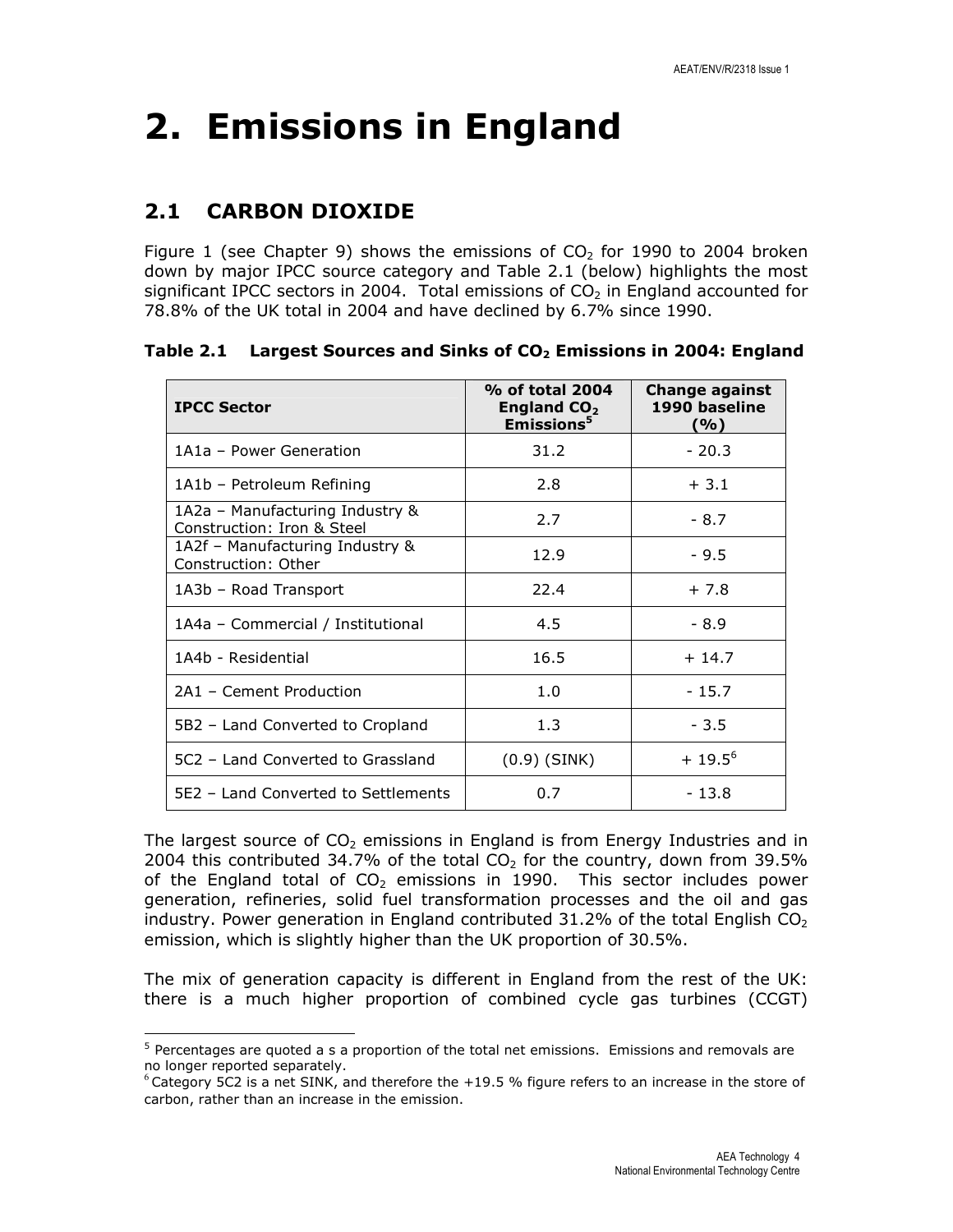stations; a lower proportion of conventional fossil fuel stations; a lower proportion of nuclear generation and no hydroelectricity. Emissions from Energy Industries in England have decreased by 18.1% since 1990. At the UK level, the reduction in  $CO<sub>2</sub>$  emissions from Energy industries over 1990-2004 is only 12.2%. This difference can be explained, in part, by the installation of CCGTs in England and increased nuclear capacity and utilisation in England over the period. The CCGTs have higher efficiency than conventional thermal stations and produce lower emissions per GWh electricity generated.

Petroleum refining constitutes 2.8% of  $CO<sub>2</sub>$  emissions in England in 2004, lower than the UK mean contribution of  $3.1\%$  of total CO<sub>2</sub> emissions from refineries in 2004. Refinery  $CO<sub>2</sub>$  emissions in England have increased by 3.1% since 1990. The other energy emissions are relatively small and are mostly gas consumption at oil and gas terminals, gas separation plant, coking and solid fuel production. Only emissions arising from on-shore installations in England have been included. Other energy emissions have however increased by 33.7% from 1990 to 2004 as a result of an increase in gas consumption by the oil and gas industry, although the 1990 figures are highly uncertain.

Combustion emissions from Manufacturing Industry and Construction (IPCC Sector 1A2) account for 16% of the English total. The iron and steel industry in England accounts for 63.2% of the UK Iron and Steel combustion emissions. The 'Other industry' category (IPCC sector 1A2f) for England contributes 82.4% towards the UK 'Other industry' total.

Road Transport is the largest single source after power generation, contributing 17.7% to the English total  $CO<sub>2</sub>$  emission. The contribution of English Road Transport to UK Road Transport  $CO<sub>2</sub>$  emissions is 82.7%, which is slightly less than that which would be expected from England's population (83.7% of UK<sup>7</sup>). The emission has risen by 7.8% from 1990 to 2004 compared with an 9.1% rise for the UK. (See also the discussion regarding road transport emission estimation methodology in Appendix 1.)

Other combustion emissions arise from the domestic (residential), commercial and public sectors. The emission estimations from these sectors are subject to quite significant uncertainty due to the absence of comprehensive, detailed fuel use data, particularly for solid and liquid fuels.  $CO<sub>2</sub>$  emissions from domestic combustion sources are estimated to account for 16.5% of the English total. As a proportion of UK domestic emissions they are estimated to represent 82.8%, which is slightly less than would be expected from England's population (83.7%).

Fugitive emissions from fuels arise mainly from flaring of coke oven gas and flaring at terminals and are not significant.

Industrial processes produce emissions from non-combustion sources such as the use of limestone in cement and glass making. The largest contribution is from Cement Production constituting 1.0% of the English total with smaller emissions

l

 $7$  Where population percentages are quoted throughout this report, they are taken from ONS data for 2004.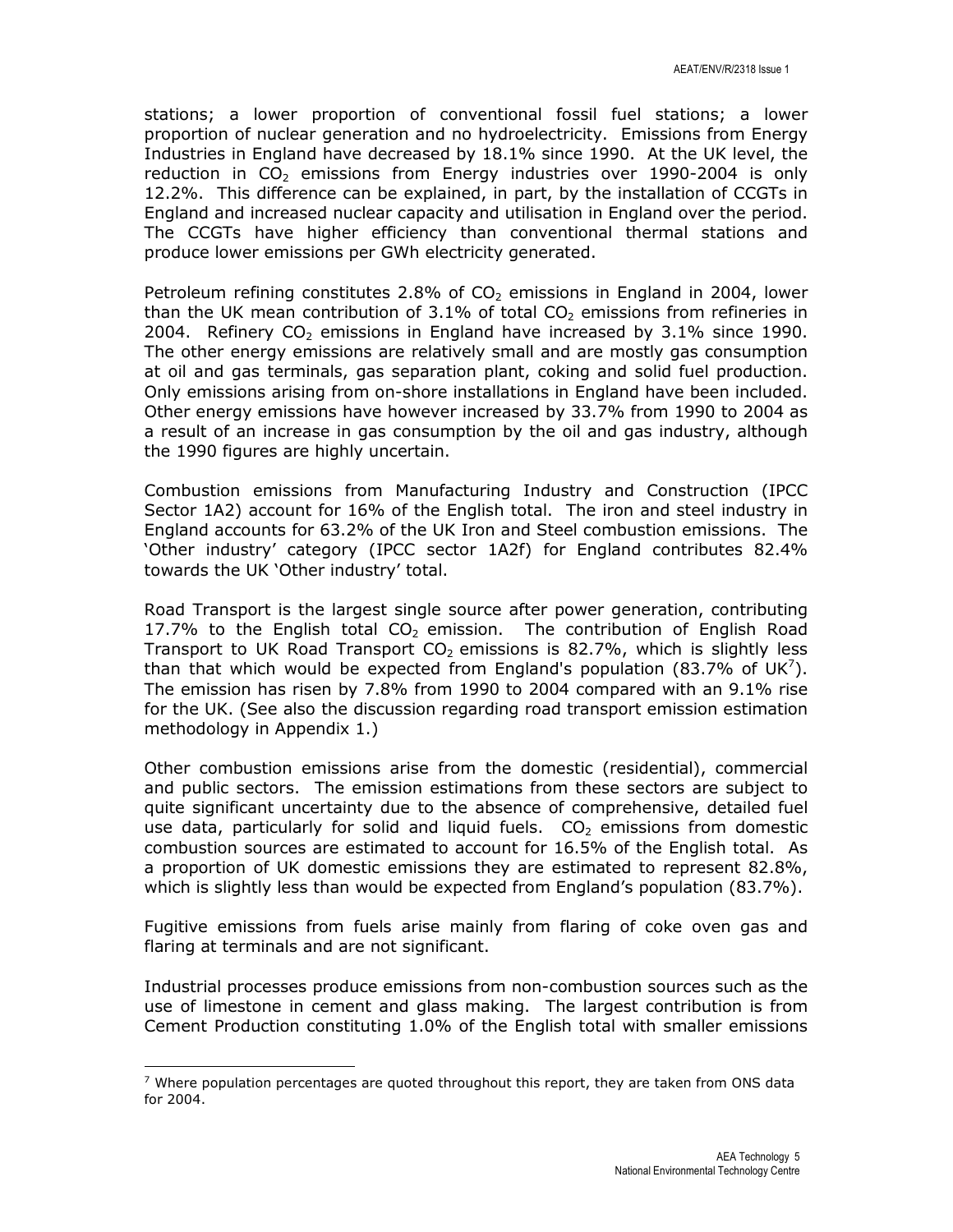from glass, ammonia, aluminium, iron and steel production contributing a further 0.6% of the English total in 2004. England emits all of the UK's emissions from lime production and ammonia production, but these emissions are not significant in terms of the English total. It should be noted that these emissions are noncombustion emissions - combustion emissions from industry are covered by category 1A2. Carbon dioxide emissions from waste incineration are not significant. Since 1997 all waste incinerators were converted to generate electricity and hence their emissions are now reported within IPCC sector 1A1a: Power Generation.

Data are calculated and presented in this report for net emissions of carbon dioxide from Land Use Change and Forestry. England is a net source of carbon dioxide from LULUCF activities although the size of this source has diminished by 44% since 1990. The LULUCF data in this report have been extensively revised in comparison with last year's publication, including revisions to the reporting categories. This is explained further in Appendix 1.

### 2.2 METHANE

Figure 2 (see Chapter 9) shows the emissions of methane for 1990 to 2004 broken down by major IPCC source category and Table 2.2 (below) highlights the most significant IPCC sectors in 2004. Total emissions of methane in England accounted for 72.4% of the UK total in 2004 and have declined by 54.4% since 1990. The major sources of methane in England are waste disposal, coal mining, leakage from the gas distribution system and agriculture.

| <b>IPCC Sector</b>                                                         | % of total 2004<br>England $CH4$ | Change against<br>1990 baseline<br>(%) |
|----------------------------------------------------------------------------|----------------------------------|----------------------------------------|
| 1A4b - Domestic combustion                                                 | 1.3                              | - 56.4                                 |
| 1B1a - Mining activities                                                   | 14.1                             | $-71.7$                                |
| 1B2b – Transmission / Distribution<br>(Gas leakage from distribution grid) | 12.7                             | - 40.0                                 |
| 4A1 – Enteric Fermentation (Cattle)                                        | 20.5                             | $-16.5$                                |
| 4A3 - Enteric Fermentation (Sheep)                                         | 4.7                              | $-20.8$                                |
| 4B1 - Manure Management (Cattle)                                           | 3.3                              | $-18.6$                                |
| 6A1 – Managed Waste Disposal on<br>Land                                    | 36.6                             | - 63.8                                 |
| 6B2 - Wastewater Handling                                                  | 2.0                              | $+13.2$                                |

Table 2.2 Largest Sources of CH<sub>4</sub> Emissions in 2004: England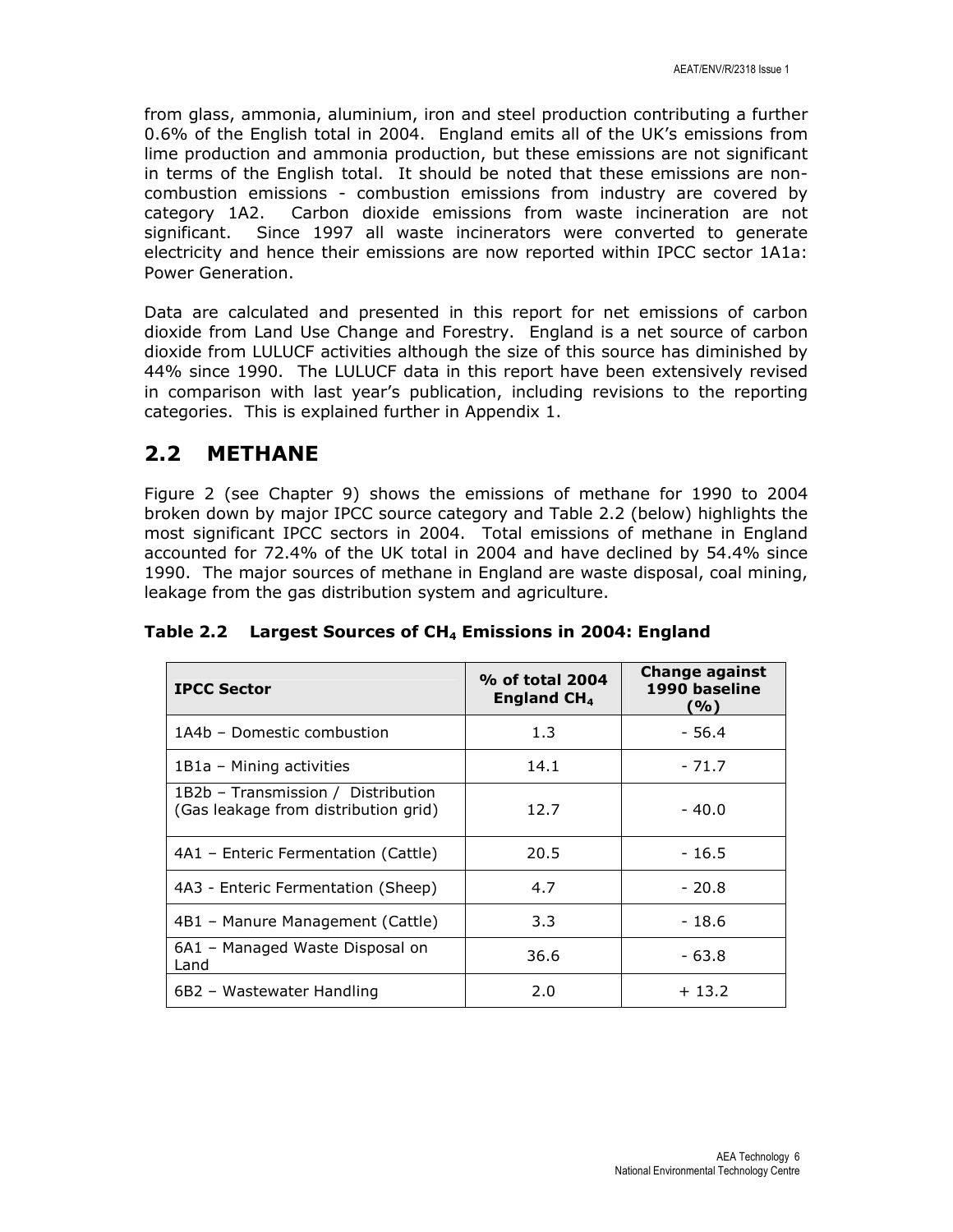The largest source of methane emissions in England is agriculture<sup>8</sup>. This contributes  $31.1\%$  to the overall CH<sub>4</sub> emissions in England, with cattle responsible for 77% of the agricultural emissions. Emissions from agriculture are largely dependent on the numbers of livestock and have fallen by 19% from 1990 to 2004 resulting from a decline in cattle and sheep numbers. England accounts for around 55% of UK agricultural methane emissions. Of the total emission from agriculture in England, 84% is due to enteric fermentation.

The next largest source of methane emissions in England is waste disposal. This contributes around 39% to England's emissions and is dominated by landfill methane<sup>9</sup> with a small contribution from wastewater treatment. The landfill emission is around 87% of the UK landfill emission, which is slightly higher than would be expected from England's population (83.7%). Estimates are based on data on disposal of municipal solid waste and sewage sludge in England, using UK data for waste composition and the percentage of MSW disposed to landfill. Also it has been assumed that the proportion of methane recovered in England reflects that recovered in the UK. Since 1990, landfill emissions in England have declined by 63.8% due to the increasing use of methane recovery systems. This is the same trend as is observed for the UK as a whole. Emissions from wastewater treatment are around 2% of the English total methane emissions and comprise 83.8% of UK wastewater emissions.

The category Fugitive Emissions from Fuels (IPCC Sector 1B) reports emissions of methane from coal mining, coking, the oil and gas industry and natural gas distribution. The combined emission is around 27% of the English total methane emission compared with the UK average of 23.8%. The higher English emission is due to the greater contribution of coal mining and leakage from the gas transmission system in England than elsewhere in the UK. Of these fugitive methane emissions, coal mining contributes 14.1%, natural gas distribution 12.7% and oil and gas terminals 0.2% of the English total. Coal mining emissions have declined by 72% from 1990 to 2004 due to the decline in the coal industry. Gas leakage from the gas transmission system is reducing as the mains and services are renewed. The reduction in leakage between 1990 and 2004 is around 40%.

Fuel combustion activities account for 2.9% of England's emissions of methane, mostly from domestic coal combustion and road transport.

### 2.3 NITROUS OXIDE

Figure 3 (see Chapter 9) shows the emissions of nitrous oxide for 1990 to 2004 broken down by major IPCC source category and Table 2.3 (below) highlights the most significant IPCC sectors in 2004. Total emissions of nitrous oxide in England accounted for 72.9% of the UK total in 2004 and have declined by 46.2% since 1990. The major sources of nitrous oxide in England are l

 $8$  Data pertaining to agriculture emissions are provided by the Institute of Grassland and Environmental Research.

 $9$  The landfill methane estimates referred to here relate to unrevised emission totals. See executive summary for explanation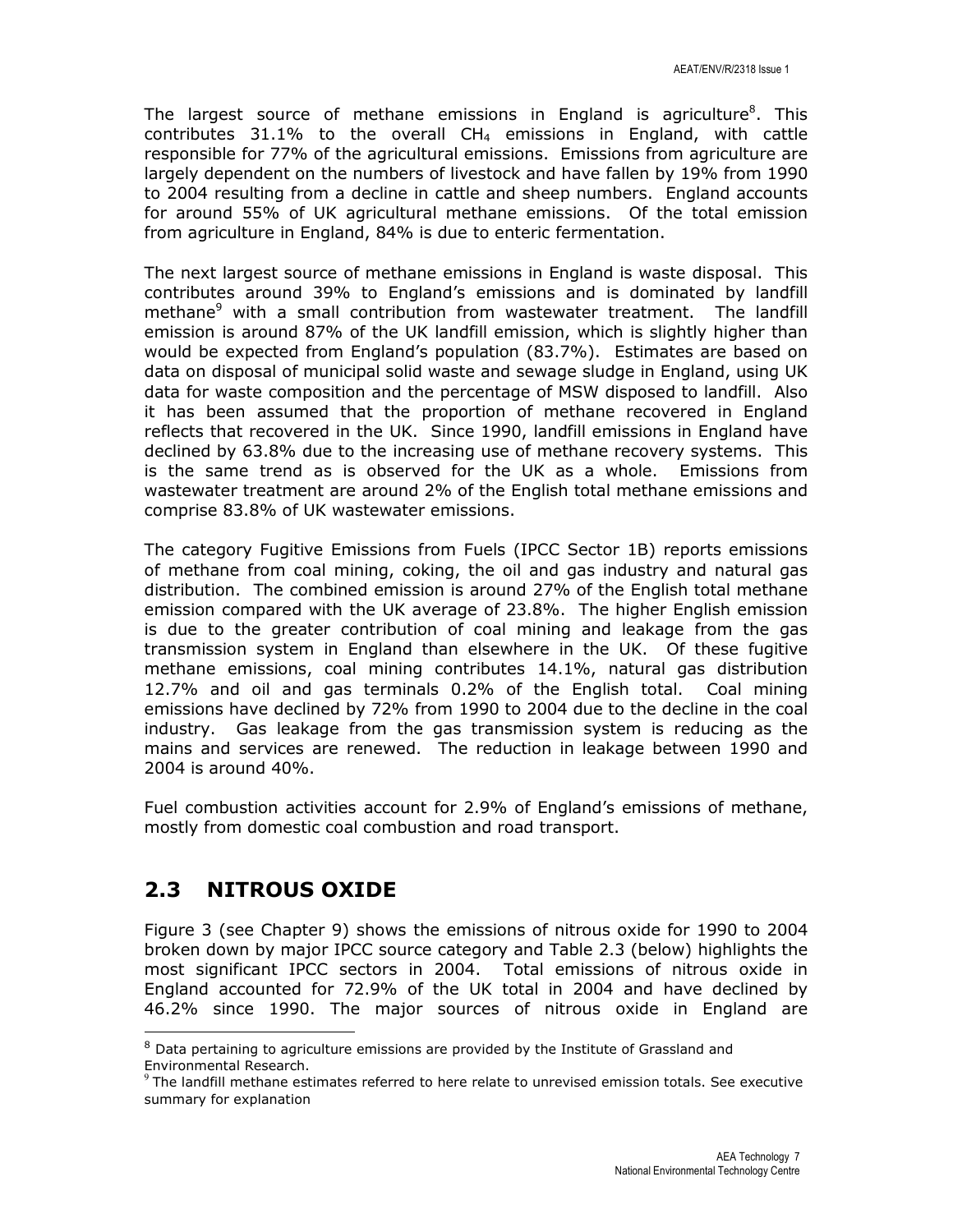combustion, agriculture and chemical processes. Emission estimates are typically subject to significant error, particularly those from agriculture, primarily due to uncertainties associated with certain emission factors.

| <b>IPCC Sector</b>                              | % of total 2004<br>England $N_2O$ | <b>Change against</b><br>1990 baseline<br>(%) |
|-------------------------------------------------|-----------------------------------|-----------------------------------------------|
| 1A1a - Power Generation                         | 2.9                               | $-41.0$                                       |
| 1A2f - Manufacturing Industry &<br>Construction | 3.6                               | $-12.6$                                       |
| 1A3b - Road Transport                           | 14.0                              | $+390$                                        |
| 2B2 - Nitric Acid Production                    | 9.8                               | $-12.8$                                       |
| 2B3 - Adipic Acid Production                    | 3.7                               | - 95.6                                        |
| 4B12 - Solid Storage & Drylot                   | 2.2                               | $-21.0$                                       |
| 4D - Agricultural Soils                         | 56.4                              | $-16.7$                                       |
| 6B2 - Wastewater Handling                       | 3.4                               | $+17.6$                                       |

Table 2.3 Key Categories: England  $N_2$ O Emissions in 2004

Of the total English emission of 95.8 kt N<sub>2</sub>O in 2004, 56.6 kt N<sub>2</sub>O of this was from agriculture, representing 59% of the total. Most of these were emissions arising from the agricultural soils category as a result of processes in the soil arising from, in order of magnitude:

[Note: numbers in brackets show the percentage of the total agricultural soils N2O emission (Source: IGER 2006, Personal Communication)]

- synthetic fertiliser application (28%)
- leaching of fertiliser nitrogen and applied animal manures to ground and surface water (27%)
- wastes from grazing animals (14%)
- ploughing in crop residues (14%)
- manure used as fertiliser (9%)
- atmospheric deposition of ammonia ( $NH<sub>3</sub>$ ) and oxides of nitrogen (NOx) (6%)
- cultivation of legumes (1.3%)
- cultivation of histosols (i.e. high organic content soils) (0.8%)
- biological fixation in improved grass (0.5%)

A relatively small proportion (2.5kt N<sub>2</sub>O) is emitted from the management of animal manure (emissions related to handling of manure before it is added to the soil). English agricultural nitrous oxide emissions have decreased by 17% in the period 1990-2004 and in 2004 represent around 66% of UK agricultural emissions.

Up until 1998, a substantial proportion of England's nitrous oxide emissions were produced by chemical processes, namely adipic acid production and to a lesser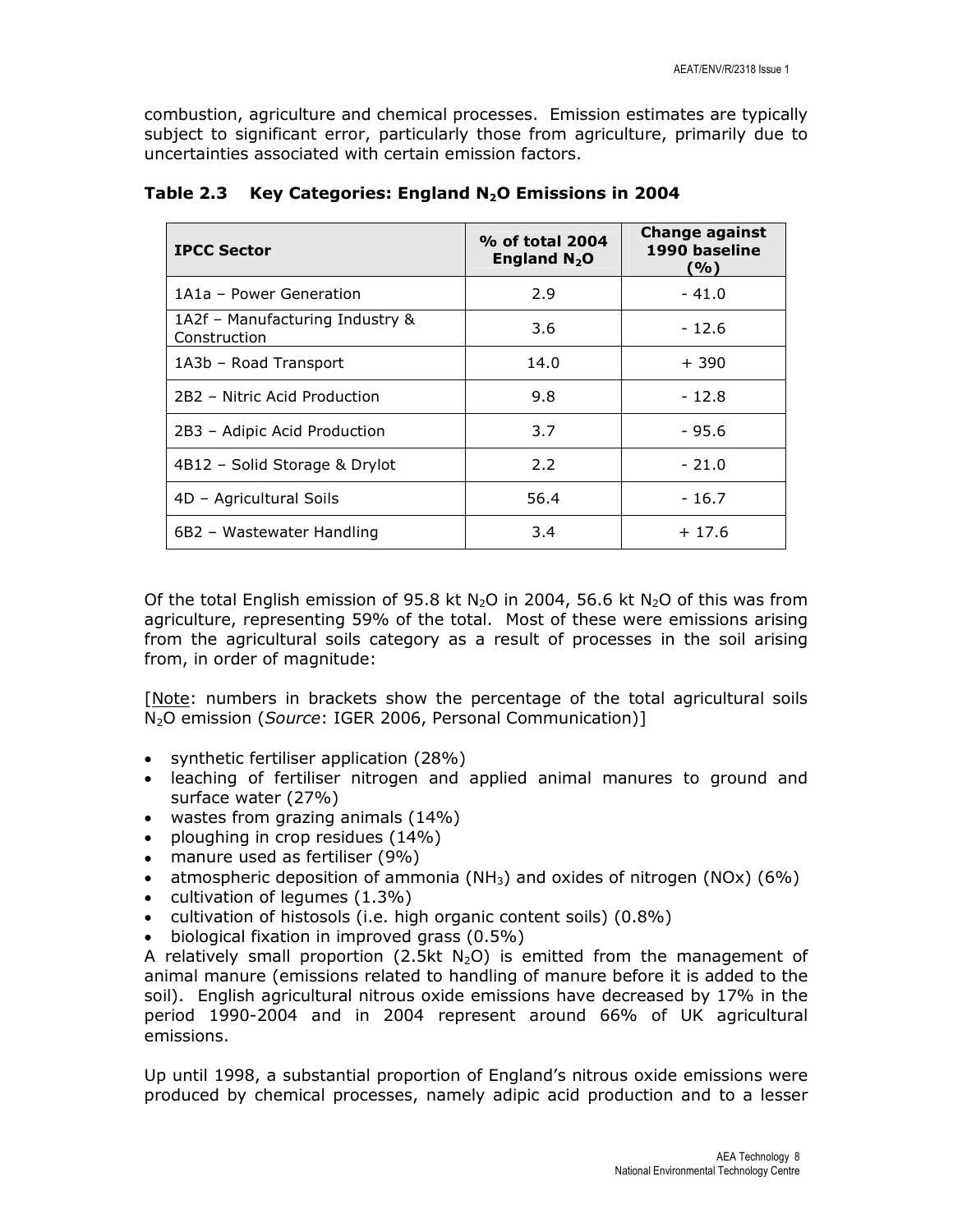extent nitric acid production. In 1998, these processes constituted around 40% of England's  $N_2O$  emissions and 98% of UK industrial process  $N_2O$  emissions. In October 1998 an  $N_2O$  abatement unit was commissioned on the one adipic acid production plant in England and emissions from this source were significantly reduced. In 2004, the sum of the English emissions from the nitric acid and adipic acid production is around 13.0 kt  $N_2O$ , equivalent to 9.9% of the total UK N<sub>2</sub>O emission.

The remaining emissions of nitrous oxide in England result from road transport (14.0%) and other combustion sources (10%) - mainly combustion in power generation and industry. Note that emissions of nitrous oxide from road transport have risen by several hundred percent over the period as a result of the increasing use of catalytic converters on motor vehicles.

## 2.4 HYDROFLUOROCARBONS

Historically the largest source of HFCs is fugitive emissions from the manufacture of HCFCs and HFCs. All such production is located in England and in 1998 this source contributed 75% of HFC emissions (as  $CO<sub>2</sub>$  equivalent) in England and 72% of total UK HFC emissions (as  $CO<sub>2</sub>$  equivalent).

Over recent years, HFC emissions from the manufacture of HCFCs and HFCs have been reduced through the installation of improved abatement systems on HCFC production plant. In 2004, HCFC and HFC production in England contributed only 3.8% of total English HFC emissions (as  $CO<sub>2</sub>$  equivalent) and 3.2% of total UK HFC emissions (as  $CO<sub>2</sub>$  equivalent).

In 2004, refrigeration contributed 57% of total English HFC emissions (as  $CO<sub>2</sub>$ equivalent) due to losses from refrigeration and air conditioning equipment during its manufacture and lifetime. Aerosols contributed 29% to the total English HFC GWP emission in 2004, the main sources being industrial aerosols and medical use of metered dose inhalers. The remaining emission sources (foams, fire-fighting and solvents) contributed 10.5% of total English HFC emissions.

In 1998, total emissions of HFCs in England had increased by 71% since 1990 due to the increasing use of HFCs in aerosols and refrigeration and the increased production of HCFCs and HFCs. HFC emission reductions across several sectors after 1998 mean that emissions of HFCs in England in 2004 are down to 66% of their 1990 levels.

## 2.5 PERFLUOROCARBONS

The largest sources of perfluorocarbons in England are Halocarbon production which contributes 47% of the PFC emissions and aluminium production, which accounts for 42% of total English PFC emissions (as  $CO<sub>2</sub>$  equivalent) in 2004. Aluminium plants are also located in Scotland and Wales and overall England contributes 62% to the total UK emissions from aluminium production.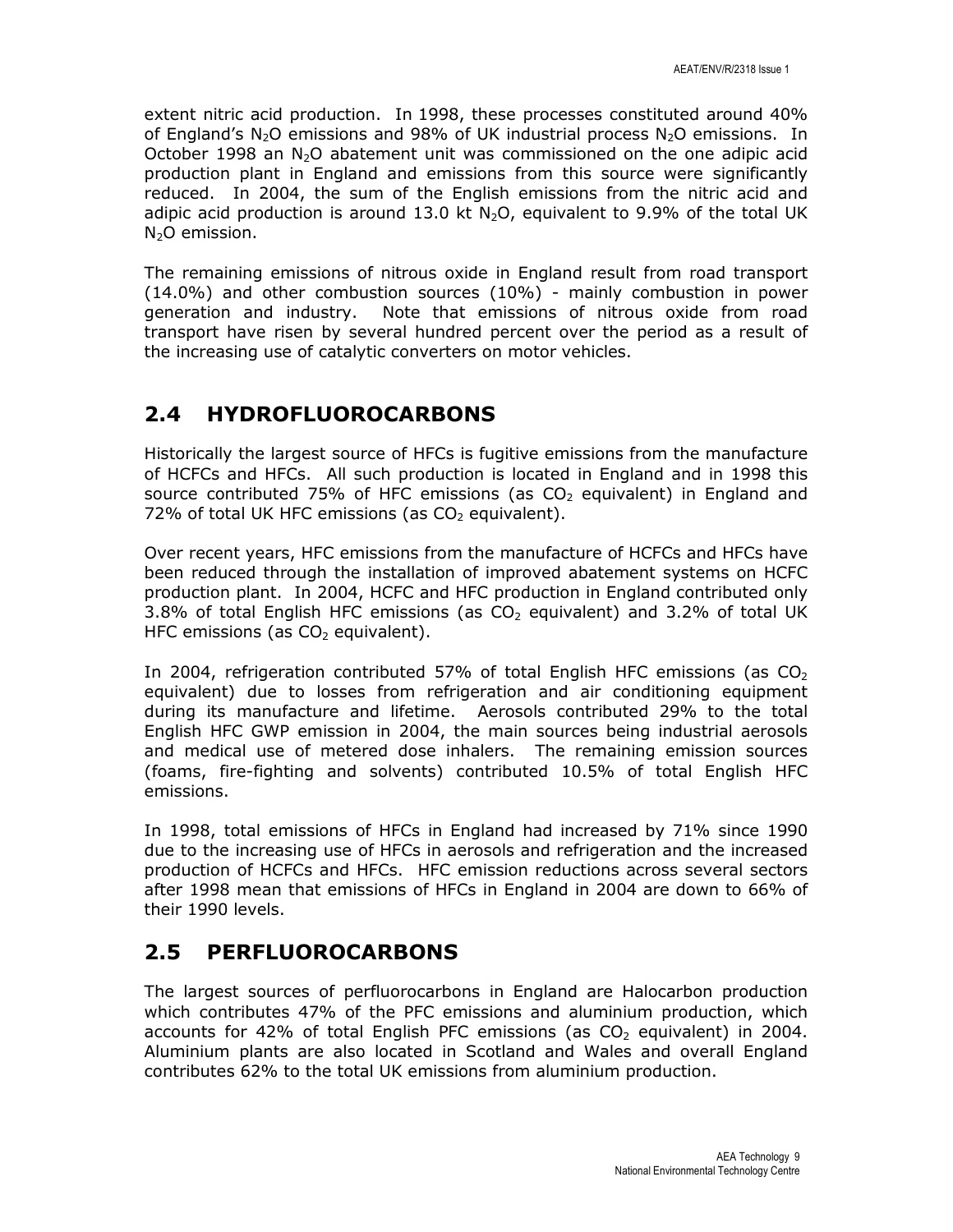The remaining emissions of PFC in England arise from the IPCC category 2F8 'Other'. This category accounts for 10.4% of the 2004 English total (as  $CO<sub>2</sub>$ ) equivalent). Emissions in this category consist mostly of emissions from the electronics industry.

## 2.6 SULPHUR HEXAFLUORIDE

The main sources of sulphur hexafluoride emissions are from use as electrical insulation, which accounts for 46% of  $SF<sub>6</sub>$  emissions in England in 2004 and as a cover gas in magnesium production which accounted for around 37% in 2004. Magnesium production is largely concentrated in England and accounts for 93% of the UK magnesium production emission. Sulphur hexafluoride is also emitted from other sources: electrical switchgear used in power transmission, electronics applications and leakage from the soles of certain brands of training shoes. The sum of these emissions accounts for around 18% of total English  $SF<sub>6</sub>$  emissions in 2004.

The sum of  $SF_6$  emissions from England represents 88% of the UK total in 2004. Emissions of  $SF_6$  in England have increased by 5.2% since 1990 due to increases in emissions from trainers, magnesium production and switchgear, but have decreased by 12% relative to the 1995 base year.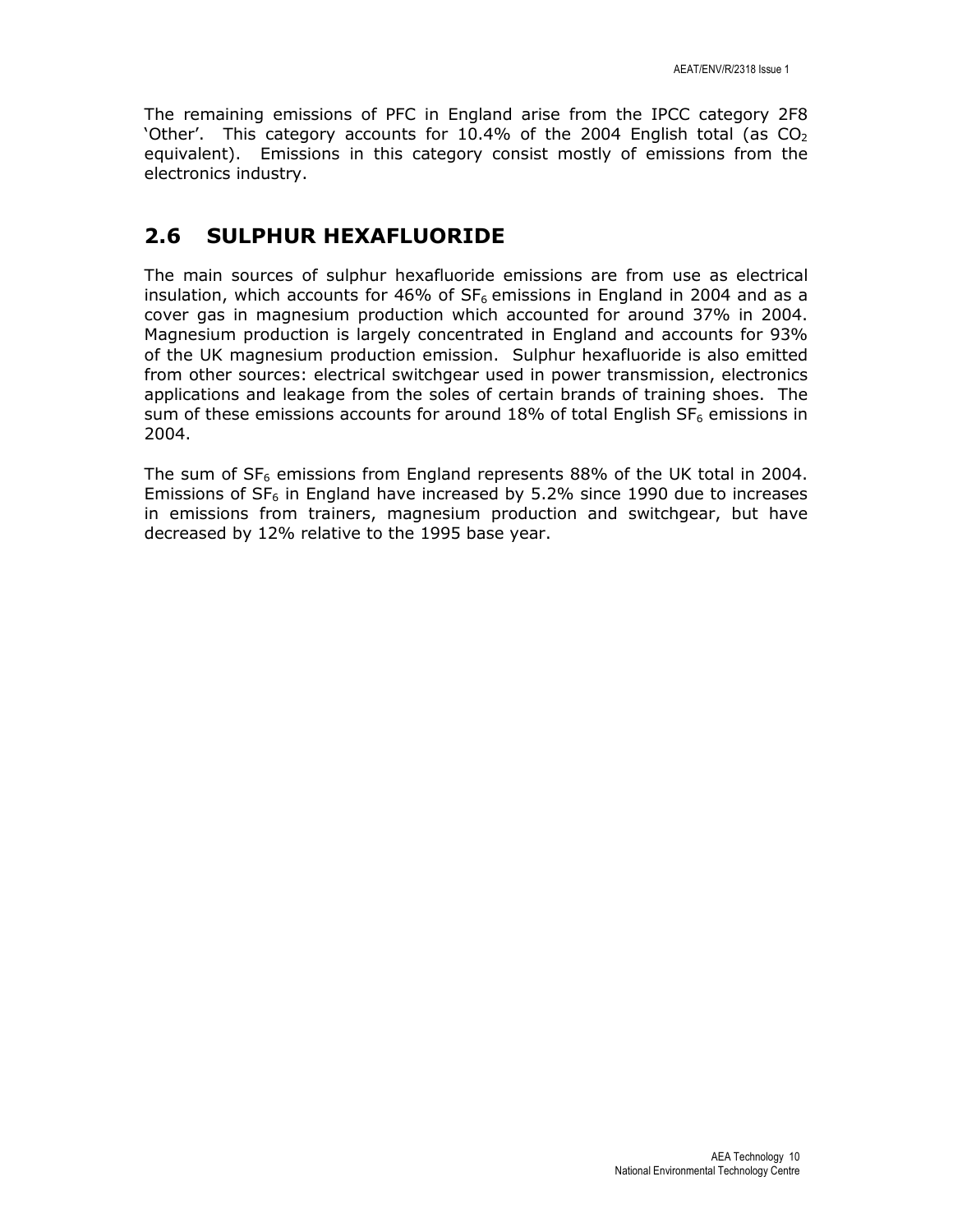# 3. Emissions in Scotland

# 3.1 CARBON DIOXIDE

l

Figure 1 (see Chapter 9) shows the emissions of carbon dioxide for 1990 to 2004 broken down by major IPCC source category and Table 3.1 (below) highlights the most significant IPCC sectors in 2004. Total emissions of carbon dioxide in Scotland accounted for 7.7% of the UK total in 2004 and have declined by 14.1 % since 1990.

| <b>IPCC Sector</b>                                     | % of total 2004<br>Scotland CO <sub>2</sub><br>Emissions <sup>10</sup> | Change against<br>1990 baseline<br>(%) |
|--------------------------------------------------------|------------------------------------------------------------------------|----------------------------------------|
| 1A1a - Power Generation                                | 35.9                                                                   | $+3.8$                                 |
| 1A1b - Petroleum Refining                              | 4.5                                                                    | $-32.9$                                |
| 1A1c - Manufacture of Solid Fuels                      | 4.4                                                                    | $+21.0$                                |
| 1A2f - Manufacturing Industry &<br>Construction: Other | 13.8                                                                   | $-16.5$                                |
| 1A3b - Road Transport                                  | 22.8                                                                   | $+8.3$                                 |
| 1A4b - Residential                                     | 16.4                                                                   | $+1.2$                                 |
| 5A2 - Land converted to Forest<br>Land                 | - 24.4 (SINK)                                                          | $+38.8^{11}$                           |
| 5B2 – Land converted to Cropland                       | 15.2                                                                   | $+8.3$                                 |
| 5C2 - Land Converted to Grassland                      | - 6.38 (SINK)                                                          | $+18.7$                                |

## Table 3.1 Largest Sources and Sinks of  $CO<sub>2</sub>$  in 2004: Scotland

The largest source of  $CO<sub>2</sub>$  emissions in Scotland is Energy Industries, which includes power generation, refineries, solid fuel transformation processes and the oil and gas industry. In 2004, power generation (IPCC category 1A1a) contributed around 36% of the total Scottish  $CO<sub>2</sub>$  emission, which is somewhat higher than the UK average of 30.5%. Scottish emissions from 1A1a have increased by 3.8% since 1990 in contrast with a fall of 16.3% in UK emissions.

These observations may be due to Scotland generating electricity that is subsequently exported and used elsewhere in the  $UK<sup>12</sup>$ . The mix of generation

 $10$  Percentages are quoted a s a proportion of the total net emissions. Emissions and removals are no longer reported separately.

<sup>&</sup>lt;sup>11</sup> Category 5A2 is a net SINK, not a SOURCE of  $CO<sub>2</sub>$  emissions, and therefore the +38.8 % figure represents an increase in the store of carbon rather than an increase in an emission of  $CO<sub>2</sub>$ .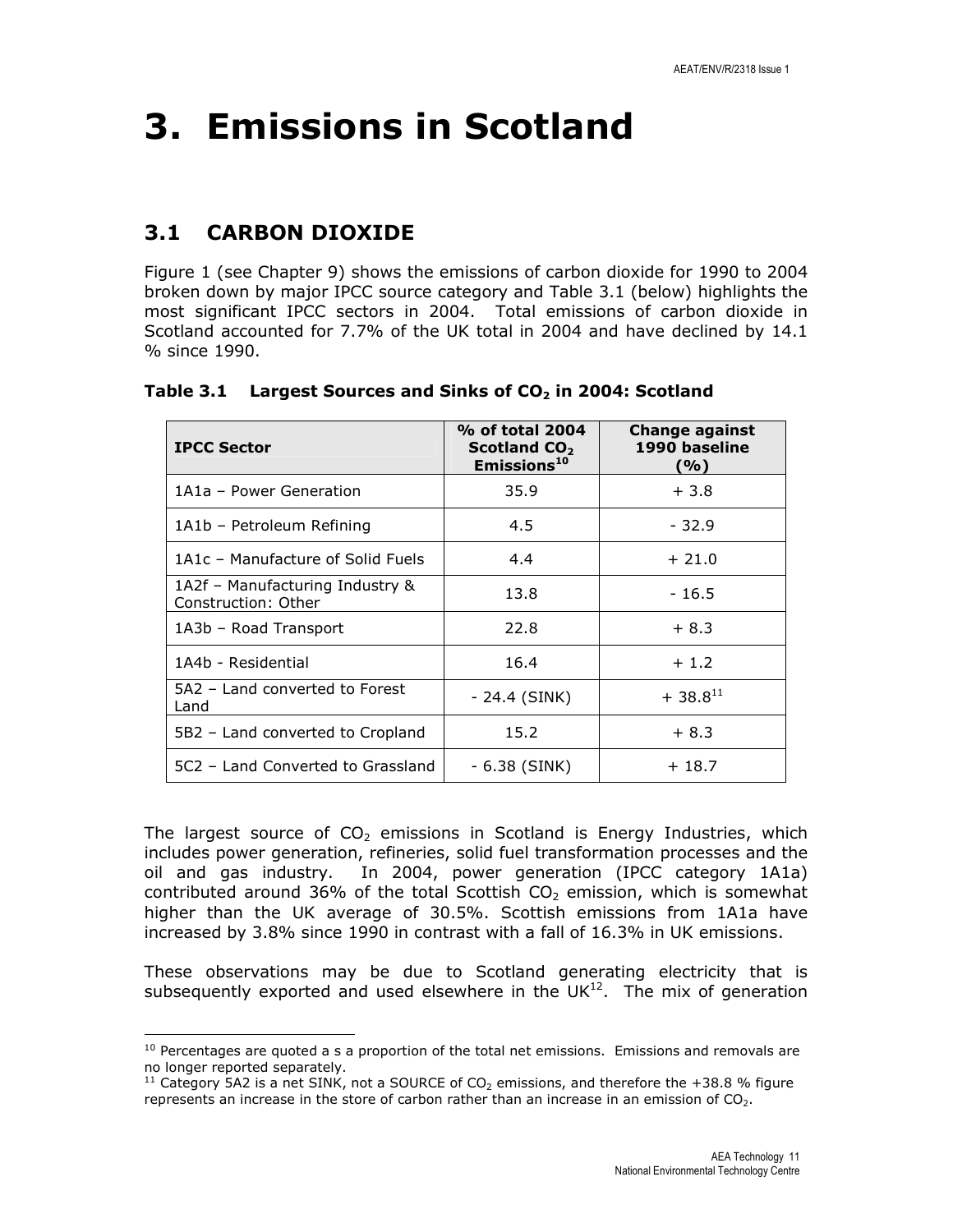capacity in Scotland is different from the rest of the UK, with a higher proportion of nuclear and hydro-electricity plant, and hence a lower carbon dioxide emission may be expected. On the other hand, the fossil fuel generation in Scotland is from conventional coal and gas fired stations, whilst in England and Wales there has been increased commissioning and utilisation of combined cycle gas turbines (CCGT) over the period that have higher generation efficiencies than conventional thermal plant.

Petroleum refining constitutes a larger proportion of national emissions in Scotland at 4.5 % compared with 3.1% for the UK due to the greater incidence of oil and gas landings in Scotland from offshore facilities compared to the UK average. The other energy emissions account for around 4.4% of Scottish emissions, mostly from gas consumption at oil & gas terminals and gas separation plant. Only those emissions arising from on-shore installations in Scotland have been included.

 $CO<sub>2</sub>$  emissions from Manufacturing Industry and Construction (IPCC Sector 1A2) account for 13.9% of the Scottish total compared with 15.7% for the UK. Between 1990 and 2004, emissions have declined over the period by 41%, mainly due to the closure of the Ravenscraig Steel Plant.

Road transport is the largest single source of  $CO<sub>2</sub>$  after power generation and comprises around 23% of the Scottish total. Scotland's contribution to UK road transport emissions is 8.2%, which is slightly lower than would be expected from Scotland's population (8.5%). The emission has risen by 8.3% over the period (1990-2004) compared with a 9.1% rise for the UK. (See also the discussion regarding road transport emission estimation methodology in Appendix 1.)

Other combustion emissions arise from the domestic, commercial and public sectors. The emission estimations from these sectors are subject to quite significant uncertainty due to the absence of comprehensive, detailed fuel use data, particularly for solid and liquid fuels.  $CO<sub>2</sub>$  emissions from domestic combustion sources are estimated to account for around 16.4% of the Scottish total. As a proportion of UK domestic emissions they are 8.0% which is consistent with Scotland's population (8.5%).

Around 0.7% of emissions arise from oil and gas fugitives, mainly oil and gas flaring. Between 1990 to 2004, emissions from flaring have fallen by 69% due to greater focus on gas flaring reduction through environmental regulations.

Industrial processes produce emissions from non-combustion sources such as the use of limestone in cement and glass making. The largest contribution is from cement with smaller emissions from glass and aluminium production. Together these processes emitted around 0.9% of the Scottish total in 2004 and have decreased by 42% over 1990-2004. Since 1990 emissions from iron and steel processes have become negligible (due to the Ravenscraig plant closure).

l

 $12$  More information about the amount of electricity exported from Scotland to the other DAs has been supplied to Netcen in a personal communication from Joe Ewins (DTI). This information will be considered in future inventories to further explain the observed trends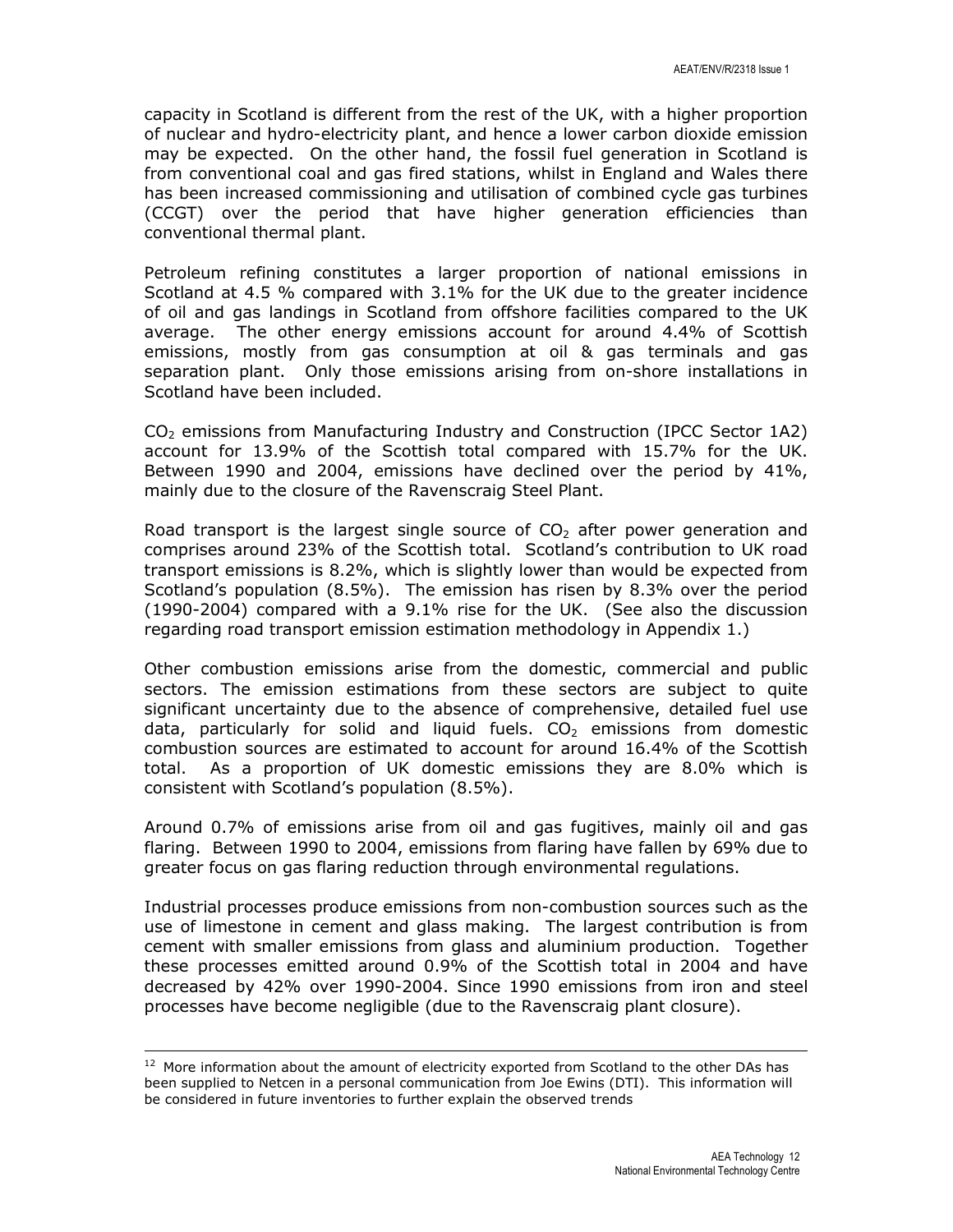Carbon dioxide emissions from waste incineration are not significant.

Data are calculated and presented in this report for net emissions of carbon dioxide from Land Use Change and Forestry. Overall, Scotland is a net sink for carbon dioxide from LULUCF and since 1990, the size of this sink has increased by 82% from 2.5 to 4.6 Mt  $CO<sub>2</sub>$ . The LULUCF data in this report have been extensively revised in comparison with last year's publication, including revisions to the reporting categories. This is explained further in Appendix 1.

## 3.2 METHANE

Figure 2 (see Chapter 9) shows the emissions of methane for 1990 to 2004 broken down by major IPCC source category and Table 3.2 (below) highlights the most significant IPCC sectors in 2004. Total emissions of methane in Scotland accounted for 10.2% of the UK total in 2004 and have declined by 38% since 1990. The major sources of methane in Scotland are waste disposal, coal mining, leakage from the gas distribution system and agriculture.

| <b>IPCC Sector</b>                      | % of total 2004<br><b>Scotland CH<sub>4</sub></b> | <b>Change against</b><br>1990 baseline<br>(%) |
|-----------------------------------------|---------------------------------------------------|-----------------------------------------------|
| 1A4b - Residential                      | 1.0                                               | $-82.8$                                       |
| 1B1a - Mining activities                | 1.2                                               | $-90.7$                                       |
| 1B2b - Transmission / Distribution      | 7.3                                               | $-41.0$                                       |
| 4A1 – Enteric Fermentation (Cattle)     | 43.2                                              | $-4.0$                                        |
| 4A3 - Enteric Fermentation (Sheep)      | 17.6                                              | $-17.3$                                       |
| 4B1 - Manure Management (Cattle)        | 5.4                                               | $-5.5$                                        |
| 6A1 - Managed Waste Disposal on<br>Land | 18.5                                              | $-59.5$                                       |
| 6B2 - Wastewater Handling               | 1.4                                               | $+7.7$                                        |

|  |  | Table 3.2 Largest Sources of CH <sub>4</sub> Emissions in 2004: Scotland |
|--|--|--------------------------------------------------------------------------|
|--|--|--------------------------------------------------------------------------|

The largest source of methane emissions in Scotland is agriculture. Around 68% of Scottish emissions arise from agriculture with cattle responsible for 71% and sheep 26% of Scottish agricultural emissions. Scottish agricultural emissions arise from enteric fermentation in livestock (90%) and the handling of their wastes (10%). Emissions are largely dependent on the numbers of livestock and have fallen by 8% over the period 1990-2004, due to a decline in cattle and sheep numbers. Scotland accounts for around 17% of UK agricultural methane emissions.

The next largest source of methane in Scotland in 2004 is waste disposal. This contributes around 20% to Scotland's emissions and is dominated by landfill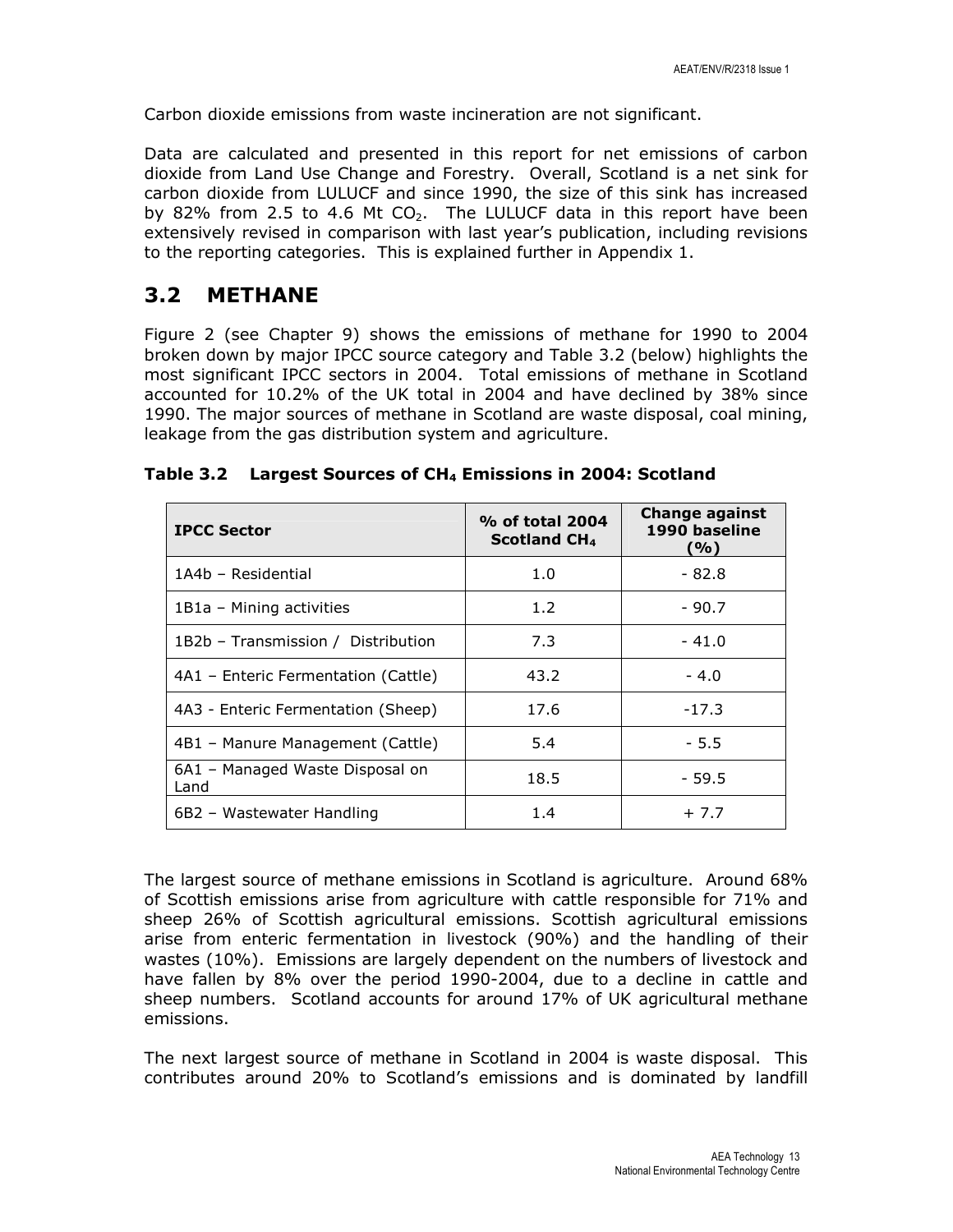methane<sup>13</sup> with a small contribution from wastewater treatment. Scotland contributes 6.1% to the UK's landfill emission, which is slightly lower than its 8.5% share of the UK population total. Estimates were based on data on arisings of municipal solid waste and sewage sludge in Scotland but using UK data for their composition and the proportion of Municipal Solid Waste disposed of to landfill. It has been assumed that the degree of methane recovery from Scottish landfills reflects that of the UK. Landfill emissions have fallen by 60% since 1990 due an increase in the use of methane recovery systems, though this reduction assumes the UK trend. Emissions from wastewater treatment are estimated to be around 8.5% of UK wastewater treatment emissions. They have increased significantly since 1998 when sea dumping ended and other disposal routes were adopted.

The category Fugitive Emissions from Fuels (IPCC Sector 1B) reports emissions of methane from coal mining, the oil and gas industry and natural gas distribution. The combined emission is 9.5% of the Scottish total. This is a lower proportion compared with the UK as a whole, where fugitives are around 24% of the total emissions. This is as a result of the greater contribution of coal mining and leakage from the gas transmission system elsewhere in the UK. Of these emissions, those from coal mining contributed 1.2%, oil and gas terminals 0.5% and natural gas distribution 7.3% of the Scottish total. Coal mining emissions have declined by 91% over the period due to the decline in the coal industry. Emissions from the oil & gas industry have fallen by 88% over the same period due to tighter regulation of environmental emissions. Gas leakage from the gas transmission system was reduced by 41% over 1990-2004 as the mains and services are renewed. The estimate of gas leakage from the gas transmission system is based on UK National Grid data.

Fuel combustion activities account for 1.9 % of Scottish methane emissions. These emissions stem primarily from power generation and domestic fuel combustion.

## 3.3 NITROUS OXIDE

l

Figure 3 (see Chapter 9) shows the emissions of nitrous oxide for 1990 to 2004 broken down by major IPCC source category and Table 3.3 (below) highlights the most significant IPCC sectors in 2004. Total emissions of nitrous oxide in Scotland accounted for 12.3% of the UK total in 2004 and have declined by 19.9% since 1990. The major sources of nitrous oxide in Scotland are combustion and agriculture. Emission estimates are typically subject to significant error, particularly those from agriculture, primarily due to uncertainties associated with certain emission factors.

 $13$  The landfill methane estimates referred to here relate to unrevised emission totals. See executive summary for explanation.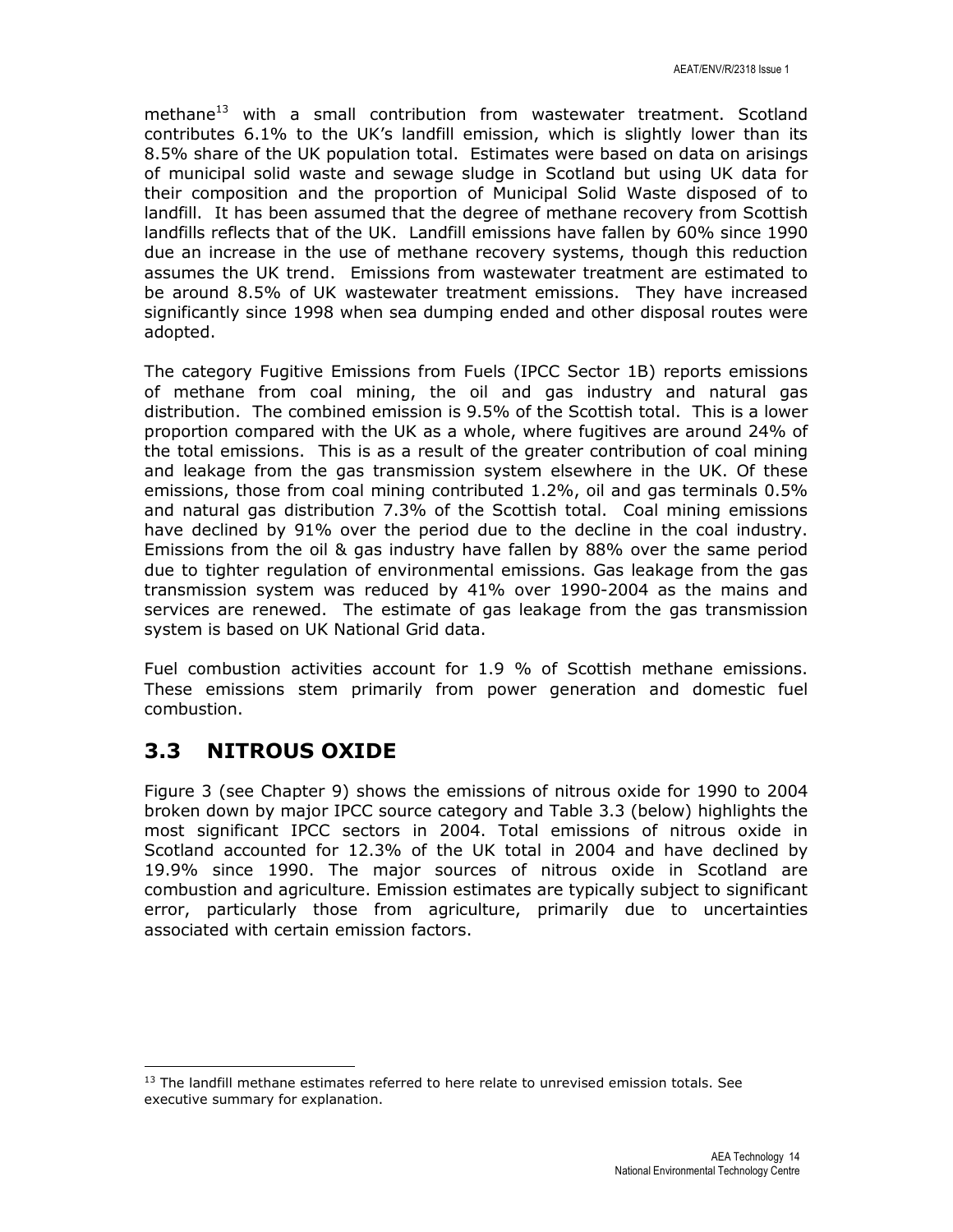| <b>IPCC Sector</b>                              | % of total 2004<br>Scotland $N_2O$ | <b>Change against</b><br>1990 baseline<br>(%) |
|-------------------------------------------------|------------------------------------|-----------------------------------------------|
| 1A1a - Power Generation                         | 2.0                                | $-8.5$                                        |
| 1A2f - Manufacturing Industry &<br>Construction | 2.3                                | $-26.7$                                       |
| 1A3b - Road Transport                           | 8.3                                | $+378$                                        |
| 4B12 - Solid Storage & Drylot                   | 3.7                                | $-2.6$                                        |
| 4D - Agricultural Soils                         | 77.9                               | $-21.0$                                       |
| 6B2 - Wastewater Handling                       | 2.0                                | $+11.9$                                       |

#### Table 3.3 Largest Sources of  $N_2O$  Emissions in 2004: Scotland

Of the total Scottish emission of 16kt N<sub>2</sub>O in 2004, around 13kt N<sub>2</sub>O of this was from agriculture, representing 82% of the total. Most of these were emissions arising from the agricultural soils category as a result of processes in the soil arising from, in order of magnitude:

[Note: numbers in brackets show the percentage of the total agricultural soils N<sub>2</sub>O emission (Source: IGER 2006, Personal Communication)]

- leaching of fertiliser nitrogen and applied animal manures to ground and surface water (28%)
- synthetic fertiliser application (26%)
- wastes from grazing animals (22%)
- manure used as fertiliser (9%)
- ploughing in crop residues (7%)
- atmospheric deposition of ammonia (NH<sub>3</sub>) and oxides of nitrogen (NO<sub>x</sub>) (7%)
- biological fixation in improved grass (0.8%)
- cultivation of histosols (i.e. high organic content soils) (0.2%)
- cultivation of legumes  $(<0.1\%)$

A relatively small proportion (0.65kt  $N_2O$ ) is emitted from animal manure management. Scottish agricultural nitrous oxide emissions have fallen by 21% between 1990 and 2004, and in 2004 represent around 15% of UK agricultural emissions.

The remaining emissions of nitrous oxide result from fuel combustion (2.6 kt  $N_2O$ ). Just over half (1.3 kt  $N_2O$ ) of this is from road transport with the remainder arising from stationary combustion such as power generation and industrial sources. Note that emissions of nitrous oxide from road transport have risen by several hundred percent over the period as a result of the increasing use of catalytic converters on motor vehicles.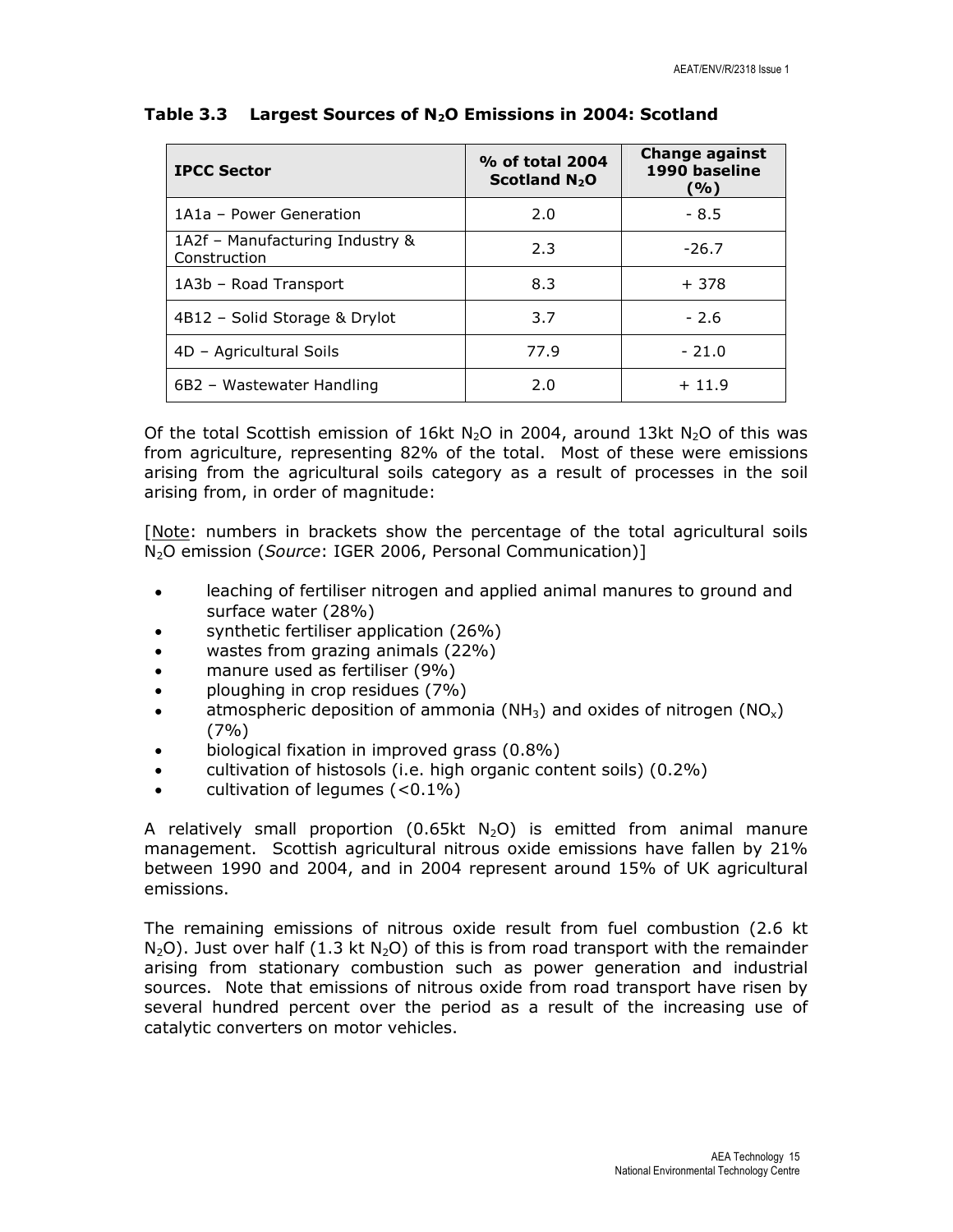In 1990 around 1.3 kt of nitrous oxide were emitted from a nitric acid plant in Leith, however by 1995 this had been dismantled and moved to Dublin. This is a major component of the reduction in Scottish emissions.

## 3.4 HYDROFLUOROCARBONS

Scottish emissions of HFCs were  $8.1\%$  of the UK total (as CO<sub>2</sub> equivalent) in 2004. The main sources are aerosols and refrigeration.

In 2004, refrigeration contributed 58% of total Scottish HFC emissions (as  $CO<sub>2</sub>$ equivalent) due to losses from refrigeration and air conditioning equipment during its manufacture and lifetime. Aerosols contributed 31% to the total Scottish HFC emission in 2004, the main sources being industrial aerosols and medical use of metered dose inhalers. The remaining emission sources (foams, fire-fighting and solvents) contributed 11% of total Scottish HFC emissions.

The total emission has increased from virtually zero in 1990 to 719.5 kt in 2004 due to the greater use of these substances to replace alternative banned species such as CFCs.

# 3.5 PERFLUOROCARBONS

The largest source of perfluorocarbons in Scotland is consumption by the electronics industry. In 2004, this contributed around 87% to the total Scottish PFC emission (as  $CO<sub>2</sub>$  equivalent). The other main source of PFCs in Scotland is aluminium production and this contributes 13% to the total emissions of PFCs from Scotland.

Overall, Scottish PFC emissions account for 21.3% of the UK total (as  $CO<sub>2</sub>$ ) equivalent) and have decreased by 33.8% over 1990-2004 as the decreases in emissions from the aluminium production have out-weighed the increase from the electronics industry.

## 3.6 SULPHUR HEXAFLUORIDE

All emissions of  $SF<sub>6</sub>$  in Scotland occur in the IPCC category 2F8. This category includes emissions from the electronics industry, as well as leakage from electrical switchgear and from the soles of certain brands of training shoes. Overall emissions in 2004 are 5.3% of the UK total and in Scotland the emissions of  $SF<sub>6</sub>$  have increased by 197% over 1990-2004.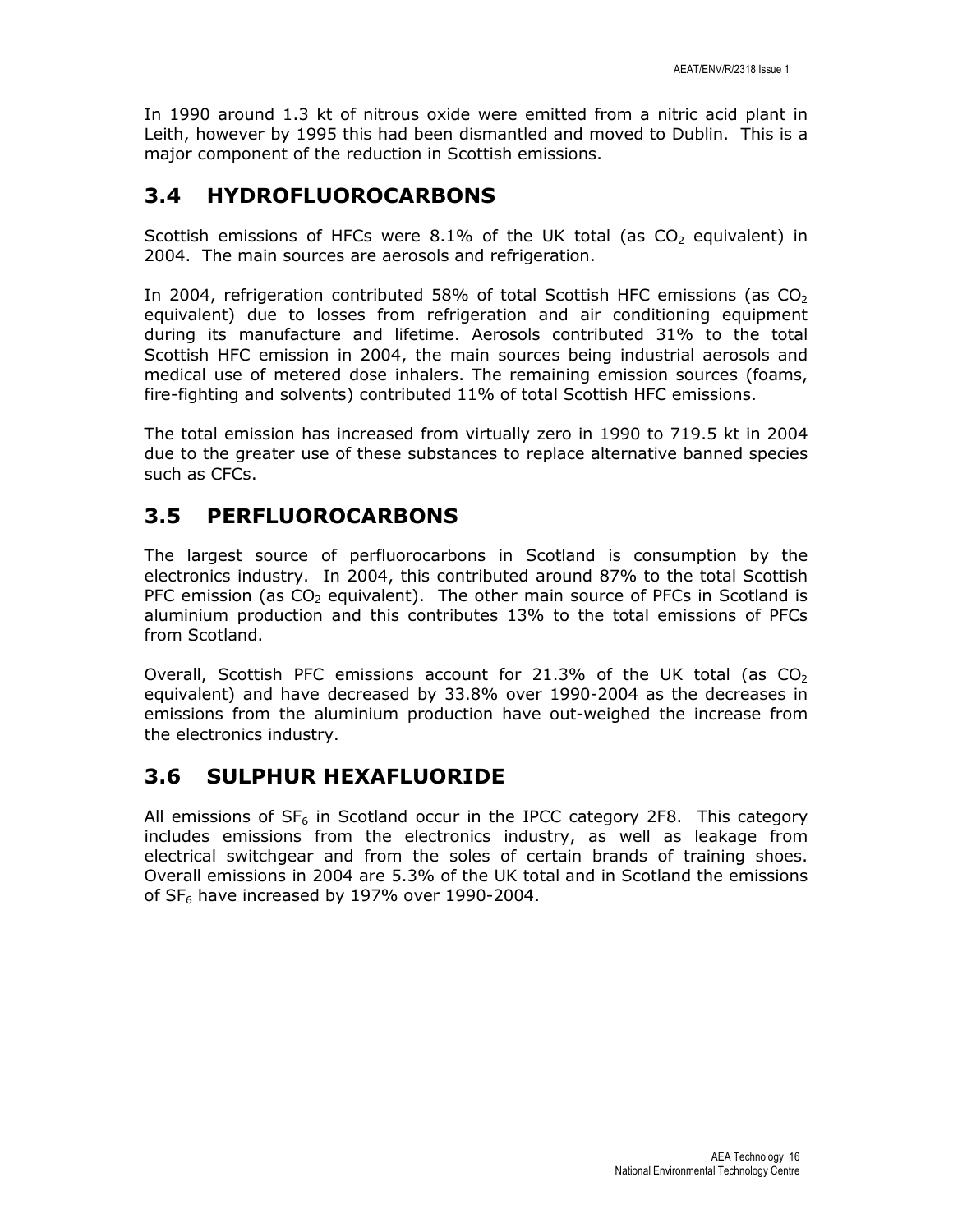# 4. Emissions in Wales

# 4.1 CARBON DIOXIDE

l

Figure 1 (see Chapter 9) shows the emissions of carbon dioxide for 1990 to 2004 broken down by major IPCC source category and Table 4.1 (below) highlights the most significant IPCC sectors in 2004. Total emissions of carbon dioxide in Wales accounted for 7.5% of the UK total in 2004 and have increased by 2.3% since 1990.

| <b>IPCC Sector</b>                                            | % of total 2004<br>Wales $CO2$<br>Emissions <sup>14</sup> | <b>Change against</b><br>1990 baseline<br>(9/0) |
|---------------------------------------------------------------|-----------------------------------------------------------|-------------------------------------------------|
| 1A1a - Power Generation                                       | 31.1                                                      | $+15.6$                                         |
| 1A1b - Petroleum Refining                                     | 8.3                                                       | $-3.6$                                          |
| 1A2a – Manufacturing Industry &<br>Construction: Iron & Steel | 16.6                                                      | $-11.0$                                         |
| 1A2f - Manufacturing Industry &<br>Construction: Other        | 9.1                                                       | $+4.7$                                          |
| 1A3b - Road Transport                                         | 14.3                                                      | $+8.6$                                          |
| 1A4a - Commercial / Institutional                             | 2.4                                                       | $-17.3$                                         |
| 1A4b - Residential                                            | 11.3                                                      | $+16.1$                                         |
| 5A2 - Land Converted to Forest<br>Land                        | $-3.8$ (SINK)                                             | $+34.4^{15}$                                    |
| 5B2 - Land Converted to Cropland                              | 2.5                                                       | $+7.6$                                          |

Table 4.1 Largest Sources and Sinks of  $CO<sub>2</sub>$  in 2004: Wales

The largest source of  $CO<sub>2</sub>$  emissions in Wales is Energy Industries, which includes power generation, refineries and solid fuel transformation processes. Electricity generation contributed around 31.1% of the total Welsh carbon dioxide emissions in 2004, which is slightly higher than the UK proportion of 30.5%. Emissions from electricity generation in Wales have increased by 15.6% compared with a fall of 16.3% in UK emissions over 1990 to 2004.

There is now only one nuclear power station in Wales whilst there has been a growth of Combined Cycle Gas Turbines (CCGTs) to replace the generating

<sup>&</sup>lt;sup>14</sup> Percentages are quoted a s a proportion of the total net emissions. Emissions and removals are no longer reported separately.

Category 5A2 is a net SINK, and therefore the +34.4 % figure refers to an increase in the store of carbon, rather than an increase in the emission.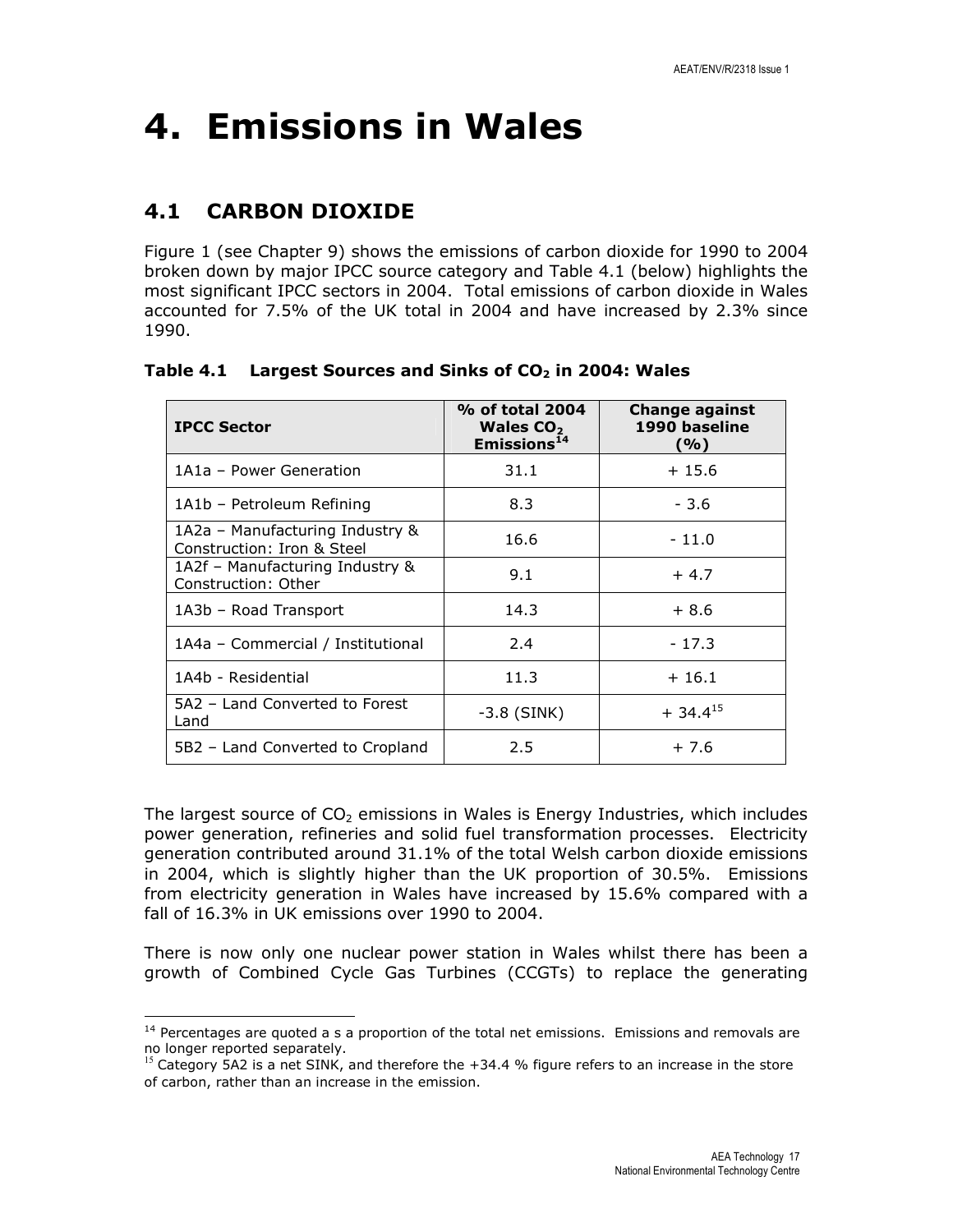capacity from Trawsfynydd Nuclear Station which closed in 1991. The remaining fossil fuel generation is from two conventional coal stations.

There has been an increase in generation capacity in Wales from the opening of several CCGTs: a 500 MW CCGT at Deeside in 1994, a 1,420 MW CCGT at Connahs Quay in 1996, a 250 MW CCGT at Barry in 1998, and a 575 MW CCGT at Baglan Bay in 2002. The quantity of coal consumed at Aberthaw power station has declined over the period 1990 to 2004. Two power stations have closed: the oil-fired station at Pembroke, and the coal-fired station at Uskmouth. Uskmouth has subsequently re-opened as Fifoots after being upgraded and fitted with Flue Gas Desulphurisation.

Petroleum refining constitutes 8.3% of Welsh  $CO<sub>2</sub>$  emissions in 2004 compared with 3.1% for the UK. The other energy emissions are mostly combustion emissions from coke ovens and solid fuel plant and account for 0.7% of the 2004 Welsh carbon dioxide total emission. There are no significant emissions from oil and gas production.

Combustion emissions from Manufacturing Industries and Construction (IPCC Sector 1A2) account for 25.7% of the Welsh total compared with 15.7% for the UK. The high contribution from industry can be explained by the high concentration of iron and steel plant in Wales. This accounts for 36.4% of UK Iron and Steel combustion emissions in 2004. The Welsh 'other industry' category is 5.5% of the UK total.

### **Iron & Steel Sector in Wales: Recent Trends**

Over recent years there have been significant fluctuations in the  $CO<sub>2</sub>$  emissions from the iron and steel sector in Wales, and these have had a big impact on the total  $CO<sub>2</sub>$  emissions trends. Both iron & steel production and coke use statistics dipped in 2002, primarily due to the explosion at Port Talbot blast furnace #5 in November 2001 (the furnace provides just under half of Port Talbot production and didn't come back on line until January 2003). Hence Wales  $CO<sub>2</sub>$  emissions dipped in 2002 as the production of pig iron at Port Talbot during 2002 was limited to the 2 Mtonnes capacity of #4 blast furnace, whereas during 2001 and 2003 there was additional production of approximately 1-1.5 Mtonnes from the old and new #5 furnaces respectively.

More generally, pig iron production in Wales increased throughout the 1990s, but then in 2001 the Llanwern blast furnaces were closed with the result that pig iron production fell from 5.2 Mtonnes in 2000 to 3.4 Mtonnes in 2001. The loss of #5 at Port Talbot then led to a further fall to 1.9 Mtonnes in 2002 before the new #5 came on stream in 2003 and production of pig iron increased again to 3.3 Mtonnes, leading to a significant growth in  $CO<sub>2</sub>$  emissions from this source over 2002-2003. Emissions from the iron and steel sector in 2004 have shown an increase of 6.1%, due to an increase in blast furnace gas use, based on statistics reported by ISSB.

Road transport is the largest single source after power generation and iron and steel, and comprises 14.3% of the total Welsh carbon dioxide emission in 2004. The contribution of Welsh Road Transport to UK Road Transport  $CO<sub>2</sub>$  emissions is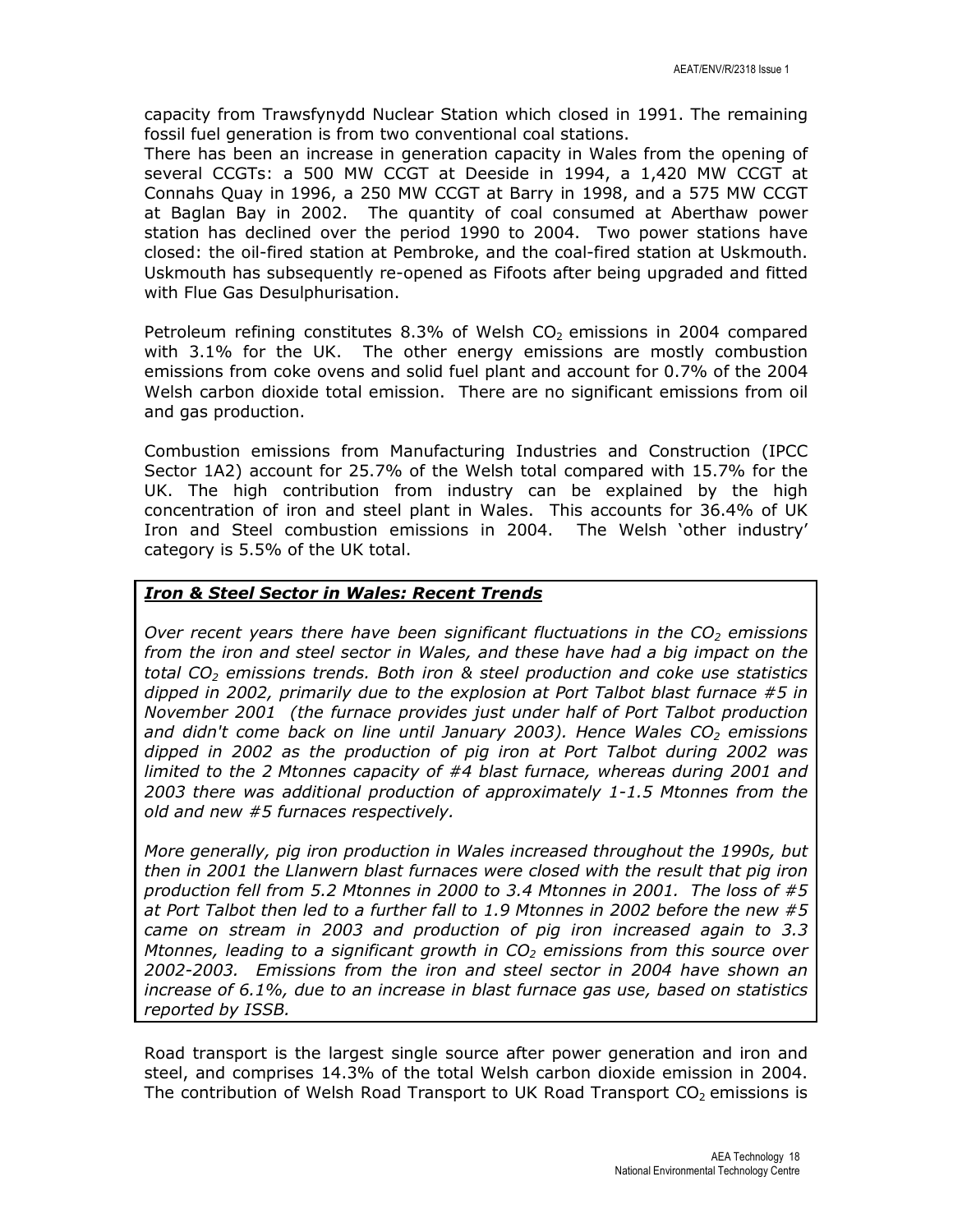5.0%, which is consistent with Wales' population (4.9% of UK population). The emission has risen by 8.6% from 1990 to 2004 compared with a 9.1% rise for the UK. (See also the discussion regarding road transport emission estimation methodology in Appendix 1.)

Other combustion emissions arise from the domestic, commercial and public sectors. The emission estimations from these sectors are subject to quite significant uncertainty due to the absence of comprehensive, detailed fuel use data, particularly for solid and liquid fuels.  $CO<sub>2</sub>$  emissions from domestic combustion sources are estimated to account for 11.3% of the Welsh total in 2004. As a proportion of UK domestic emissions they are estimated to represent 5.4%, which is consistent with the relative populations.

Industrial processes also produce emissions from non-combustion sources such as the use of limestone in cement and glass making. In Wales the largest contribution is from the Iron & Steel Industry from a range of sources: limestone use in blast furnaces, flaring of blast furnace gas and electric arc furnaces. Other industrial processes include cement, aluminium and glass production. Together these processes emitted 3.7% of the Welsh total in 2004. The Welsh industrial process emission is 13% of the UK due to the high proportion of iron & steel and aluminium production in Wales.

Data are calculated and presented in this report for net emissions of carbon dioxide from Land Use, Land Use Change and Forestry (LULUCF). Wales is a net sink of carbon dioxide from LULUCF activities and the size of this sink has increased from 0.24 to 0.25 Mt  $CO<sub>2</sub>$  since 1990. The LULUCF data in this report have been extensively revised in comparison with last year's publication, including revisions to the reporting categories. This is explained further in Appendix 1.

There are no municipal waste incinerators in Wales but a small emission from clinical incineration is reported.

## 4.2 METHANE

Figure 2 (see Chapter 9) shows the emissions of methane for 1990 to 2004 broken down by major IPCC source category and Table 4.2 (below) highlights the most significant IPCC sectors in 2004. Total emissions of methane in Wales accounted for 9.1% of the UK total in 2004 and have declined by 37.2% since 1990. The major sources of methane in Wales are waste disposal, coal mining, leakage from the gas distribution system and agriculture.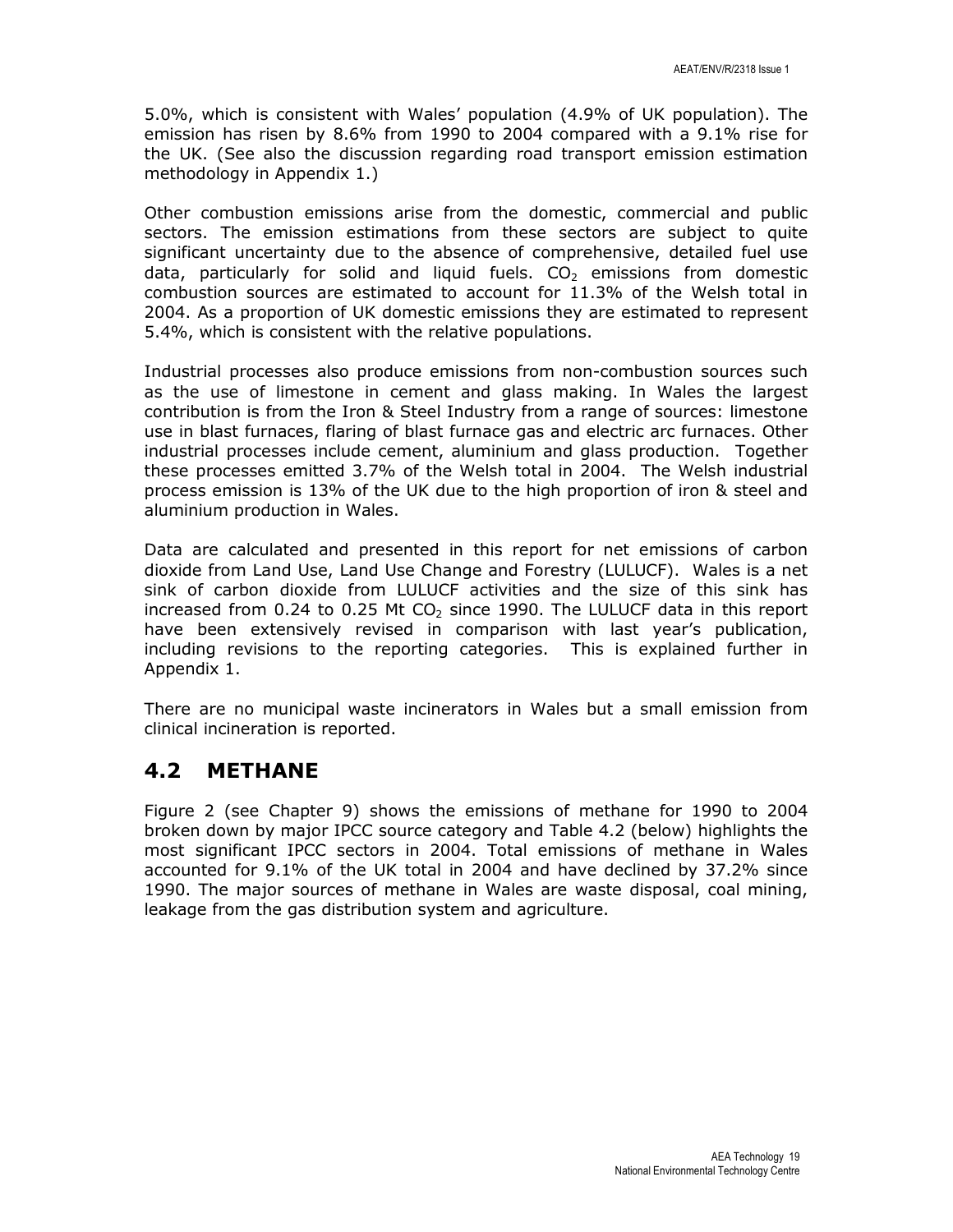| <b>IPCC Sector</b>                                            | % of total 2004<br>Wales $CH4$ | <b>Change against</b><br>1990 baseline<br>( %) |
|---------------------------------------------------------------|--------------------------------|------------------------------------------------|
| 1A2a - Manufacturing Industry &<br>Construction: Iron & Steel | 1.3                            | $-16.4$                                        |
| 1A4b - Residential                                            | 1.1                            | $-15.3$                                        |
| 1B1a - Mining activities                                      | 4.5                            | - 83.8                                         |
| 1B2b - Transmission / Distribution                            | 6.1                            | $-23.5$                                        |
| 4A1 – Enteric Fermentation (Cattle)                           | 36.0                           | $-1.6$                                         |
| 4A3 - Enteric Fermentation (Sheep)                            | 24.2                           | $-7.8$                                         |
| 4B1 - Manure Management (Cattle)                              | 5.6                            | $-2.9$                                         |
| 6A1 - Managed Waste Disposal on<br>Land                       | 17.8                           | $-62.6$                                        |

#### Table 4.2 Largest Sources of  $CH<sub>4</sub>$  Emissions in 2004: Wales

The largest source of methane emissions in Wales is agriculture. Around 67% of Wales' methane emissions arise from agriculture, with cattle responsible for 62% and sheep 37% of Welsh agricultural emissions. Welsh agricultural emissions arise from enteric fermentation in livestock (90%) and the management of their wastes (10%). Emissions are largely dependent on the numbers of livestock and have decreased by 4.1% over the period 1990-2004, due to a decline in cattle and sheep numbers. Wales accounts for around 15% of UK agricultural emissions.

The next largest source of methane is waste, which contributes 18.8% to Wales' emissions in 2004. Of this, 95% is landfill methane<sup>16</sup>, with a small contribution from wastewater treatment (5%). The landfill emission is 5.3% of UK landfill emissions which is consistent with the respective populations. Estimates were based on data on arisings of municipal solid waste and sewage sludge in Wales but using UK data for their composition and the proportion of MSW disposed of to landfill. The degree of methane recovery on Welsh landfills was assumed to reflect that of the rest of the UK. On this basis, landfill emissions have fallen by 62.6% since 1990 because of increasing use of methane recovery systems reflecting the UK trend. Emissions from Welsh wastewater treatment are 4.9% of UK wastewater treatment emissions and are dependent on the data on sewage disposals and disposal routes used.

The category Fugitive Emissions from Fuels (IPCC Sector 1B) reports emissions of methane from coal mining, coke production and natural gas distribution. The combined emission is 10.7% of the 2004 Welsh total, compared to a UK average of 24%. This is due to the greater contribution of coal mining, oil and gas production and leakage from the gas transmissions system elsewhere in the UK.

l

 $16$  The landfill methane estimates referred to here relate to unrevised emission totals. See executive summary for explanation.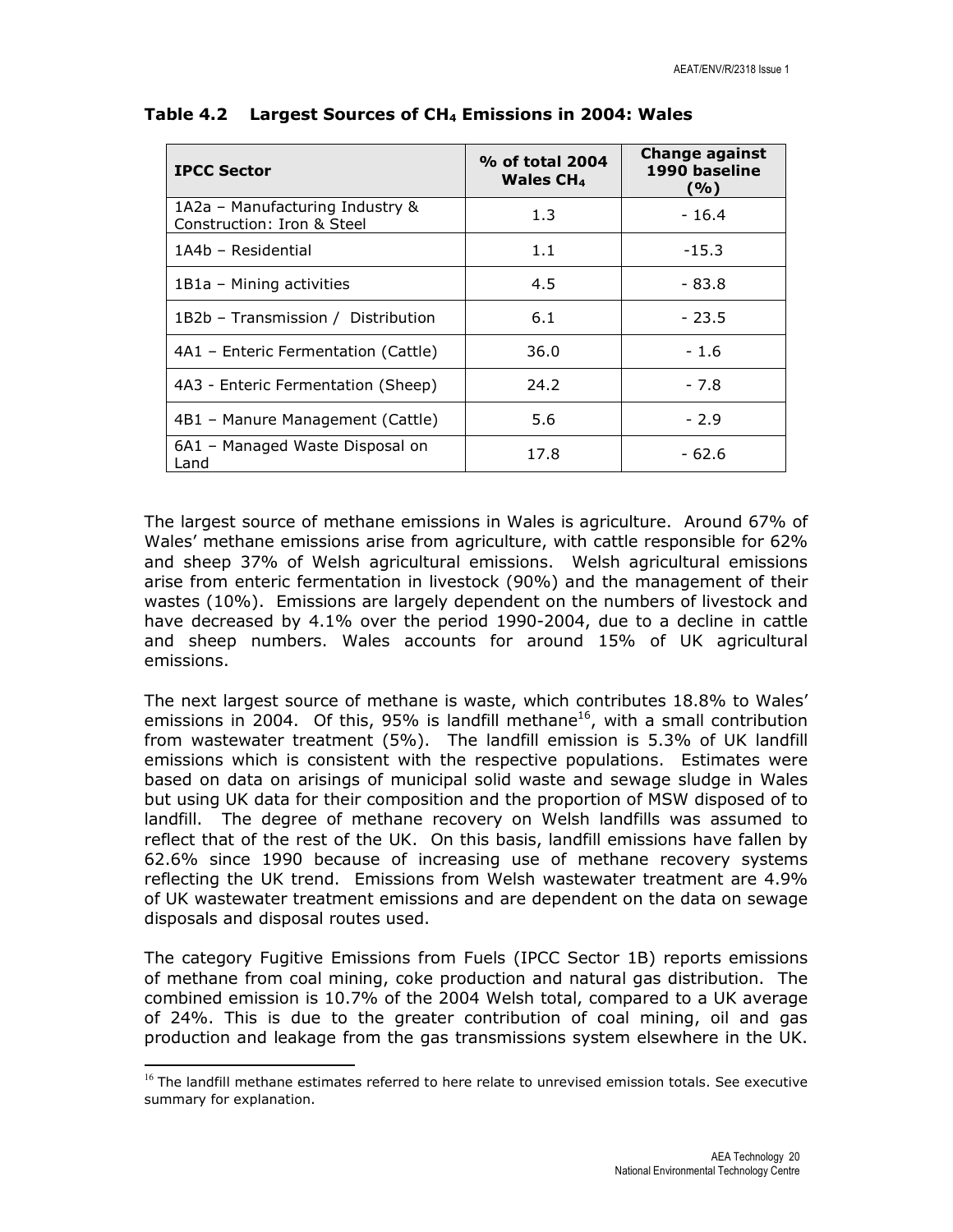Of these fugitive emissions, coal mining contributes 4.5% and natural gas distribution 6.1% to the 2004 Welsh total methane emission. Coal mining emissions have declined by 83.8% over 1990-2004 due to the decline in the coal industry, whilst emissions from gas leakage from the gas transmission system have reduced by 23.5% as the mains and services have been renewed.

Fuel combustion activities account for 3.1% of total Welsh methane emissions. These emissions stem primarily from sintering processes in the iron and steel industry, power generation and domestic combustion.

## 4.3 NITROUS OXIDE

Figure 3 (see Chapter 9) shows the emissions of nitrous oxide for 1990 to 2004 broken down by major IPCC source category and Table 4.3 (below) highlights the most significant IPCC sectors in 2004. Total emissions of nitrous oxide in Wales accounted for 8.0% of the UK total in 2004 and have declined by 10.9% since 1990. The major sources of nitrous oxide in Wales are combustion and agriculture. Emission estimates are typically subject to significant error, particularly those from agriculture, primarily due to uncertainties associated with certain emission factors.

| <b>IPCC Sector</b>                                   | % of total 2004<br>Wales $N_2$ O | <b>Change against</b><br>1990 baseline<br>(%) |
|------------------------------------------------------|----------------------------------|-----------------------------------------------|
| 1A1a - Power Generation                              | 1.7                              | $-39.3$                                       |
| 1A3b - Road Transport                                | 8.2                              | $+405.4$                                      |
| 1A4c - Agriculture, Forestry and<br><b>Fisheries</b> | 1.7                              | $-6.9$                                        |
| 4B12 - Solid Storage & Drylot                        | 3.6                              | $-4.0$                                        |
| 4D - Agricultural Soils                              | 78.0                             | $-17.3$                                       |
| 6B2 - Wastewater Handling                            | 1.8                              | $+15.6$                                       |

Table 4.3 Largest Sources of  $N_2O$  Emissions in 2004: Wales

Of the total Welsh emission of 10.5kt N<sub>2</sub>O in 2004, 8.6 kt N<sub>2</sub>O (82%) of this was from agriculture. Most of these were emissions arising from the agricultural soils category as a result of processes in the soil arising from, in order of magnitude:

[Note: numbers in brackets show the percentage of the total agricultural  $N_2O$ emission (Source: IGER 2006, Personal Communication)]

- wastes from grazing animals (33%)
- leaching of fertiliser nitrogen and applied animal manures to ground and surface water (29%)
- synthetic fertiliser application (19%)
- manure used as fertiliser (9%)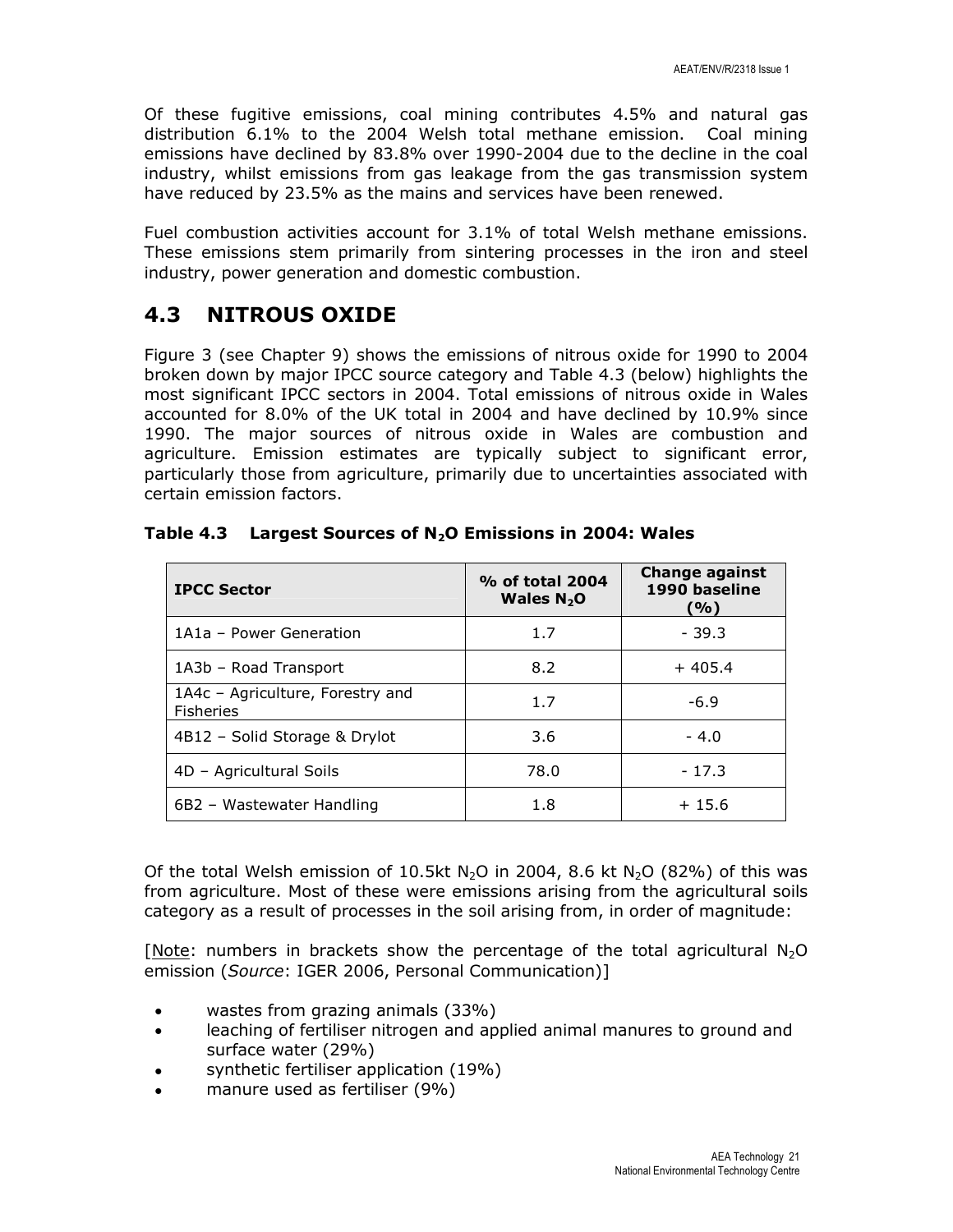- atmospheric deposition of ammonia ( $NH<sub>3</sub>$ ) and oxides of nitrogen ( $NOX$ ) (8%)
- ploughing in crop residues (1%)
- biological fixation in improved grass (1%)
- cultivation of histosols (i.e. high organic content soils) (0.5%)
- cultivation of legumes  $(<0.1\%)$

A relatively small proportion (0.4 kt  $N_2O$ ) is emitted from the treatment of agricultural wastes (manure management). Welsh agricultural nitrous oxide emissions have fallen by 17% between 1990 and 2004, and in 2004 represent around 10% of UK agricultural emissions.

The remaining 1.9 kt (18 % of the 2004 Welsh total) of nitrous oxide emissions results from fuel combustion activities, iron and steel, and waste water treatment. The main sources are power generation, road transport and manufacturing industry. Note that emissions of nitrous oxide from road transport have risen by several hundred percent over the period as a result of the increasing use of catalytic converters on motor vehicles.

## 4.4 HYDROFLUOROCARBONS

In 2004 the total HFC emission in Wales was 4.2% of the UK HFC total (as  $CO<sub>2</sub>$ equivalent). Refrigeration is the largest source and contributes 52.9% to the total Welsh HFC emission (as  $CO<sub>2</sub>$  equivalent) due to losses from refrigeration and air conditioning equipment during its manufacture and lifetime. Aerosols contribute 34.5% to the total Welsh HFC emission (as  $CO<sub>2</sub>$  equivalent), the main sources being industrial aerosols and medical use of metered dose inhalers. The remaining emission sources (foams, fire-fighting and solvents) contributed 12.6% to the total Welsh HFC emission (as  $CO<sub>2</sub>$  equivalent) in 2004.

## 4.5 PERFLUOROCARBONS

The largest emission source of perfluorocarbons in Wales is the aluminium industry, which contributes  $91\%$  of the total Welsh PFC emission (as CO<sub>2</sub>) equivalent) in 2004, and 31% of UK aluminium emissions. The electronics industry also makes an important contribution accounting for 8.9% of Wales' PFC emission (as  $CO<sub>2</sub>$  equivalent) and 5% of UK electronics emissions. The remaining sources are fire extinguishers and refrigeration. Overall, Welsh PFC emissions are 14.9% of the UK PFC total (as  $CO<sub>2</sub>$  equivalent). Emissions of PFC have decreased by 83.2% from 1990 to 2004 mainly as a result of improved control measures in the aluminium industry.

## 4.6 SULPHUR HEXAFLUORIDE

Welsh emissions of sulphur hexafluoride are estimated at 6.3 % of the UK total in 2004. The largest source of emissions is from IPCC category 2F8 and this accounts for 62% of emissions. This category includes leakage from the soles of certain brands of training shoes, emissions from the electrical switchgear used in electricity transmission and emissions from the electronics sector. The other source of SF6 in Wales is from industry use as a cover gas in magnesium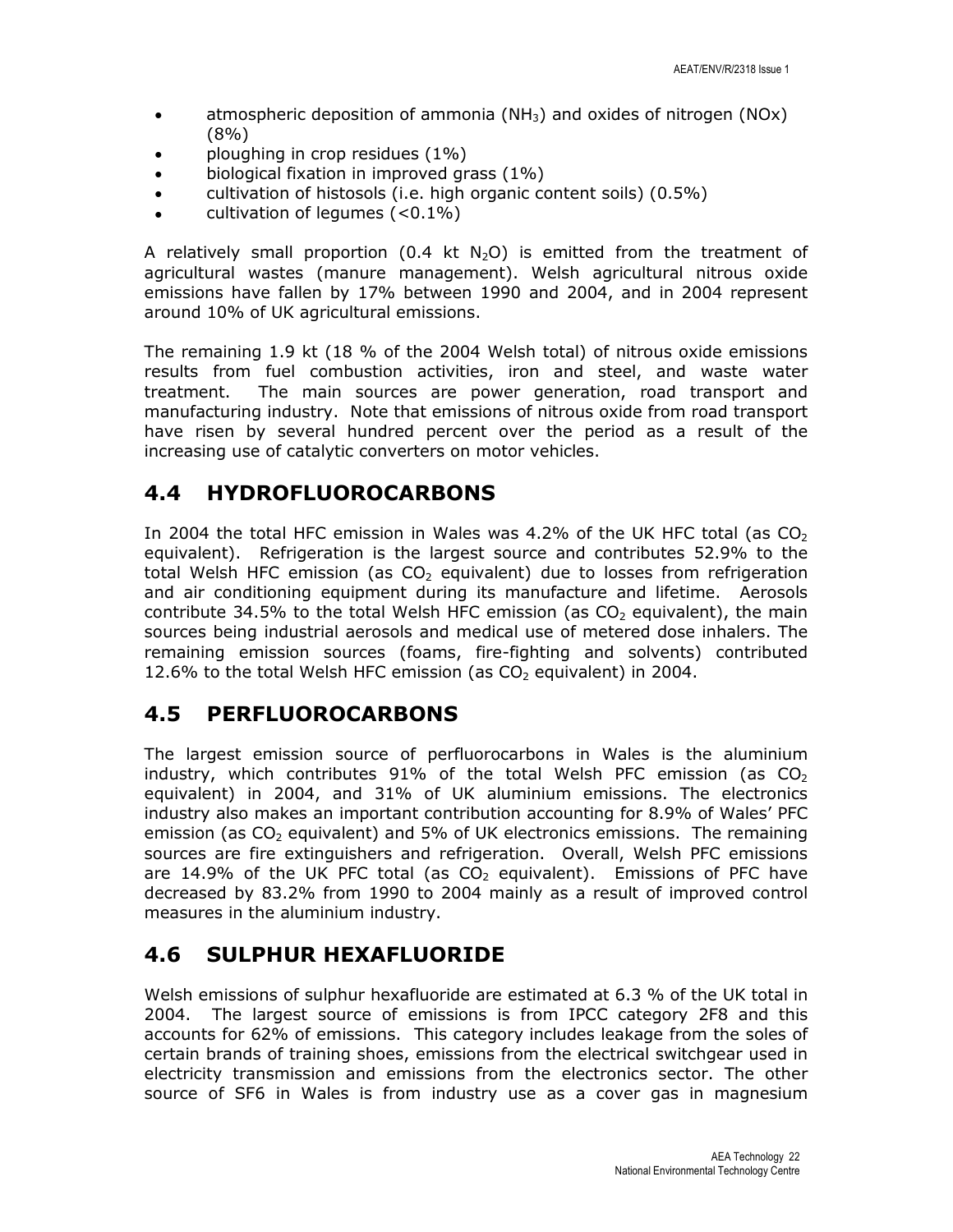production. This accounts for around 38% of total Welsh emissions and comprises 7% of the UK magnesium production emission.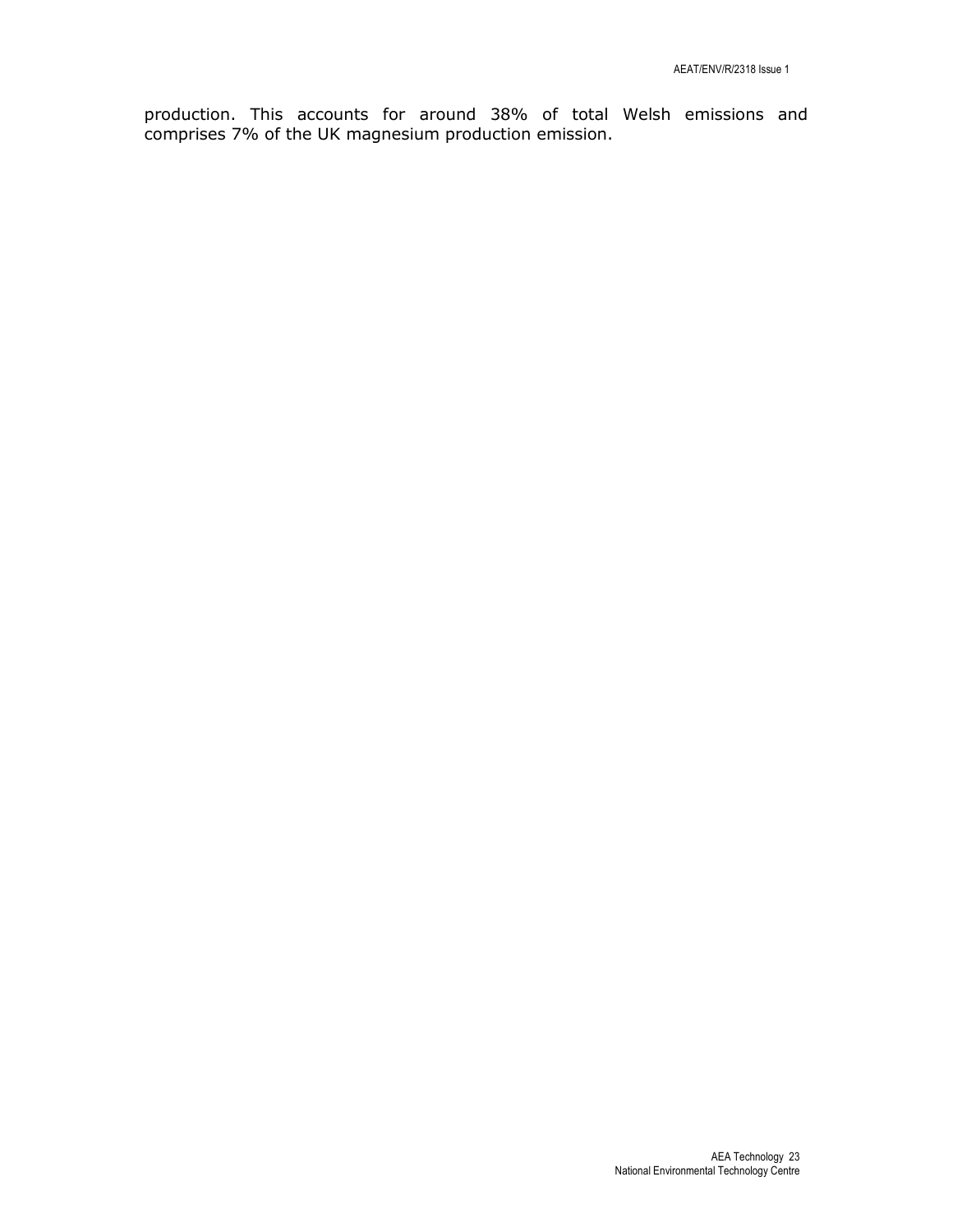# 5. Emissions in Northern Ireland

# 5.1 CARBON DIOXIDE

l

Figure 1 (see Chapter 9) shows the emissions of carbon dioxide for 1990 to 2004 broken down by major IPCC source category and Table 5.1 (below) highlights the most significant IPCC sectors in 2004. Total emissions of carbon dioxide in Northern Ireland accounted for 2.9% of the UK total in 2004 and have increased by 3.6% since 1990.

| <b>IPCC Sector</b>                                     | % of total 2004<br>N. Ireland $CO2$<br>Emissions <sup>17</sup> | <b>Change against</b><br>1990 baseline<br>(%) |
|--------------------------------------------------------|----------------------------------------------------------------|-----------------------------------------------|
| 1A1a - Power Generation                                | 29.5                                                           | $-12.2$                                       |
| 1A2f - Manufacturing Industry &<br>Construction: Other | 14.6                                                           | $+56.7$                                       |
| 1A3b - Road Transport                                  | 29.7                                                           | $+49.8$                                       |
| 1A4b - Residential                                     | 20.6                                                           | $-16.2$                                       |
| 5B2 - Land Converted to Cropland                       | 7.0                                                            | $-10.1$                                       |
| 5C2 - Land Converted to Grassland                      | - 8.4 (SINK)                                                   | $+9.0^{18}$                                   |
| 5E2 - Land Converted to<br>Settlements                 | 3.5                                                            | $-0.1$                                        |

### Table 5.1 Largest Sources and Sinks of  $CO<sub>2</sub>$  in 2004 : Northern Ireland

Road transport is the largest source of carbon dioxide emissions in Northern Ireland and comprises 29.7% of the 2004 total. The contribution of Northern Irish Road Transport to UK Road Transport  $CO<sub>2</sub>$  emissions is 4%, which is slightly higher than that which would be expected from Northern Ireland's population (2.9% of UK). The emission has risen by 49.8% from 1990 to 2004 compared with an 9.1% rise for the UK. (See also the discussion regarding road transport emission estimation methodology in Appendix 1.)

Energy Industries is the next largest source of carbon dioxide emissions in Northern Ireland, and in Northern Ireland this is entirely power generation as there are no refineries, collieries, solid fuel transformation plant or oil and gas processing sources. Electricity generation contributed 29.5% of the total emission, which is similar to the UK proportion of 30.5%. The mix of generation capacity is quite different from the rest of the UK and from 1990 to 1995 consisted entirely of coal and oil fired stations. In 1996, the largest power

 $17$  Percentages are quoted a s a proportion of the net emissions, emissions and removals are no longer reported separately

 $18$  Category 5C2 is a net SINK, and therefore the +9.0 % figure refers to an increase in the store of carbon, rather than an increase in the emission.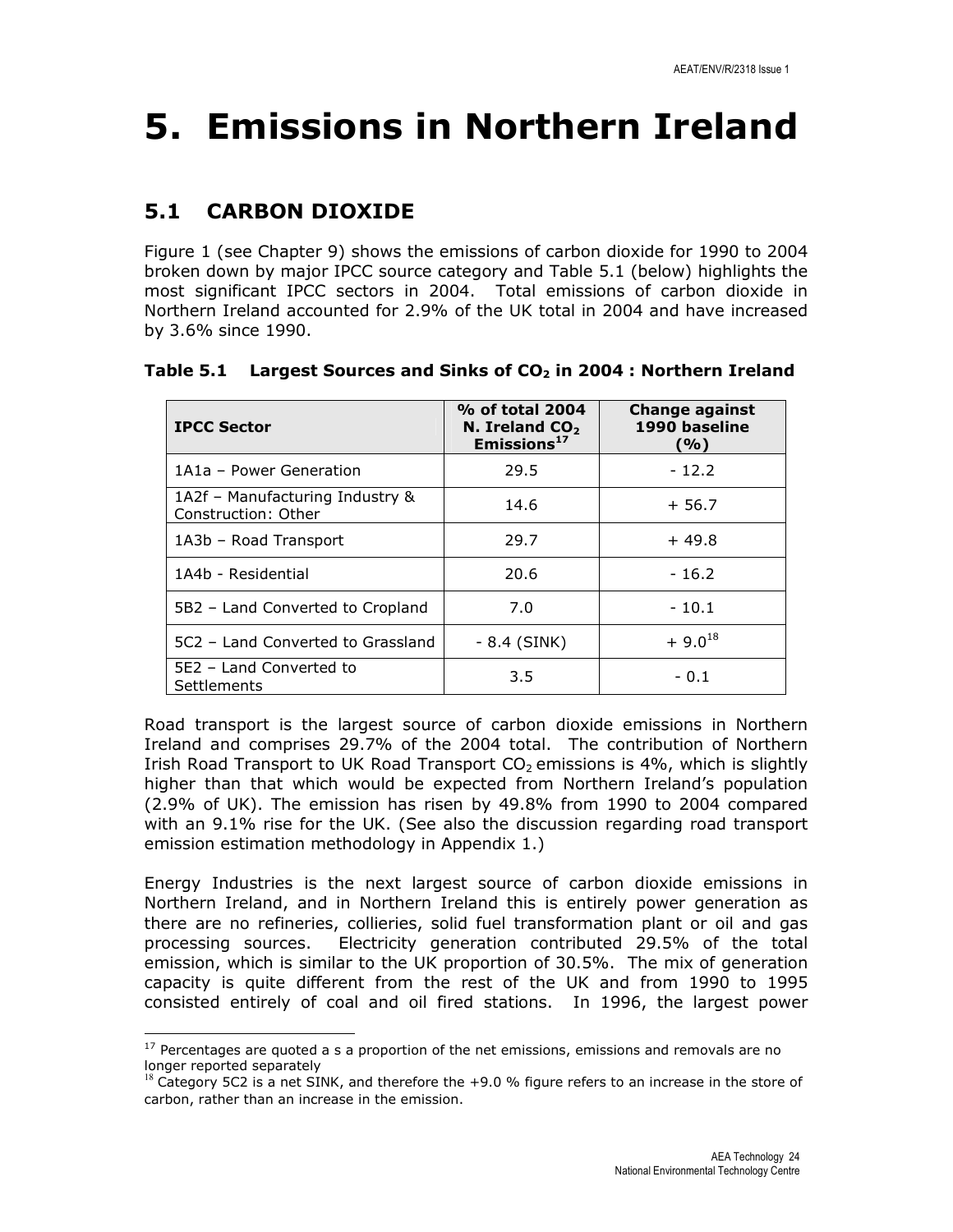station in Northern Ireland, Ballylumford, was converted from oil to use natural gas. The lack of nuclear and renewable generation up to 1996, together with the lack of natural gas contributed to the proportionately high emission from electricity generation. Moreover, the non-availability of natural gas led to a proportionately higher consumption of electricity than in the rest of the UK, also increasing emissions. The emission of  $CO<sub>2</sub>$  per unit energy produced is lower for natural gas than other fossil fuels. Natural gas has been supplied to some industrial, commercial and domestic users since 1999 and gas use continues to grow as the supply infrastructure is developed. Emissions from electricity generation decreased by 12.2% over the 1990-2004, largely due to the conversion to natural gas.

Combustion emissions from Manufacturing Industry and Construction (IPCC Sector 1A2) account for 14.6% of the total Northern Ireland carbon dioxide emission compared with 15.7% for the UK. There is no iron and steel production in Northern Ireland, so the category is entirely 'Other Industry'. The Other Industry category (IPCC sector 1A2f) for Northern Ireland contributes 3.4% towards the UK Other Industry total, and has increased by approximately 56.7% over the period 1990-2004.

### CO<sub>2</sub> Emissions in Northern Ireland: Recent Trends

Between 2003 and 2004, a sharp increase  $(40\%)$  in CO<sub>2</sub> emissions from industrial combustion sources in Northern Ireland has been noted. The main reason for this is large fluctuations in the time series of burning oil use in the industrial sector (DTI, 2005). This time series is quite uncertain, owing to structural changes in the oil industry, which means that oil products are sold on to intermediate companies, before finally reaching the end user. This makes it much more difficult for the DTI to collect data about the destination of burning oil supplied to sectors (e.g. to industrial, domestic sectors etc.). The time series of this data is currently being reviewed, and may lead to a revision of historic data in future greenhouse gas inventories for Northern Ireland.

An increase of 9% has also been noted in the transport sector. This has been caused by a large increase in the vehicle km (vkm) data for HGVs, supplied by DRDNI. This time series has also recently been reviewed and revised by the DRDNI, and these revisions will be incorporated into the DA Inventories for 2005.

Other combustion emissions arise from the domestic, commercial and public sectors. The emission estimations from these sectors are subject to quite significant uncertainty due to the absence of comprehensive, detailed fuel use data, particularly for solid and liquid fuels.  $CO<sub>2</sub>$  emissions from domestic combustion sources are estimated to account for 20.6% of the Northern Irish total. As a proportion of UK domestic emissions they are estimated to represent 3.8%, which is slightly higher than would be expected from Northern Ireland's population (2.9% of UK). The reason for this is the very limited availability of natural gas resulting in the high consumption of coal, burning oil and gas oil in the domestic sector. Northern Ireland has a proportionately higher consumption of LPG (bottled gas) than the rest of the UK, but in absolute terms this is not a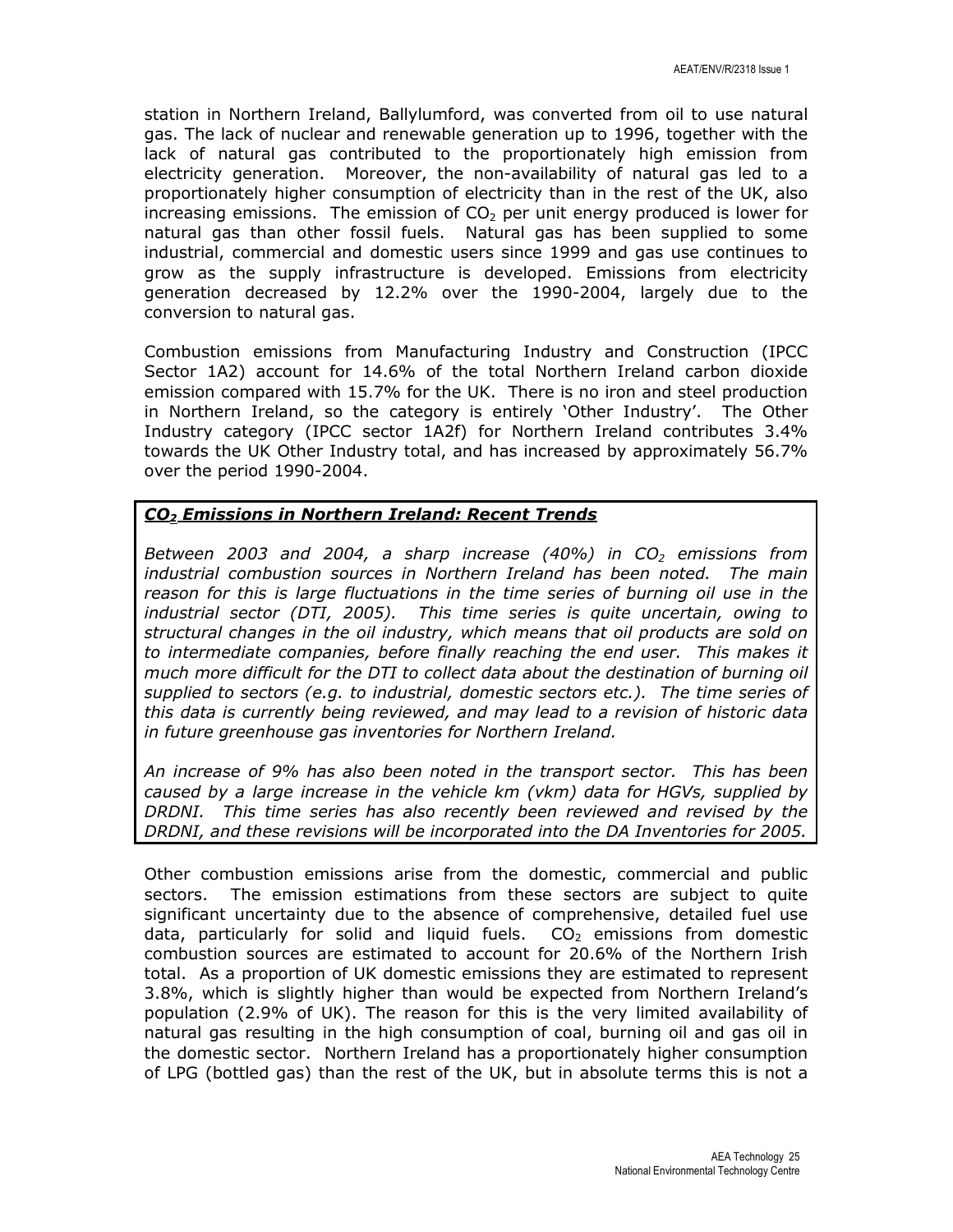significant source of carbon dioxide emissions. The high consumption of coal and oil result in a higher emission per unit energy use than in the rest of the UK.

Industrial process emissions (primarily from mineral processing sources) in Northern Ireland contribute 1.5% to the total 2004  $CO<sub>2</sub>$  emission. Waste incineration is not a significant source of  $CO<sub>2</sub>$  in Northern Ireland.

Data are calculated and presented in this report for net emissions/removals of carbon dioxide from Land Use, Land Use Change and Forestry (LULUCF). Northern Ireland is a net sink of carbon dioxide from LULUCF activities and the size of this sink has increased from 0.04 Mt  $CO<sub>2</sub>$  to 0.3 Mt  $CO<sub>2</sub>$  between 1990 and 2004. The LULUCF data for 1990 to 2003 in this report have been extensively revised in comparison with last year's publication. Details of this are included in Appendix 1.

## 5.2 METHANE

Figure 2 (see Chapter 9) shows the emissions of methane for 1990 to 2004 broken down by major IPCC source category and Table 5.2 (below) highlights the most significant IPCC sectors in 2004. Total emissions of methane in Northern Ireland accounted for 6.1% of the UK total in 2004 and have declined by 6.4% since 1990. The main sources of methane in Northern Ireland are waste disposal and agriculture.

| <b>IPCC Sector</b>                      | % of total 2004<br>N. Ireland $CH4$ | <b>Change against</b><br>1990 baseline<br>(%) |
|-----------------------------------------|-------------------------------------|-----------------------------------------------|
| 1A4b - Residential                      | 2.5                                 | $-52.8$                                       |
| 4A1 - Enteric Fermentation (Cattle)     | 66.6                                | $+9.0$                                        |
| 4A3 - Enteric Fermentation (Sheep)      | 8.0                                 | $-20.0$                                       |
| 4B1 - Manure Management (Cattle)        | 9.8                                 | $+11.7$                                       |
| 6A1 - Managed Waste Disposal on<br>Land | 8.4                                 | $-50.3$                                       |

Table 5.2 Largest Sources of CH4 Emissions in 2004: Northern Ireland

The largest source of methane emissions in Northern Ireland is agriculture. Around 87% of Northern Ireland's emissions arise from agriculture with cattle responsible for 88% of agricultural emissions. Agricultural emissions arise from enteric fermentation in livestock (86%) and the management of their wastes (14%). Emissions are dependent on the numbers of livestock and have increased by 5% over the period (1990 to 2004) resulting from an increase in cattle. Northern Ireland accounts for around 13% of UK agricultural emissions.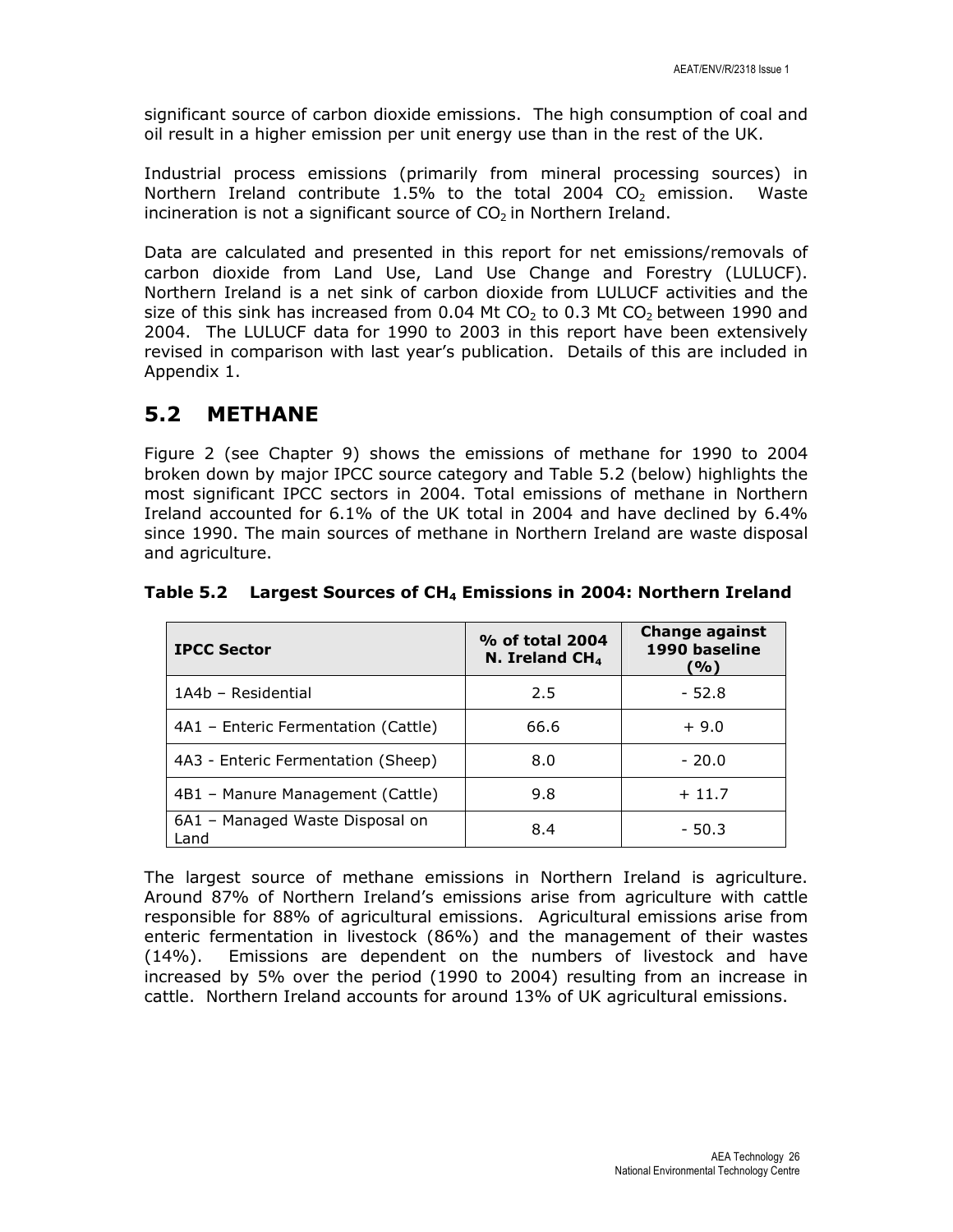Waste disposal contributes 9% to Northern Ireland's 2004 CH<sub>4</sub> emissions totally, from landfill methane<sup>19</sup> (8%) and wastewater treatment (1%). The landfill emission is 1.7% of UK landfill emissions compared to a share of the UK population of 2.9%. Estimates are based on data on arisings of municipal solid waste and sewage sludge in Northern Ireland using UK data for waste composition, percentage of MSW disposed to landfill, and proportion of methane recovery. On this basis, landfill emissions have fallen by 50% due to increasing use of methane recovery systems, reflecting the UK trend. Emissions from wastewater treatment are 2.8% of UK wastewater treatment emissions.

Combustion emissions are not a large source of methane, accounting for only 2.9% of the total Northern Irish methane emission, mostly from domestic combustion of coal and anthracite.

# 5.3 NITROUS OXIDE

l

Figure 3 (see Chapter 9) shows the emissions of nitrous oxide for 1990 to 2004 broken down by major IPCC source category and Table 5.3 (below) highlights the most significant IPCC sectors in 2004. Total emissions of nitrous oxide in Northern Ireland account for 6.5% of the UK total in 2004 and have declined by 14.0% since 1990. The major sources of nitrous oxide in Northern Ireland are agriculture and road transport. Emission estimates are typically subject to significant error, particularly those from agriculture, primarily due to uncertainties associated with certain emission factors.

| <b>IPCC Sector</b>                                  | % of total 2004<br>N. Ireland $N_2O$ | <b>Change against</b><br>1990 baseline<br>(%) |
|-----------------------------------------------------|--------------------------------------|-----------------------------------------------|
| 1A2f - Other Industry                               | 1.7                                  | $+89.7$                                       |
| 1A3b - Road Transport                               | 7.2                                  | $+448.6$                                      |
| 1A4c - Agriculture Forestry and<br><b>Fisheries</b> | 1.8                                  | $-10.2$                                       |
| 4B12 - Solid Storage & Drylot                       | 5.8                                  | $-4.2$                                        |
| 4D - Agricultural Soils                             | 79.3                                 | $-8.8$                                        |

Table 5.3 Largest Sources of  $N_2O$  Emissions in 2004: Northern Ireland

Of the total Northern Irish emission of 8.6kt N<sub>2</sub>O in 2004, around 7.3 kt N<sub>2</sub>O (86%) was from agriculture. Most of these were emissions from the agricultural soils category as a result of processes in the soil arising from, in order of magnitude:

 $19$  The landfill methane estimates referred to here relate to unrevised emission totals. See executive summary for explanation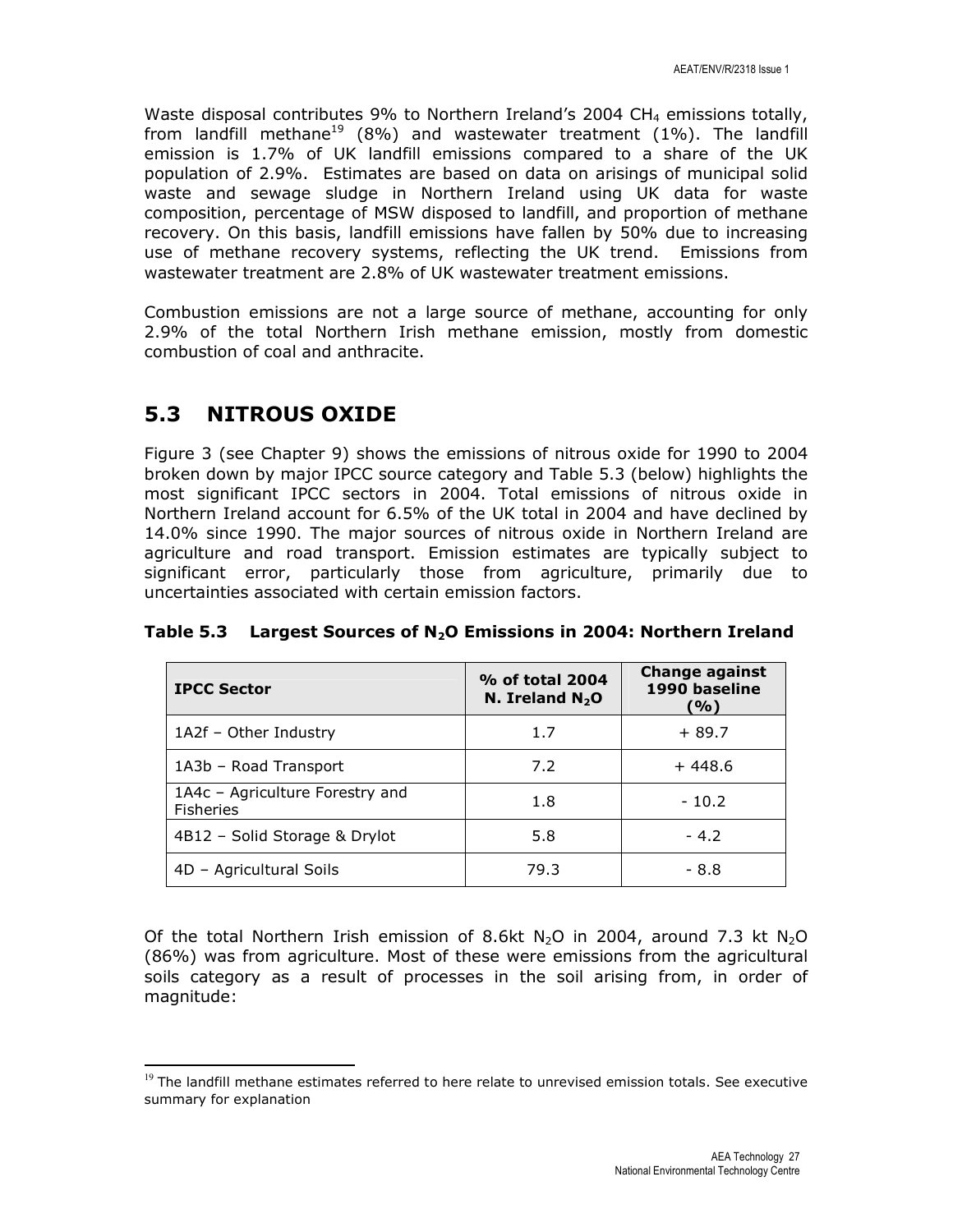[Note: numbers in brackets show the percentage of the total agricultural soils N<sub>2</sub>O emission (Source: IGER 2006, Personal Communication)]

- leaching of fertiliser nitrogen and applied animal manures to ground and surface water (30%)
- wastes from grazing animals (24%)
- synthetic fertiliser application (21%)
- manure used as fertiliser (15%)
- atmospheric deposition of ammonia ( $NH<sub>3</sub>$ ) and oxides of nitrogen (NOx) (8%)
- ploughing in crop residues (1%)
- improved grass  $(1\%)$
- histosols (i.e. high organic content soils) (0.2%)
- cultivation of legumes  $(<0.1\%)$

A relatively small emission (0.5 kt  $N<sub>2</sub>O$ ) comes from the treatment of animal wastes (Manure Management). Northern Irish agricultural nitrous oxide emissions have fallen by 9% between 1990 and 2004, and in 2004 represent around 9% of UK agricultural emissions.

Fuel combustion contributes 13% (1.1 kt  $N_2O$ ) to the overall  $N_2O$  total in Northern Ireland, with 0.6kt from road transport and the remainder from stationary combustion in other sectors. Note that emissions of nitrous oxide from road transport have risen by several hundred percent over the period as a result of the increasing use of catalytic converters on motor vehicles.

Wastewater treatment accounts for 1.3% of the total  $N_2O$  emissions in Northern Ireland in 2004, having increased by 20.0% over 1990-2004.

## 5.4 HYDROFLUOROCARBONS

Total Northern Irish emissions of HFCs in 2004 were 2.8% of the UK Total (as  $CO<sub>2</sub>$  equivalent). The largest source was refrigeration (including air conditioning) contributing 58.7% of the Northern Ireland HFC total due to losses from refrigeration and air conditioning equipment during its manufacture and lifetime. Aerosols contributed 30.2% to the total Northern Irish HFC emission in 2004, the main sources being industrial aerosols and medical use of metered dose inhalers. The remaining emission sources (foams, fire-fighting and solvents) contributed 11.0% of total Northern Irish HFC emissions. The total emission has increased from virtually zero in 1990 to 244kt  $CO<sub>2</sub>$  equivalent in 2004.

## 5.5 PERFLUOROCARBONS

There are no estimated emissions of PFCs in Northern Ireland in 2004. In 1990, emissions arose from electronics and sporting goods, but emissions from these sources fell to zero in 1995. Between 1995 and 2001, emissions were from refrigeration and fire fighting. Neither of these sources occur after 2001 in the UK.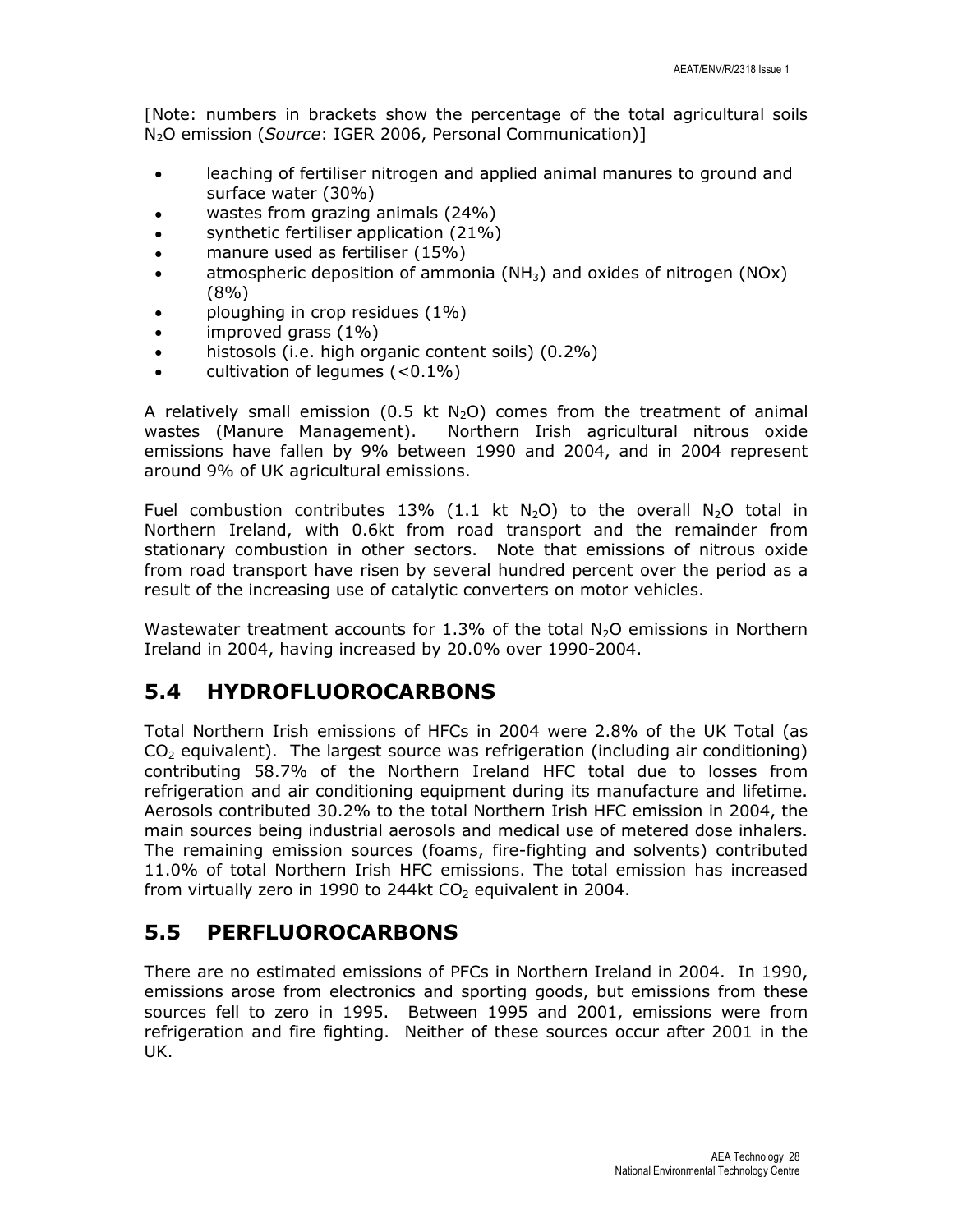## 5.6 SULPHUR HEXAFLUORIDE

Northern Ireland  $SF_6$  emissions accounted for 0.8% of the UK total in 2004. The main sources of sulphur hexafluoride emissions are leakage from the electrical switching gear used in electricity transmission and the soles of certain brands of training shoes. The use of  $SF_6$  in the electronics industry in Northern Ireland is negligible.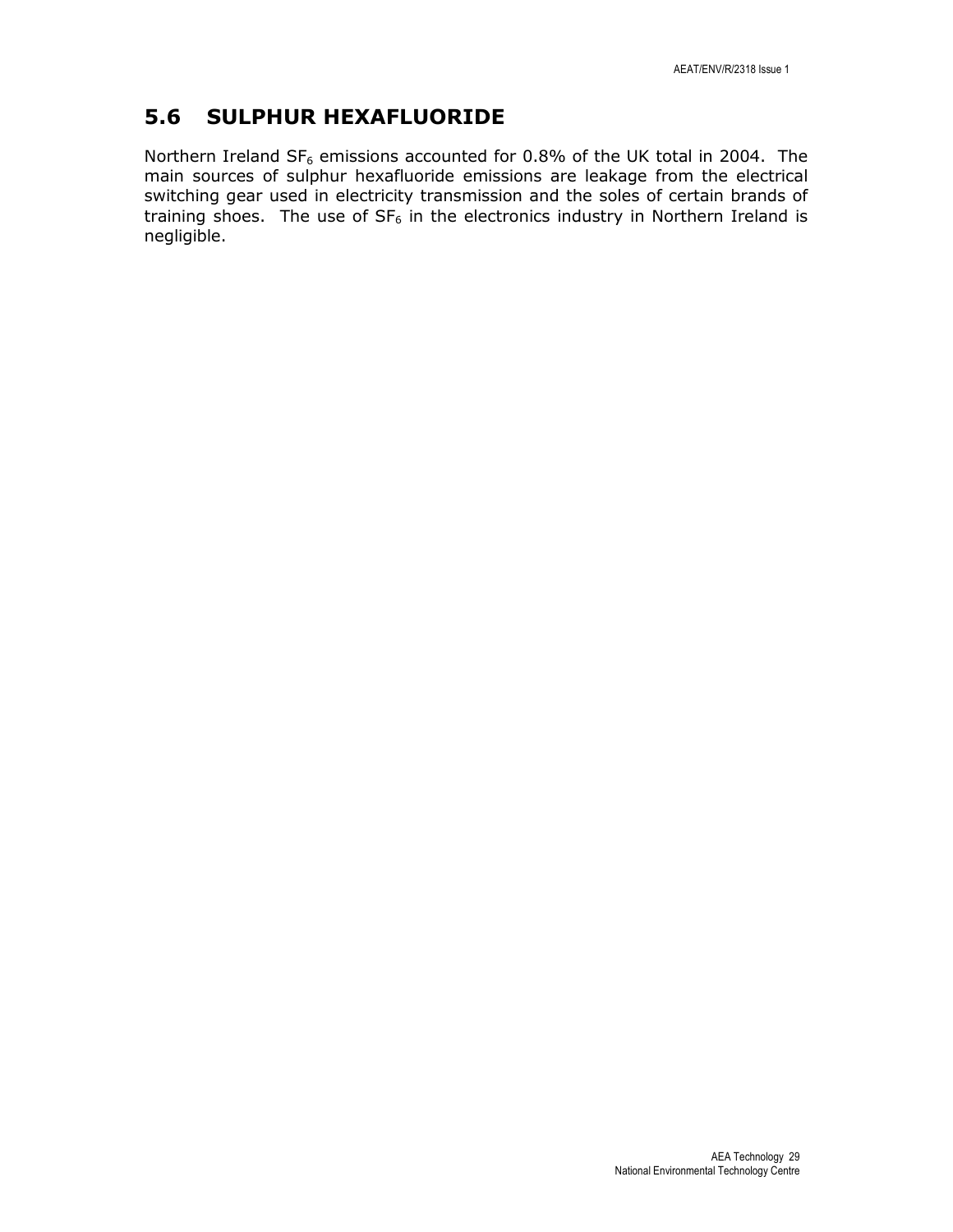# 6. Unallocated Emissions

A number of sectors which were previously reported as "unallocated" have been split out into the DAs for the 1990 to 2004 inventories. These are listed below, and details about the methodology used to break the UK total down to regional level are included in the relevant sections of Appendix 1:

- fishing
- coastal shipping
- domestic aviation
- naval vessels
- military aircraft

Emissions from offshore oil and gas installations remain unallocated since there was no clear method for attributing these emissions to the individual DAs. As a proportion of the 2004 UK totals they account for the following:

|                  | Carbon dioxide | $3.1\%$ | (up 32.3% since 1990)   |
|------------------|----------------|---------|-------------------------|
| $\triangleright$ | Methane        | $2.3\%$ | (down 42.0% since 1990) |
| $\triangleright$ | Nitrous oxide  | $0.4\%$ | (up 30.7% since 1990)   |

There are no unallocated emissions of halocarbons and sulphur hexafluoride.

The breakdown of key source categories for unallocated GHG emissions is as follows:

#### Table 6.1 Largest Sources of  $CO<sub>2</sub>$  Emissions in 2004: Unallocated

| <b>IPCC Sector</b>               | % of total 2004<br>Unallocated CO <sub>2</sub> | <b>Change against</b><br>1990 baseline<br>'%) |
|----------------------------------|------------------------------------------------|-----------------------------------------------|
| 1A1cii - Other Energy Industries | 77.6                                           | $+52.5$                                       |
| 1B2a - Oil Production            | 1.9                                            | $-77.2$                                       |
| 1B2ciii - Flaring                | 20.5                                           | $+25.4$                                       |

The increases in 1A1cii are due to increased activity in the offshore oil & gas sector and stem primarily from gas separation plant and own gas combustion by offshore operators.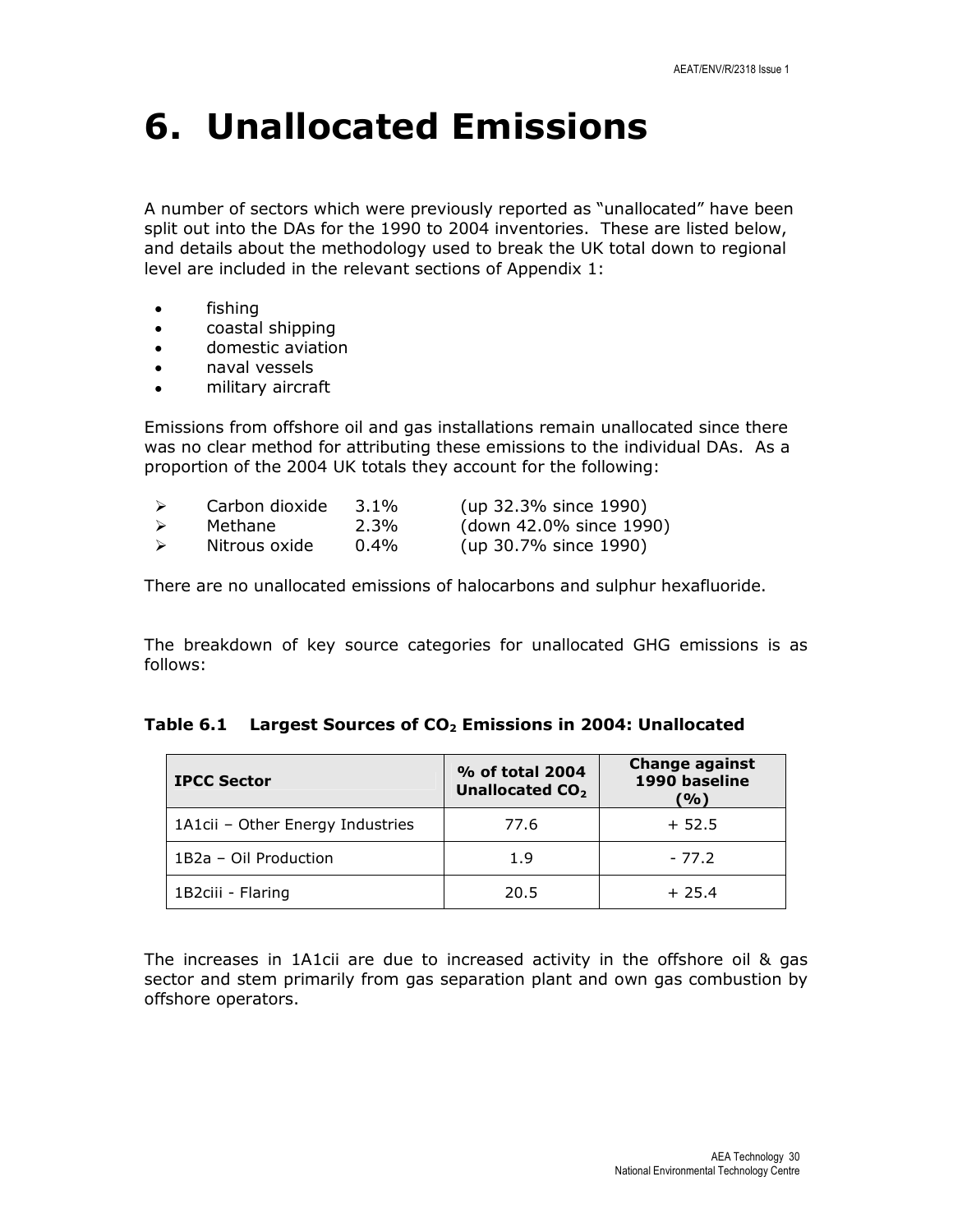| <b>IPCC Sector</b>               | % of total 2004<br>Unallocated CH <sub>4</sub> | <b>Change against</b><br>1990 baseline<br>(%) |  |
|----------------------------------|------------------------------------------------|-----------------------------------------------|--|
| 1A1cii - Other Energy Industries | 4.4                                            | $+47.5$                                       |  |
| 1B2a - Oil Production            | 14.1                                           | $-79.4$                                       |  |
| 1B2ciii - Flaring                | 27.2                                           | $-30.9$                                       |  |
| 1B2ciii - Venting                | 54.3                                           | $-11.7$                                       |  |

### Table 6.2 Largest Sources of CH<sub>4</sub> Emissions in 2004: Unallocated

The increases in 1A1cii are due to increased activity in the offshore oil & gas sector, from gas separation plant and other sources, whilst industry efforts to reduce the flaring and venting of petroleum gases have led to significant reductions in emissions from those sources.

### Table 6.3 Largest Sources of N<sub>2</sub>O Emissions in 2004: Unallocated

| <b>IPCC Sector</b>               | % of total 2004<br>Unallocated N <sub>2</sub> O | <b>Change against</b><br>1990 baseline<br>(%) |  |
|----------------------------------|-------------------------------------------------|-----------------------------------------------|--|
| 1A1cii - Other Energy Industries | 76.2                                            | $+39.5$                                       |  |
| 1B2ciii - Flaring                | 23.1                                            | $+21.0$                                       |  |

The increases in these sectors are due to increased activity in the offshore oil & gas sector, from gas separation plant and other sources.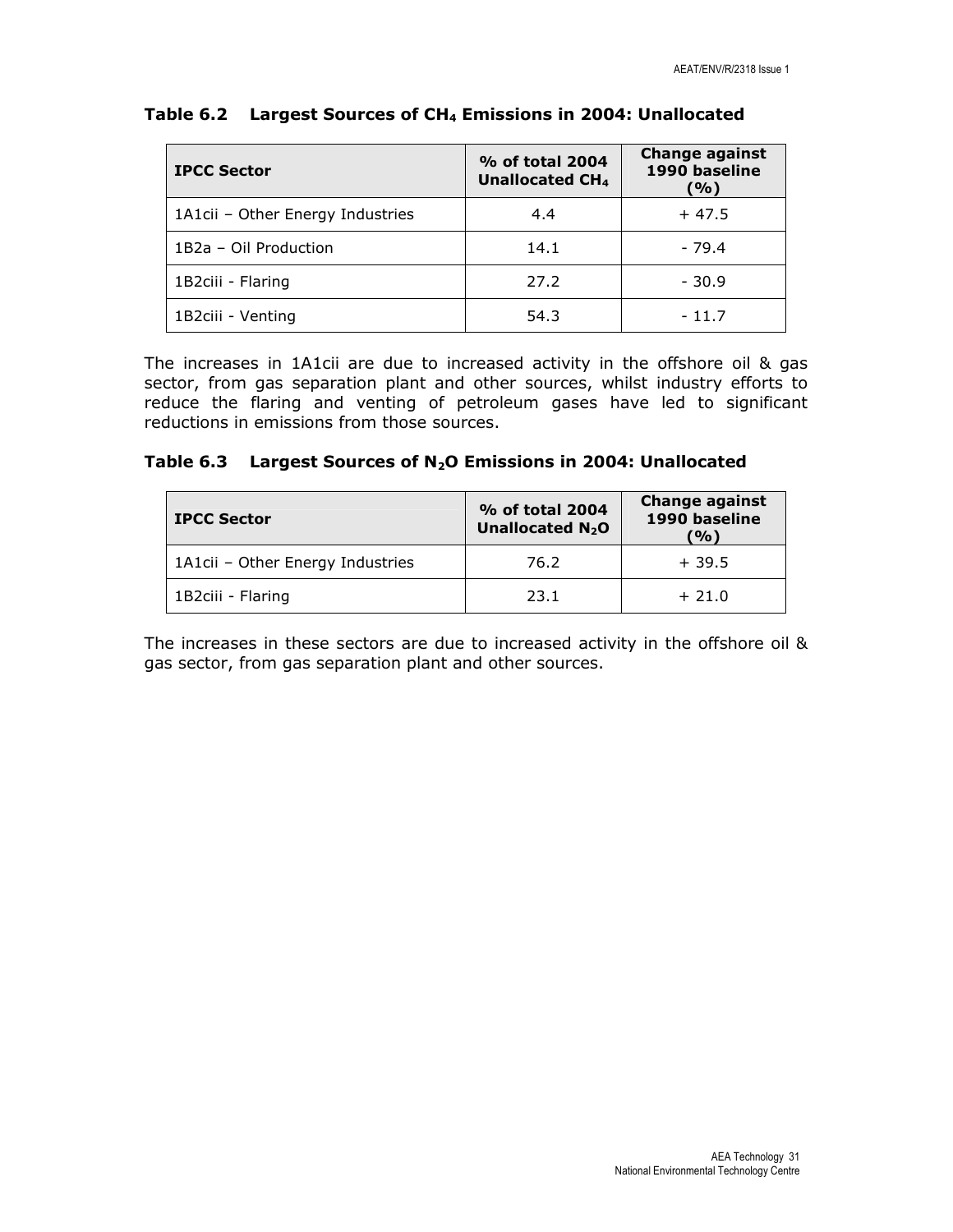# 7. Availability of Data & Changes to Inventory Methodologies

In order to estimate a complete greenhouse gas inventory for each constituent country of the UK, it would be necessary to have a complete set of activity data for each country to the same level of detail as that used for the UK Inventory. A complete set of such data is not available; the precise availability of data across all sub-sectors of the regional inventories is discussed in Appendix 1.

# 7.1 AVAILABILITY OF DATA BY SECTOR

Generally, sufficient country-specific data are available for the following sectors:

- Agriculture (Defra)
- Land Use Change and Forestry (Centre for Ecology and Hydrology)
- Industrial Processes (for most of these, country data are available from producers, trade associations, the Environment Agency's Pollution Inventory, the Scottish Environmental Protection Agency's EPER inventory and the Northern Ireland Department of Environment's ISR inventory.)

## 7.1.1 Fuel Consumption

The availability of data across this wide-ranging sector of activity is very variable. The basis for all of the UK NAEI fuel consumption data are the Digest of UK Energy Statistics (DTI, 2005), and this publication does include some regional data such as coal production, domestic gas consumption and consumption of liquid fuels. The liquid fuel data consist of totals of different types of liquid fuel for Northern Ireland, Scotland and England & Wales combined.

Northern Ireland produces a complete annual set of fuel statistics, though this only gives sectoral consumption for coal and total consumption for oil products.

Up until 1994, the Welsh Office produced a fairly detailed set of fuel statistics based on DTI estimates. However this has been discontinued since the privatisation of the energy industries, owing to the problems of reporting potentially commercial data.

Scotland does not publish fuel statistics. Limited data on coal production and gas consumption in 1990 has previously been provided and forms the basis of some extrapolated data estimations.

UK National Grid provides gas sales statistics disaggregated by region and consumer size and Phoenix Gas provides data for natural gas consumption in NI disaggregated by type of consumer.

Fuel consumption within the iron & steel industry is well covered by Iron and Steel Industry Statistics (ISSB, 2004) although in the latest editions some of the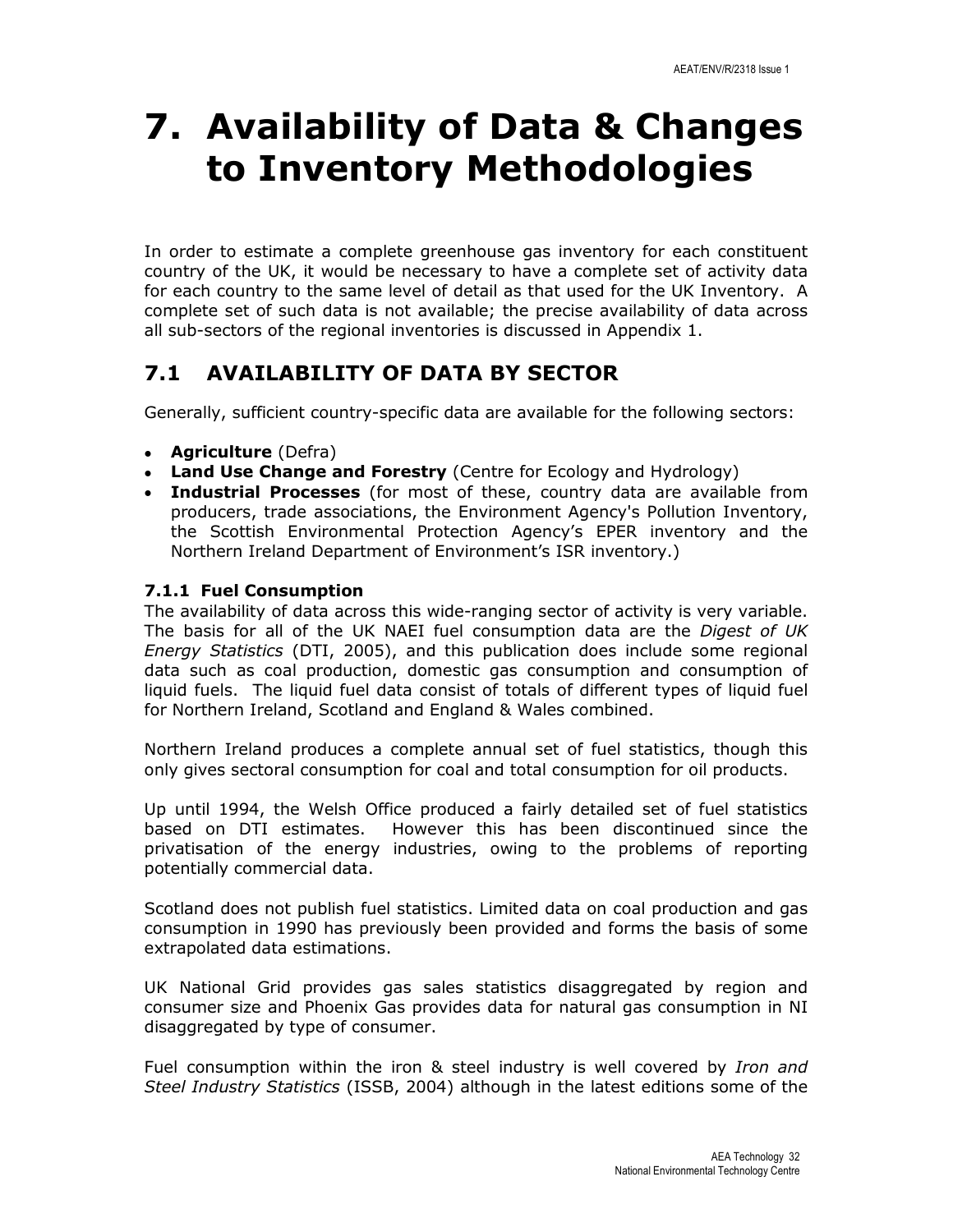more detailed regional data are not reported; equivalent data are available on request. The ISSB data deal with primary iron and steel production but excludes most secondary processes.

Emissions from power generation and the cement and lime industry are calculated from emissions data within the Pollution Inventory (England & Wales) and point source data obtained directly from SEPA and DoE NI.

Carbon emissions data are available for refineries from UKPIA and the Environment Agency's Pollution Inventory.

Detailed data are available for the offshore industry from the UKOOA EEMS database which includes installation and process-specific data for 1995, and 1998 to 2004 of varying coverage; earlier years in the UKOOA dataset are more sparsely populated and appear to be less consistent across the industry. All 1990 sector splits have been based on extrapolating back the 1995 sector splits.

Hence the main sources where fuel use data have been estimated are:

- Domestic coal & oil
- Miscellaneous/Commercial sector coal & oil
- Agriculture sector coal & oil
- All fuel use within the "Other Manufacturing Industry" sector (excluding cement and autogeneration)

Various surrogates are used to estimate these sources:

- $\triangleright$  Emissions from commercial and other manufacturing industry are estimated using regional GVA figures as an indication of the economic activity in the DAs.
- $\triangleright$  The regional disaggregation of agricultural sector fuel combustion emissions and oil consumption in the commercial and public service sectors are based on employment statistics.
- $\triangleright$  Limited data on coal consumption have been collected for England and Wales in 1995, and 1998 to 2002 from coal producers.
- $\triangleright$  For England, Wales and Scotland, domestic oil use is estimated based on population, whilst for Northern Ireland, housing survey data have been used.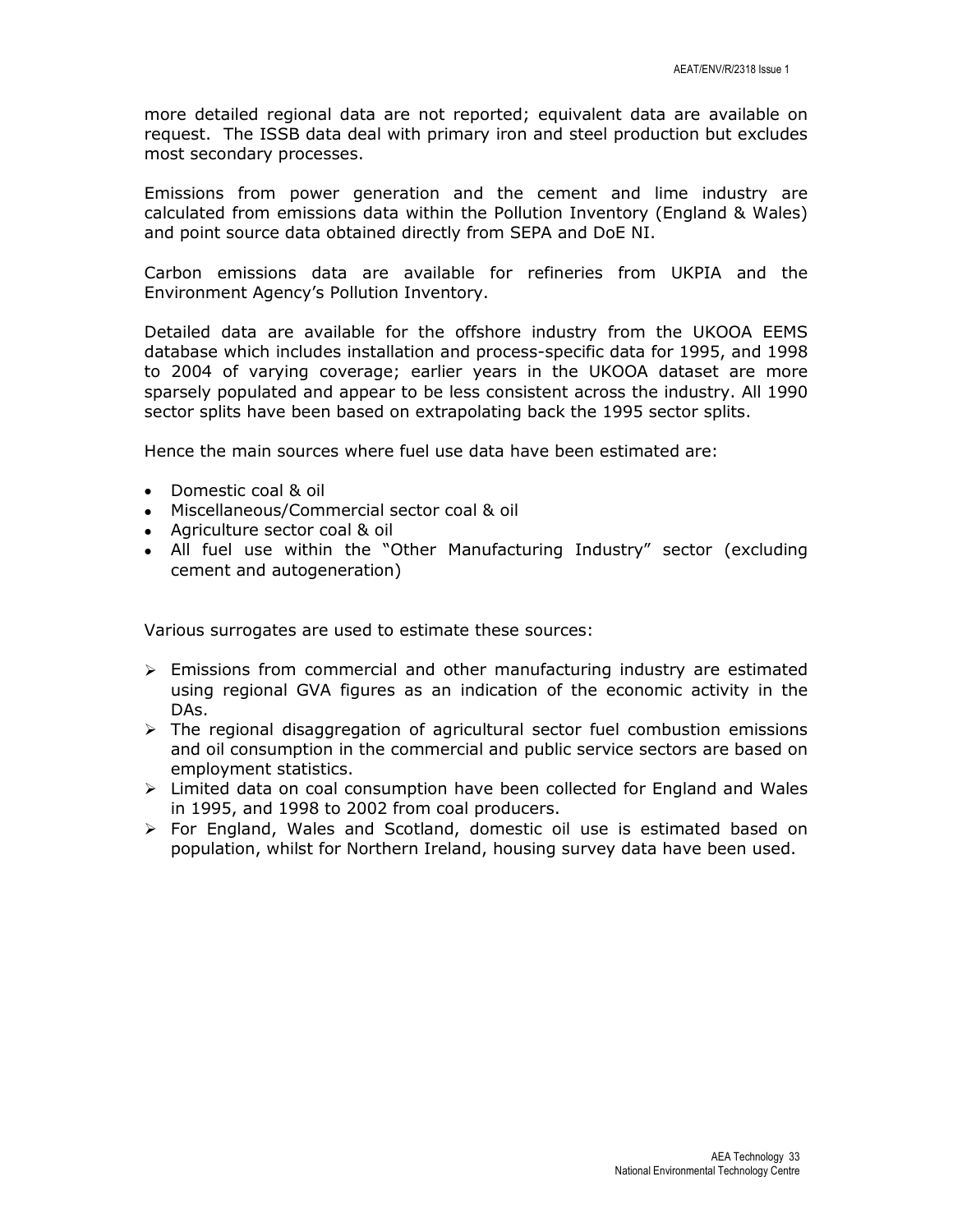## 7.2 SIGNIFICANT CHANGES TO INVENTORY METHODOLOGY

A number of changes have been made to the estimates since the last study (Baggott et al 2005) due to revisions to:

- $\triangleright$  carbon, methane and nitrous oxide emission estimates in the UK inventory; and
- $\triangleright$  disaggregation methodologies to derive DA inventories from the UK data.

The most significant changes are described below.

### 7.2.1 UK method improvement: Integration of EU ETS data & other industrial fuel use data

For some key industry sectors, data provided directly by UK industry or from the UK database used within the EU-ETS system has been used to improve the timeseries of industrial fuel use. Such modifications have been limited to a few industry sectors where specific problems have been identified with the DTI energy balance dataset during 2005, and in all cases the modifications have been conducted such that the total UK energy use reported via the GHG inventory is consistent with DTI UK energy statistics. For example, the UK cement industry use of coal, oil, gas, petcoke and substitute fuels such as tyres has been revised to coincide with estimates provided directly by the industry over 1998-2004. In addition, greater integration of datasets directly from Corus, the UK's main iron & steel producer, has lead to improvements of estimated fuel use at the four integrated steelworks in the UK. The NIC and the DTI continues and aims to ensure that future UK Energy Statistic publications are more consistent with the EU-ETS reports and other industry-derived energy use datasets.

### 7.2.2 UK methodology improvement: A revision of the time-series or methane emission estimates from waste disposal at landfills

Defra requested a review of the method used to estimate emissions of methane from solid waste disposal to landfill after the 2004 National Greenhouse Gas Inventory<sup>20</sup> was submitted to the FCCC on the  $15<sup>th</sup>$  April 2006. This work was completed as part of a review to ensure that the UK's Base Year emissions were estimated as accurately as possible, since the Base Year emissions have determined the UK's Assigned Amount under the Kyoto Protocol. The UK has now revised the method it uses to estimate methane emissions from the solid waste disposal to landfill, and the method now uses the latest IPCC factors for the fraction of methane oxidised. Issue 2 of the UK Greenhouse Gas Inventory (Baggott et al., 2006) was submitted in October 2006.

The revision was carried out after the preparation of the 2006 DA inventory and owing to time constraints it has not been possible to update the estimates presented here to reflect the revision. Overall, the effect has been to increase UK methane emissions by approximately 12%. The UK total GHG emissions presented in this report also remain consistent with the initial submission to the

l

 $20$  2006 UK National Inventory Report, containing estimates of emissions from 1990 to 2004 inclusive.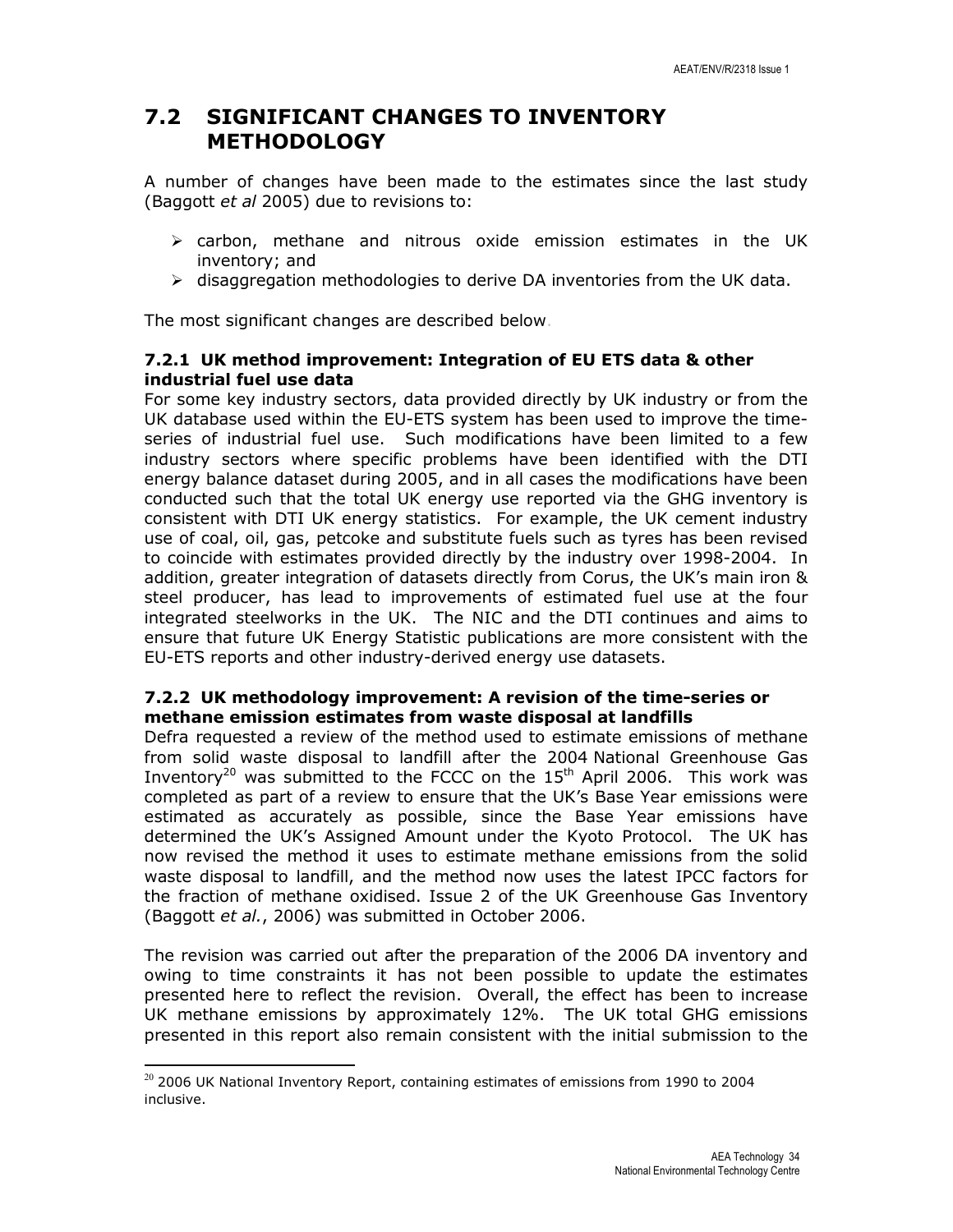FCCC on the 15<sup>th</sup> April to maintain consistency with DA totals. Revised UK totals are presented on the CD accompanying this report. Revisions to the methodology for landfill methane will be incorporated in the 2007 DA inventory.

## 7.2.3 UK Method Improvement: A review of the combustion of lubricating oils by vehicles and industrial machinery

Analysis by UK experts in transport emissions and oil combustion have lead to a revision to the assumptions regarding re-use or combustion of lubricating oils from vehicle and industrial machinery. A review of the estimation method and sector allocations within the 1990-2003 inventory has lead to reductions in the estimated emissions and a re-allocation to other IPCC sectors from combustion within the 1A3d (Road Transport) sector.

### 7.2.4 UK Method improvement: A review to investigate the emissions of nitrous oxide from adipic acid and nitric acid production plant in the UK

Through direct consultation with plant operators, an improved understanding of the plant design, abatement, emissions monitoring and reporting systems was developed. Minor revisions to activity data over recent years have been made, although total emissions reported via the Environment Agency Pollution Inventory and the UK GHG Inventory are unchanged. Some changes to Implied Emission Factors are evident, and a greater understanding of the variability of these factors has been gained.

## 7.2.5 UK Method Improvement: A review of the fate of benzoles and coal tars

Benzoles and coal tars are shown as an energy use in UK DTI energy statistics and up until the 2002 version of the GHGI, the carbon was included in the coke ovens carbon balance as an emission of carbon from the coke ovens. In reality, the benzoles and coal tars are recovered and sold. Therefore, when the carbon balance methodology was improved for the 2003 GHG (2005 NIR) inventory, it was treated as a non-emissive output from the coke ovens. However, we were not sure what the ultimate fate of the carbon was but were unable to research this in time for the 2003 GHG inventory (2005 NIR). It was therefore treated as an emission from the waste disposal sector - thus ensuring that total UK carbon emissions were not altered until we had sufficient new information to judge what the fate of the carbon was. The new analysis concludes that we can treat all of the carbon as stored and so the carbon emission included in the 2005 inventory has been removed from the 2006 GHG inventory.

### 7.2.6 UK Method Improvement: A comprehensive review of the emissions dataset from the offshore oil & gas industry

A review of these data across the full time-series was conducted during autumn 2005 by the UK trade association, UKOOA, in response to the development of the EU-ETS. Several significant changes to emission factors, and in some cases gapfilling of activity data lead to a significant revision of the full time-series of data back to 1990 within the UK GHG inventory. The 2005 revisions to UKOOA datasets from offshore oil & gas sources include: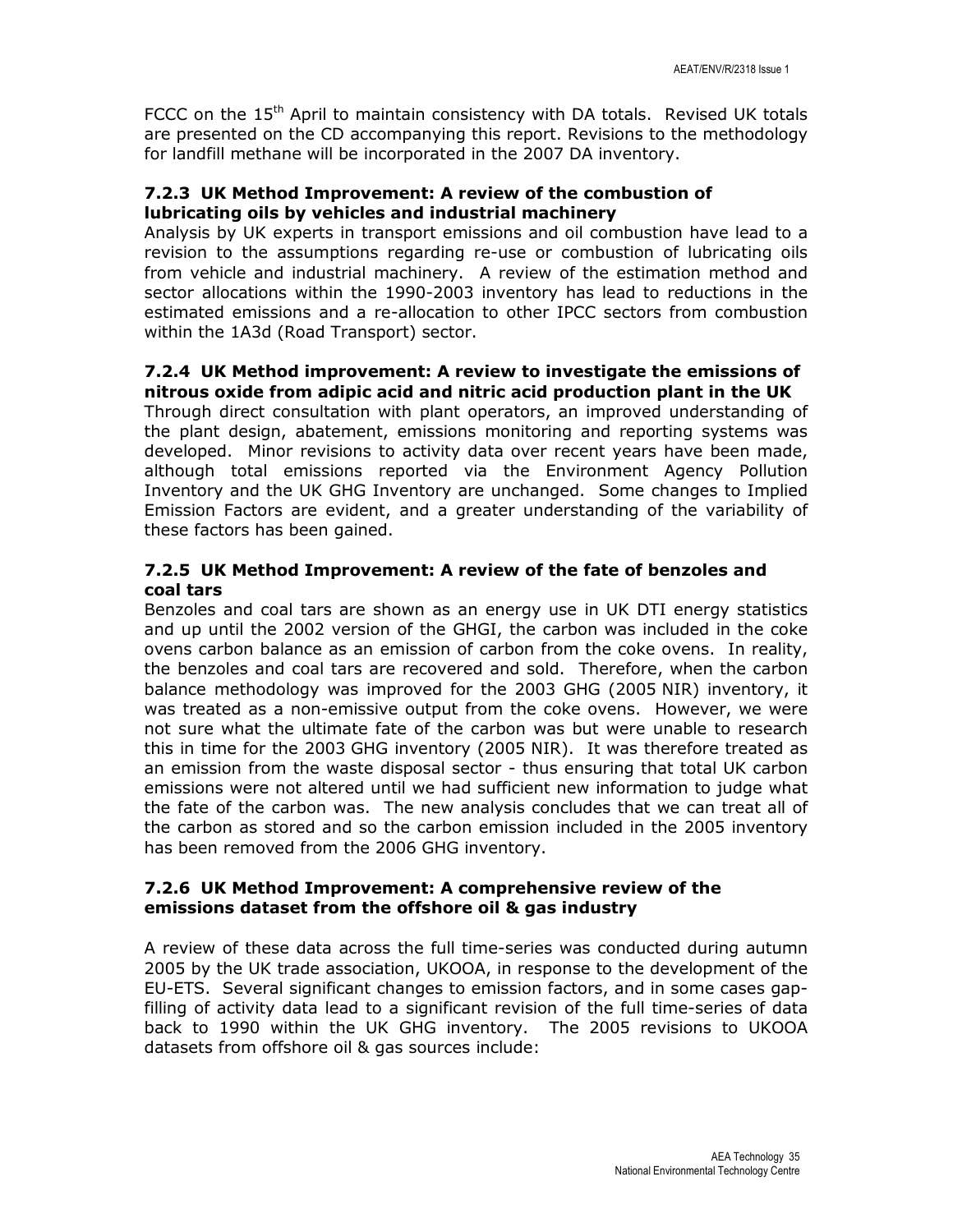- $\triangleright$  Changes to carbon emission factors for some combustion sources, to ensure that emissions reported via the UK GHG inventory are consistent with those reported via the EU Emissions Trading Scheme.
- $\triangleright$  The sector-specific splits for the 1990-1994 datasets have been reallocated by benchmarking against the 1997 UKOOA dataset. Previously the 1990-1994 emission totals were split out based on 1995 data, but irreconcilable gaps in the 1995 and 1996 datasets have been identified that indicate that use of the 1997 dataset will provide a more accurate estimate for 1990-1994. The missing sources in 1995 and 1996 will lead to a slight under-report of GHG emissions in those years.
- $\triangleright$  Changes to some historic emission estimates of methane and nitrous oxide where the application of emission factors has been identified as inconsistent across the time-series.

#### 7.2.7 UK source reallocation: Emissions of peat

Emissions of domestic peat combustion have been re-allocated. Emissions were always included in the UK GHG inventory but were not allocated to the correct sector (LULUCF sector, category 5E in the 2005 NIR). A Tier 2 methodology drawing on default emission factors was developed and the emissions accounted within IPCC sector 1A4b.

#### 7.2.8 UK method improvements: LULUCF

Within the LULUCF emissions inventory, minor corrections and improvements have been made to the LULUCF model used by CEH, leading to revisions across the reporting time series. Revisions to land use activity data, soil density assumptions and emission / sink factors for some land uses have been made, and the sectoral disaggregation of some emissions / sinks have been altered. Further details of the recalculations are given in the LULUCF chapter in the UK National Inventory Report (2006).

#### 7.2.9 Revisions to Regional Disaggregation Methodologies

A number of methods have been revised regarding the split of UK data to produce GHG inventories for England, Scotland, Wales and Northern Ireland. We have an ongoing process of improvement in this regard and increasingly are working towards harmonisation of our approach with other inventory products such as mapping grids and local inventory models.

The key changes in the latest inventory compilation are:

- Point sources: Emissions from large point sources have been estimates from data reported in the PI, EPER and ISR data. Previously the regional split has been based on fuel consumption estimates or plant capacities. This affects the inventory years 2000-2004.
- Disaggregation of unallocated emissions: Domestic aviation, shipping and military emissions have now been allocated to each of the DAs. The regional splits have been based on movements at major airports, port movements, and GVA data for military aircraft and naval emissions.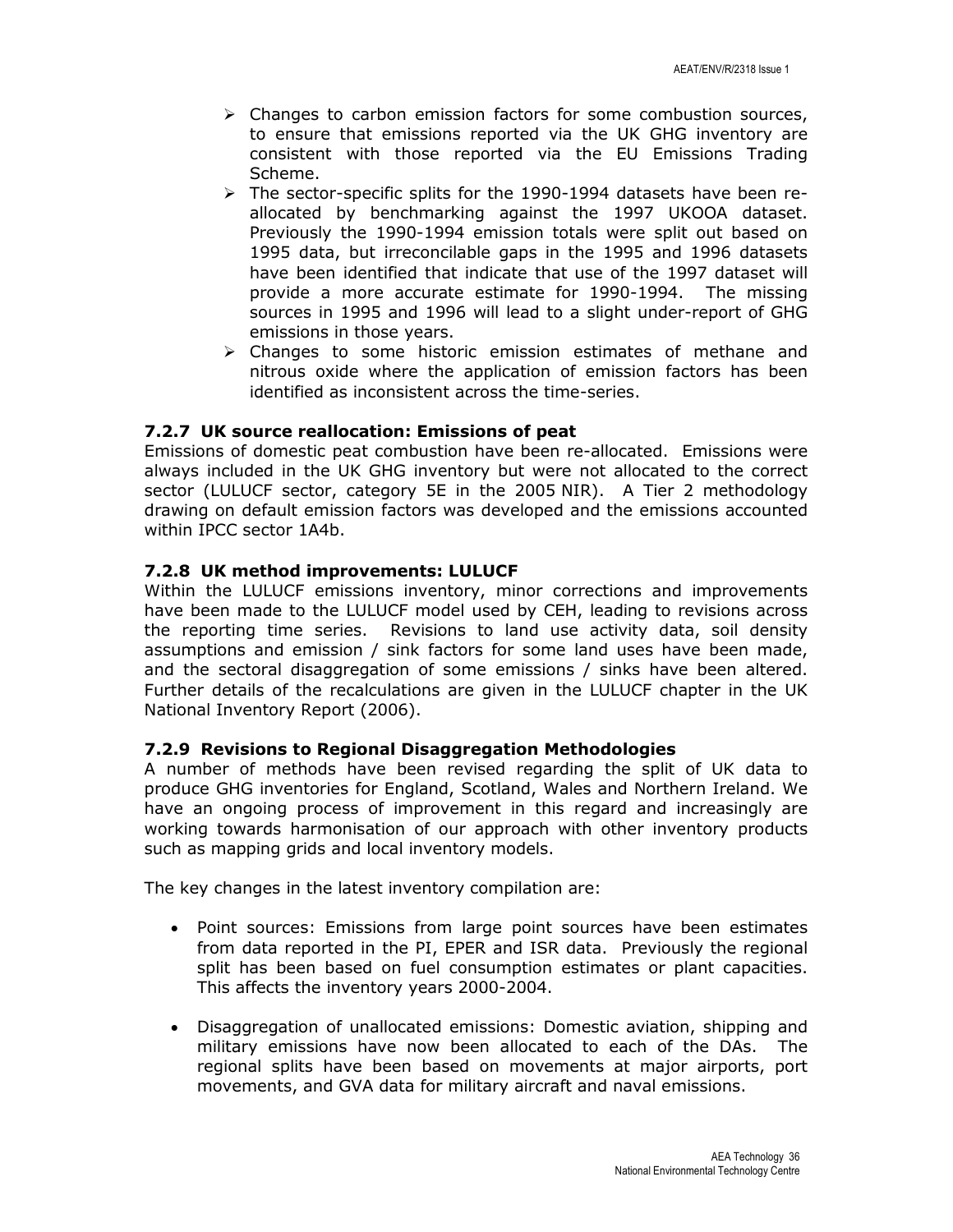• Miscellaneous fuel use: Emissions from the "other manufacturing industry" and "commercial and institutional" categories have previously been disaggregated using the Science Policy Research Unit (SPRU) database of boilers and their capacities. However, this was taken from a survey conducted in 1995 and is therefore no longer considered to be an accurate representation of the distribution of emissions from these sources. A time series of regional GVA data has been used to replace to break down the UK total for these sources.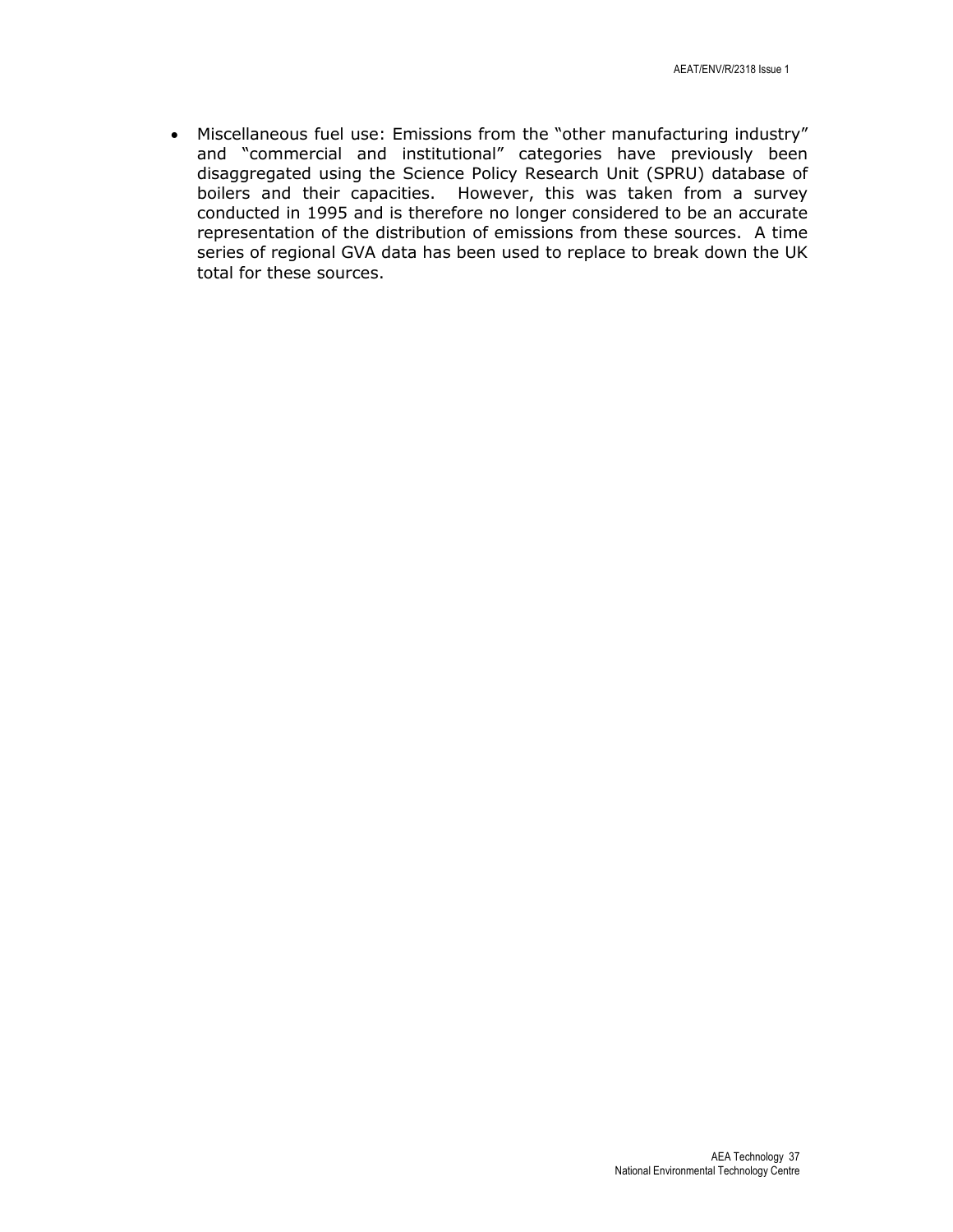# 8. Uncertainty in the Inventories

A study (Eggleston et al, 1998) estimated the uncertainty in the UK Inventory. These estimates have been revised to account for changes in the 2004 national inventory (Baggott et al, 2006) and are given in Table 9.1. The total UK uncertainty is consistent with the totals reported in Issue 1 of the National Inventory Report, submitted to the UNFCCC in April 2006 (Baggott et al, 2006).

As a result of the activity data gaps in the Devolved Administration inventories, the estimates will be more uncertain than for the UK inventory. The uncertainties in the emission totals have been estimated using a Monte Carlo simulation. It is difficult to estimate the uncertainties in some of the activity data used in the DAlevel inventories due to the data gaps, since it is unknown how closely the surrogate data reflect actual fuel consumption. Hence, in the simulation it has been necessary to make fairly speculative assumptions on the uncertainties in the country-specific activity data. The approach adopted is discussed in Appendix 1. The uncertainty estimates are reported in Table 9.1. The  $N_2O$  distribution is heavily skewed<sup>21</sup>, so that 2.5% and 97.5% confidence limits are quoted.

| <b>GHG</b>      | <b>Units</b> | <b>England</b> | <b>Scotland</b> | <b>Wales</b> | N              | <b>UK</b> |
|-----------------|--------------|----------------|-----------------|--------------|----------------|-----------|
|                 |              |                |                 |              | <b>Ireland</b> |           |
| CO <sub>2</sub> | $±$ %        | 1.7            | 11.0            | 2.4          | 7.4            | 2.2       |
| Methane         | $±$ %        | 19.6           | 15.5            | 15.2         | 16.1           | 16.8      |
| $N_2O$          | Lower kt     | 22             | 3               | 2            |                | 29        |
|                 | Upper kt     | 324            | 69              | 45           | 38             | 475       |
| <b>HFC</b>      | $±$ %        | 25             | 21              | 21           | 21             | 21        |
| <b>PFC</b>      | $±$ %        | 21             | 13              | 13           |                | 13        |
| SF <sub>6</sub> | $±$ %        | 19             | 16              | 16           | 16             | 16        |
| <b>Total</b>    | $\pm$ %      | 12             | 27              | 18           | 35             | 14        |

Table 9.1 Estimated Uncertainties<sup>1</sup> in the DA Inventories in 2004

#### Notes

l

- 1 Uncertainty is defined as  $\pm$  2×(standard deviation)/mean %, which closely
- approximates the 95% confidence interval
- 2 Emissions of PFC in Northern Ireland are zero.

The relatively high uncertainties in the Scottish  $CO<sub>2</sub>$  and GWP inventories reflect the large contribution made by Land Use, Land Use Change & Forestry (LULUCF) to the Scottish  $CO<sub>2</sub>$  inventory. The high uncertainty in the GWP inventory for Northern Ireland and Wales is a consequence of the relatively large contributions of methane and agricultural  $N_2O$ . The GWP inventory for England has lower uncertainty as a consequence of the relatively low contributions to the English inventories from high uncertainty sources such as LULUCF and agricultural  $N_2O$ .

 $21$  The upper and lower estimates do not lie at an equal distance from the mean and therefore these limits are given separately for  $N_2O$  as it is inappropriate to quote a single % figure.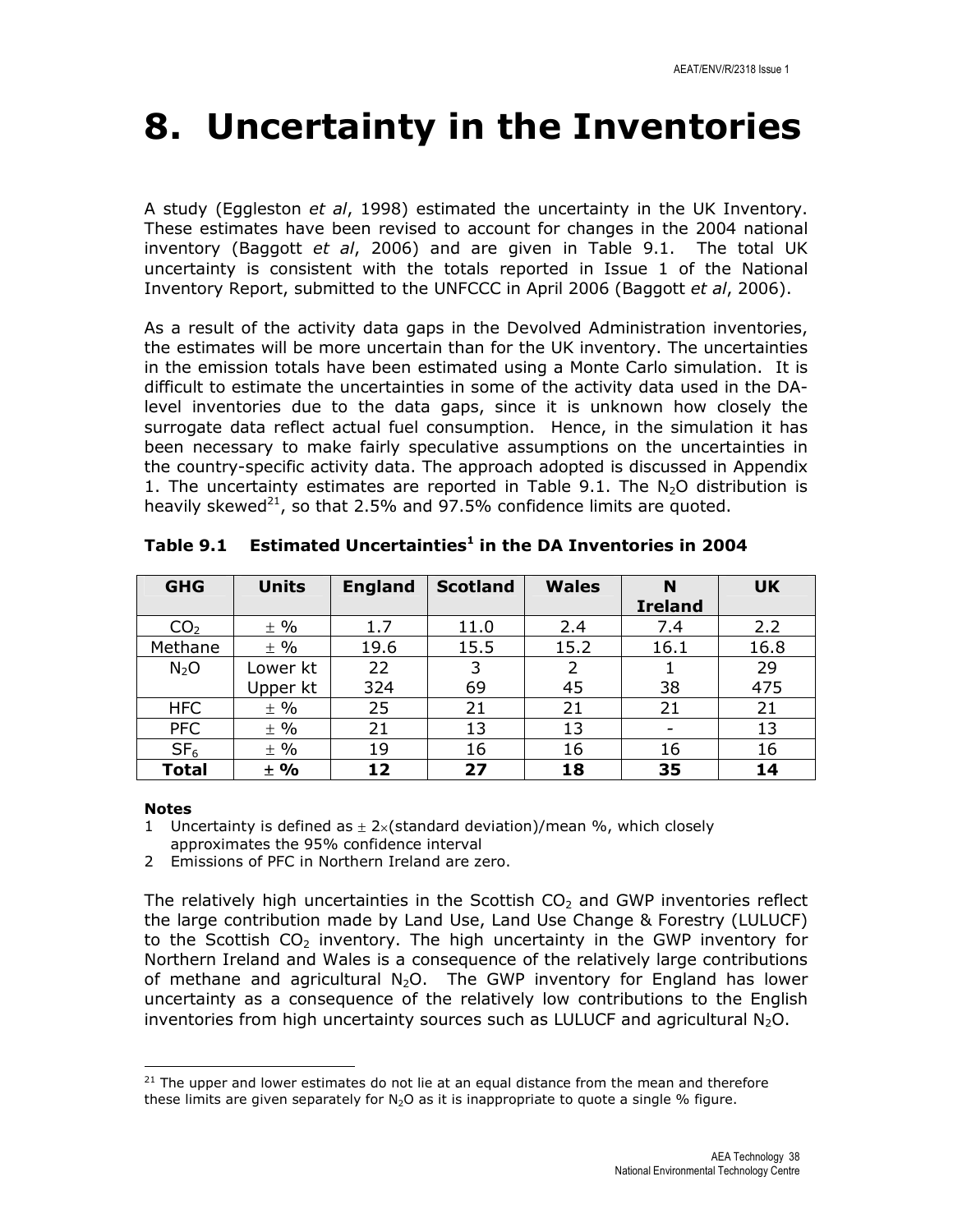# 9. Summary Graphs

Graphs illustrating the greenhouse gas emissions for the years 1990, 1995, and 1998 to 2004 for the UK and the Devolved Administration are shown in figures 9.1 to 9.6. All of the plots show emissions as  $CO<sub>2</sub>$  equivalent, and net emissions/removals are reported in line with the changes to reporting for the Land Use Change and Forestry Sector.

The summary data and time-series trends illustrated by these graphs are also presented in more detailed country-specific tables in Appendix 2, including a breakdown of total greenhouse gas emissions by the following IPCC Source Categories:

- $\triangleright$  Energy
- $\triangleright$  Industrial Processes
- $\triangleright$  Agriculture
- Land Use, Land Use Change & Forestry
- Waste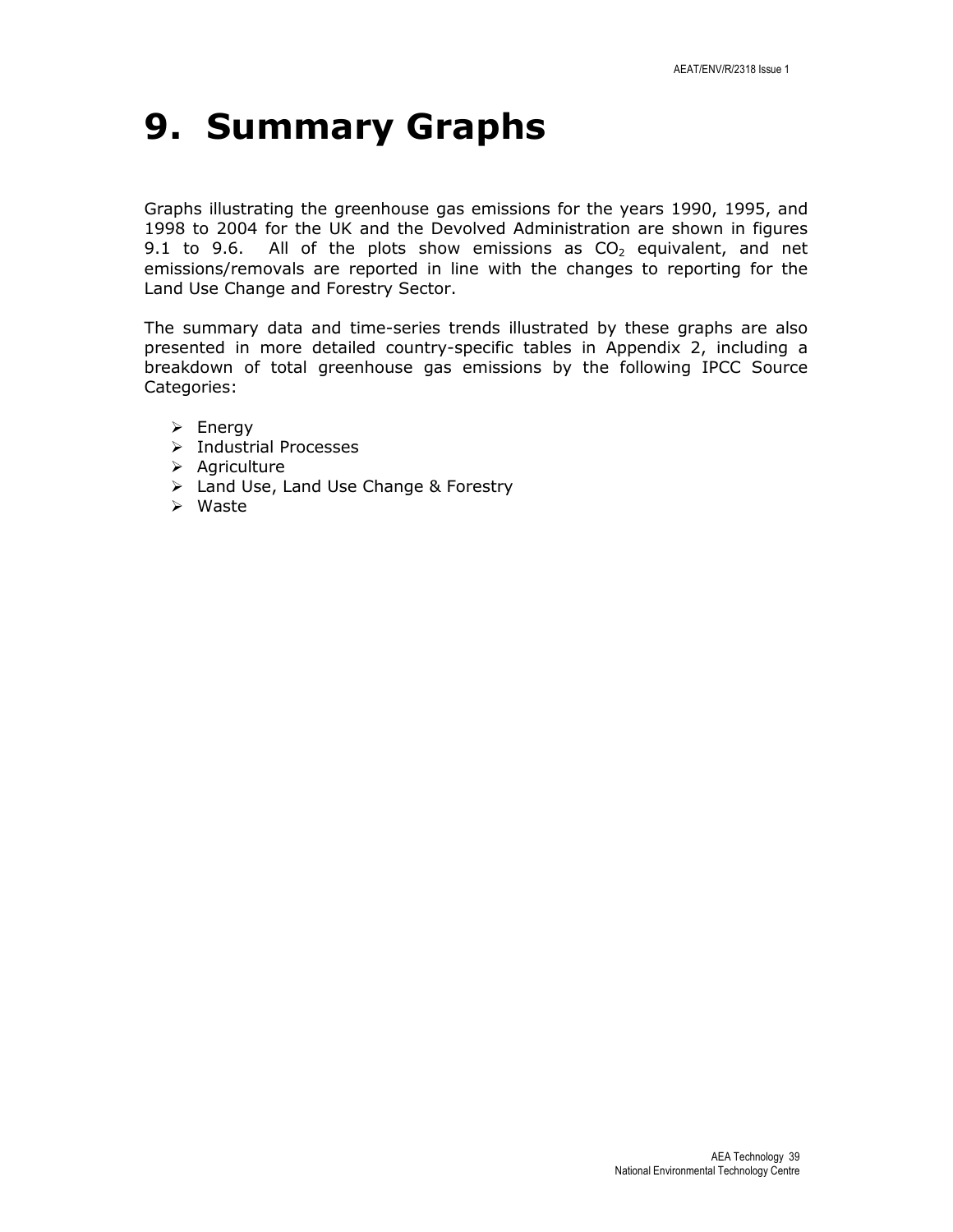







Figure 9.1 Emissions of CO2

AEA Technology 40 National Environmental Technology Centre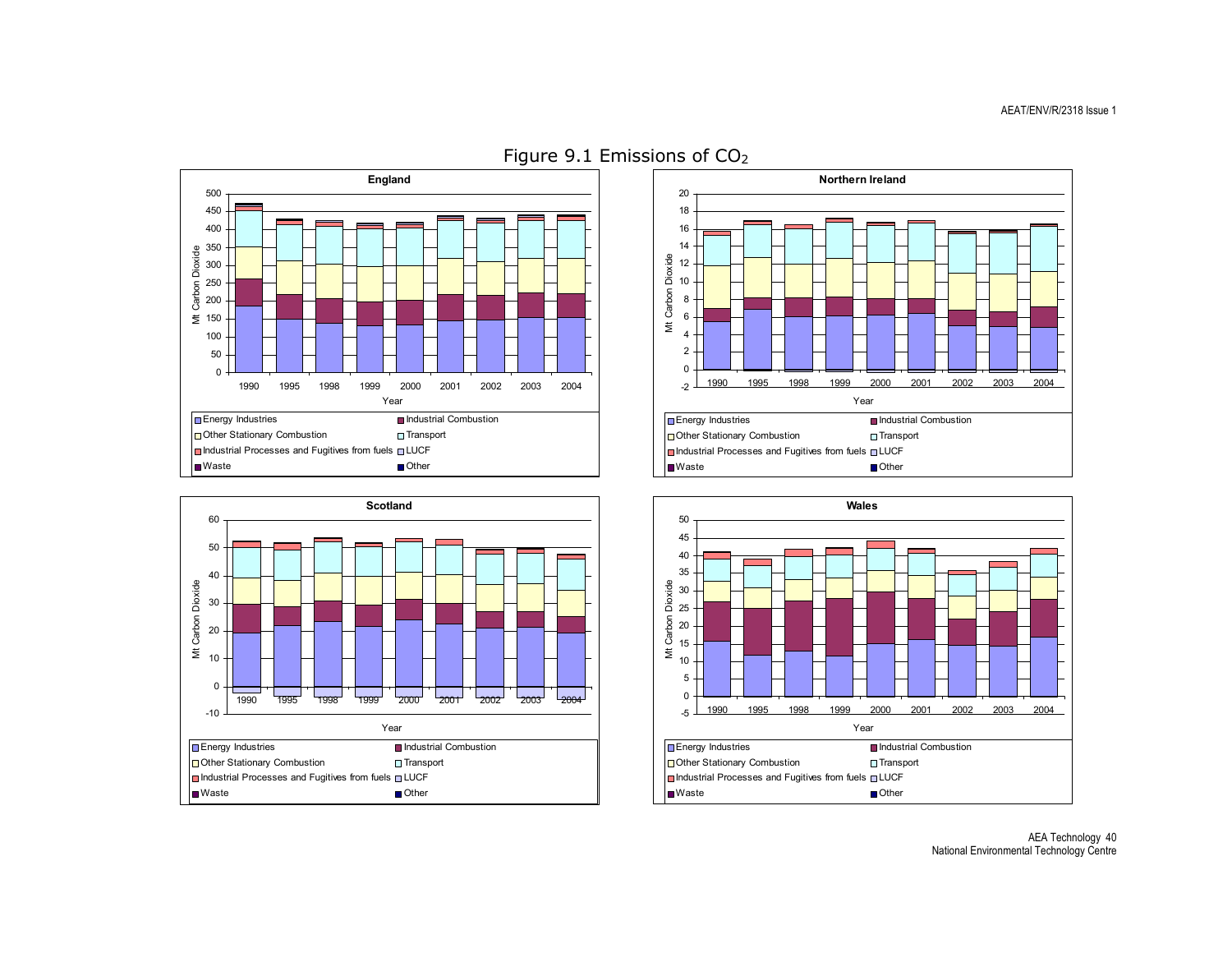









AEA Technology 41 National Environmental Technology Centre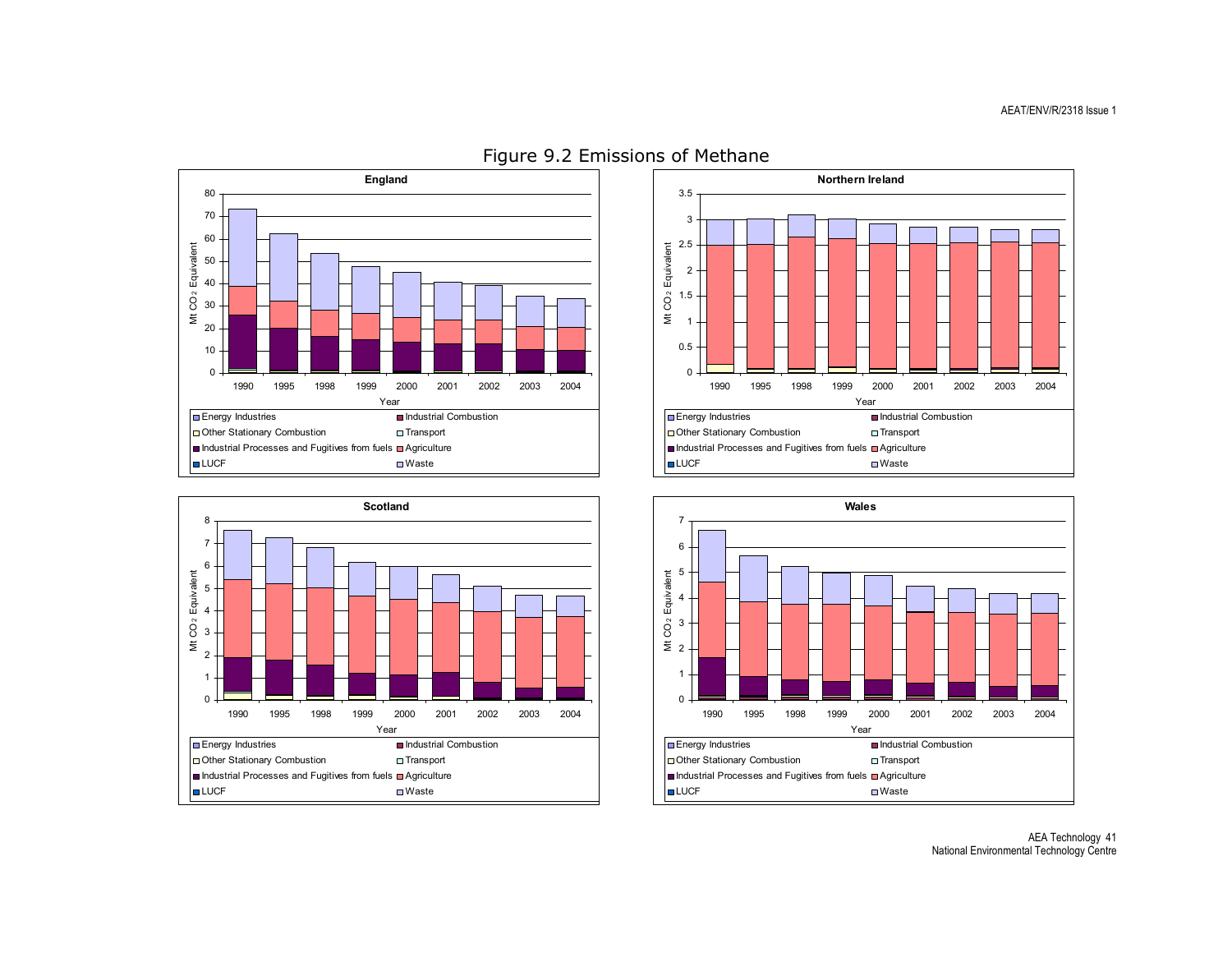







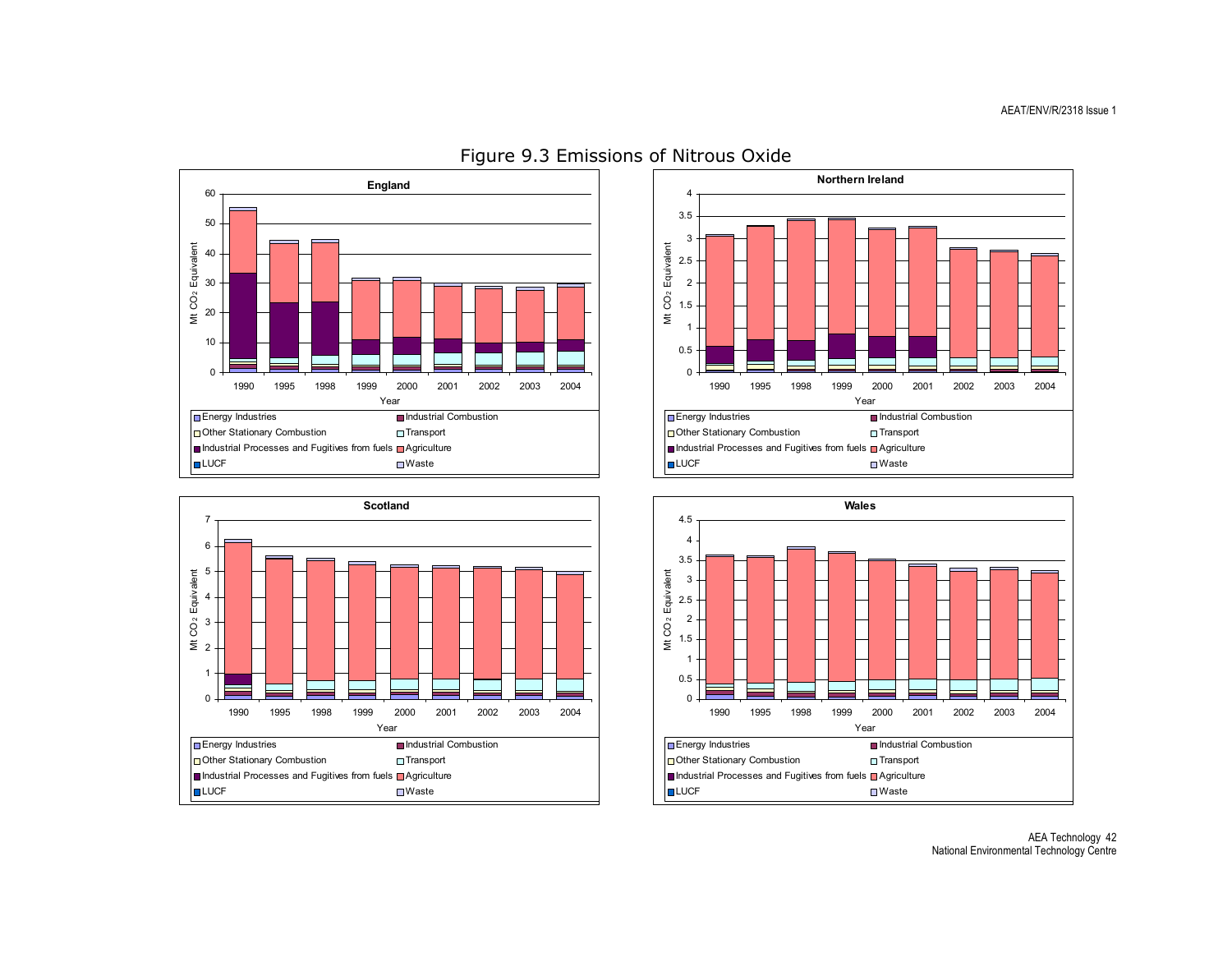









AEA Technology 43 National Environmental Technology Centre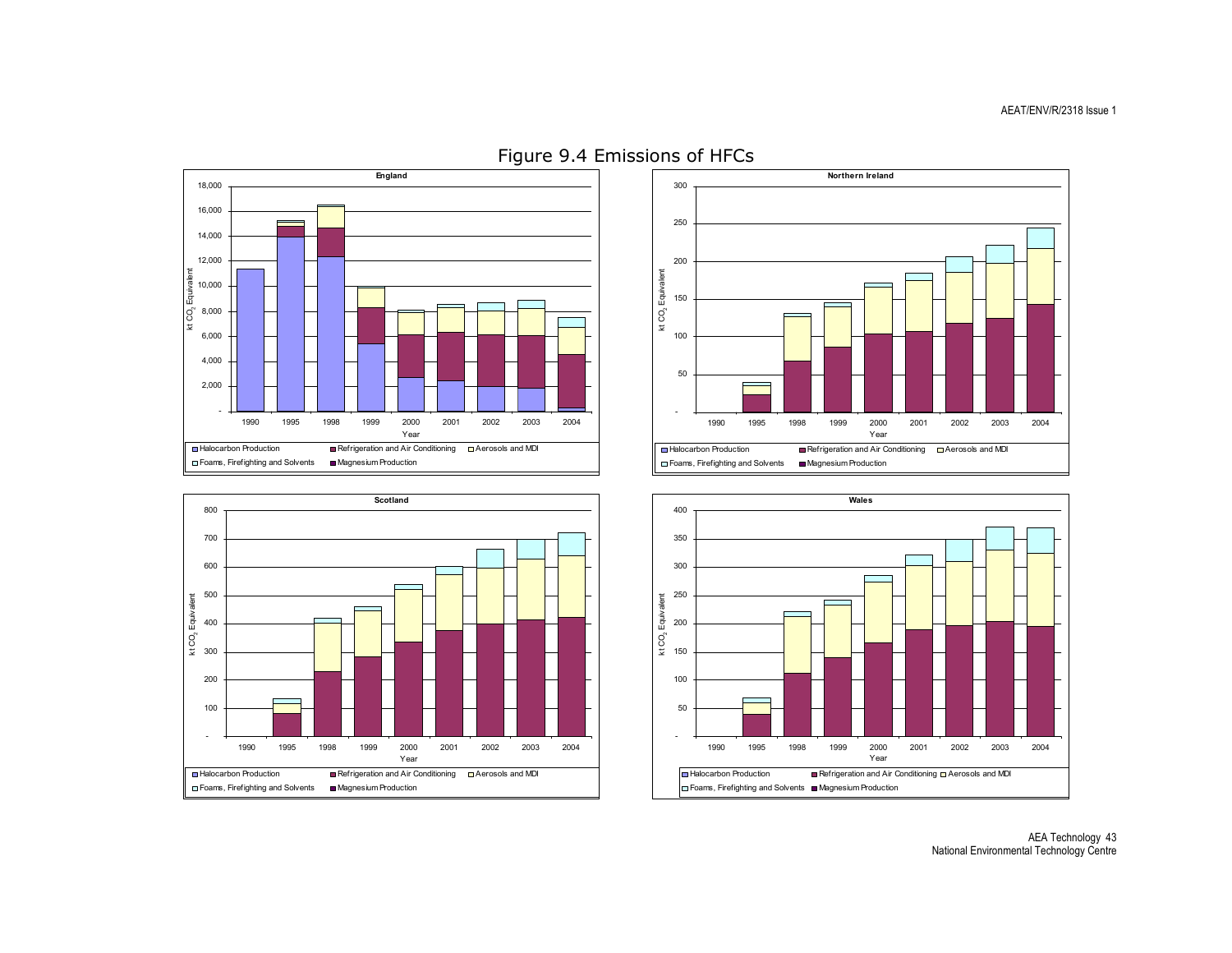









AEA Technology 44 National Environmental Technology Centre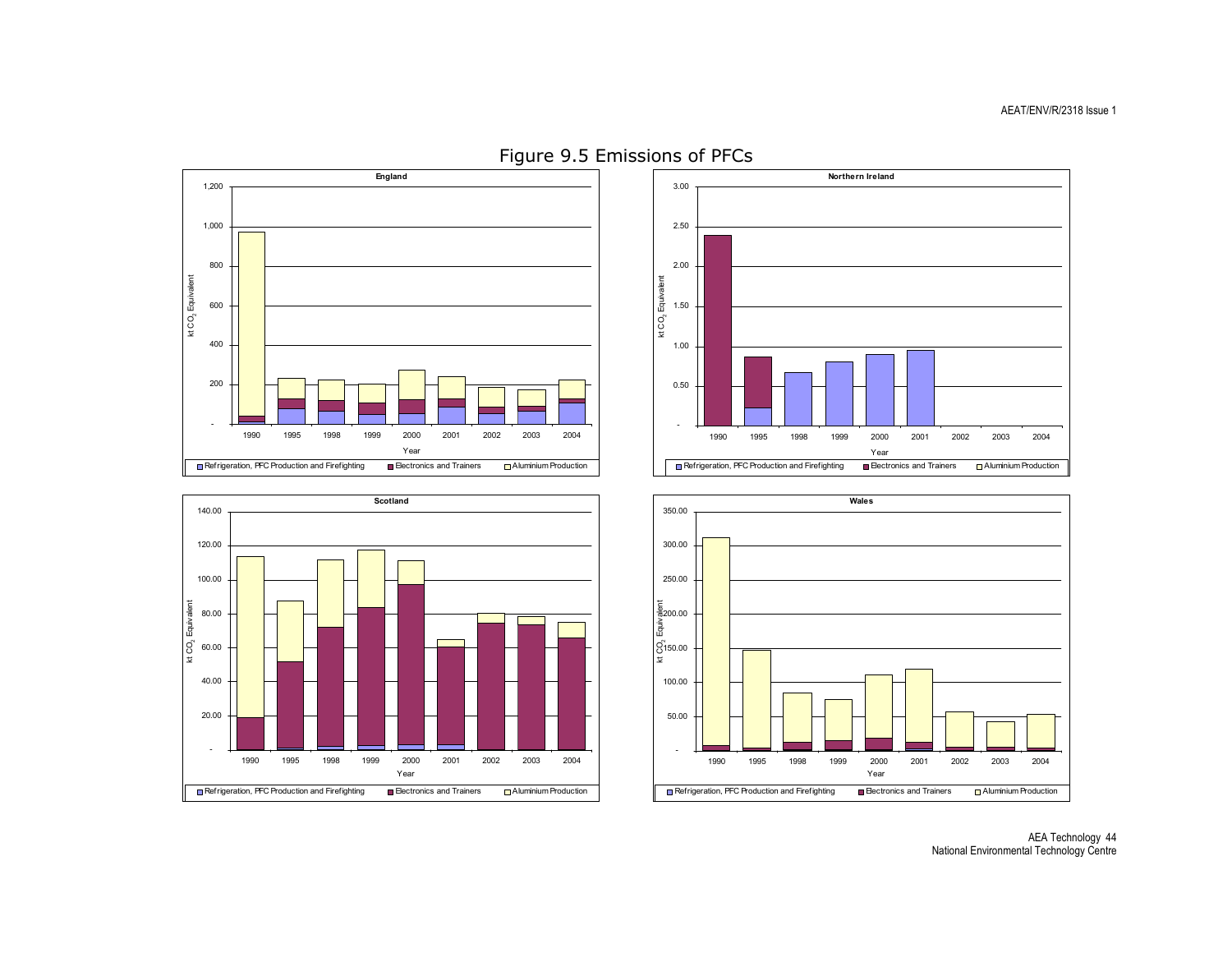







AEA Technology 45 National Environmental Technology Centre

Figure 9.6 Emissions of  $SF<sub>6</sub>$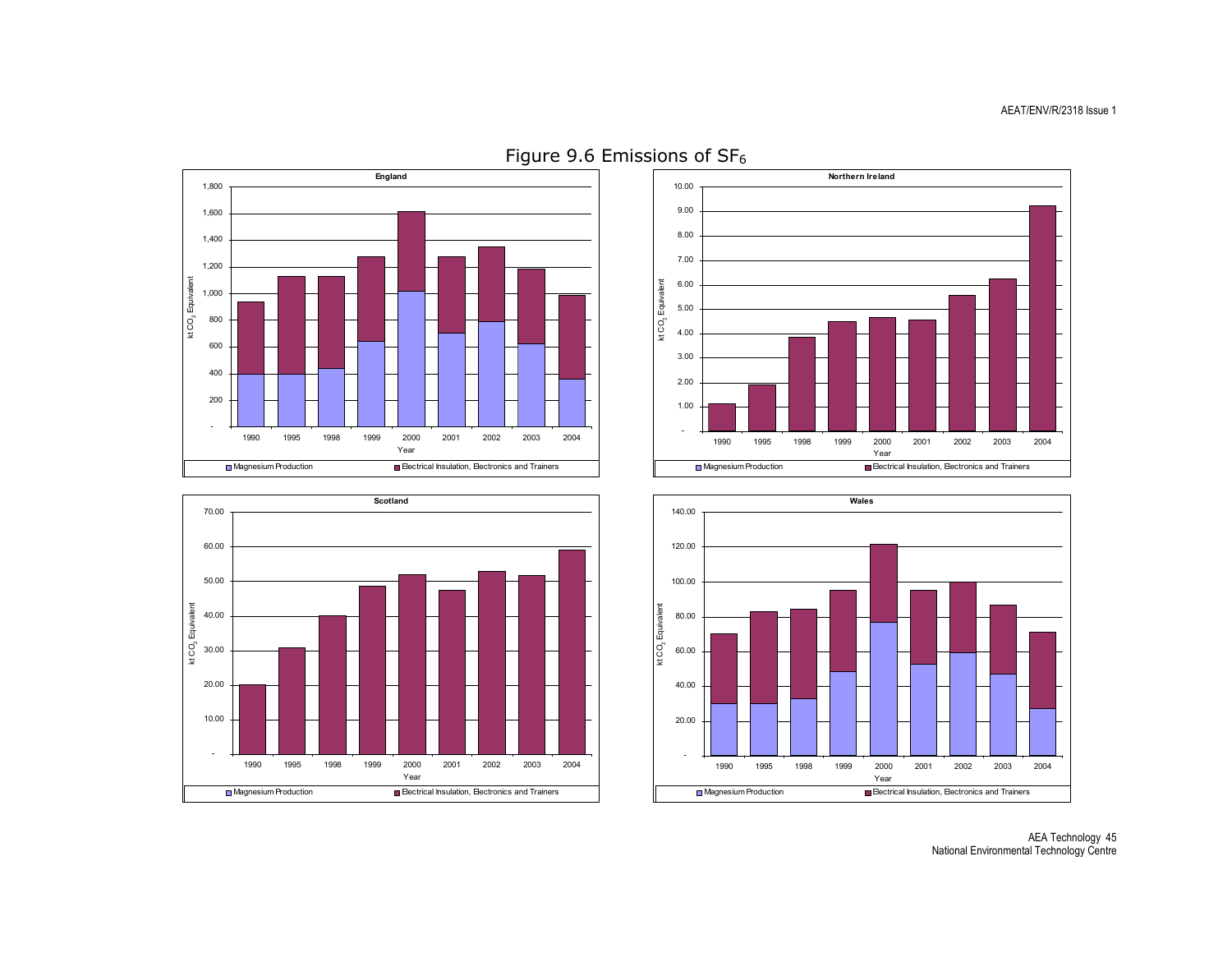## 10. References

Adger, N, Subak, S. (1995) "Carbon fluxes resulting from Land Use Change: Land Use Data and Policy." In: Carbon Sequestration in Vegetation and Soils (Ed. by MGR Cannell), DOE/ITE Contract EPG 1/1/3. Interim Report March 1995. Department of Environment, London.

AES Drax (2004), Power station fuel consumption, Personal Communication.

Alcan (1998, 2000, 2002, 2004), Personal Communication.

Baggott SL, Brown L, Cardenas L, Downes MK, Garnett E, Hobson M, Jackson J, Milne R, Mobbs, DC, Passant N, Thistlethwaite G, Thomson A, Watterson JD. (2006) "UK Greenhouse Gas Inventory, 1990 to 2004 Annual Report for submission under Framework Convention on Climate Change." National Environmental Technology Centre, AEA Technology, April 2006.

Baggott SL, Milne R, Brown L, Murrells TP, Thistlethwaite G, Watterson J (2005), "Greenhouse Gas Inventories for England, Scotland, Wales and Northern Ireland: 1990-2003."

Barlow, TJ, Hickman, AJ, Boulter, P, "Exhaust Emission Factors 2001: Database and Emission Factors", TRL Report PR/SE/230/00, September 2001

Bell, DM (2004), Power Station Fuel Consumption, Personal Communication, Northern Ireland Department of Environment.

BGS (1991, 1996, 2004), United Kingdom Minerals Yearbook, British Geological Survey, Natural Environment Research Council.

BP (2004), Grangemouth Refinery, Personal Communication.

Bradley, I (1997) "Carbon loss from drained lowland fens." In: Carbon Sequestration in Vegetation and Soils (Ed. by MGR Cannell), DOE/ITE Contract EPG 1/1/3. Final Report March 1997. Department of Environment, London.

British Cement Association (2004), Personal Communication.

British Glass (2001), Emissions from the UK Glass Industry. Report prepared for NETCEN.

British Glass (2004), Production Statistics for UK Glass Industry, Personal Communication.

Brown, KA, Smith, A, Burnley, SJ, Campbell, DJV, King, K, Milton, MJT (1999) "Methane Emissions from UK Landfills", AEA Technology, AEAT-20624, Culham

BSFP (1991, 1996, 2004), British Survey of Fertiliser Practice for 1990, 1995, 1998-2003.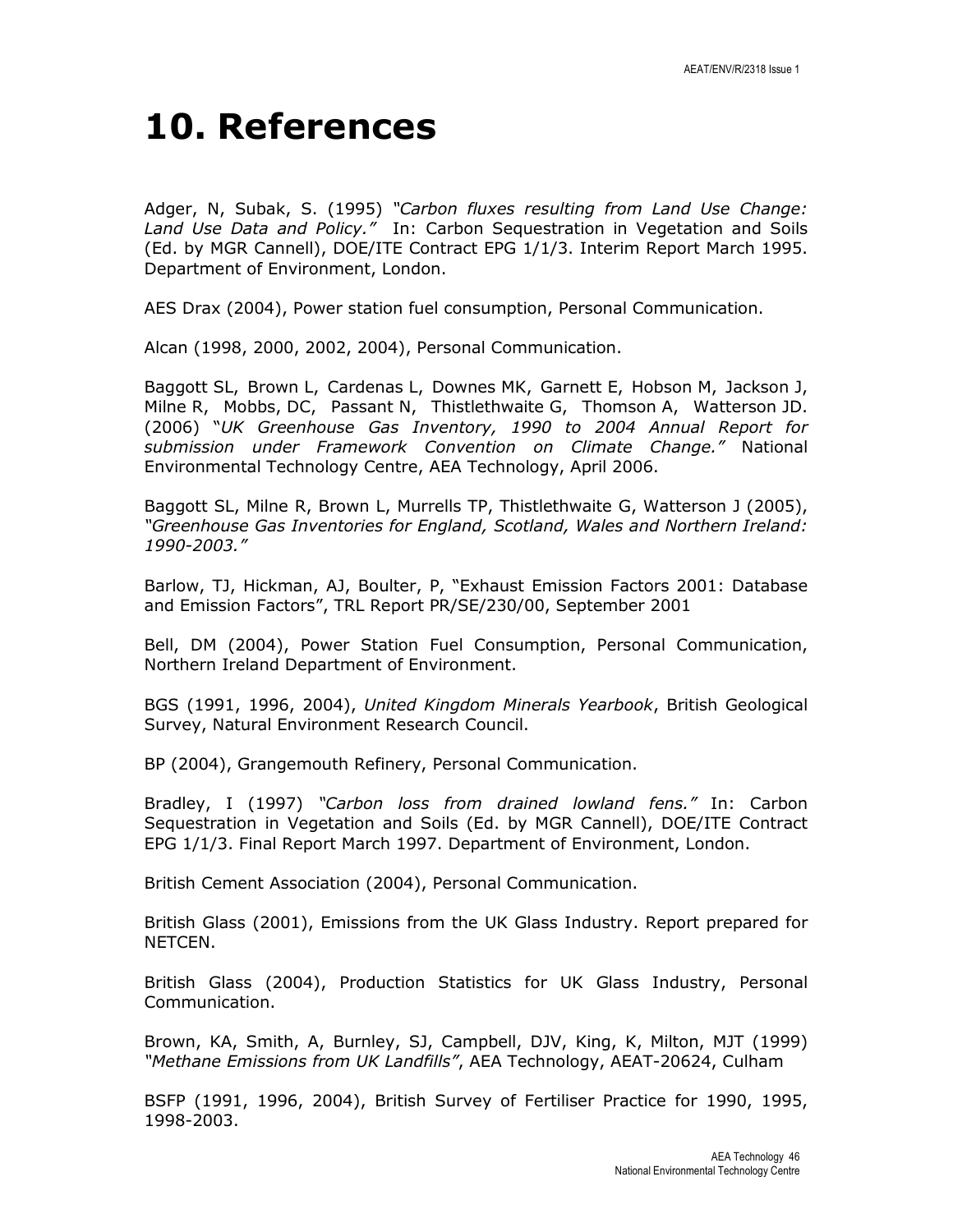Cannell, MGR, Dewar, RC, Pyatt, DG, (1993) "Conifer plantations on drained peatland in Britain: a net gain or loss of carbon?" In: Forestry 66, 353-368.

Cannell, MGR, Milne, R, Hargreaves, KJ, Brown, TAW, Cruickshank, MM, Bradley, RI, Spencer, T, Hope, D, Billett, MF, Adger, WN & Subak, S (1999) "National inventories of terrestrial carbon sources and sinks: the UK experience." In: Climatic Change 42, 505-530

Coal Authority (2004), Regional Coal Production, Personal Communication.

Cruickshank, MM, Tomlinson, RW (1997) "Carbon loss from UK peatlands for fuel and horticulture." In: Carbon Sequestration in Vegetation and Soils (Ed. by MGR Cannell), DOE, Contract EPG 1/1/3. Final Report March 1997. Department of Environment, London.

Cruickshank, MM, and Tomlinson, RW, (2000) "Change in soil carbon storage in Northern Ireland: estimated by the IPCC default and matrix methods." In.: Carbon Sequestration in Vegetation and Soils (Ed. by R. Milne), DETR Contract EPG 1/1/39. Final Report April 2000. (Available at http://www.nbu.ac.uk/ukcarbon/)

DANI (1991, 1996, 1999), The Agricultural Census in Northern Ireland: Results for June 1990, 1995, 1998.

DARDNI (2000, 2001), The Agricultural Census in Northern Ireland: Results for June 1999, 2000.

DEFRA (2003a), Sewage Sludge Disposal Tables produced for Digest of Environmental Statistics.

DEFRA (2001) June Agricultural Census for 2000. Department for Environment, Food and Rural Affairs.

DEFRA (2004), Agricultural Census Statistics for UK, Annual Reference Tables, Labour Force. DEFRA Agricultural Statistics website.

DETR (1997), Digest of Environmental Statistics, The Stationary Office.

DfT (2005a) "Vehicle Licensing Statistics: 2004 data" Transport Statistics Bulletin

DfT (2005b) "Transport Statistics Great Britain: 2004 edition", The Stationary **Office** 

DfT (2005c) "Road Traffic Statistics: 2004 data" Transport Statistics Bulletin

DLTR (2004), Aircraft Movement data, Personal communication.

DOE, (1993), UK Sewage Sludge Survey, CES Limited, HMSO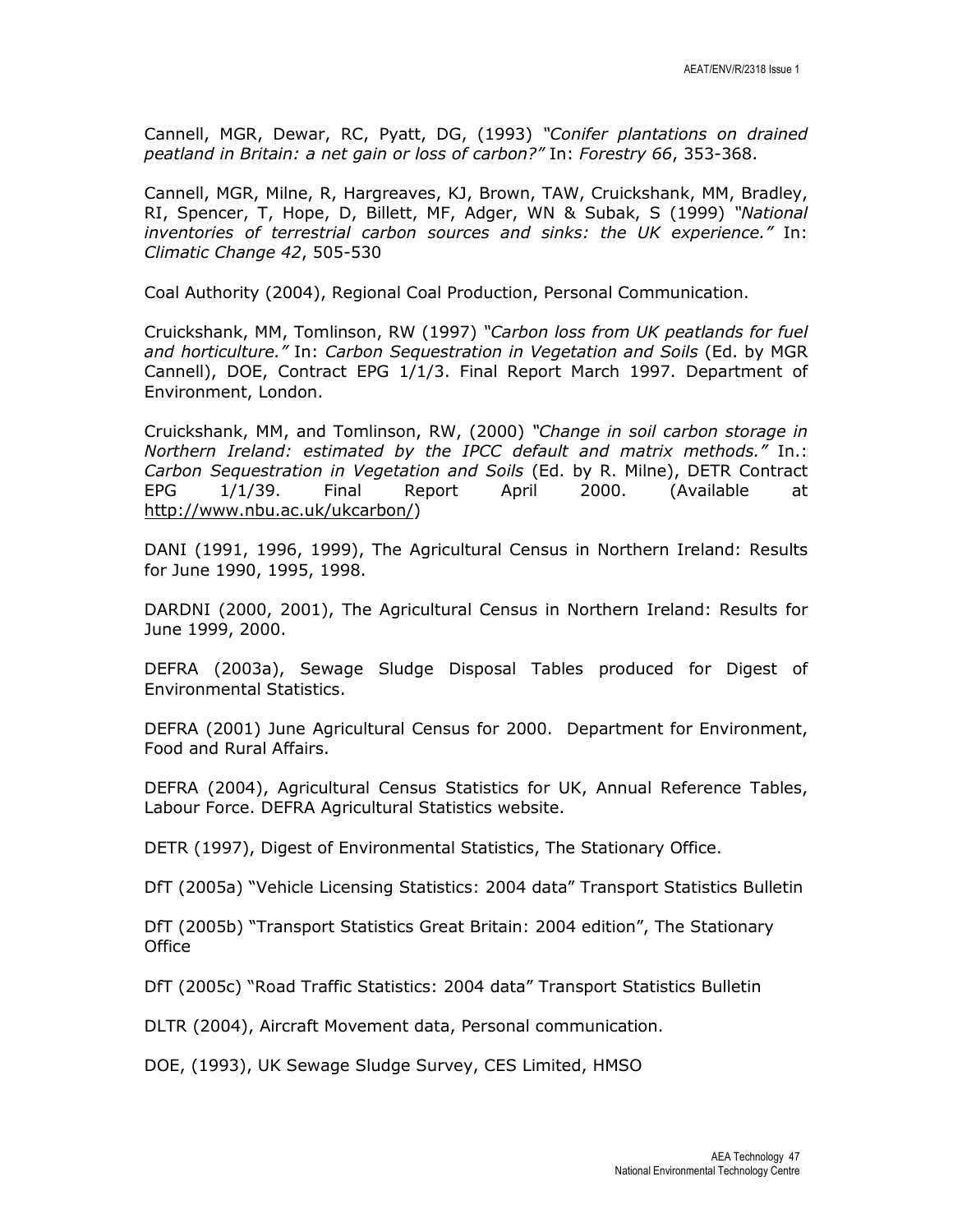DoRDNI (2005a) "Northern Ireland Transport Statistics 2004", Central Statistics and Research Branch, Department of Regional Development in Northern Ireland. (Available at http://csrb.drdni.gov.uk/statistics/statistics.asp)

DoRDNI (2005b), "Traffic and Travel Information Incorporating the Annual Traffic Census and Vehicle Kilometres of Travel", Department of Regional Development in Northern Ireland

DoT (1996, 2004) Transport Statistics communication, Department of Transport

DTI (2004), "Digest of UK Energy Statistics" Department of Trade and Industry, HMSO.

DTI (2001a), Development of UK Oil and Gas Resources, Department of Trade and Industry, The Stationary Office.

DTI (2005b), Personal Communications, Department of Trade and Industry.

EFW (2001), Energy for Waste, Current and Projected Energy for Waste Capacity in UK as at December 2000.

Eggleston, HS, Salway, AG, Charles, D, Jones, BMR, Milne, R (1998), "Treatment of Uncertainties for National Estimates of Greenhouse Gas Emissions", National Environmental Technology Centre, AEA Technology, Report AEAT - 2688.

Electricity Association (2004), Electricity transmission data, Personal Communication.

Environment Agency (1999), UK Sewage Sludge Survey, Regional Presentation, WRc, R&D Project Record P2/065/1

Environment Agency (1999a, 2000-2005), database of emissions to atmosphere from authorised processes in England & Wales, as reported to the Pollution Inventory (data for 1998-2003).

European Environment Agency (2000), "COPERT III: Computer Programme to Calculate Emissions from Road Transport - Methodology and Emission Factors (Version 2.1)", L. Ntziachristos and Z Samaras, European Topic Centre on Air Emissions, European Environment Agency, November 2000

Hargreaves, KJ, Milne, R and Cannell, MGR, (2003). "Carbon balance of afforested peatland in Scotland" In: Forestry 76, 299 - 317

Haydock et al (2003) "Emissions & Projections of HFCs, PFCs and  $SF<sub>6</sub>$  for the UK and Constituent Countries", AEA Technology.

Hobson, J, Palfrey, R, Sivil, D, Palfrey, E, Day, M, (1996) "Control Measures to Limit CH4 Emissions from Sewage and Sludge Treatment and Disposal", WRc, Report No DOE 4118.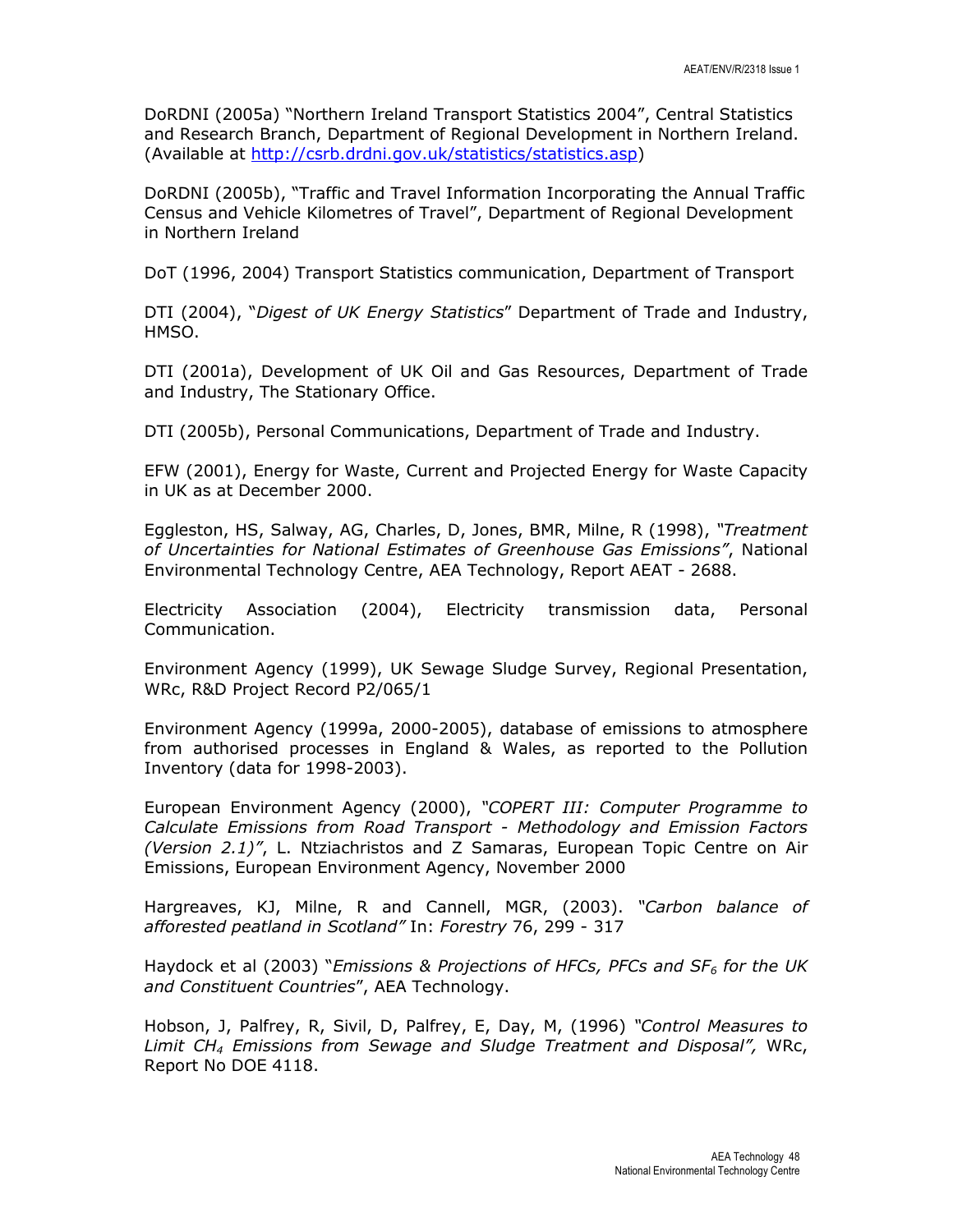IPCC, (1997a), IPCC Revised 1996 Guidelines for National Greenhouse Gas Inventories, Volume 1, Greenhouse Gas Inventory Reporting Instructions, IPCC WGI Technical Support Unit, Hadley Centre, Meteorological Office, Bracknell, UK.

IPCC, (1997b), IPCC Revised 1996 Guidelines for National Greenhouse Gas Inventories, Volume 2, Greenhouse Gas Inventory Workbook, IPCC WGI Technical Support Unit, Hadley Centre, Meteorological Office, Bracknell, UK.

IPCC, (1997c), IPCC Revised 1996 Guidelines for National Greenhouse Gas Inventories, Volume 3, Greenhouse Gas Inventory Reference Manual, IPCC WGI Technical Support Unit, Hadley Centre, Meteorological Office, Bracknell, UK.

IPCC, (1996), Climate Change 1995. The Science of Climate Change. Contribution of Working Group 1 to the Second Assessment Report of the Intergovernmental Panel on Climate Change. Ed. Houghton, JT, Cambridge University Press.

ISSB, (2004) Iron & Steel Industry Annual Statistics for the UK.

Levy, P and Milne, R, (2003) Deforestation rates in the United Kingdom. In: UK Emissions by Sources and Removals by Sinks due to Land Use, Land Use Change and Forestry Activities. Annual report (2003) for DEFRA Contract EPG1/1/160 (Ed. by R. Milne). (Available at http://www.nbu.ac.uk/ukcarbon/ )

Levy, P.E. and Milne, R. (2004) Estimation of deforestation rates in Great Britain. Forestry, 77, 9 –16.

LQM (2003) Methane emissions from landfill sites in the UK. Final report. January 2003. Report for the UK Department for Environment, Food and Rural Affairs. Authors: Gregory, R.G., Gillett, A.G., Bradley, D. LQM report 443/1. DEFRA contract EPG 1/1/145.

LRC (1999), Personal Communication from L Saddler, London Research Centre

MAFF (1991, 1996,1999, 2000) June Agricultural Census for 1990, 1995, 1998 and 1999. Ministry of Agriculture, Fisheries and Food

MCG, (1999), UK Emissions of HFCs, PFCs and  $SF_6$  Potential Emission Reduction Options. A study for the Department of the Environment carried out by March Consulting Group. Telegraphic House, Waterfront Quay, Salford Quays, Manchester

Milne, R and Brown, TA (1997) Carbon in the vegetation and soils of Great Britain. Journal of Environmental Management, 49, 413 - 433.

Milne, R., Mobbs, D.C. and Thomson, A.M. (2006) Land Use Change and Forestry: The 2004 UK Greenhouse Gas Inventory and projections to 2020. In: UK Emissions by Sources and Removals by Sinks due to Land Use, Land Use Change and Forestry Activities. Annual report (2006) for DEFRA Contract CEPG1/GA01054 (Ed. by R. Milne & D.C. Mobbs). (Available at http://www.nbu.ac.uk/ukcarbon/ )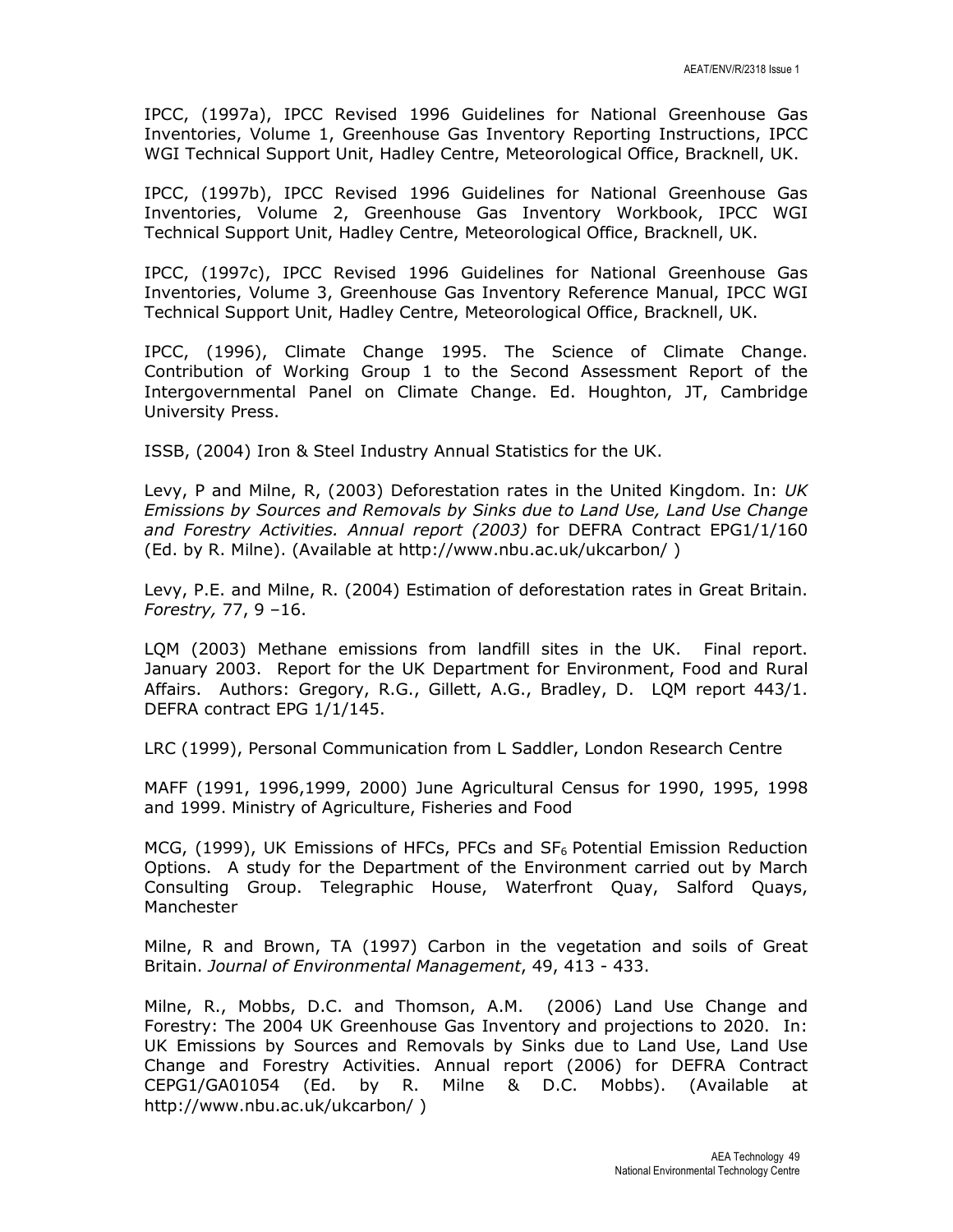Milne, R, Brown, TAW and Murray, TD (1998) The effect of geographical variation in planting rate on the uptake of carbon by new forests of Great Britain. Forestry, 71, 298 – 309.

NIO (1996, 2001, 2002, 2003, 2004, 2005), Northern Ireland Abstract of **Statistics** 

Office of The Deputy Prime Minister (2004) Land Use Change Statistics Index. http://www.planning.odpm.gov.uk/luc/lucindex.htm

ONS (2004), Datasets available pertaining to a wide range of industrial and population-related activities via the publications "Annual Abstract of Statistics" and "Regional Trends", Office for National Statistics.

ONS (2000a), IDBR, Employment Database

Patel, NM (2000), Personal Communication, Strategic Consultancy, AEA Technology

Phoenix Natural Gas (2004), Power station fuel consumption, Personal Communication

RCEP (1993), Royal Commission on Environmental Pollution, 17th Report, Incineration of Waste, HMSO, London

RWE Innogy (2004), Power station annual fuel consumption, Personal Communication.

Sage, PW, (2001), Methane from Abandoned Coal Mines in the UK, AEA Technology, Report AEAT/ENV/R/0500, Harwell

Scottish Executive Rural Affairs Department (2000). Economic Report on Scottish Agriculture: 2000 edition.

Scottish Office (1991, 1996, 1999, 2000). Economic Report on Scottish Agriculture 1990, 1995, 1998, 1999.

Scottish Power plc (2004), annual Power Station Fuel Consumption, Personal Communication

Scottish and Southern Energy plc. (2004). Power Station Fuel Consumption, Personal Communication.

SEPA (2002), Scottish Waste Data Digest 2001

SEPA (2004), Annual atmospheric emissions data for authorised processes in Scotland, from SEPA's Pollution Inventory, Personal Communication.

SMMT (2002), Regional car sales, Personal Communication.

SO (1996), Economic Report on Scottish Agriculture, 1996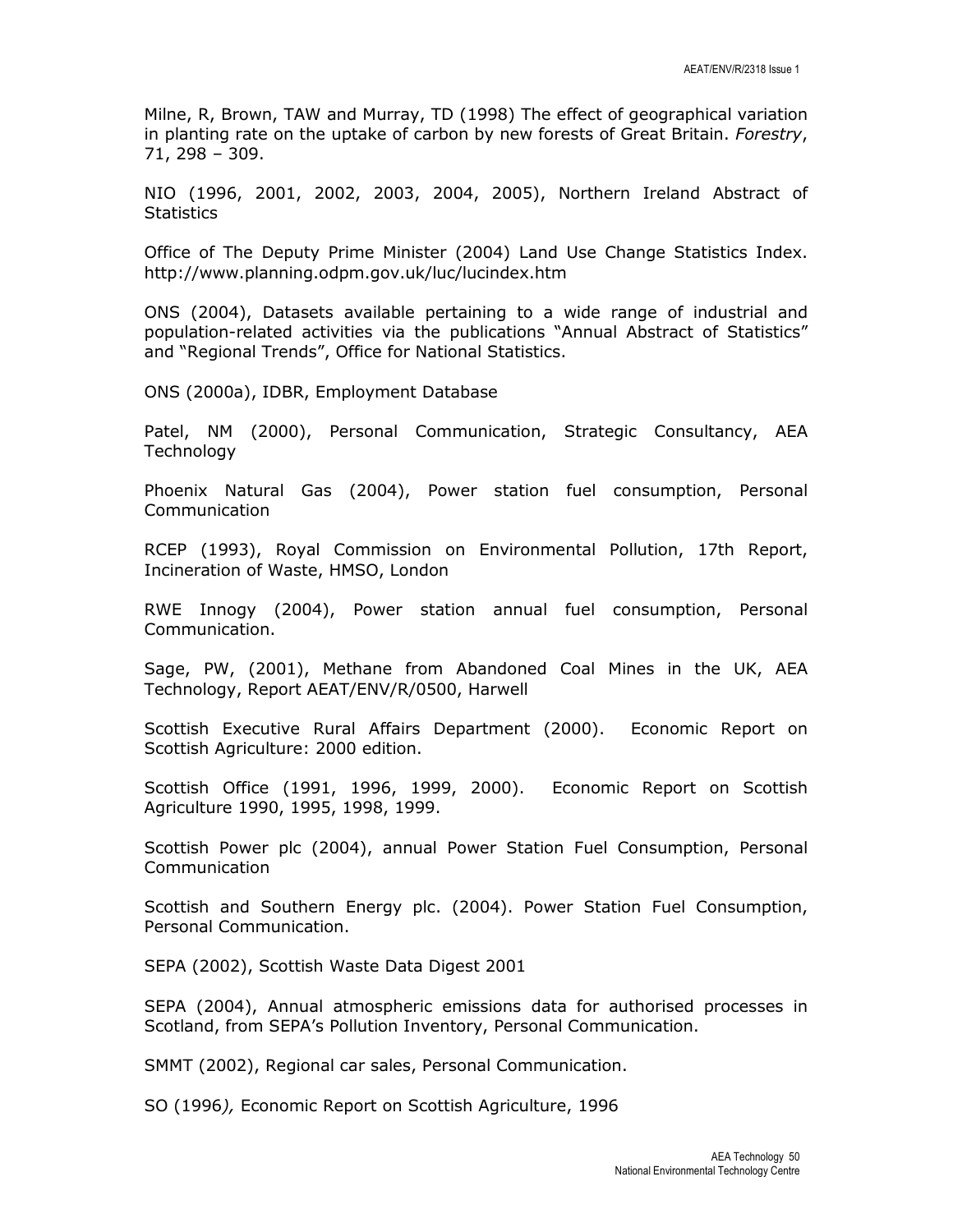SO, (1999), Scottish Energy Statistics. Paper supplied by G Winter, Scottish Office.

Sylvester-Bradley, R., Lunn, G., Foulkes, J., et al. (2002). Management strategies for high yields of cereals and oilseed rape. In HGCA R&D Conference - Agronomic Intelligence: The basis for profitable production, pp. 8.1-8.17. Home-Grown Cereals Authority.

Transco / National Grid Transco (2004) Historic Gas Demands by Load Category, Personal Communication.

Translink (2004), Annual fuel consumption, Personal Communication.

UKOOA, (1999), Personal communication from P Russell, UK Offshore Operators Association Limited (Environment Committee)

UKOOA (2004), Environmental Database for annual Emissions and Discharges from Offshore Installations, from the EEMS reporting inventory.

UKPIA (2004), Personal Communication, United Kingdom Petroleum Industry Association Ltd

Williams, A, (1993), Methane Emissions, Watt Committee Report Number 28, The Watt Committee on Energy, London.

WO, (1998), Digest of Welsh Historical Statistics 1974-1996, The Welsh Office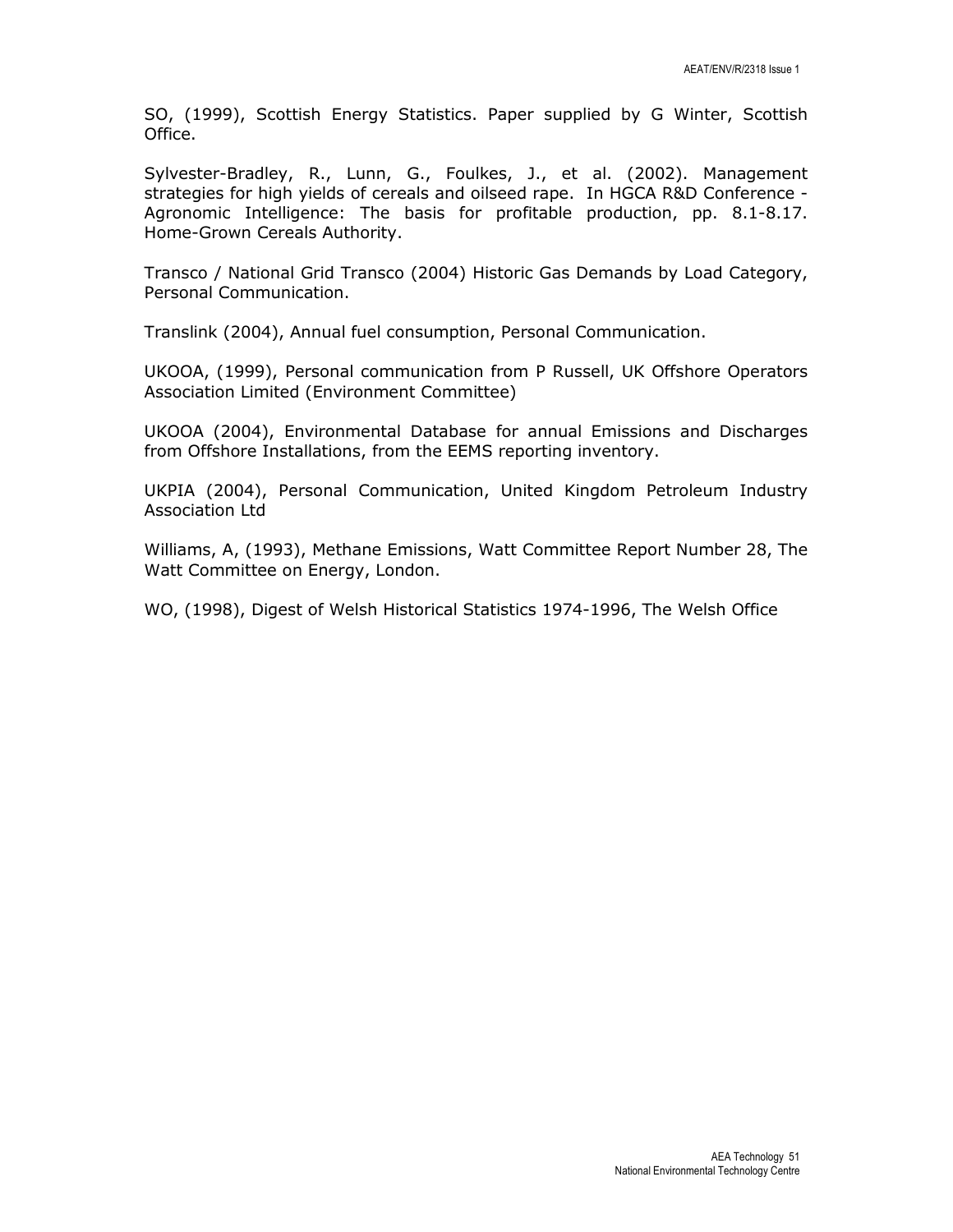## 11. Acknowledgements

The Netcen Greenhouse Gas Inventory team are very grateful for the help received from a number of people during this study, most notably:-

- Jim Penman, James Davey & Susan Donaldson of Defra, Climate, Energy, Science and Analysis (CESA) Division.
- Ronnie Milne, Deena Mobbs and Amanda Thomson of the Centre for Ecology & Hydrology (CEH).
- Laura Cardenas of the Institute of Grassland and Environmental Research (IGER)
- Philip Andrews & Phil Goodliffe of Defra, Sustainable Agriculture Strategy Division.
- Duncan Beamish, Brian Winning, Guy Winter & Alistair Montgomery of the Scottish Executive.
- Barry McAuley, Hazel Campbell & Rodger Lightbody of the Northern Ireland Department of Environment.
- Havard Prosser, Claire Bennett and Ruth Gow of the Welsh Assembly Government.
- Geoff Salway of RWE Innogy.
- The DTI Energy Statistics team (especially Martin Young, Julian Prime, Mike Janes, James Achur, Clive Evans & Ian Corrie).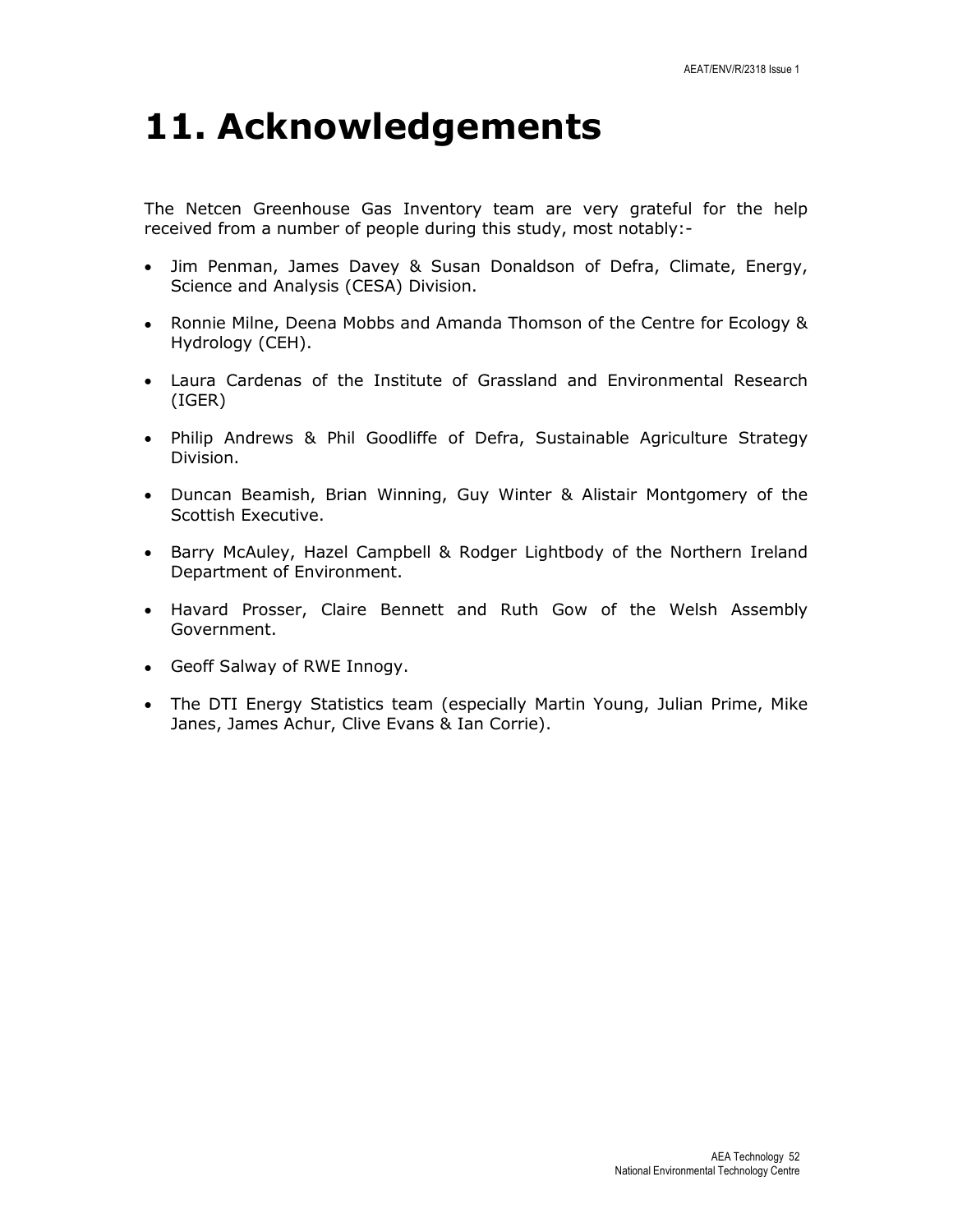## Appendices

## **CONTENTS**

| <b>Appendix 1</b> | <b>Estimation Methodology</b> |
|-------------------|-------------------------------|
|-------------------|-------------------------------|

Appendix 2 Greenhouse Gas Inventories for England, Scotland, Wales and Northern Ireland, 1990-2004, presented in Common Reporting Format